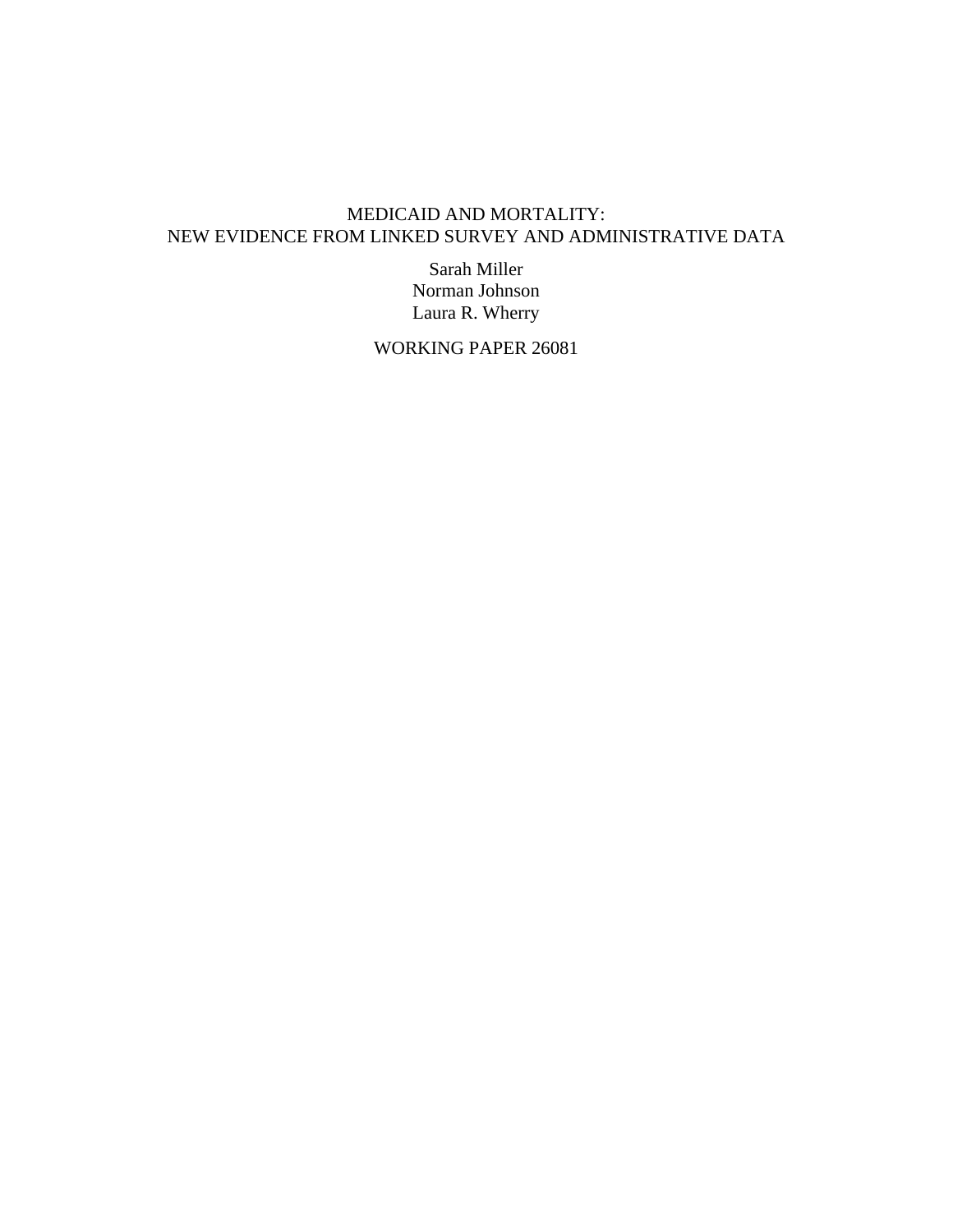#### NBER WORKING PAPER SERIES

### MEDICAID AND MORTALITY: NEW EVIDENCE FROM LINKED SURVEY AND ADMINISTRATIVE DATA

Sarah Miller Norman Johnson Laura R. Wherry

Working Paper 26081 http://www.nber.org/papers/w26081

### NATIONAL BUREAU OF ECONOMIC RESEARCH 1050 Massachusetts Avenue Cambridge, MA 02138 July 2019, Revised November 2020

First version: July 2019. This version: November 24, 2020. This paper is released to inform interested parties of research and to encourage discussion. The views expressed in this manuscript are those of the authors and do not necessarily represent the views of the U.S. Census Bureau or the National Bureau of Economic Research, and any views expressed on statistical, methodological, technical, or operational issues are those of the authors and not necessarily those of the U.S. Census Bureau. The Census Bureau's Disclosure Review Board and Disclosure Avoidance Officers have reviewed the statistical output for unauthorized disclosure of confidential information and have approved the disclosure avoidance practices applied to its release. This research was performed at a Federal Statistical Research Data Center under FSRDC Project Number 1743 (CBDRB- FY20-P1743-R8696, CBDRB-FY20-P1743-R8671, CBDRB-FY20-P1743-R8754). The DRB release numbers for results using the Mortality Disparities in American Communities data are: CBDRB-FY19-310 and CBDRB-FY19-400. The authors gratefully acknowledge the help of J. Clint Carter and John Sullivan in accessing restricted-use Census data. The authors would also like to thank Andrew Goodman-Bacon, Jon Gruber, Alex Hollingsworth, Lawrence Katz, Helen Levy, Kosali Simon, Ben Sommers, and four anonymous reviewers for helpful comments. The authors also thank conference and seminar participants at the American Society of Health Economics, Federal Reserve Bank of Chicago, Federal Reserve Board of Governors, Imperial College, Midwest Health Economics Conference, NBER Summer Institute Health Care, NYU Wagner, Princeton University, UC Riverside, and the University of Chicago. Wherry benefited from facilities and resources provided by the California Center for Population Research at UCLA, which receives core support (R24-HD041022) from the Eunice Kennedy Shriver National Institute of Child Health and Human Development.

NBER working papers are circulated for discussion and comment purposes. They have not been peer-reviewed or been subject to the review by the NBER Board of Directors that accompanies official NBER publications.

© 2019 by Sarah Miller, Norman Johnson, and Laura R. Wherry. All rights reserved. Short sections of text, not to exceed two paragraphs, may be quoted without explicit permission provided that full credit, including © notice, is given to the source.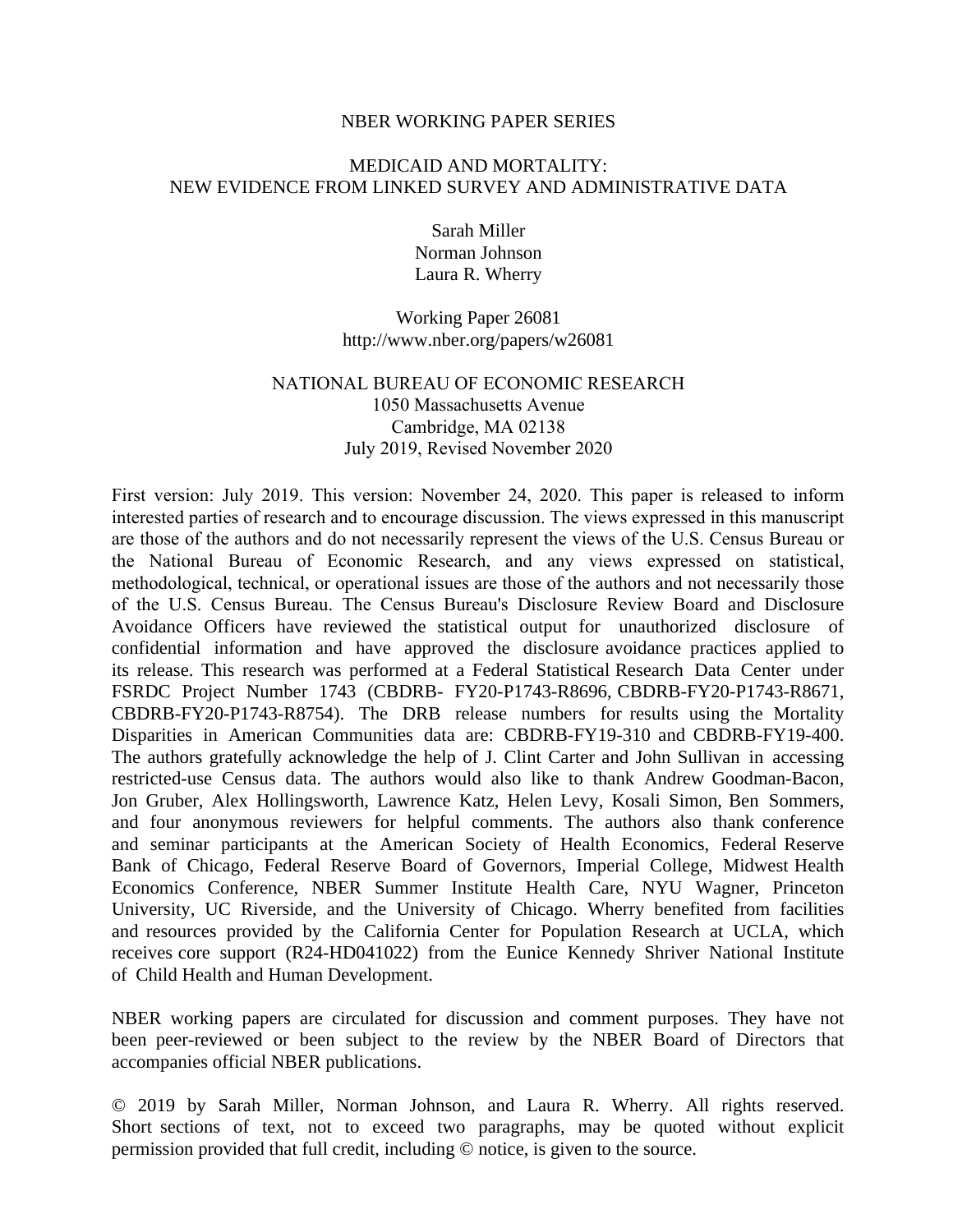Medicaid and Mortality: New Evidence from Linked Survey and Administrative Data Sarah Miller, Norman Johnson, and Laura R. Wherry NBER Working Paper No. 26081 July 2019, Revised November 2020 JEL No. I1,I13

#### **ABSTRACT**

We use large-scale federal survey data linked to administrative death records to investigate the relationship between Medicaid enrollment and mortality. Our analysis compares changes in mortality for near-elderly adults in states with and without Affordable Care Act Medicaid expansions. We identify adults most likely to benefit using survey information on socioeconomic and citizenship status, and public program participation. We find that prior to the ACA expansions, mortality rates across expansion and non-expansion states trended similarly, but beginning in the first year of the policy, states that opted to expand experienced significant reductions in mortality relative to non- expanders. Individuals in expansion states experienced a 0.132 percentage point decline in annual mortality, a 9.4 percent reduction over the sample mean, as a result of the Medicaid expansions. The effect is driven by a reduction in disease-related deaths and grows over time. A variety of alternative specifications, methods of inference, placebo tests, and sample definitions confirm our main result.

Sarah Miller Ross School of Business University of Michigan 701 Tappan Street Ann Arbor, MI 48109 and NBER mille@umich.edu

Norman Johnson U.S. Bureau of the Census norman.j.johnson@census.gov

Laura R. Wherry Wagner Graduate School of Public Service New York University 295 Lafayette Street New York, NY 10012 and NBER laura.wherry@nyu.edu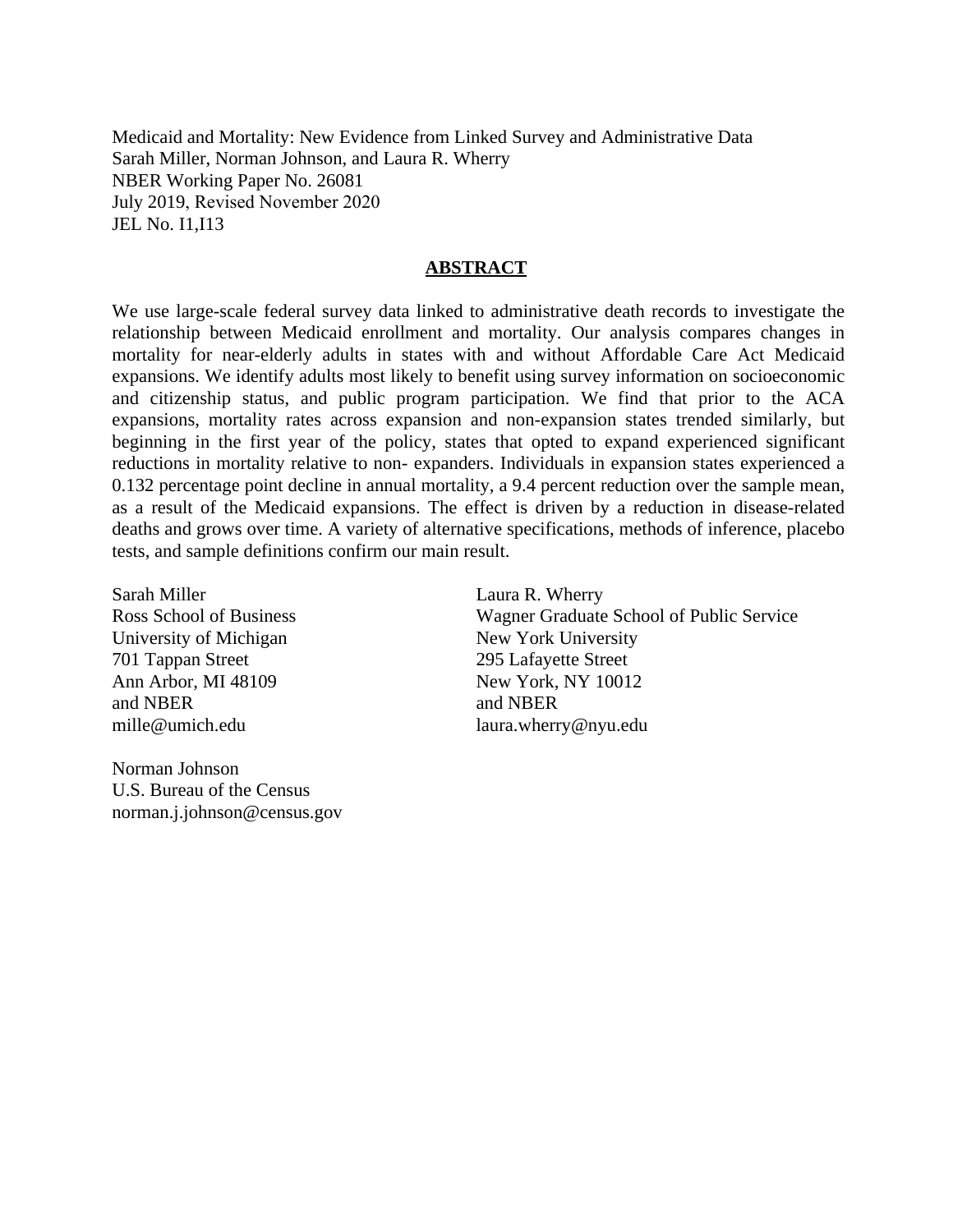Low-income individuals in the U.S. experience dramatically worse health than those with high incomes. For example, the annual mortality rate for nearly-elderly adults in families earning less than 138 percent of the Federal Poverty Level (FPL) is 1.7 percent, more than 4 times higher than the 0.4 percent rate experienced by higher-income individuals of the same age.<sup>[1](#page-3-0)</sup> This low-income group also experiences higher risks of dying from diabetes (by 787%), cardiovascular disease (552%), and respiratory disease (813%) in a given year relative to those in higher income families, despite the existence of effective medical treatment and management for these types of chronic conditions. These higher rates of death translate to dramatic differences in life expectancy across income groups. [Chetty](#page-34-0) [et al.](#page-34-0) [\(2016\)](#page-34-0) find that men at the bottom of the income distribution live on average nearly 15 years less, and women over 10 years less, than those at the top of the income distribution conditional on surviving to age 40. While data from nearly all countries show a positive correlation between income and health, this correlation is stronger in the U.S. than other high income countries [\(Semyonov et al.,](#page-39-0) [2013\)](#page-39-0).

One policy that could play an important role in reducing these disparities is the Medicaid eligibility expansion of the Affordable Care Act (ACA). The ACA is the largest expansion of health insurance coverage in the U.S. since the creation of Medicare and Medicaid in 1965. Over 20 million people have gained coverage since the ACA [\(Martinez et al.,](#page-37-0) [2018\)](#page-37-0), the majority of whom are low-income adults receiving coverage through the Medicaid program [\(Frean et al.,](#page-35-0) [2017\)](#page-35-0). Other research has shown that this expansion in coverage improved access to effective medical care that beneficiaries otherwise would not receive, including mortality-reducing prescription drugs [\(Ghosh et al.,](#page-35-1) [2019\)](#page-35-1),<sup>[2](#page-3-1)</sup> earlier detection and treatment of treatable cancers (e.g. [Eguia et al.,](#page-35-2) [2018;](#page-35-2) [Sabik et al.,](#page-39-1) [2018;](#page-39-1) [Soni et al.,](#page-39-2) [2018\)](#page-39-2), and hospital and emergency department visits for conditions that require immediate care [\(Duggan et al.,](#page-35-3) [2019\)](#page-35-3).<sup>[3](#page-3-2)</sup> However, despite the size and scope of this policy, its impact on the health of those who benefited remains uncertain.

A major challenge to understanding how the ACA affects health is the limited availability of large-scale data that links individual-level information on eligibility for expanded coverage to objective measures of health. Analyses of survey data can use information on individual characteristics to examine

<span id="page-3-0"></span><sup>&</sup>lt;sup>1</sup>Authors' calculations using death rates from 2008 to 2013 derived from the publicly-available National Health Interview Survey Linked Mortality File [\(National Center for Health Statistics,](#page-38-0) [2019\)](#page-38-0) for adults ages 55 to 64 with family incomes below 138% FPL and those with family incomes 400% FPL or greater. We chose these two income cutoffs since adults with family income below 138% FPL qualify for Medicaid in states that expanded their programs to include lowincome adults under the Affordable Care Act, the policy of study in this paper; also, adults with incomes below 400% FPL qualify for subsidies for private insurance coverage.

<span id="page-3-1"></span> ${}^{2}$ [Ghosh et al.](#page-35-1) [\(2019\)](#page-35-1) find a substantial increase in prescription drug utilization under the ACA Medicaid expansions, including medications for the management of diabetes, treatments for HIV and Hepatitis C, and drug therapies for cardiovascular disease. These particular types of prescription drugs are among those demonstrated to reduce mortality. Systematic reviews and meta-analyses of randomized, controlled trials find significant decreases in all-cause and cardiovascular mortality for adults who receive statins [\(Chou et al.,](#page-34-1) [2016\)](#page-34-1) and decreased all-cause mortality for Type 2 diabetics receiving glucose-lowering drugs [\(Zheng et al.,](#page-40-0) [2018\)](#page-40-0). In addition, systematic reviews of observational studies indicate decreased mortality among HIV-infected adults initiating anti-retroviral therapy [\(Chou et al.,](#page-34-2) [2005\)](#page-34-2), as well as indirect evidence of decreased mortality linked to cured infection under antiviral treatment for Hepatitis C [\(Moyer,](#page-38-1) [2013\)](#page-38-1).

<span id="page-3-2"></span><sup>&</sup>lt;sup>3</sup>In addition to increasing the provision of these types of ostensibly high value services, Medicaid also increases the use of a variety of other types of medical care such as routine screening for chronic illnesses, outpatient physician visits, use of prescription drugs that aid in smoking cessation, and dental care, which also have the potential to improve health over the longer term. See, for example, [Finkelstein et al.](#page-35-4) [\(2012\)](#page-35-4); [Nasseh and Vujicic](#page-38-2) [\(2017\)](#page-38-2); [Semyonov et al.](#page-39-0) [\(2013\)](#page-39-0). [Gruber](#page-36-0) [and Sommers](#page-36-0) [\(2019\)](#page-36-0) provide a summary of the evidence to date on the impact of the ACA expansions on health care utilization.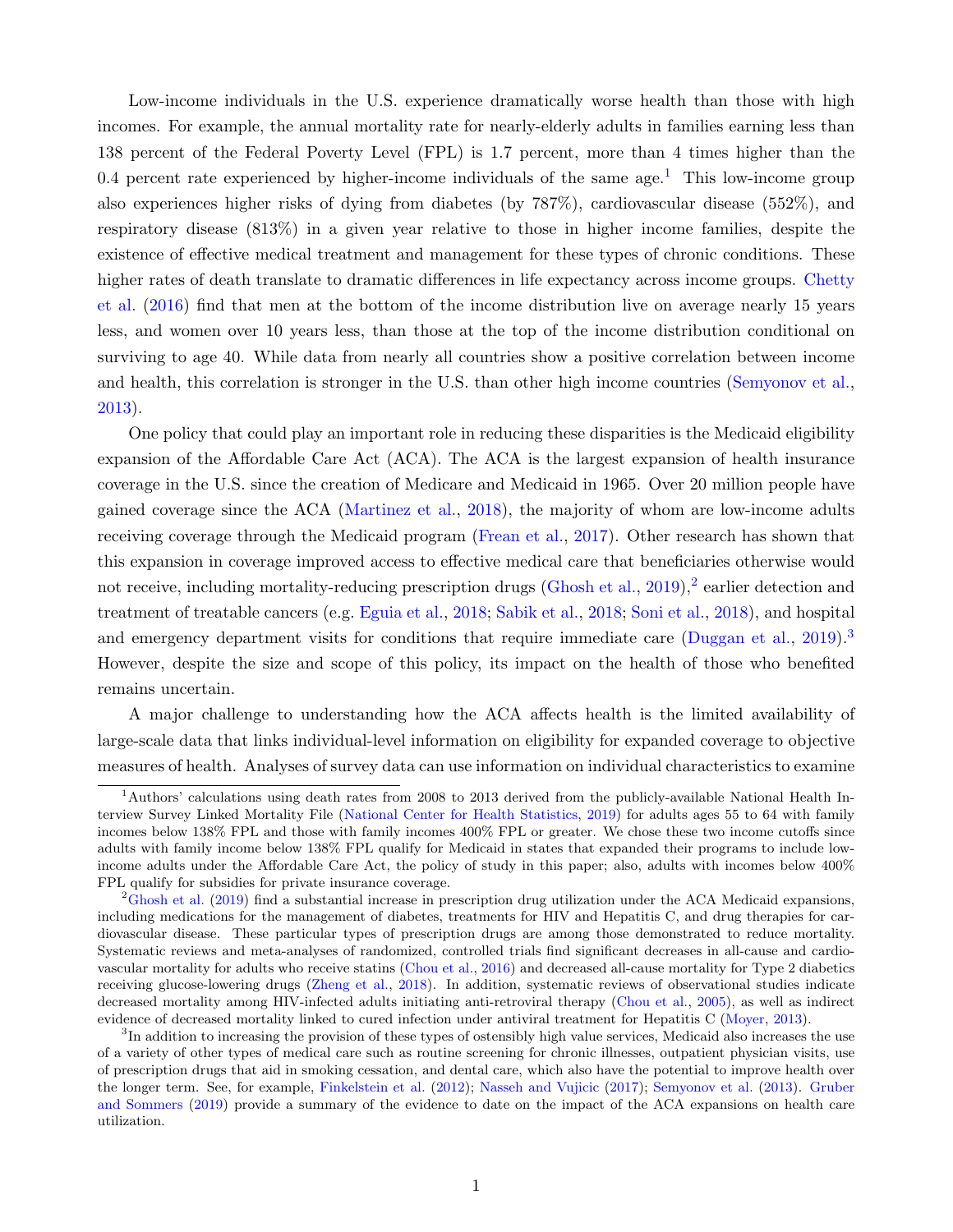eligible adults, but such data are typically limited to self-reported health measures, which may not correlate with actual changes in health. Studies using these measures have offered inconsistent findings, with some indicating that the ACA expansions improved self-reported health, while others found no effect or even negative impacts of the ACA expansions on self-reported health (e.g. [Cawley et al.,](#page-33-0) [2018;](#page-33-0) [Courtemanche et al.,](#page-34-3) [2018b;](#page-34-3) [Miller and Wherry,](#page-38-3) [2017;](#page-38-3) [Sommers et al.,](#page-39-3) [2017\)](#page-39-3). Meanwhile, analyses with objective measures of health, such as mortality, measure changes in aggregated, population-level statistics compiled from administrative data (e.g. [Borgschulte and Vogler,](#page-32-0) [2020;](#page-32-0) [Chen,](#page-33-1) [2019;](#page-33-1) [Khatana](#page-37-1) [et al.,](#page-37-1) [2019;](#page-37-1) [Swaminathan et al.,](#page-40-1) [2018;](#page-40-1) [Yan et al.,](#page-40-2) [2020\)](#page-40-2). These data sources do not have the information needed to determine individual eligibility and directly examine the targeted beneficiaries of the coverage expansions. A concern is that, without information on these relevant individual-level characteristics, these studies are underpowered to reliably detect mortality effects of the ACA [\(Allen and Sommers,](#page-32-1) [2019\)](#page-32-1), and may in fact vastly overstate magnitudes [\(Black et al.,](#page-32-2) [2019\)](#page-32-2).

In this paper, we provide new evidence of the impact of Medicaid on health by using administrative Medicaid enrollment and mortality data linked to large-scale, individual survey records. We use this novel dataset to examine the impact of the sizeable Medicaid eligibility expansion that occurred in some states under the ACA. In 2014, the ACA expanded eligibility for the Medicaid program to include all adults in families with incomes under 138 percent of the FPL. Previously only pregnant women, adults with disabilities, and very low income parents tended to qualify for Medicaid coverage. Although intended to apply to all states, a 2012 Supreme Court decision made the Medicaid eligibility expansion optional. As a result, only 29 states and the District of Columbia expanded coverage in 2014, with 7 additional states electing to expand over the next several years. Despite non-universal adoption, the ACA Medicaid expansions still represent a historic expansion in insurance coverage. Approximately 13.6 million adults gained Medicaid coverage under the ACA [\(Medicaid and CHIP Payment and Access](#page-37-2) [Commission,](#page-37-2) [2018\)](#page-37-2); for comparison, Medicare enrolled about 19 million elderly beneficiaries after its creation in 1965 [\(Bureau of the Census,](#page-33-2) [1969\)](#page-33-2). We take advantage of variation in state adoption of this large expansion in coverage to compare changes in mortality among individuals in expansion states and non-expansion states.

In contrast to prior research that relies on death certificate data with limited information on individual characteristics, our data include detailed survey measures collected from the 2008 to 2013 years of the American Community Survey (ACS). This large-scale national survey contains approximately 4 million respondents in each year and allows us to observe information on specific characteristics that determine Medicaid eligibility including income, citizenship status, and the receipt of other social assistance. With this information, we are able to identify individuals targeted by the ACA Medicaid eligibility expansions and, in this way, overcome the inherent limitations present in existing studies that rely only on aggregate death records. We focus on those in this group who were between the ages of 55 and 64 in 2014, who are at greater risk of mortality, although we also present results for all non-elderly adults and other age groups. We follow individuals in our sample over time to examine changes in coverage by Medicaid, by linking respondents to administrative records on Medicaid enrollment, and document sizeable changes in annual and cumulative Medicaid coverage in the Medicaid expansion states. Next, we examine whether there is an associated change in mortality by linking the sample to the Census Numident file which contains administrative records on the date of death for all individuals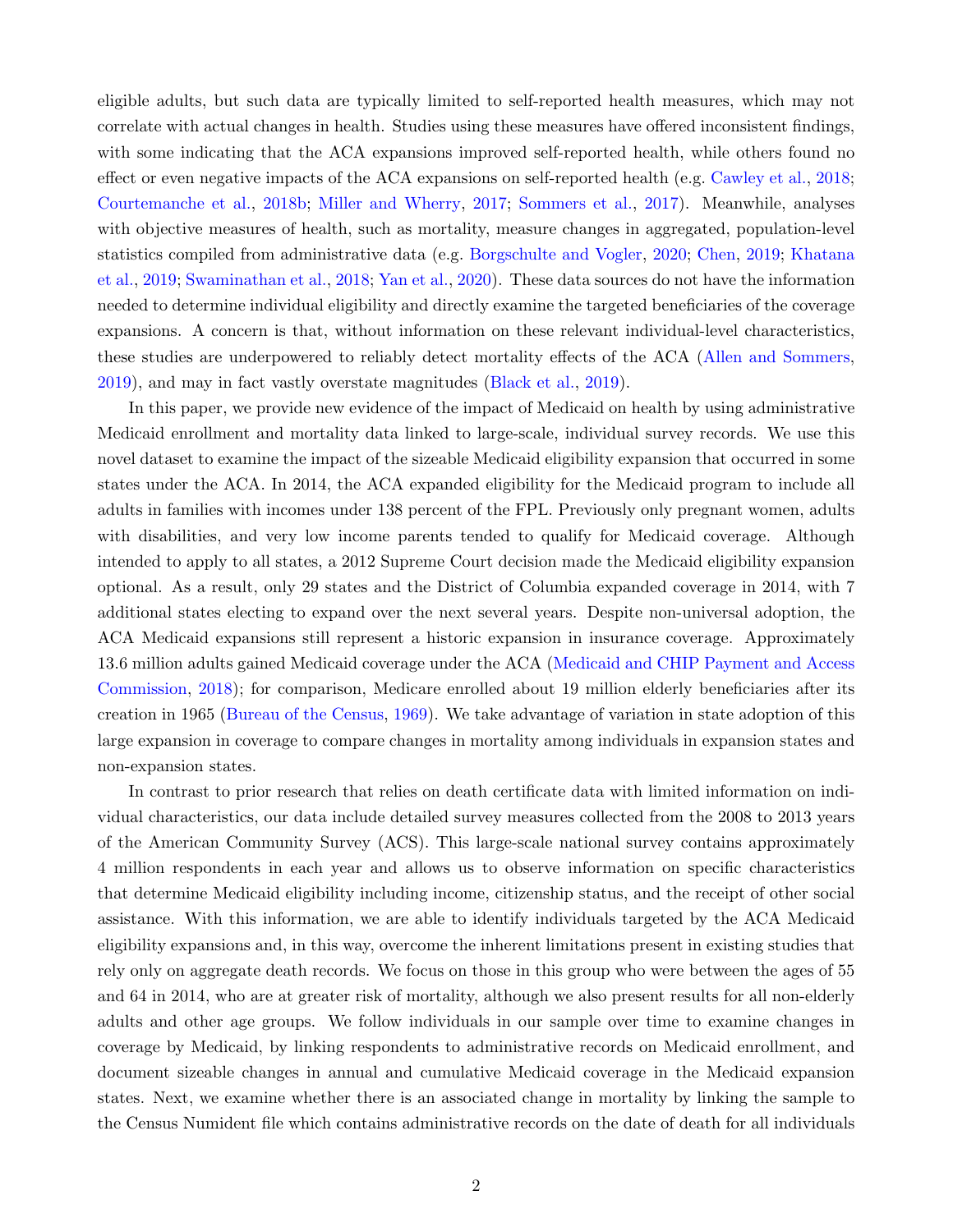with Social Security Numbers (SSNs) who die in the United States. The Census Numident file allows us to observe mortality rates for our sample through 2017, four years after the initial ACA Medicaid eligibility expansions. We further examine changes in mortality by the underlying cause of death using data from the Mortality Disparities in American Communities (MDAC) project, which links the 2008 year of the ACS to death certificate records using the National Death Index.

Our analysis shows that the ACA Medicaid expansions reduced mortality among this targeted group. Prior to the expansions, individuals in our sample residing in expansion and non-expansion states had very similar trends in both Medicaid coverage and mortality. At the time of the expansion, the trajectories of these two groups diverged significantly, with expansion state residents seeing increases in Medicaid coverage and decreases in annual mortality rates. In the first year following the coverage expansion, the probability of mortality declined by about 0.089 percentage points, or a 6.4 percent reduction over the sample mean. The estimated impact of the expansions increases over time, suggesting that exposure to Medicaid results in increasing health improvements. By the fourth year, the expansion reduced annual mortality rates by 0.208 percentage points among expansion state residents. In our supplemental analysis using the MDAC data, we find evidence that healthcare amenable and internal (disease-related) causes of death were reduced by the expansions, but no evidence that deaths due to external causes, such as car accidents, fell. We show these estimates are robust to a large number of alternative specifications. We also conduct several placebo tests to assess the validity of our analysis including examining the impact of the expansions on those age 65 or older in 2014 who did not gain Medicaid eligibility; examining the effect on individuals in higher income families who were less likely to be affected; and, conducting the analysis in the pre-ACA period before we would expect to see relative changes in mortality across state groups. We find no relative change in coverage or mortality across expansion and non-expansion states among the elderly or in the pre-ACA period, settings in which no Medicaid expansion occurred. Among those in higher income families, we find small but statistically significant increases in Medicaid coverage as well as small decreases in mortality, consistent with a causal impact of Medicaid on mortality.

Our analysis provides new evidence that expanded Medicaid coverage reduces mortality rates among low-income adults. If we assume that similarly sized mortality reductions would have occurred in the non-expansion states, our estimates suggest that approximately 15,600 deaths could have been averted if the ACA expansions were adopted nationwide as originally intended by the ACA. This highlights an ongoing cost to non-adoption that is relevant to both state policymakers and their constituents.

### 1 Background

Many studies have shown that Medicaid coverage increases access to and use of health care and reduces financial burden for low-income adults,  $\frac{4}{3}$  $\frac{4}{3}$  $\frac{4}{3}$  but evidence on its health effects proves more difficult to document and is less conclusive. Studies that do examine health often rely on self-reported health measures from survey data. The evidence from these studies spans from estimated large or modest

<span id="page-5-0"></span><sup>4</sup>See, e.g., [Abramowitz,](#page-32-3) [2018;](#page-32-3) [Allen et al.,](#page-32-4) [2017;](#page-32-4) [Baicker et al.,](#page-32-5) [2013;](#page-32-5) [Brevoort et al.,](#page-33-3) [2019;](#page-33-3) [Buchmueller et al.,](#page-33-4) [2016;](#page-33-4) [Caswell and Waidmann,](#page-33-5) [2017;](#page-33-5) [Courtemanche et al.,](#page-34-4) [2017;](#page-34-4) [Finkelstein et al.,](#page-35-4) [2012;](#page-35-4) [Gallagher et al.,](#page-35-5) [2019;](#page-35-5) [Ghosh et al.,](#page-35-1) [2019;](#page-35-1) [Hu et al.,](#page-36-1) [2018;](#page-36-1) [McMorrow et al.,](#page-37-3) [2017;](#page-37-3) [Miller and Wherry,](#page-38-3) [2017,](#page-38-3) [2019;](#page-38-4) [Simon et al.,](#page-39-4) [2017;](#page-39-4) [Sommers et al.,](#page-39-5) [2015,](#page-39-5) [2017.](#page-39-3)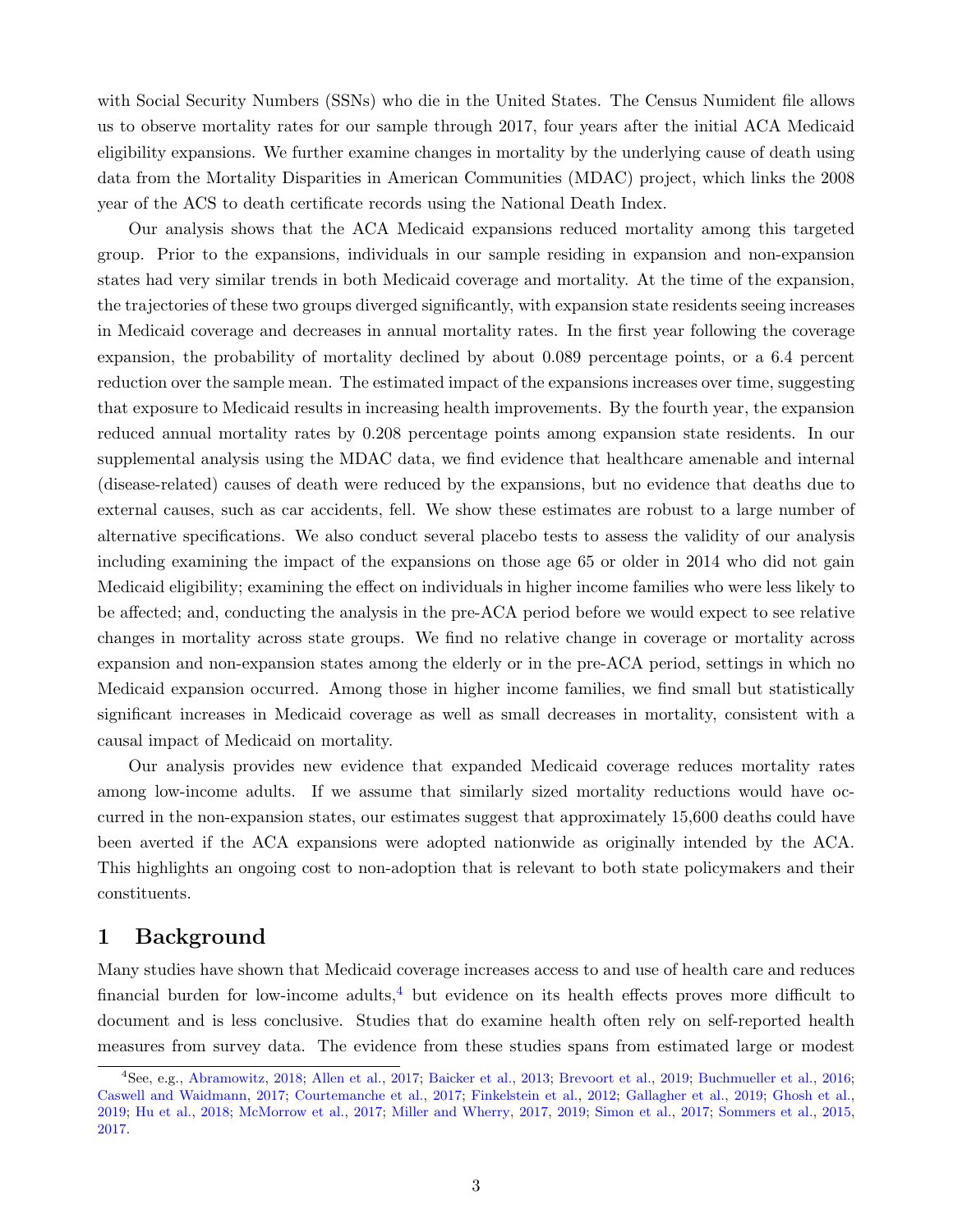improvements in reported health associated with Medicaid expansion [\(Cawley et al.,](#page-33-0) [2018;](#page-33-0) [Lee and](#page-37-4) [Porell,](#page-37-4) [2018;](#page-37-4) [Simon et al.,](#page-39-4) [2017;](#page-39-4) [Sommers et al.,](#page-39-6) [2016,](#page-39-6) [2017\)](#page-39-3), to no effects [\(Courtemanche et al.,](#page-34-5) [2018a,](#page-34-5)[b;](#page-34-3) [Miller and Wherry,](#page-38-4) [2019;](#page-38-4) [Sommers et al.,](#page-39-5) [2015;](#page-39-5) [Wherry and Miller,](#page-40-3) [2016\)](#page-40-3) or even small but marginally significant negative effects [\(Miller and Wherry,](#page-38-3) [2017\)](#page-38-3).<sup>[5](#page-6-0)</sup>

One concern with self-reported health data is that it may not accurately measure changes in physical health. In the Oregon Health Insurance Experiment (OHIE), low-income adults selected by a lottery to apply for Medicaid coverage reported near immediate improvements in their health compared to the control group, despite experiencing no significant differences yet in their health care utilization [\(Finkelstein et al.,](#page-35-4)  $2012$ ).<sup>[6](#page-6-1)</sup> The researchers concluded that the change in reported health may at least partly capture a general sense of improved well-being, or "winning" effects resulting from individuals' lottery selection. There is also the risk that changes in self-reported health may reflect increasing awareness of health problems or interactions with the health care system, rather than actual changes in physical health. One example would be increased contact with health providers leading to new information about a previously undiagnosed illness and, as a consequence, a worsened self-perception of health. This could bias downwards estimates of the effect of public health insurance on health.[7](#page-6-2) Finally, in general, the reliability of self-reported health measures for U.S. adults and their association with objective health measures are documented to be worse among lower socioeconomic status groups [\(Dowd and Zajacova,](#page-35-6) [2007,](#page-35-6) [2010;](#page-35-7) [Zajacova and Dowd,](#page-40-4) [2011\)](#page-40-4).

In addition to offering the first experimental evidence on the effects of expanded Medicaid, the Oregon Health Insurance Experiment (OHIE) covered new ground by collecting data on clinical health measures among its participants. The researchers did not observe significant effects on any of the collected measures (blood pressure, cholesterol, and blood sugar levels). Using administrative data, they also found no evidence that Medicaid coverage led to a reduction in mortality during the 16 months following coverage gain. Their estimate suggested a 16 percent reduction in mortality associated with acquiring Medicaid, but with a large confidence interval that could not rule out sizeable changes in either direction.<sup>[8](#page-6-3)</sup>

<span id="page-6-0"></span>As the data become available, researchers are beginning to evaluate the mortality effects of the

<sup>&</sup>lt;sup>5</sup>Note that neither the time period of study nor the data sources used seem to explain these inconsistencies. In a series of papers studying Medicaid expansions in two states (AR and KY), [Sommers et al.](#page-39-5) [\(2015,](#page-39-5) [2016,](#page-39-6) [2017\)](#page-39-3) find evidence of significant health improvements emerging only in the second year of expansion. However, in a national study, [Courtemanche et al.](#page-34-5) [\(2018a](#page-34-5)[,b\)](#page-34-3) find no evidence of improvements in self-reported health due to Medicaid expansion during any of the first three years of implementation. Using the same data source as these authors, [Simon et al.](#page-39-4) [\(2017\)](#page-39-4) and [Cawley et al.](#page-33-0) [\(2018\)](#page-33-0) find evidence of sizable health improvements over the same period. Finally, [Miller and Wherry](#page-38-4) [\(2019\)](#page-38-4) trace out the effects of Medicaid expansion during each of the first four years of implementation, using a different data source, and find no evidence of improvements in self-reported health. The discussion here focuses on studies of overall changes in self-reported health but a more comprehensive review of the health effects of the ACA Medicaid expansions may be found in [Soni et al.](#page-39-7) [\(2020\)](#page-39-7), including evidence for low-income parents [\(McMorrow et al.,](#page-37-3) [2017\)](#page-37-3), adults with chronic health conditions [\(Winkelman and Chang,](#page-40-5) [2018\)](#page-40-5), women of reproductive age [\(Margerison et al.,](#page-37-5) [2019\)](#page-37-5), and the safety net population [\(Graves et al.,](#page-36-2) [2020\)](#page-36-2).

<span id="page-6-1"></span><sup>&</sup>lt;sup>6</sup>The researchers found an improvement in self-reported health for the treatment group during their initial survey, which was conducted, on average, about one month after gaining coverage, that was about two-thirds of the size of their main effect estimated using survey data collected more than a year later.

<span id="page-6-2"></span><sup>7</sup>This bias could also operate in the opposite direction if increased interaction with providers improves one's perception of health. See [Currie and Gruber](#page-34-6) [\(1995\)](#page-34-6) for more discussion.

<span id="page-6-3"></span><sup>8</sup>Another relevant randomized social experiment provided Medicare to newly entitled Social Security Disability Insurance (SSDI) beneficiaries (as opposed to them being subject to a 2-year waiting period for coverage). The evaluation of this experiment found no reductions in mortality up to 3 years later but the sample sizes were too small to be able to detect effects [\(Weathers and Stegman,](#page-40-6) [2012\)](#page-40-6).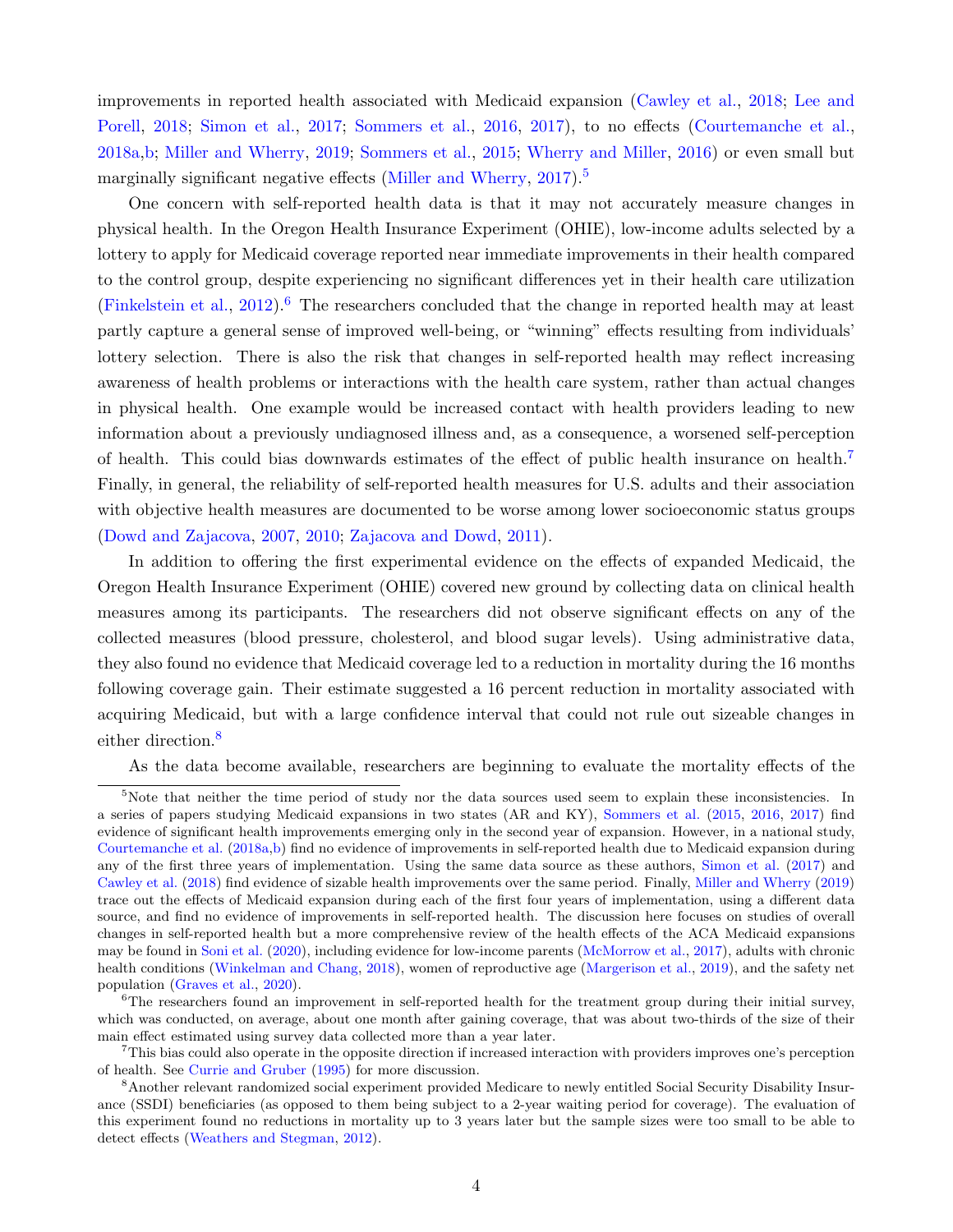ACA Medicaid expansions.<sup>[9](#page-7-0)</sup> A small number of recent studies use population-level mortality data to estimate changes in adult mortality in expansion states compared to non-expansion states. The studies examining the effects of the ACA Medicaid expansions using this approach reach very different conclusions, either unable to detect mortality effects [\(Black et al.,](#page-32-2) [2019\)](#page-32-2) or estimating varying sized reductions in adult mortality: 3.6 percent among adults ages 20-64 [\(Borgschulte and Vogler,](#page-32-0) [2020\)](#page-32-0) and 1.2 percent among adults ages 55-64 [\(Chen,](#page-33-1) [2019\)](#page-33-1). [Yan et al.](#page-40-2) [\(2020\)](#page-40-2) find no reduction in all-cause mortality among adults ages 20-64, but a 2.7 percent decrease in health care amenable mortality.<sup>[10](#page-7-1)</sup> [Khatana et al.](#page-37-1) [\(2019\)](#page-37-1) focus on changes in cardiovascular disease-related mortality among adults ages 45-64 and document a 2.9 percent reduction over the baseline mortality rate. Finally, [Swaminathan](#page-40-1) [et al.](#page-40-1) [\(2018\)](#page-40-1) find an 8.5 percent decrease in one-year mortality for patients with end stage renal disease  $(ESRD)$  initiating dialysis associated with the ACA Medicaid expansions.<sup>[11](#page-7-2)</sup>

There is also recent evidence that health insurance coverage (inclusive of Medicaid) can affect mortality. [Goldin et al.](#page-35-8) [\(2020\)](#page-35-8) provide new experimental evidence documenting such mortality effects by studying an IRS program that sent informational letters about health insurance enrollment to a randomly-selected sample of taxpayers who were subject to the ACA mandate penalty for being uninsured. The letters both significantly increased enrollment in insurance (both private exchange coverage and Medicaid) and reduced mortality among those between the ages of 45 and 64 and uninsured at the time of the intervention. The results from this experiment suggest that one additional month of insurance coverage lowered the two year mortality rate of recipients by about 0.18 percentage points, or over 10 percent. The authors found no effects of the letter on mortality for those under age 45.

While the evidence to date suggests that it is likely that there are mortality effects of the ACA Medicaid expansion, it remains unclear for whom and of what magnitude. It is likely that the primary impediment to fully understanding the impact of Medicaid on mortality has been data availability. All of the studies using aggregated data rely on changes in survival for the Medicaid eligible to translate into overall mortality effects observable at the population level. Data from death certificate records contain very little socioeconomic information on the decedent; in particular, they contain no information on the decedent's income, other characteristics that might affect Medicaid eligibility, or whether he or she previously had health insurance coverage. Without data that links information on individual Medicaid eligibility to mortality, researchers must rely on differences in exposure over larger population groups – for example, residents of certain states or counties – which contain many individuals who are not directly affected by Medicaid policy.<sup>[12](#page-7-3)</sup> This decreases the power to detect changes in mortality of a

<span id="page-7-0"></span><sup>&</sup>lt;sup>9</sup>A separate but related literature has examined the relationship between public health insurance and child mortality using variation in exposure tied to the introduction of Medicaid and later expansions in public coverage under Medicaid and the Children's Health Insurance Program. For the most part, these studies have found significant declines in mortality associated with expanded coverage for infants and children both in the short-term (e.g. [Currie and Gruber,](#page-34-7) [1996a,](#page-34-7)[b;](#page-34-8) [Goodman-Bacon,](#page-36-3) [2018;](#page-36-3) [Howell et al.,](#page-36-4) [2010\)](#page-36-4) and long-term [\(Brown et al.,](#page-33-6) [2018;](#page-33-6) [Goodman-Bacon,](#page-36-5) [2016;](#page-36-5) [Wherry and](#page-40-7) [Meyer,](#page-40-7) [2016\)](#page-40-7).

<span id="page-7-1"></span><sup>&</sup>lt;sup>10</sup>Research on pre-ACA expansions in Medicaid that also relies on aggregated data finds larger effects on adult mortality. [Sommers et al.](#page-39-8) [\(2012\)](#page-39-8) and [Sommers](#page-39-9) [\(2017\)](#page-39-9) find a 6 percent reduction in nonelderly adult mortality in pre-ACA Medicaid expansions in New York, Maine, and Arizona measured over a five-year period. Another analysis of expanded coverage under Massachusetts's 2006 health reform finds a significant 2.9 percent reduction in all-cause mortality over four years of follow-up [Sommers et al.](#page-39-10) [\(2014\)](#page-39-10).

<span id="page-7-2"></span><sup>&</sup>lt;sup>11</sup>While it is the case that ESRD patients are eligible for Medicare, coverage only begins in the fourth month after initiating dialysis. The authors provide evidence that the expansions increased insurance coverage among individuals initiating dialysis, and increased the receipt of pre-dialysis nephrologhy care.

<span id="page-7-3"></span> $12$ Variation in exposure to the policy based on state of residence, as well as local geographic characteristics (such as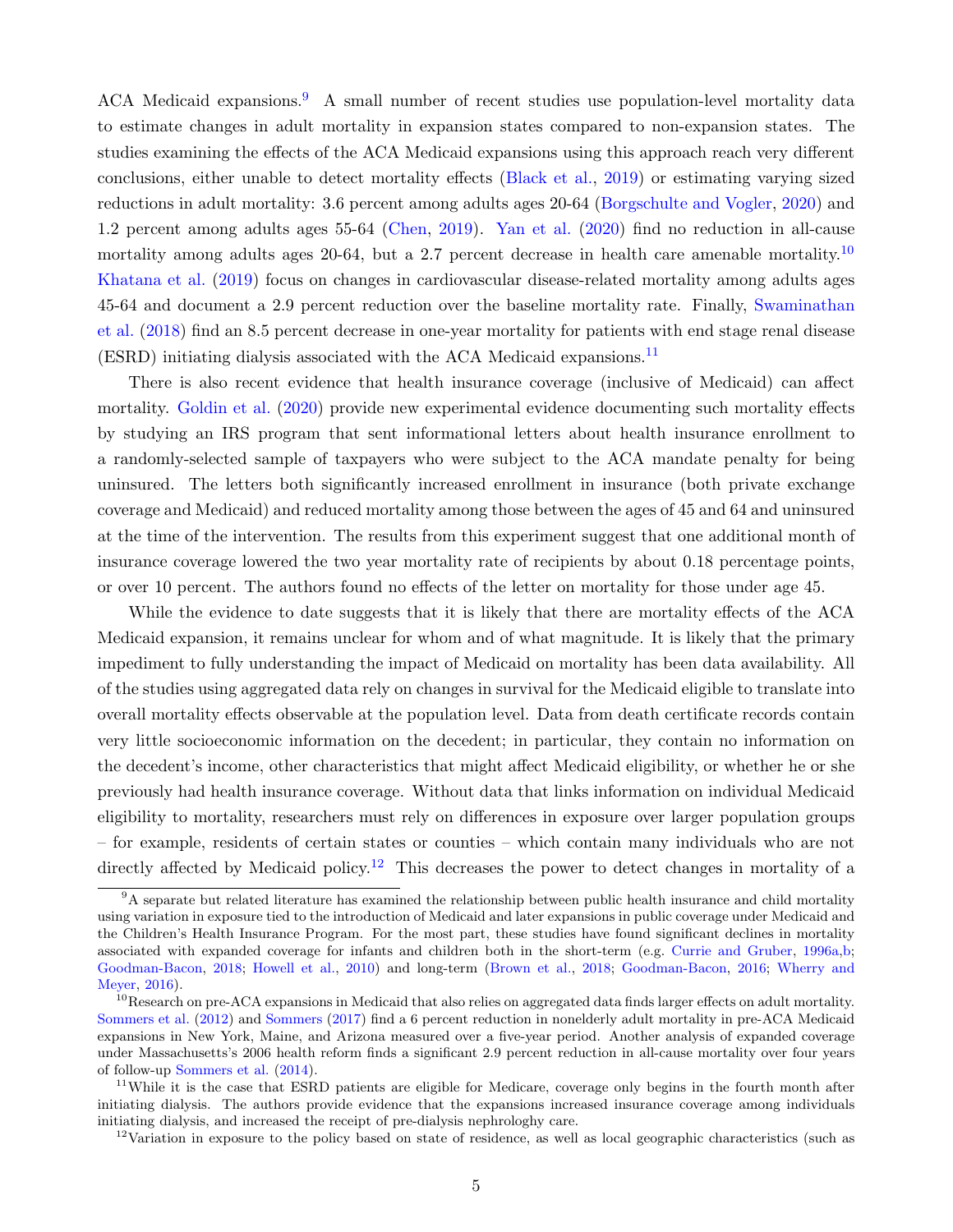plausible magnitude, leading some researchers to conclude that "it will be extremely challenging for a study [on the ACA Medicaid expansions] to reliably detect effects of insurance coverage on mortality unless these data can be linked at the individual level to large-sample panel data" [\(Black et al.,](#page-32-2) [2019\)](#page-32-2).

The absence of conclusive evidence on the magnitude of the health effects of Medicaid is a major omission given the aim of this public program to improve access to and use of efficacious health care. In this paper, we aim to contribute to this knowledge base by providing new evidence on the mortality effects of Medicaid. We build on the accumulation of evidence from prior studies but offer three important advantages. First, we use individual characteristics to study mortality among the Medicaid-eligible population, rather than use analyses that rely on population-level data and may be underpowered to detect effects. This may be particularly salient in the case of the ACA Medicaid expansions, when insurance coverage is estimated to have increased by as little as 1 percentage point among all nonelderly adults [\(Black et al.,](#page-32-2) [2019\)](#page-32-2). Second, using administrative Medicaid enrollment information, we confirm a large change in coverage for our study population. The longitudinal enrollment data improves on the more commonly used survey measures of Medicaid coverage, which can be subject to substantial misreporting [\(Boudreaux et al.,](#page-32-6) [2013\)](#page-32-6), and also allow us to examine the total amount of coverage accumulated by residents of expansion states over the entire sample period. Documenting changes in accumulated coverage is important because studies suggest that health insurance coverage can have longer term effects that extend beyond just the coverage period (e.g. [Boudreaux et al.,](#page-33-7) [2016;](#page-33-7) [Brown](#page-33-6) [et al.,](#page-33-6) [2018;](#page-33-6) [Currie et al.,](#page-34-9) [2008;](#page-34-9) [Goodman-Bacon,](#page-36-5) [2016;](#page-36-5) [Thompson,](#page-40-8) [2017;](#page-40-8) [Wherry and Meyer,](#page-40-7) [2016;](#page-40-7) [Wherry et al.,](#page-40-9) [2017\)](#page-40-9). Third, we estimate effects for this Medicaid-eligible population using much larger sample sizes than were used in the only experimental evaluation of Medicaid coverage, the Oregon Health Insurance Experiment. This larger sample is particularly important when examining mortality as an outcome since it is rare. These advantages overcome the existing limitations in both experimental and non-experimental studies of Medicaid, allowing us to further advance the evidence on the program's mortality effects.

#### 2 Data and Outcomes

To conduct our analysis, we link individuals across three different data sources. First, we use restricted data from the 2008 to 2013 waves of the American Community Survey, which has a sample size approximately 50 percent larger than the public-use version, to identify our population of interest. We select respondents who, based on their pre-ACA characteristics, were likely to benefit from the ACA Medicaid expansions. We include only individuals who either are in families with income at or under [13](#page-8-0)8 percent of the FPL or who have less than a high school degree.<sup>13</sup> Since we only have information on income captured at one point in time, the latter criterion is used to identify individuals who are of low socioeconomic status but might not meet the income cutoff at the time of the ACS interview.<sup>[14](#page-8-1)</sup> We

baseline uninsurance or poverty rates at the county level) are sources that have been used. In addition, some researchers have used information on the decedent's educational attainment as a proxy for individual income, although this information is reported by the next of kin and subject to substantial measurement error (see e.g., [Rostron et al.,](#page-38-5) [2010;](#page-38-5) [Sorlie and](#page-39-11) [Johnson,](#page-39-11) [1996\)](#page-39-11).

<span id="page-8-0"></span><sup>&</sup>lt;sup>13</sup>We define family income using the Census family definition of all related individuals living in the same household. Results are very similar if we follow the more restrictive definition of a family unit proposed by [State Health Access Data](#page-39-12) [Assistance Center](#page-39-12) [\(2012\)](#page-39-12) for studies of health insurance coverage.

<span id="page-8-1"></span><sup>&</sup>lt;sup>14</sup>Results are similar if we include only those with less than a high school degree, or only those with incomes under 138 percent of the FPL, rather than defining the sample using the union of these two criteria; see later discussion in Section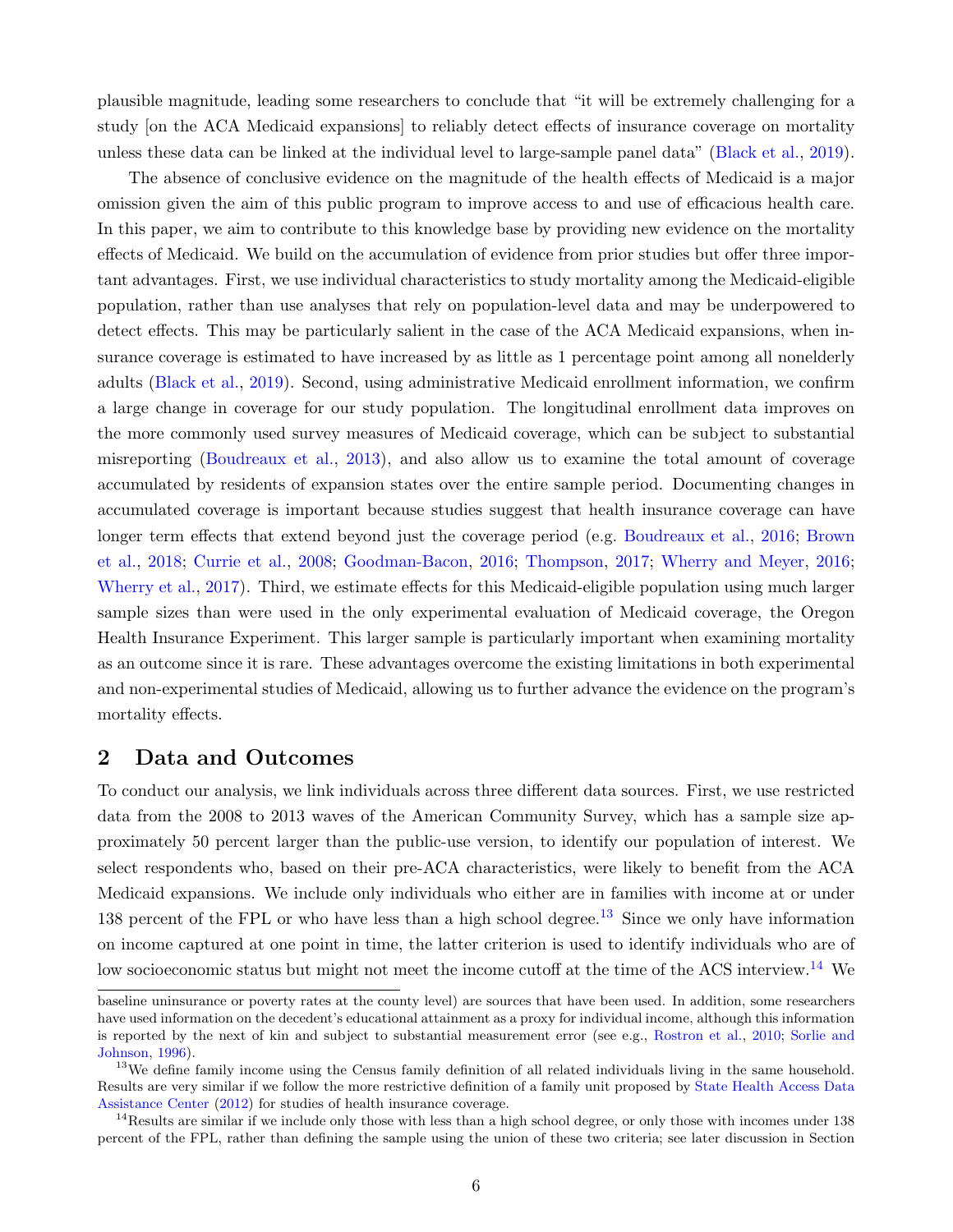exclude non-citizens, many of whom are not eligible for Medicaid, and those receiving Supplemental Security Income (SSI), who are likely to be Medicaid eligible in the absence of the expansions.<sup>[15](#page-9-0)</sup> We restrict our primary analysis to individuals who were ages 55 to 64 in 2014. This higher age group has relatively high mortality rates, and is also consistent with the sample criteria used in [Black et al.](#page-32-2) [\(2019\)](#page-32-2). We present results for all non-elderly adults, and for a variety of different age subgroups, in a supplementary analysis. Finally, we exclude residents of 4 states and DC that expanded Medicaid to low-income adults prior to 2014.<sup>[16](#page-9-1)</sup> There are approximately 566,000 respondents who meet our sample criteria.[17](#page-9-2)

Descriptive statistics for the sample by state Medicaid expansion status are reported in Table [A1.](#page-60-0) The average age of the respondents in the two groups is similar. However, individuals in expansion states are slightly better off with higher average income (147% of the FPL vs. 140%) and educational attainment (45.3% with less than high school education vs. 46.8%), as well as lower baseline rates of uninsurance (32.6% vs. 37.3%), than individuals in non-expansion states. In addition, individuals in expansion states are more likely to be white or Hispanic, while a higher share of those in non-expansion states are Black.

Second, we link these data to the Census Numident file. The Census Numident file is derived from the Social Security Administration (SSA) Numerical Identification file, which includes information on date and county of birth and date of death (if it has occurred) for individuals with a Social Security Number (SSN).<sup>[18](#page-9-3)</sup> These data have been used in, e.g., [Brown et al.](#page-33-6) [\(2018\)](#page-33-6); [Chetty et al.](#page-33-8) [\(2011,](#page-33-8) [2016\)](#page-34-0); [Dobbie and Song](#page-34-10) [\(2015\)](#page-34-10); [Sullivan and von Wachter](#page-39-13) [\(2009\)](#page-39-13), and other research relying on death information from tax records. Total deaths reported in the SSA file by age and year closely track the numbers reported by the National Center for Health Statistics [\(Chetty et al.,](#page-34-0) [2016\)](#page-34-0). The Census Bureau updates its Numident file each year with new information from the SSA Numerical Identification file. It formats the data so that there is a single record per individual, reflecting the most accurate and up-to-date information at that point in time. We use data from the Census Numident for deaths occurring in 2017 and earlier.

The Census Numident and ACS data are linked via the Census Bureau's Personal Identification Validation System (PVS). This system assigns individuals in each dataset a protected identification key (PIK), an anonymized identifier that allows Census to track individuals across datasets. Approximately 90 percent of all ACS respondents are successfully assigned a PIK using available information on name, address, and date of birth, with a slightly higher match rates for citizens (92 percent) [\(Bond et al.,](#page-32-7) [2014\)](#page-32-7). The assignment of a PIK allows respondents in the ACS to be matched to the Census Numident file. PIKS for the Census Numident file are assigned using social security numbers (SSNs) and date

[6.](#page-23-0)

<span id="page-9-1"></span><span id="page-9-0"></span> $^{15}\rm{SSI}$  recipients are automatically eligible for Medicaid coverage in most states.

<sup>&</sup>lt;sup>16</sup>DE, MA, NY, and VT all expanded coverage to individuals with incomes reaching the poverty line or greater prior to the ACA; DC received approval to implement its ACA Medicaid expansion early with enrollment starting in 2011.

<span id="page-9-2"></span><sup>&</sup>lt;sup>17</sup>Note that Census disclosure rules prohibit the disclosure of exact sample sizes and require rounding. All sample sizes for these data are therefore rounded according to disclosure rules.

<span id="page-9-3"></span><sup>&</sup>lt;sup>18</sup>In addition to this death information from the SSA, the Census Bureau also has information on date of death from the National Death Index (NDI) for some individuals and years, which it incorporates into its date of death measure when available. The NDI collects detailed information on deaths from state vital statistics offices. Respondents to the 2008 ACS were linked to the NDI for the years 2008-2015, as part of the Mortality Disparities in American Communities project.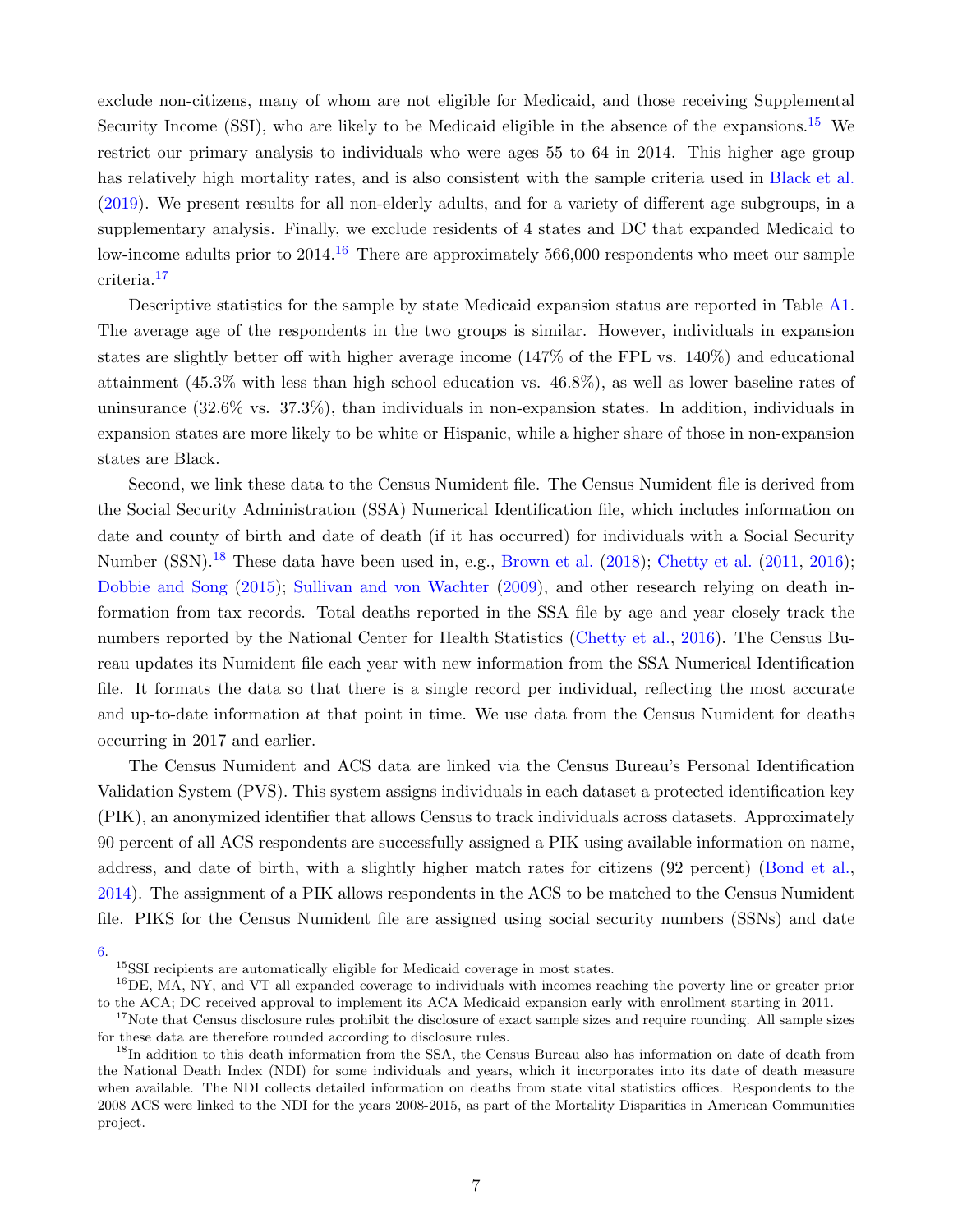of birth [\(Mulrow et al.,](#page-38-6) [2011\)](#page-38-6). Since our analysis is restricted to older citizens, and since nearly all American citizens have SSNs assigned by the time they reach adulthood (see [Bernstein et al.,](#page-32-8) [2018\)](#page-32-8), we expect to have nearly full coverage of deaths in the Numident file.

Once these data are linked, we observe the vital status of each individual during the year they respond to the ACS and each subsequent year. For example, we observe the vital status of an individual who responds to the 2008 ACS during each year from 2008 through 2017; for an individual who responds to the 2013 ACS, we observe his or her vital status from 2013 through 2017. We construct our outcome measure to represent mortality during each calendar year. If the individual is alive in a given year, the outcome variable takes a value of 0; if that individual died in that year it takes a value of 1. Once an individual has died, he or she is removed from the sample for subsequent years. In this way, we measure changes in the annual probability of death during a given year among individuals who were alive at the beginning of that year. The annual mortality rate is about 1.4 percent for our sample on average across all years, and approximately 1.3 percent among respondents in expansion states during the year just prior to expansion.<sup>[19](#page-10-0)</sup>

Third, we further link our sample of ACS respondents to administrative records on Medicaid enrollment from the Centers for Medicare & Medicaid Services (CMS). We use the same PVS methods as were applied to the mortality data to link these newly available records to our sample of ACS respondents. About 93 percent of Medicaid enrollment records successfully receive a PIK assignment using SSN and date of birth information [\(Fernandez et al.,](#page-35-9) [2015\)](#page-35-9). CMS data on enrollment allows us to observe Medicaid enrollment longitudinally for our sample and to document how the probability of enrollment, and total cumulative exposure to Medicaid, changed in the expansion states relative to the non-expansion states. We use data from 2008 through 2016, the most recent data available. In our analyses of cumulative enrollment, we impute the number of days enrolled in 2017 using enrollment information from 2016, state of residence, age, gender, and race. To construct this imputation, we use information on transitions into and out of Medicaid observed in the previous year. See Appendix Section [C](#page-46-0) for more information.<sup>[20](#page-10-1)</sup> When examining the probability of being enrolled any time during a calendar year, we simply omit 2017 and use data on enrollment through 2016.

While our data uniquely offer the opportunity to link mortality and economic variables at the individual level, there are also several important limitations. First, we observe the economic characteristics of individuals (income and educational attainment, receipt of social services, and citizenship status) at the time they respond to the ACS in the pre-period, between 2008 and 2013. These are time-varying characteristics, however, and may not accurately reflect economic characteristics at the time of the Medicaid expansions for some members of our sample. For example, an individual in a low-income family in 2008 may be in a higher-income family by 2014, at the time the expansions occurred. Similarly, individuals may migrate to different states between the time they responded to the

<span id="page-10-1"></span><span id="page-10-0"></span><sup>&</sup>lt;sup>19</sup>These annual averages are calculated excluding mortality rates for individuals during their year of ACS interview.

<sup>&</sup>lt;sup>20</sup>There are a number of other minor data issues surrounding the CMS enrollment data. First, data on Louisiana's Medicaid enrollment is missing in 2015, so Louisiana residents have missing values for that year in our analyses. Results are similar if we exclude Louisiana entirely. Second, we do not observe the number of days enrolled for the fourth quarter of 2015 for a number of states, and impute the number of days enrolled using enrollment information from Q3 2015 and Q1 2016. Third, we do not observe Q4 2016 enrollment for Arkansas' Medicaid program, and assume it is the same as Q3 2016 enrollment. Our first stage results are not sensitive to variations on these assumptions. See Appendix Section [C](#page-46-0) for further details.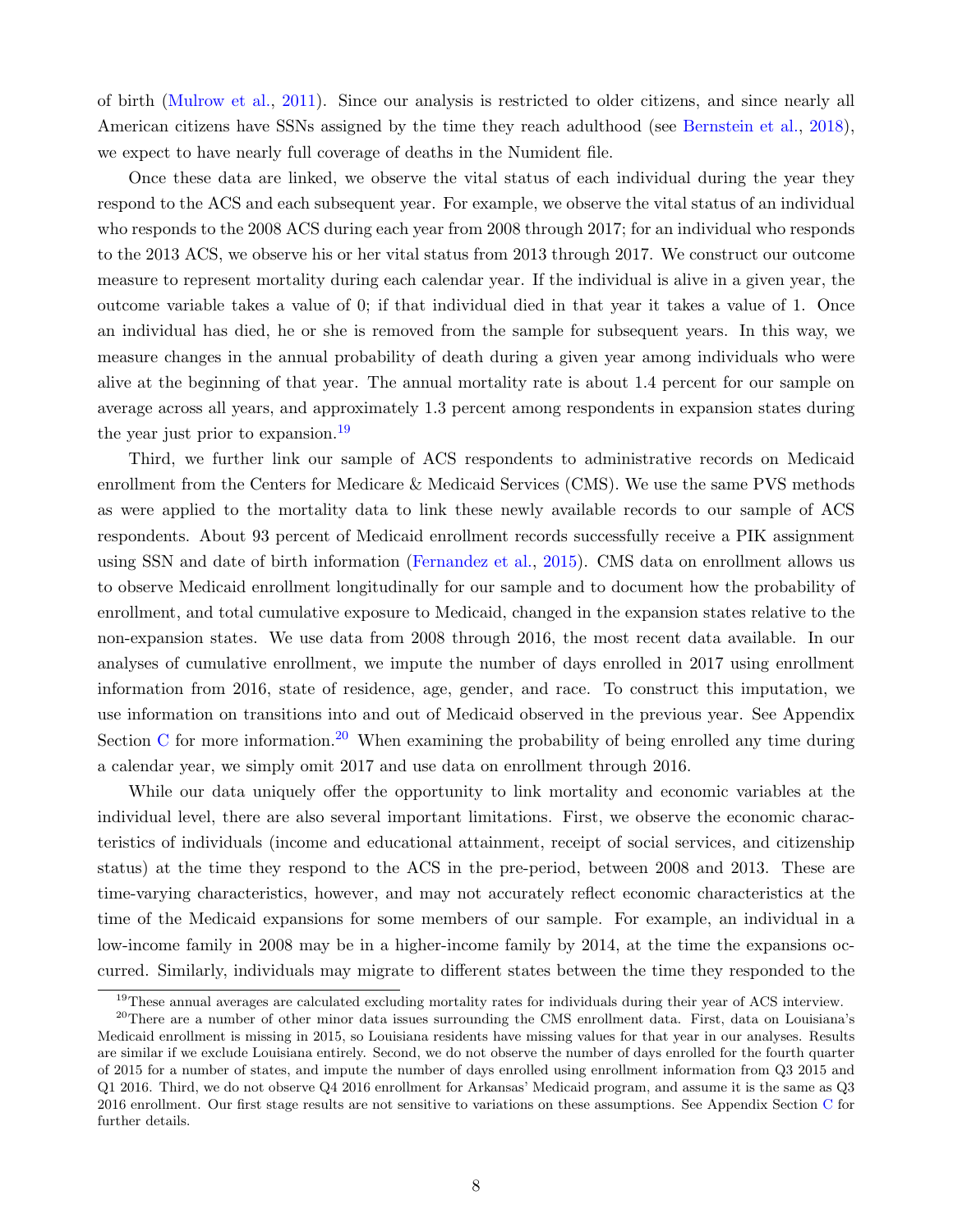ACS and the time the expansions occurred, resulting in our misclassification of whether that individual was exposed to the eligibility expansion.<sup>[21](#page-11-0)</sup> In general, we expect that this type of misclassification will bias our estimates towards zero. In addition, the CMS administrative enrollment information allows us to accurately examine and characterize the amount of exposure to the policy for our analytic sample during the post period for the years the data are available.

A second limitation is that our data do not include information on the cause of death. The death information in the Census Numident is derived primarily from the Social Security Administration death records, which contain only date of death. We therefore supplement our main analysis with data from the 2008 year of the ACS, which was linked to death certificate records from 2008 to 2015 as part of the Mortality Disparities in American Communities (MDAC) project. While this drastically reduces both the sample size and follow-up period, it does allow us to conduct exploratory analyses of changes in mortality based on the underlying cause of death as reported on the death certificate.

### 3 Empirical Strategy

Our empirical strategy looks at changes in annual mortality in the expansion states relative to the nonexpansion states before and after the implementation of the ACA Medicaid expansions. We estimate this using an event-study model that allows us to assess the evolution of relative outcomes while controlling for fixed differences across states and national trends over time. We estimate:

<span id="page-11-4"></span>
$$
Died_{isjt} = Expansion_s \times \sum_{\substack{y=-6\\y \neq -1}}^{3} \beta_y I(t - t_s^* = y) + \beta_t + \beta_s + \beta_j + \gamma \mathbf{I}(j = t) + \epsilon_{isjt}.
$$
 (1)

As described earlier, our data is constructed at the individual  $(i)$  by year  $(t)$  level. Each individual responds to the ACS during a survey wave  $(i)$  and reports their state of residence  $(s)$ . The dependent variable  $Died_{isjt}$  denotes death during each year t among individuals who were alive at the beginning of year t. We only observe mortality over a partial year during the year of the individual's ACS interview  $(j)$ , since that individual had to be alive in order to respond to the survey. To account for this, we include an indicator variable that year  $t$  is the year that the individual responded to the ACS (i.e., that  $j = t$ .<sup>[22](#page-11-1)</sup> In this equation,  $\beta_s$  denotes state fixed effects and  $\beta_j$  denotes fixed effects associated with each survey wave.  $\beta_t$  denotes calendar year fixed effects, which will account for general trends in mortality for all individuals in our sample, including their gradual aging over time.<sup>[23](#page-11-2)</sup>

The variable  $Expansion_s$  equals 1 if individual i was living in a state that opted to expand Medicaid eligibility between 2014 and 2017, and zero otherwise. Indicator variables  $I(t - t_s^* = y)$  measure the time relative to the implementation year,  $t_s^*$ , of the expansion in each state, and are zero in all periods for non-expansion states.<sup>[24](#page-11-3)</sup> While most states expanded in the beginning of 2014, some states expanded

<span id="page-11-0"></span> $21$ Note, however, that individual migration decisions do not appear to be correlated with state Medicaid expansion [\(Goodman,](#page-35-10) [2017\)](#page-35-10).

<span id="page-11-1"></span> $^{22}$ Note that we do not have information on the date of the ACS interview. If we drop the observations for which we observe less than a full year of mortality, our results are unchanged.

<span id="page-11-2"></span> $^{23}$ Results are also virtually identical in a model that includes controls for gender, race, and single year of age. We show this later in Section [5.3.](#page-20-0)

<span id="page-11-3"></span><sup>&</sup>lt;sup>24</sup>We group together  $y \le -6$  into a single indicator variable interacted with expansion status since we only observe  $y < -6$  for late expander states.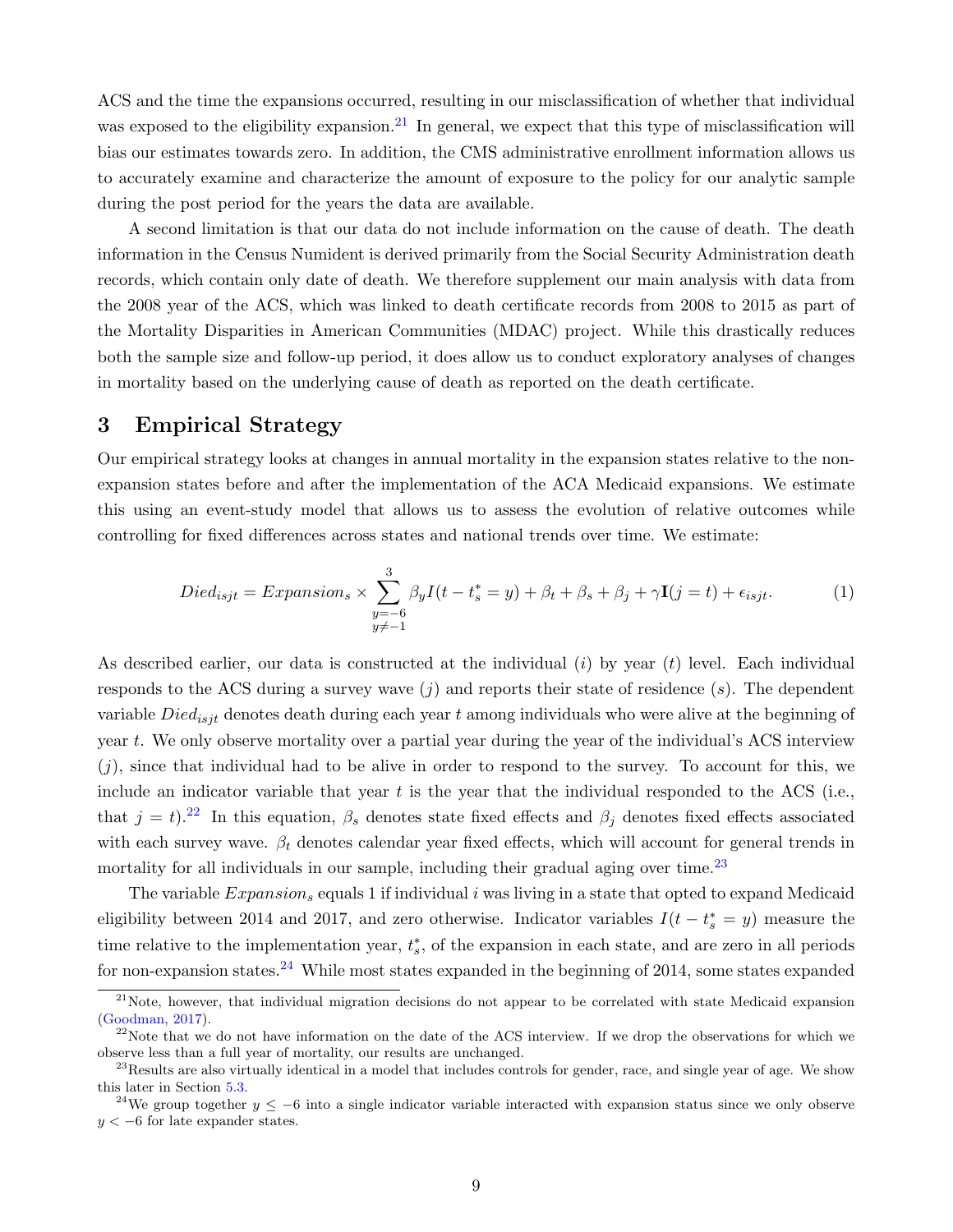later in the year or in subsequent years. If a state expanded on or after July 1 of a given year, we code it as having expanded in the subsequent year.<sup>[25](#page-12-0)</sup> The omitted category is  $y = -1$ , the year prior to the expansion. Therefore, each estimate of  $\beta_y$  provides the change in outcomes in expansion states relative to non-expansion states during year y, as measured from the year immediately prior to expansion. If mortality rates for expansion and non-expansion states were trending similarly prior to the ACA, we expect that estimated coefficients associated with event times  $y = -6$  to  $y = -2$  will be small and not statistically significant. We estimate equation [\(1\)](#page-11-4) with a linear probability model and report heteroskedasticity-robust standard errors that are clustered at the state level.<sup>[26](#page-12-1)</sup> All analyses use ACS survey weights.

In addition to the event study analyses, we also present difference-in-differences (DD) estimates as a summary of the effect across all post-expansion years. These are estimated using the same equation except that the event study indicators are replaced with a single variable denoting an expansion state during the post period  $(Expansion_s \times Post_t)$ . This indicator turns on starting in the year of expansion for each state.

Because we have a fixed sample that ages in each period, mortality rates increase over time (i.e., our sample is oldest in the last year, 2017). In this way, our analysis tracks the mortality trajectory for a fixed cohort defined as adults ages 55 to 64 in 2014 and is representative of the outcomes over time for this group. Since mortality rates are higher during the post-period for our sample due to aging, regardless of exposure to Medicaid, comparing our estimates of the effects of the ACA Medicaid expansions to the mortality rate in the pre-ACA period as a counterfactual is incorrect. Instead, we estimate a "counterfactual" rate for those living in expansion states that depends on average mortality rates observed during the post period. We calculate this rate as the sum of the average annual mortality rate in the expansion states in the post-expansion period and the reduced form mortality difference-indifferences estimate. This rate tells us what the mortality rate would have been in the treated states in our sample if their mortality rates had followed the same trajectory we observe in the control states. By constructing the counterfactual rate in this manner, we are able to take into account both the aging of the sample and the mortality reduction of expanded Medicaid coverage during the post-period, see discussion in [\(Goodman-Bacon,](#page-36-5) [2016\)](#page-36-5).

#### 4 Results

#### <span id="page-12-2"></span>4.1 Medicaid Eligibility, Medicaid Enrollment, and Insurance Coverage

We first estimate the impact of the ACA Medicaid expansions on Medicaid eligibility and coverage for individuals in our sample. We show that, using a variety of data sources and approaches, respondents residing in the expansion states experienced significant increases in Medicaid eligibility, Medicaid

<span id="page-12-0"></span><sup>25</sup>In our analyses, states that expanded Medicaid in 2014 are AR, AZ, CA, CO, CT, HI, IL, IA, KY, MD, MI, MN, NJ, NM, NV, ND, OH, OR, RI, WA, and WV. Michigan implemented their expansion in April 2014 with the remainder of states expanding in January 2014. States that we considered to have 2015 expansions are NH (implemented August 15, 2014), PA (January 1, 2015), and IN (February 1, 2015). We consider AK (September 1, 2015) and MT (January 1, 2016) to be 2016 expansion states and LA (July 1, 2016) to be a 2017 expansion state.

<span id="page-12-1"></span> $^{26}$ In Appendix Table [A2,](#page-60-1) we examine the sensitivity of our results to using both a standard logistic regression and a Cox proportional-hazards model. The difference-in-differences estimates from these nonlinear models are modestly smaller in magnitude than the linear probability model, but continue to show large and statistically significant reductions in mortality as a result of the ACA Medicaid expansions.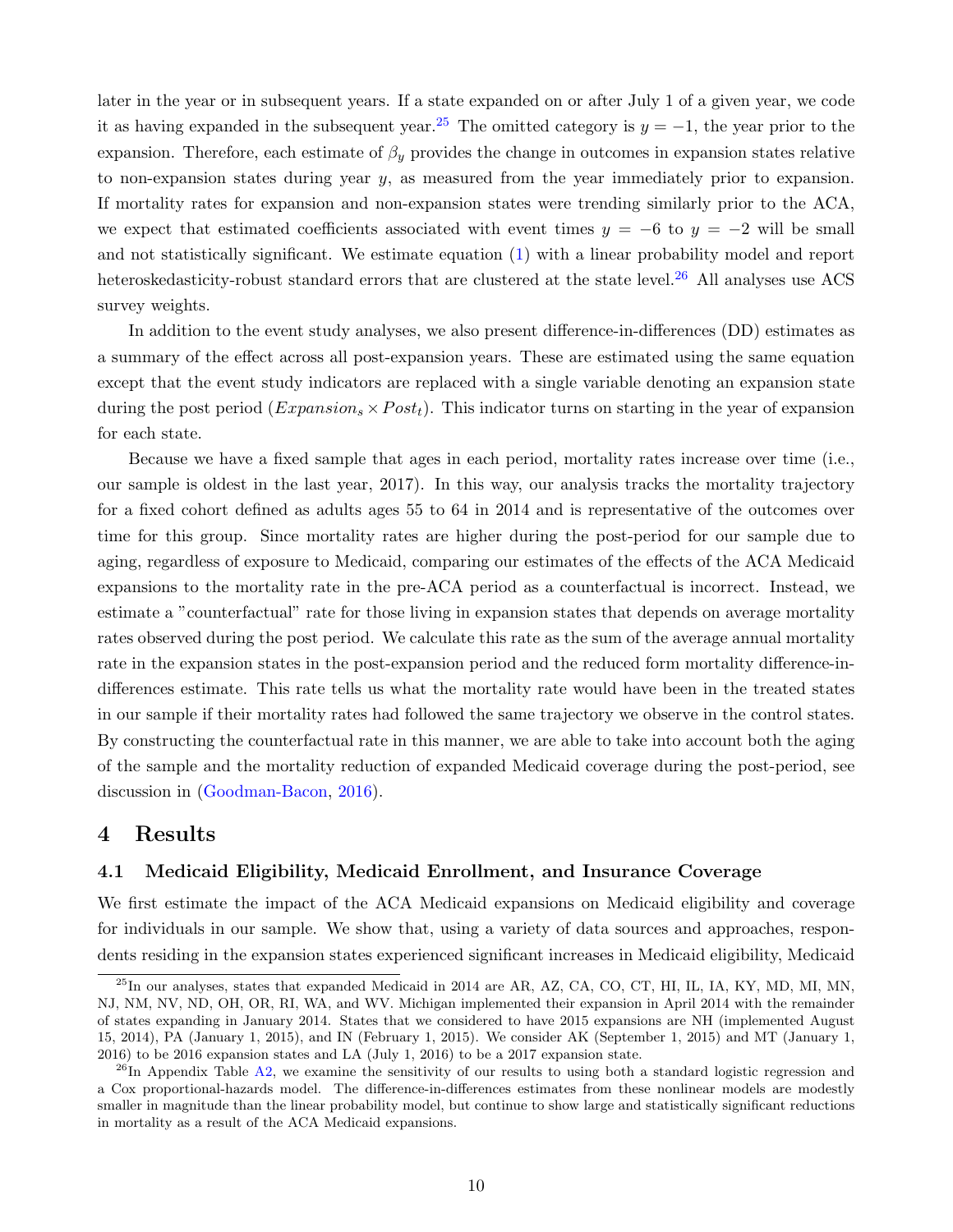enrollment, and health insurance coverage relative to those in the non-expansion states. The effects we document among our disadvantaged sample are substantially larger than those estimated in the population overall (e.g. [Black et al.,](#page-32-2) [2019\)](#page-32-2), indicating that the individual level characteristics we used to define our sample are successful in identifying those most likely to be affected by the eligibility expansions.

First, we examine how eligibility for Medicaid changed in expansion relative to non-expansion states. Individuals eligible for Medicaid are "conditionally covered" by the program, in the sense that they may choose to remain uninsured and enroll only when they become ill. This concept of conditional coverage was first discussed by [Cutler and Gruber](#page-34-11) [\(1996\)](#page-34-11) in their study of historic Medicaid expansions for pregnant women and children; it may be even more relevant in our context, however, given another change under the ACA designed to make it easier for the uninsured to gain immediate access to Medicaid-funded services. For the first time, the federal government required states to allow presumptive eligibility under their Medicaid programs. Specifically, the ACA granted hospitals the ability to make presumptive eligibility determinations for Medicaid for certain groups covered in their state, including the non-elderly ACA expansion population  $(Caucci, 2014).$  $(Caucci, 2014).$  $(Caucci, 2014).$  $(Caucci, 2014).$ <sup>[27](#page-13-0)</sup> This means that if patients appear to have incomes low enough to qualify for Medicaid, hospitals may grant temporary Medicaid enrollment. Recipients of this temporary enrollment status may immediately receive health services and providers are guaranteed reimbursement for those services. In addition to presumptive eligibility, federal law directs states to provide retroactive coverage for new enrollees by covering medical bills incurred up to 3 months prior to their application date if they met the eligibility criteria during that time.<sup>[28](#page-13-1)</sup> By not requiring an individual to first enroll in Medicaid prior to receiving Medicaid-funded care, these policies reinforce the notion that all eligible individuals are effectively covered by the program even if not actually enrolled.

We estimate Medicaid eligibility for our sample using information on state eligibility rules (see Appendix Section [B](#page-46-1) for additional information) and characteristics of respondents in the 2008 to 2017 waves of the ACS who were ages 55 to 64 in 2014, and otherwise meet the same sample definition as used in our main analyses. Note that we are unable to use individual panel data for this analysis since we only observe respondent characteristics for our linked ACS-mortality sample during their year of ACS interview. While repeated cross-sectional data for this cohort does not exactly mirror the individual panel data used to study mortality, it allows us to provide an estimate of the changes in eligibility likely similar to those experienced by our mortality sample. In addition, we rely on the same data to study changes in overall insurance coverage over time, which is not captured in the longitudinal Medicaid enrollment data from CMS.

Next, we use the longitudinal administrative data on Medicaid enrollment to examine changes in Medicaid coverage in each year, and in the total number of years of Medicaid coverage experienced.<sup>[29](#page-13-2)</sup> We use three different dependent variables to measure coverage changes. The first is equal to 1 if the individual is enrolled in Medicaid during year  $t$  and  $0$  otherwise, capturing changes in coverage in each

<span id="page-13-0"></span><sup>&</sup>lt;sup>27</sup>Previously presumptive eligibility programs were optional for states and limited to pregnant women and children. States also had discretion over what types of providers could grant presumptive eligibility for these groups.

<span id="page-13-1"></span><sup>&</sup>lt;sup>28</sup>A handful of states (AR, IA, IN, NH) had federal waivers to waive retroactive coverage for the expansion population, or other existing Medicaid eligibility groups, during our study period [\(Musumeci and Rudowitz,](#page-38-7) [2017\)](#page-38-7).

<span id="page-13-2"></span> $^{29}$ In this analysis, we use Medicaid enrollment data for all individuals starting with the year of their ACS interview. However, since we have complete enrollment information for each year, we exclude the  $\gamma I(j = t)$  term from equation [\(1\)](#page-11-4).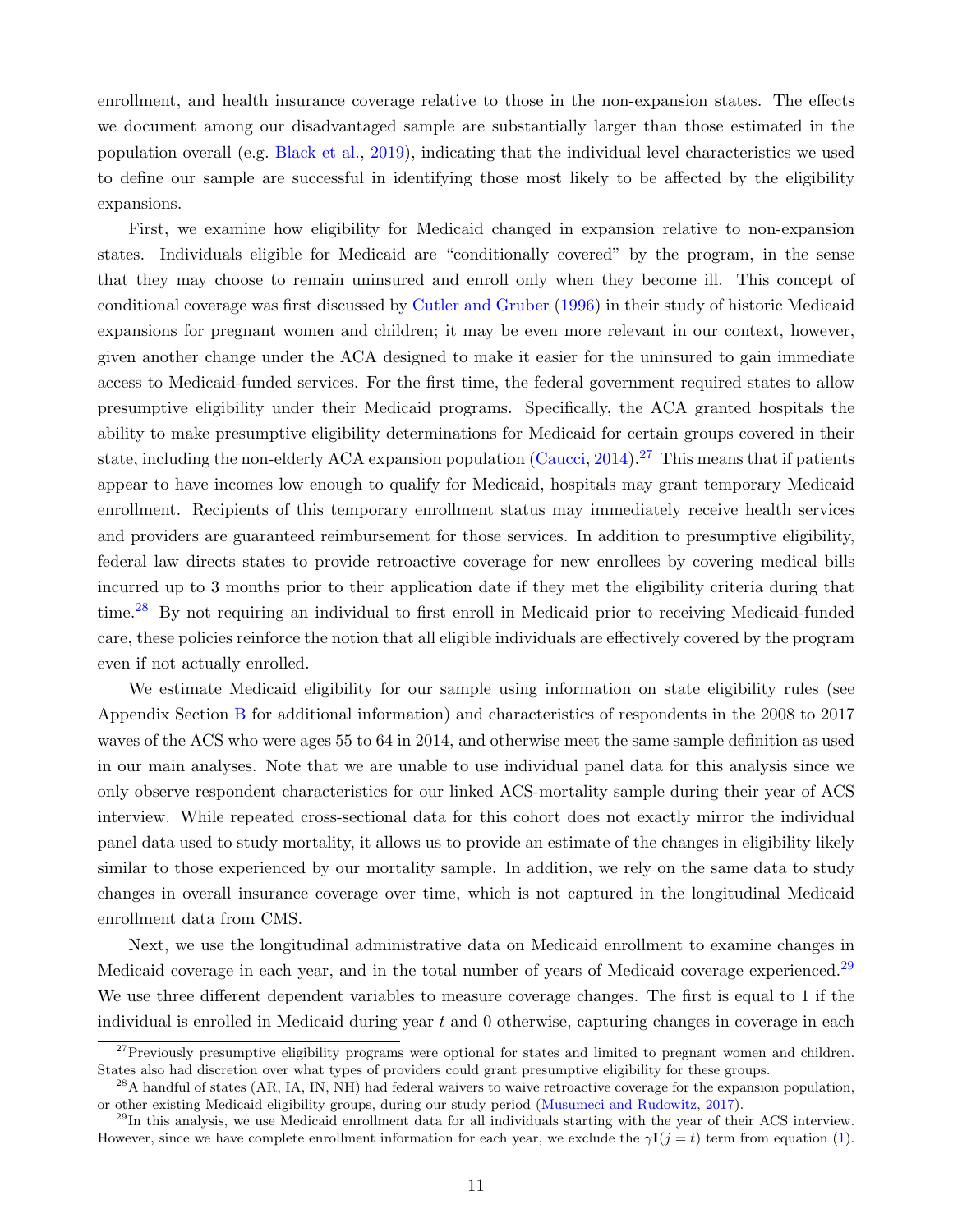year. The second variable equals the number of days enrolled by the individual in each year, including zero days for those who do not enroll. Third, we examine the total days during which the individual was enrolled up to and including year  $t$ , divided by 365; i.e., the total accumulated number of years of Medicaid enrollment. This third version acknowledges that health insurance coverage may have beneficial health effects that extend even after the period of coverage is over and that health benefits may accumulate over time.[30](#page-14-0)

Finally, we also document how overall insurance coverage evolved following the expansion. In contrast to Medicaid enrollment, we do not have administrative data on insurance coverage. Instead, we use a repeated cross-section of respondents from the 2008 to 2017 waves of the ACS to measure point-in-time insurance coverage for individuals who meet our sample criteria, as we did to determine changes in eligibility.<sup>[31](#page-14-1)</sup> We also explore the impact of the expansion on insurance coverage using two alternative data sources. First, we examine changes in contemporaneous insurance coverage using the National Health Interview Survey (NHIS), which is considered to have the most valid coverage estimates nationally [\(Lynch et al.,](#page-37-6) [2011\)](#page-37-6). In contrast to the ACS, the NHIS uses state-specific names for Medicaid/CHIP in its coverage questions; it also includes a verification question for the uninsured. Second, we use the panel Health and Retirement Study (HRS) to examine cumulative changes in insurance coverage. We use restricted versions of both datasets that include state identifiers and construct analytic samples using the same sample criteria as our main sample.

The results are presented in Figure [1](#page-41-0) and in the first five columns of Table [1.](#page-44-0) We find a large increase in Medicaid eligibility associated with the ACA Medicaid expansions with gains of between 49 and 51 percentage points during each post-expansion year, as compared to the year just prior to expansion. Consistent with many other studies of this policy,  $3^2$  we find significant increases in Medicaid coverage and decreases in uninsurance associated with the decision to expand Medicaid eligibility. We find the probability an individual is enrolled in Medicaid during the year increases by 12.8 percentage points, and that on average, individuals in expansion states experience 43 additional Medicaid enrolled days per year relative to those in non-expansion states (with those who do not enroll coded as having 0 enrolled days). We aggregate the number of days enrolled in each year to examine the cumulative number of Medicaid enrolled years. Cumulative Medicaid enrollment experienced by our sample also increases significantly, with respondents in Medicaid expansion states experiencing 0.38 additional years of Medicaid relative to those in non-expansion states on average, or about 0.67 additional years by the end of our sample period.

Using data from the ACS, we find that self-reported uninsurance decreases by 4.4 percentage points, on average, following the expansions. The estimates for years 1 and 2 are larger than those for year 3, which likely reflects the increasing share of the sample that is aging into Medicare over the study period. Note that we find somewhat larger impacts of the Medicaid expansions on coverage using the

<span id="page-14-0"></span><sup>30</sup>See, e.g., [Boudreaux et al.](#page-33-7) [\(2016\)](#page-33-7); [Brown et al.](#page-33-6) [\(2018\)](#page-33-6); [Currie et al.](#page-34-9) [\(2008\)](#page-34-9); [Goodman-Bacon](#page-36-5) [\(2016\)](#page-36-5); [Thompson](#page-40-8) [\(2017\)](#page-40-8); [Wherry and Meyer](#page-40-7) [\(2016\)](#page-40-7); [Wherry et al.](#page-40-9) [\(2017\)](#page-40-9) for evidence of such long-term effects.

<span id="page-14-1"></span><sup>&</sup>lt;sup>31</sup>To assess comparability with our estimates based on administrative data, we also provide estimates of how selfreported Medicaid enrollment changed using the same data, although it is important to note that there is a well-known under-report of Medicaid enrollment in survey data [\(Boudreaux et al.,](#page-32-9) [2015\)](#page-32-9). See Appendix Figure [A1](#page-53-0) and Appendix Table [A3.](#page-61-0)

<span id="page-14-2"></span> $32E.g., Buchmueller et al. (2016); Cawley et al. (2018), Courtemanche et al. (2017); Miller and Wherry (2017, 2019);$  $32E.g., Buchmueller et al. (2016); Cawley et al. (2018), Courtemanche et al. (2017); Miller and Wherry (2017, 2019);$  $32E.g., Buchmueller et al. (2016); Cawley et al. (2018), Courtemanche et al. (2017); Miller and Wherry (2017, 2019);$  $32E.g., Buchmueller et al. (2016); Cawley et al. (2018), Courtemanche et al. (2017); Miller and Wherry (2017, 2019);$  $32E.g., Buchmueller et al. (2016); Cawley et al. (2018), Courtemanche et al. (2017); Miller and Wherry (2017, 2019);$  $32E.g., Buchmueller et al. (2016); Cawley et al. (2018), Courtemanche et al. (2017); Miller and Wherry (2017, 2019);$  $32E.g., Buchmueller et al. (2016); Cawley et al. (2018), Courtemanche et al. (2017); Miller and Wherry (2017, 2019);$  $32E.g., Buchmueller et al. (2016); Cawley et al. (2018), Courtemanche et al. (2017); Miller and Wherry (2017, 2019);$  $32E.g., Buchmueller et al. (2016); Cawley et al. (2018), Courtemanche et al. (2017); Miller and Wherry (2017, 2019);$  $32E.g., Buchmueller et al. (2016); Cawley et al. (2018), Courtemanche et al. (2017); Miller and Wherry (2017, 2019);$  $32E.g., Buchmueller et al. (2016); Cawley et al. (2018), Courtemanche et al. (2017); Miller and Wherry (2017, 2019);$  $32E.g., Buchmueller et al. (2016); Cawley et al. (2018), Courtemanche et al. (2017); Miller and Wherry (2017, 2019);$  $32E.g., Buchmueller et al. (2016); Cawley et al. (2018), Courtemanche et al. (2017); Miller and Wherry (2017, 2019);$  $32E.g., Buchmueller et al. (2016); Cawley et al. (2018), Courtemanche et al. (2017); Miller and Wherry (2017, 2019);$  $32E.g., Buchmueller et al. (2016); Cawley et al. (2018), Courtemanche et al. (2017); Miller and Wherry (2017, 2019);$  $32E.g., Buchmueller et al. (2016); Cawley et al. (2018), Courtemanche et al. (2017); Miller and Wherry (2017, 2019);$  $32E.g., Buchmueller et al. (2016); Cawley et al. (2018), Courtemanche et al. (2017); Miller and Wherry (2017, 2019);$  $32E.g., Buchmueller et al. (2016); Cawley et al. (2018), Courtemanche et al. (2017); Miller and Wherry (2017, 2019);$  $32E.g., Buchmueller et al. (2016); Cawley et al. (2018), Courtemanche et al. (2017); Miller and Wherry (2017, 2019);$ [Sommers et al.](#page-39-5) [\(2015\)](#page-39-5).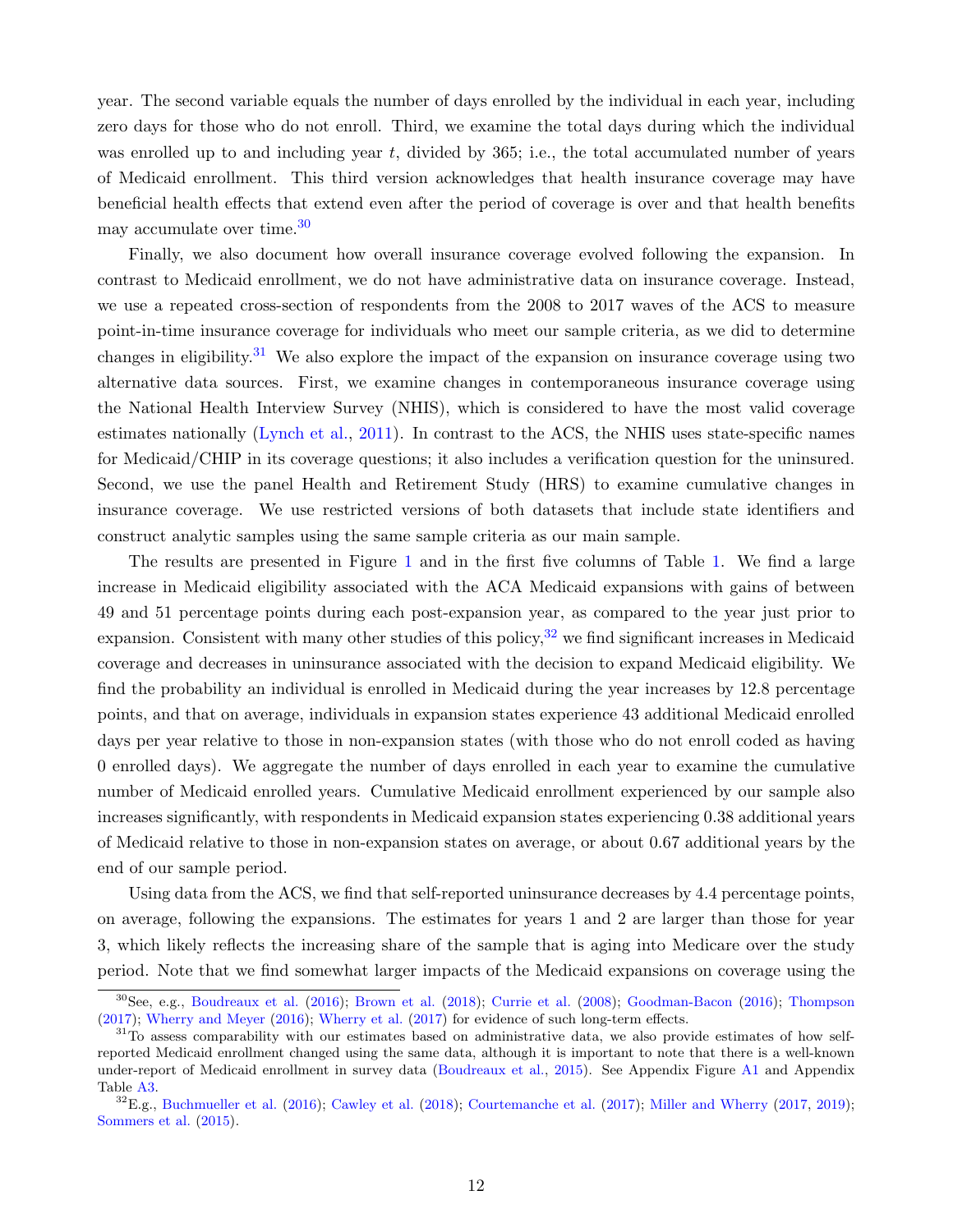NHIS, with decreases ranging from 4.9 to 9.5 percentage points across the post-expansion years, and an average decline in the post-expansion period of 5.8 percentage points (see Appendix Figure [A1](#page-53-0) and Appendix Table [A3\)](#page-61-0).

Finally, it is important to note that the insurance coverage changes documented in the ACS and NHIS only provide information on coverage changes in any given year. However, just as the ACA Medicaid expansions affected the accumulation of Medicaid coverage over time, they also affected the accumulation of insurance coverage. We do not have longitudinal administrative data on the total number of years of insurance coverage as we do with Medicaid enrollment. However, we are able to shed light on cumulative insurance coverage using data from the HRS.<sup>[33](#page-15-0)</sup> Our sample in the HRS is much smaller than the ACS-mortality panel  $(N=1,359 \text{ vs. } 566,000)$  but allows us to provide at least some suggestive evidence regarding cumulative insurance coverage. We find that respondents living in expansion states report having accumulated 0.39 additional years of continuous insurance coverage in the post-expansion period relative to respondents in the non-expansion states. This estimate is imprecise and only significant at the 10 percent level, albeit of a similar magnitude to the cumulative change in Medicaid coverage that we document in both the HRS (see Appendix Table [A3](#page-61-0) and Appendix Figure [A1\)](#page-53-0) and the administrative CMS data.

Taken together, our first stage analysis indicates that there were large and significant impacts of the ACA Medicaid expansions on eligibility, Medicaid enrollment, and insurance coverage for our target sample. In addition, individuals accumulated more years of exposure to Medicaid and insurance coverage as a result of these expansions.

#### 4.2 Mortality

The previous section established that the Medicaid expansions had a meaningful impact on eligibility, enrollment, and coverage for our sample. We now examine the impact of this expansion on mortality. Our estimates of equation [\(1\)](#page-11-4) are presented in Figure [2](#page-42-0) and in the sixth column of Table [1.](#page-44-0) Prior to the ACA expansion, mortality rates trended similar across the two groups: pre-expansion event study coefficients are close to zero and not statistically significant. Starting in the first year of the expansion (year 0), we observe mortality rates decrease significantly among respondents in expansion states relative to non-expansion states. The coefficient estimated in the first year of expansion (year 0) indicates that the probability of annual mortality declined by 0.089 percentage points. In years 1 and 2, we find reductions in the probability of a little over 0.1 percentage points and, in year 3, a reduction of 0.208 percentage points. All estimates are statistically significant, and our confidence intervals include meaningfully-sized effects.[34](#page-15-1)

<span id="page-15-0"></span>The immediate impact of the Medicaid expansion on mortality mirrors several analyses that find

<sup>&</sup>lt;sup>33</sup>Waves of the HRS occur every other year, and the survey asks respondents about their current insurance status and their insurance status since the last wave. We use respondents to the 2008 through 2018 HRS waves to determine the total number of years of continuous insurance coverage. For respondents that join the HRS after 2008, we measure the cumulative amount of coverage they report starting with the first year of data available. We include fixed effects for the year the respondent joins the HRS in our analyses. In addition, since the HRS does not ask about the exact dates of coverage, we use questions about whether there were spells of uninsurance since the last wave to determine whether coverage was continuous across waves. Because the post-period in the HRS is one year longer than in our other analyses, we scale the estimates to represent a similar length of time. See Appendix Section [D](#page-48-0) for further details on the HRS analysis.

<span id="page-15-1"></span> $34$ For example, in year 0, we are able to rule out reductions in mortality smaller in magnitude than 0.018 percentage points; in year 1, 0.032 percentage points; in year 2, 0.021 percentage points and in year 3, 0.046 percentage points.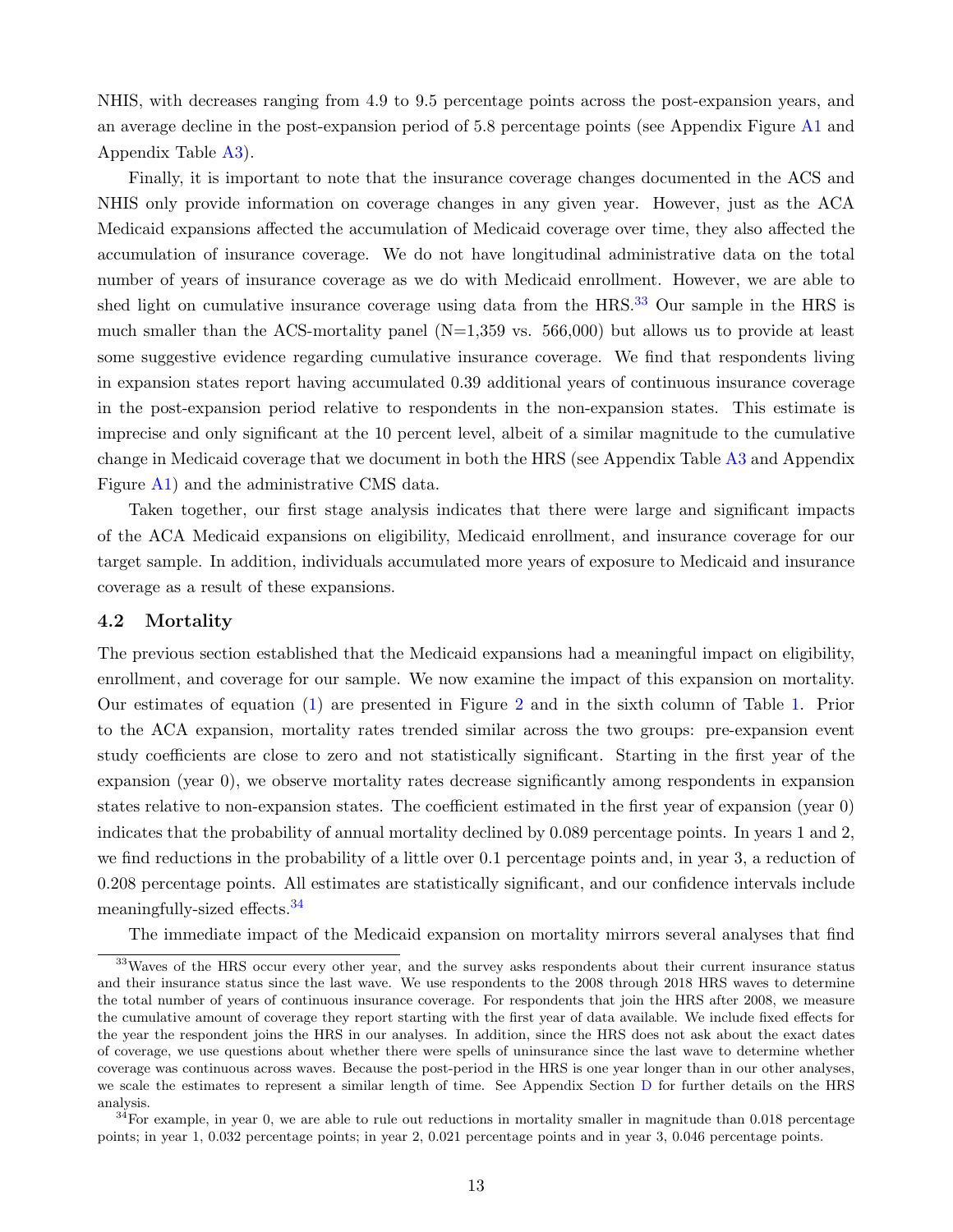sizable changes in health care utilization during the first year of the expansions. For example, [Garth](#page-35-11)[waite et al.](#page-35-11) [\(2017\)](#page-35-11) find large changes in hospital ED usage; [Wherry and Miller](#page-40-3) [\(2016\)](#page-40-3) find increases in hospitalizations, physician visits, and diagnoses of chronic illnesses; [Ghosh et al.](#page-35-1) [\(2019\)](#page-35-1) find increases in the use of prescription drugs; and, [Sommers et al.](#page-39-5) [\(2015\)](#page-39-5) find improvements in access to medication and personal physicians all emerging within the first year of the Medicaid expansions.

In addition, we find evidence that the mortality effects of the expansions are growing over time. As discussed earlier, mortality is increasing over time for our panel as they reach older ages. However, when we examine the coefficient estimates as compared to a counterfactual mortality rate for each event time, we find that the proportionate change in mortality is increasing in each year, from an estimated 7.0 percent reduction in year 0 to a 11.9 percent reduction in year 3.[35](#page-16-0)

The top panel of Table [1](#page-44-0) shows the difference-in-differences estimate that pools all post-expansion years together. Using this model, we estimate an average reduction in annual mortality of 0.132 percentage points. This represents a reduction in mortality of about 9.4 percent relative to the sample mean, or 8.1 percent relative to our estimated counterfactual mortality rate during the post period of 1.63 percent. $36$ 

We conduct additional analyses to identify the changes in death rates by the underlying cause of death using the MDAC. These analyses rely on a much smaller sample and shorter follow-up period, and so we consider this analysis to be exploratory in nature. We examine deaths due to non-disease related (i.e. "external") and disease-related (i.e. "internal") causes separately. We also examine a subset of deaths caused by internal factors that are considered to be "health care amenable" [\(Nolte and McKee,](#page-38-8) [2003\)](#page-38-8), which have been studied in the existing literature (e.g. [Sommers et al.,](#page-39-10) [2014;](#page-39-10) [Sommers,](#page-39-9) [2017\)](#page-39-9).

These results are presented in Table [2.](#page-45-0) We observe similar patterns for internal mortality and health care amenable mortality as we do in our main results, with relative decreases beginning in the first year after the expansions occur. The event study coefficients are not statistically significant for health care amenable mortality, and are significant at the  $p < 0.10$  level for deaths from internal causes; however, we find a highly significant reduction in deaths related to internal causes under the difference-in-differences model. In contrast, mortality from external causes, which may be less affected by insurance coverage, does not appear to decrease after the expansions. The point estimates on the event study indicators are not statistically significant and the difference-in-differences estimate is only significant at the 10 percent level. The estimate is positive in sign, although we note that there is a slight upward pre-trend in these deaths in expansion states relative to non-expansion states.

We further probe cause of death by conducting an analysis using the ICD code groupings by body system. This exercise is meant to be exploratory with the hope that it will provide guidance for future work should better data become available. The results are reported in Appendix Table [A4.](#page-62-0) For most

<span id="page-16-0"></span><sup>&</sup>lt;sup>35</sup>As described earlier, we estimate a counterfactual mortality rate that takes into account both that our panel is aging over time and the mortality reduction of expanded Medicaid coverage during the post-period. For each event time, it is equal to the sum of the post-expansion mortality rate in expansion states in that period and the corresponding event study coefficient estimating the mortality reduction effect of Medicaid for that period. The counterfactual rates are 1.28 percent in year 0, 1.51 percent in year 1, 1.60 percent in year 2, and 1.75 percent in year 3. We are then able to express our reduced form effects as a 7.0 percent reduction in year 0, 7.9 percent reduction in year 1, 8.2 percent reduction in year 2, and 11.9 percent reduction in year 3.

<span id="page-16-1"></span><sup>36</sup>The counterfactual mortality rate is calculated as the average annual mortality rate observed in the in expansion states in the post-expansion period (1.494 percent) plus the reduced form mortality difference-in-differences estimate (0.1320pp).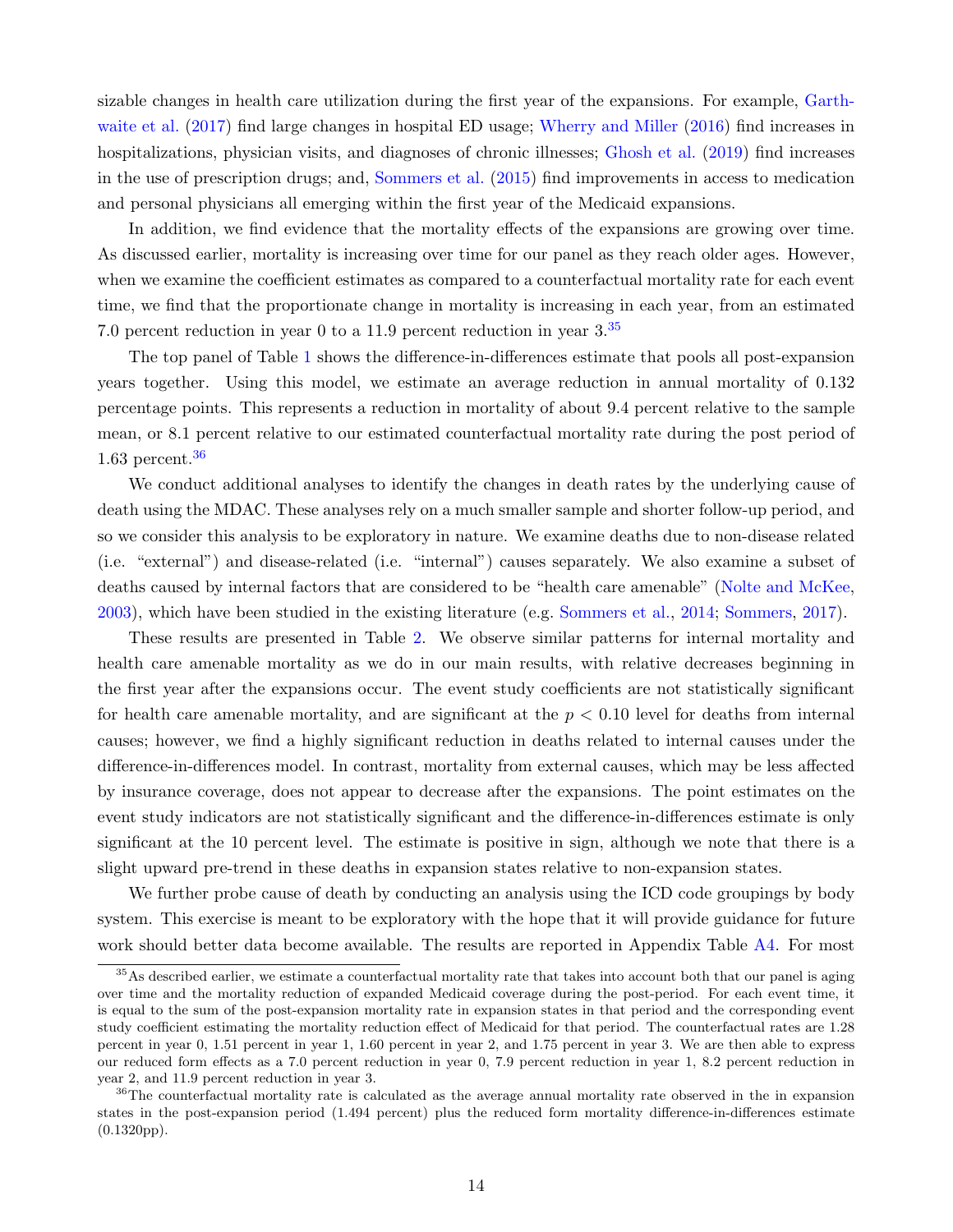diseases, we observe negative coefficients; the largest negative point estimates are observed for deaths related to neoplasms (cancer), endocrine and metabolic diseases (primarily diabetes), cardiovascular and circulatory system diseases, and respiratory diseases. Two of these (cardiovascular/circulatory and endocrine/metabolic) are marginally significant at the 10 percent level. The point estimates suggest that cardiovascular disease might account for approximately 38 percent of the overall reduction in internal mortality, with endocrine and metabolic diseases accounting for another 18 percent. Changes in mortality for these two body groupings are consistent with recent evidence documenting a decrease in metabolic syndrome related conditions (obesity, high blood pressure, diabetes) and complications arising from these conditions among near-elderly adults under the Medicaid expansions [\(McInerney](#page-37-7) [et al.,](#page-37-7) [2020\)](#page-37-7). We also see a small negative but statistically significant impact on diseases related to the skin and subcutaneous tissue, for which diabetes is an important risk factor [\(Ki and Rotstein,](#page-37-8) [2008\)](#page-37-8).

#### 5 Alternative Specifications and Robustness Checks

## <span id="page-17-1"></span>5.1 Staggered Treatment Timing with Heterogeneous Treatment and Dynamic Treatment Effects

Recent research demonstrates that variation in treatment effects across different "treatment cohorts," defined by their treatment timing, can make event study estimates difficult to interpret. In our context, we have four different treatment cohorts with 21 states expanding Medicaid in 2014, 3 states expanding in 2015, 2 states in 2016, and 1 state in 2017. [Sun and Abraham](#page-39-14) [\(2020\)](#page-39-14) show that, if each of these cohorts have different profiles of time-varying treatment effects, the event study estimates can be contaminated by treatment effects from other periods. This is a potential concern both for the interpretation of the event study estimates and the validity of any test for differential pre-trends between expansion and non-expansion states.

To further explore the sensitivity of our event study estimates to heterogeneous treatment effects, we undertake two additional analyses. First, we re-run the event study analysis and limit the sample to states that expanded in 2014 (which comprise 82 percent of expansion state residents in our study sample) and states that did not expand during the study period. These results are reported in panel (a) of Appendix Figure [A2,](#page-54-0) with our main results plotted in grey for comparison purposes. Limiting our analysis to this set of states, and thereby focusing on the primary treatment cohort, leads to very similar results. We continue to find no evidence of differential pre-trends and diverging mortality trends after Medicaid expansion, although the estimate in the first year of expansion is only significant at the 10 percent level. Our difference-in-differences estimate is also similar when limiting the sample to 2014 expanders (row 2, Appendix Figure [A3,](#page-55-0) with our baseline difference-in-differences estimate in the top row and the size of the point estimate indicated by the dotted line).

Second, we implement the alternative estimation method for estimating dynamic treatment effects proposed in [Sun and Abraham](#page-39-14) [\(2020\)](#page-39-14), which is robust to variation in treatment effects across cohorts. We estimate event study coefficients separately for each expansion timing cohort and aggregate these coefficients using the fraction of the treated sample in each group for the relevant period as weights. We report these results in panel (b) of Appendix Figure  $A2<sup>37</sup>$  $A2<sup>37</sup>$  $A2<sup>37</sup>$  The results using this method are very

<span id="page-17-0"></span><sup>&</sup>lt;sup>37</sup>We constructed the estimates and standard errors following the methods outlined in [Sun and Abraham](#page-39-14) [\(2020\)](#page-39-14) with the aid of their replication code.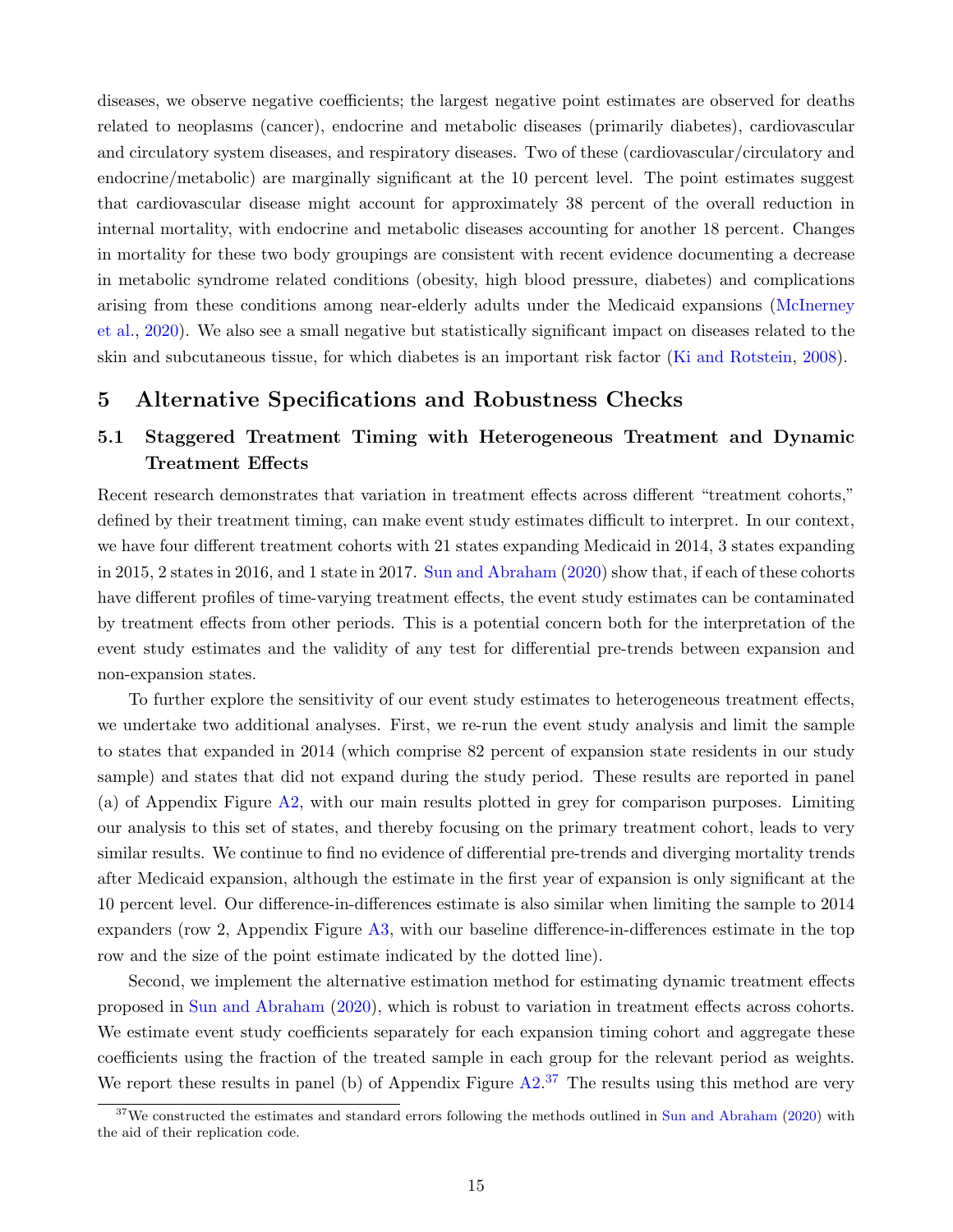similar to our main results and we continue to find no evidence of differential pre-trends. We conclude from this analysis that our results are not overly sensitive to any differences in treatment profiles across cohorts.

In related work, [Goodman-Bacon](#page-36-6) [\(2019\)](#page-36-6) demonstrates that staggered treatment timing combined with the presence of time-varying treatment effects can lead to biased DD estimates. This can occur when earlier treatment cohorts function as controls for later treatment cohorts while on a differential path due to their earlier treatment. We do not expect this to be a major concern in our context given that we have so few late adopter states and a relatively short post period. However, to determine the potential influence of comparisons of states with different treatment times, we implement the [Goodman-](#page-36-6)[Bacon](#page-36-6) [\(2019\)](#page-36-6) decomposition that examines the role of each 2x2 DD comparison in the two-way fixed effects DD estimate.<sup>[38](#page-18-0)</sup> We find that only 11 percent of the DD estimate is derived from comparisons of states with different treatment times. The DD estimate that excludes this source of variation, relying solely on comparisons of treated and untreated units, is very similar, although slightly larger than our main DD estimate (see Appendix Table [A5\)](#page-63-0).

#### <span id="page-18-3"></span>5.2 Further Investigating Differential Pre-Trends

Next, we consider the potential impact of differential linear pre-trends in expansion and non-expansions states. While we do not find any evidence of differential pre-trends in the event study, we explore how well-powered this test is in our context. To do this, we first determine the size of a linear pre-trend we are powered to detect following the procedure described in [Roth](#page-38-9) [\(2019\)](#page-38-9). Our analysis suggests that we could detect a fairly small negative linear trend of a magnitude of 0.03235 percentage points or greater (in absolute terms) in our event study model (i.e. a pre-trend of such size is likely to generate at least one statistically significant pre-period event study coefficient).<sup>[39](#page-18-1)</sup> If a trend of a size of up to  $-0.03235$ percentage points is indeed present (although not detectable to us), we calculate that it would generate, by year 3 following the expansion, a bias of at most -0.08873 percentage points.[40](#page-18-2) We estimate an effect in year 3 that is more than 2.3x larger, of -0.2082 percentage points. Under this "worse case scenario" that the largest non-detectable pre-trend is present, the true effect in year 3 might be only -0.11933 percentage points, which still represents a substantial (8.5 percent) reduction in mortality relative to the sample mean.

Next, we explicitly allow for differential linear trends in the model. We do this in three different ways. In the first, we estimate an alternative version of the model that allows for differential pre-trends in expansion and non-expansion states by replacing the pre-expansion event study coefficients with a linear trend in event time for expansion states, as in, e.g. [Dobkin et al.](#page-34-12) [\(2018\)](#page-34-12) and [Gross et al.](#page-36-7) [\(2020\)](#page-36-7).

<span id="page-18-0"></span><sup>&</sup>lt;sup>38</sup>We implement this decomposition following the methods outlined in [Goodman-Bacon](#page-36-6) [\(2019\)](#page-36-6) and based on the code in [Goodman-Bacon et al.](#page-36-8) [\(2019\)](#page-36-8).

<span id="page-18-1"></span><sup>&</sup>lt;sup>39</sup>We estimate that we can detect a negative linear trend of this size or greater with 80 percent power. With 50 percent power, we can detect a negative linear trend of 0.01774 percentage points or greater (in absolute terms). These rejection probabilities are calculated under the scenario that the research design is rejected if any of the pre-period event study coefficients is statistically significant at the 5 percent level.

<span id="page-18-2"></span> $^{40}$ We calculate the bias following the formula presented in [Roth](#page-38-9) [\(2019\)](#page-38-9), which takes into account the additional bias introduced by passing a pre-test.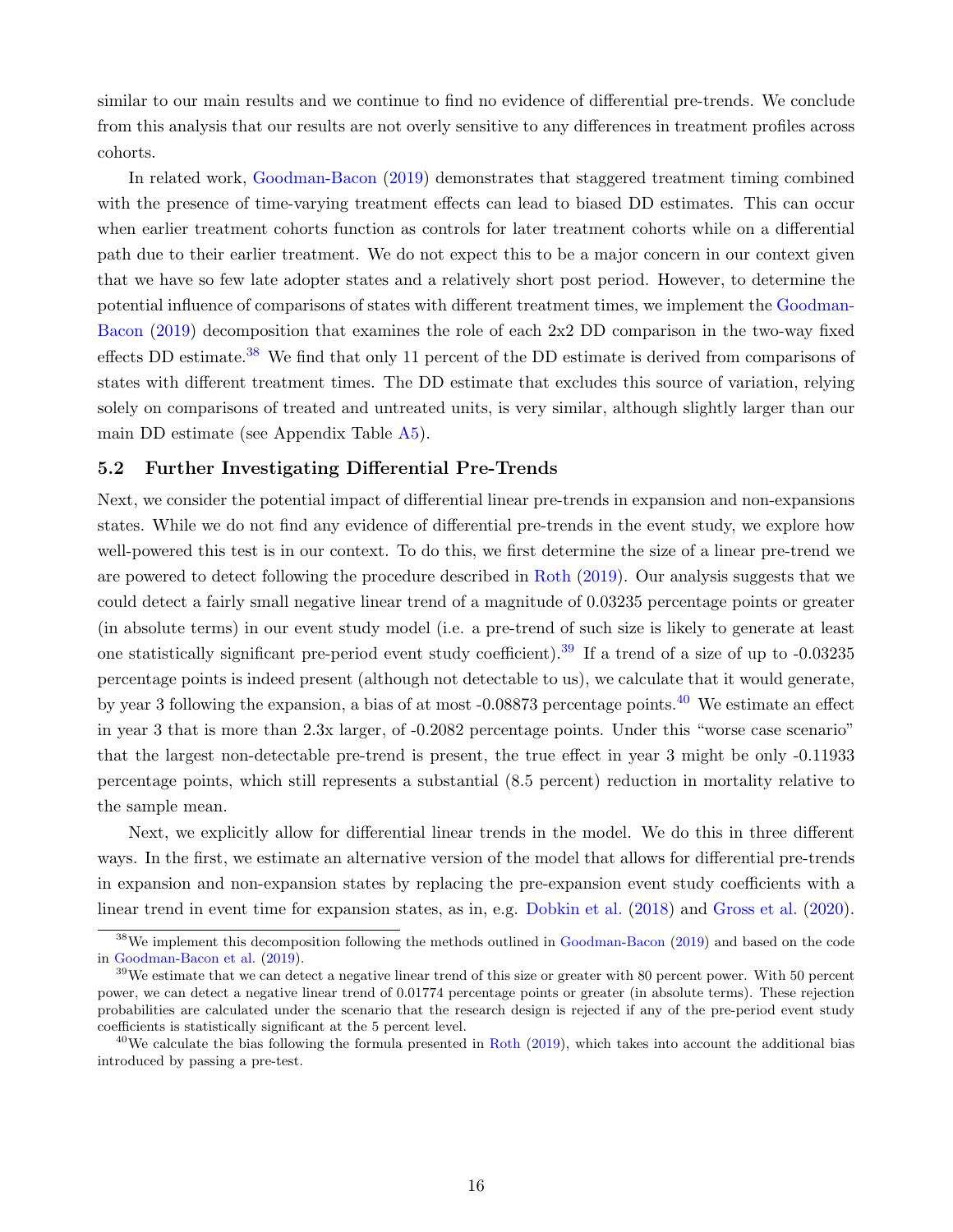Specifically, we estimate

$$
Died_{isjt} = \theta Expansion_s \times (t - t_s^*) + Expansion_s \times \sum_{y=0}^{3} \beta_y I(t - t_s^* = y)
$$
  
+  $\beta_t + \beta_s + \beta_j + \gamma \mathbf{I}(j = t) + \epsilon_{isjt}$  (2)

where  $Expansion_s \times (t - t_s^*)$  is a linear trend in event time for expansion states. Including this term allows us to measure how mortality evolved in expansion states after policy implementation while taking into account any pre-existing differential trend across expansion and non-expansion states.

The estimates of this specification are reported in Appendix Table [A6.](#page-63-1) We find very similar postexpansion coefficients after allowing for and modeling a pre-existing trend. In addition, the estimated trend is not statistically significant and extremely small (only -0.004 percentage points), indicating that expansion and non-expansion states were trending very similarly prior to the ACA and diverged only after the implementation of the Medicaid expansion. Note that this estimated trend is less than 1/8th the size of the "worst case scenario" trend that was potentially undetectable in the event study framework, as discussed above.

In our second approach, we estimate a version of the model that includes state-specific linear pre-trends. We estimate these trends using observations from the pre-period only (2008 to 2013) and generate the predicted values for all observations. We then subtract the predicted value from our outcome variable and estimate our regression equation using this transformed outcome variable, such that our model measures changes from the pre-policy trend. This approach follows the twostep procedure proposed by [Goodman-Bacon](#page-36-6) [\(2019\)](#page-36-6) for estimating pre-trends. The result from this approach is presented in the third row of Appendix Figure [A3](#page-55-0) and is similar to our main model (estimated reported in row 1).

In the third approach, we estimate a model that controls for local trends in mortality among counties with different demographic and economic characteristics. We do this by interacting the 2013 county-level unemployment rate, median income, poverty rate, share Black, share Hispanic, and share female population with linear year trends. Including these trends does not appreciably affect our estimate, as seen in the fourth row of Appendix Figure [A3.](#page-55-0)

Finally, we also consider the presence of non-linear differential pre-trends. We use the methods outlined in [Rambachan and Roth](#page-38-10) [\(2019\)](#page-38-10) and the R package HonestDiD [\(Rambachan and Roth,](#page-38-11) [2020\)](#page-38-11) to examine the sensitivity of our estimates to non-linear differences in trends. For year 3 following the expansion, we estimate that the "breakdown" value of the degree of non-linearity (i.e. change in the differential slope from period to period) at which we can no longer reject the null hypothesis is 0.0035 percentage points. This corresponds with allowing for a change in the differential slope from period to period of nearly the same magnitude as the linear pre-trend we estimate in our data; i.e., in a worst case, allowing a cumulative differential slope between period -1 and 0 to be 2x the size of the estimated linear pre-trend, 3x between periods 0 and 1, 4x between periods 1 and 2, etc. While we are unable to rule this out, it seems unlikely based on the observed changes in the differential slope during the pre-period event times, which did not accumulate in one direction or the other. This suggests to us that our results are reasonably robust to unrelated deviations in the two groups relative to what we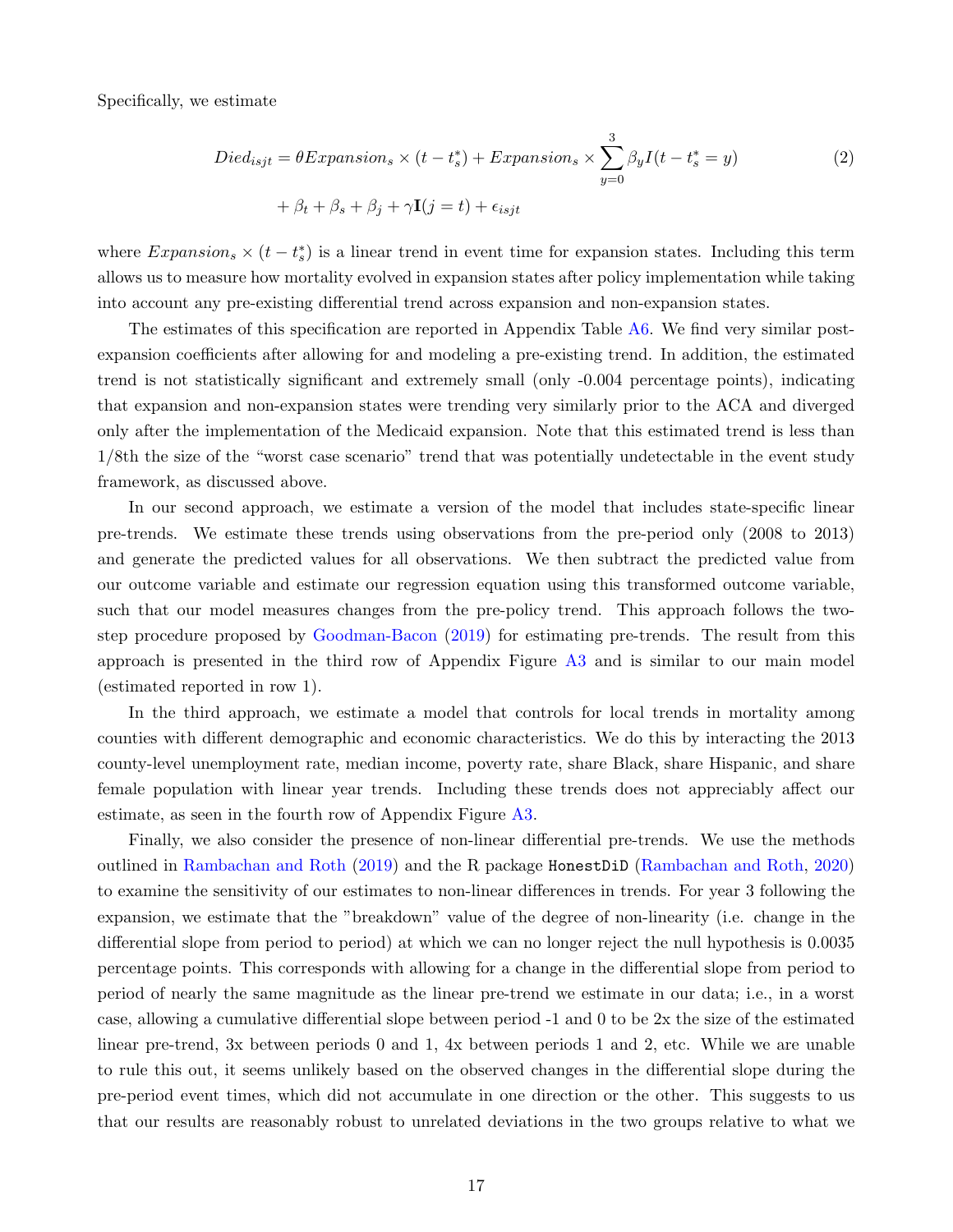<span id="page-20-0"></span>might expect based on the pre-expansion data.

#### 5.3 Confounding Factors and Threats to Validity

Even if outcomes were evolving similarly for the two groups of states prior to expansion, the assumptions of our model would be violated if they experienced differential economic or policy shocks around the time of the expansion that drove changes in health outcomes. We explore this by introducing different sets of covariates and examining the impact of their inclusion on our estimates. The difference-indifferences estimates are presented graphically in Appendix Figure [A3.](#page-55-0) We also include event study versions for these alternative specifications with our original estimates depicted in grey for comparison (see Appendix Figure [A4\)](#page-56-0).

We first assess whether including controls for changes in economic factors meaningfully affects our results. In the fifth row of Appendix Figure [A3,](#page-55-0) we control for predicted changes in labor demand at the county level. We predict county-level labor demand for each industry using the 2008 industry employment share at the county level and applying the national growth in employment in that industry in each year (as in [Bartik,](#page-32-10) [1991\)](#page-32-10). We then aggregate this predicted labor demand in each industry up to the county-level to produce predicted total labor demand for each county by year relative to the 2008 base year. Our estimate is essentially unchanged with the inclusion of this variable. Row 6 includes time-varying controls for county-level economic characteristics (unemployment rate, poverty rate, median household income). Our estimate remains unchanged with the inclusion of these variables.

One might also be concerned that differential exposure to the opioid crisis could be an important confounding factor. Analysis of the MDAC data shows that the change in mortality we observe is driven by a decrease in deaths due to internal, disease-related causes, which do not include drug overdoses. However, we further explore this possibility by directly controlling for state policies that have been tied to opioid overdose rates in the sixth row of Appendix Figure [A3.](#page-55-0) This model includes the following controls: indicators for prescription drug monitoring programs (PDMP), mandatory PDMPs that require physicians to access patients' prescription histories, state regulations for pain clinics, legalization of medical marijuana, open legal marijuana dispensaries, and interactions between an indicator that the state had a triplicate prescription program and year fixed effects.<sup>[41](#page-20-1)</sup> The inclusion of these opioid policy controls does not have a large effect on our estimated impact of the Medicaid expansions on mortality. Since we know from existing research these policies can have important effects on opioid misuse (see, e.g. [Alpert et al.,](#page-32-11) [2019;](#page-32-11) [Bachhuber et al.,](#page-32-12) [2014;](#page-32-12) [Buchmueller and Carey,](#page-33-10) [2018;](#page-33-10) [Powell et al.,](#page-38-12) [2018\)](#page-38-12), the fact that the inclusion of these controls does not drastically change our estimate of the impact of the Medicaid expansion on mortality is reassuring.

In row 7 of Appendix Figure [A3,](#page-55-0) we include a control for trade shocks that have been linked to mortality [\(Autor et al.,](#page-32-13) [2019;](#page-32-13) [Pierce and Schott,](#page-38-13) [2020\)](#page-38-13), and specifically to the rise in "deaths of despair" (e.g. drug and alcohol poisoning and suicide) over this time period [\(Case and Deaton,](#page-33-11) [2015,](#page-33-11) [2017\)](#page-33-12). Specifically, we allow for counties with different exposure to trade from China (i.e., the "China Shock" described in [Autor et al.,](#page-32-14) [2013,](#page-32-14) [2019\)](#page-32-13) to have different time trends by interacting the commuting-zone level exposure to Chinese imports per worker from 2000 to 2014 from [Autor et al.](#page-32-14) [\(2013\)](#page-32-14) with year fixed effects. Note that these measures are not available for Alaska and Hawaii, so we drop these two

<span id="page-20-1"></span><sup>&</sup>lt;sup>41</sup>We draw heavily on [Alpert et al.](#page-32-11) [\(2019\)](#page-32-11) to identify these opioid related policies, following the sources and coding outlined in their paper. See Appendix Section  $E$  for additional details.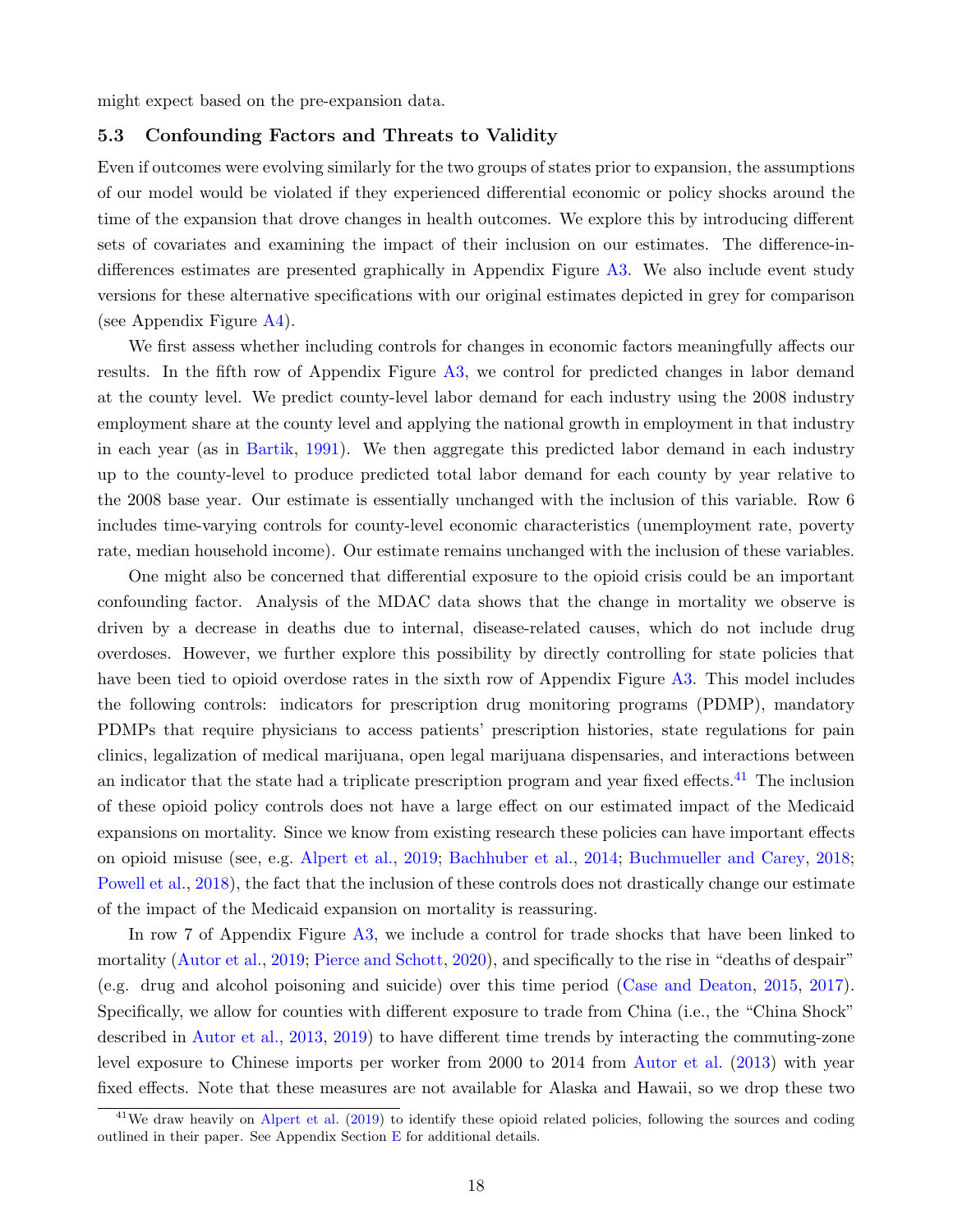states when estimating this specification. The inclusion of this control variable does not impact our mortality estimate.

Finally, in row 8, we control for the demographic composition of our sample by adding individual covariates for race, age, and gender to our model. Once again the results are largely unchanged by the inclusion of these covariates. We then estimate a model (in row 9) that includes all of the controls described above. We continue to find a negative and statistically significant impact of the ACA Medicaid expansions on mortality rates in our sample, and cannot reject that the effect estimated in this model is significantly different than our baseline result.

One separate concern is that a small subset of our sample ages into Medicare during the 2015-2017 years in the post-period. If the Medicare program differs systematically across states in a manner that is correlated with Medicaid expansion, we might inadvertently be picking up differential mortality effects under the Medicare program. To rule out this concern, we re-estimate our model for the subgroup who are the ages of 55-61 in 2014, who do not qualify for Medicare during the post period. The results from this analysis may be found in Appendix Table [A7;](#page-64-0) the estimates are very similar to those for our main sample.<sup>[42](#page-21-0)</sup>

#### <span id="page-21-2"></span>5.4 Placebo Tests

To further assess the validity of our empirical approach, we conduct several "placebo" tests. In these tests, we investigate whether we observe effects of the Medicaid expansions in populations that were unaffected or less affected by the policy change.

Our first placebo test shifts the analysis sample back in time to the pre-ACA period. This test can assess whether any elements of our sample construction, such as drawing the ACS sample only in the pre-expansion period, might lead to spurious results. We construct the data in the same fashion as our main analysis, but use mortality data from 2004 to 2013 for ACS respondents in the 2004 to 2009 survey years (rather than mortality data from 2008 to 2017 for the 2008 to 2013 survey years). We construct a variable indicating that a state expanded that corresponds to  $Expansion<sub>s</sub>$  in equation [\(1\)](#page-11-4), but estimate our model as if the first expansions occurred in 2010 rather than 2014, with states expanding t years after 2014 treated as if they expanded in  $2010+t$ . The results of this placebo test using the pre-ACA period is presented in the first row of Figure  $3<sup>43</sup>$  $3<sup>43</sup>$  $3<sup>43</sup>$  As expected, we find no effects on Medicaid coverage or mortality in expansion states during this placebo pre-ACA period.

Next, we expand on this analysis by randomly assigning Medicaid expansion status to the same number of states and years as occurred under the ACA Medicaid expansions, rather than estimating placebo effects for the actual expansion states. As with the previous exercise, we conduct this placebo test using pre-ACA data, prior to when the actual expansions occurred. We repeat this exercise 10,000 times and compile the coefficient estimates and t-statistics from the difference-in-differences model. The results are presented in Appendix Figure [A5,](#page-57-0) with the vertical lines indicating the 5th and 95th percentiles of this "placebo" distribution. This exercise allows us to further investigate the

<span id="page-21-0"></span> $42$ We find a significant reduction in mortality in this group that is only slightly smaller in levels than the overall result documented; the reduction in mortality when compared to the counterfactual mortality rate in this sample is very similar. For those ages 55-61, mortality rates fell by 7.7 percent relative to their counterfactual mortality rate, similar to the 8.1 percent reduction we estimate in our main sample.

<span id="page-21-1"></span> $43$ Since the ACS only began collecting data on health insurance in 2008, the analysis for Medicaid coverage is limited to the 2008-2013 years.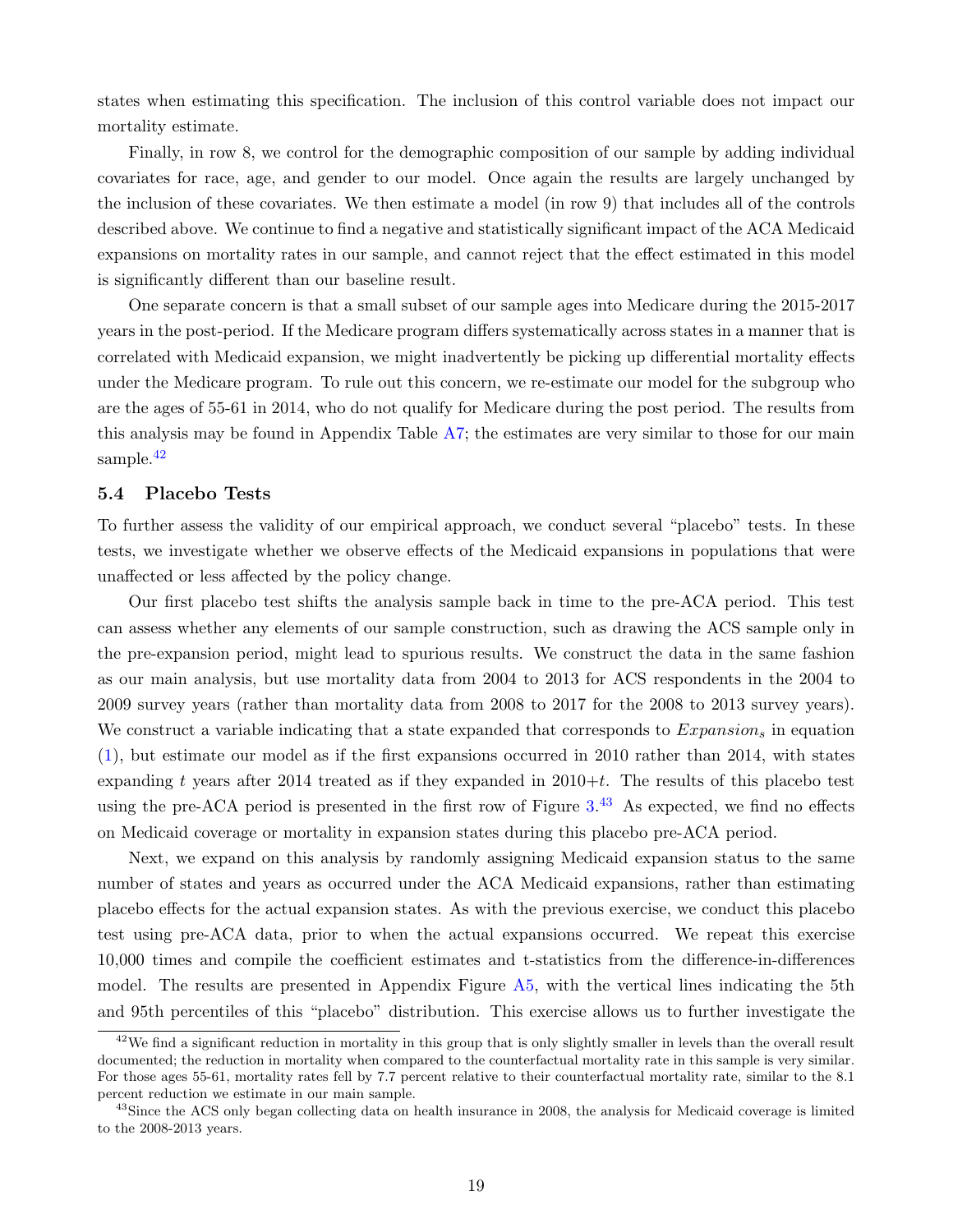likelihood that we might encounter similarly sized mortality effects by chance. Our estimates for the ACA Medicaid expansions fall well below the 5th percentiles of the distributions of placebo coefficient estimates and t-statistics, further increasing our confidence that we are estimating a true policy effect.

We next examine whether we observed similar mortality effects for two population groups that were less likely to be affected by the policy. The first test uses individuals who were age 65 and older at the time of the expansions. These individuals have near universal coverage through the Medicare program and should not be directly affected by the coverage expansions.<sup>[44](#page-22-0)</sup> We re-estimate equation  $(1)$ for this sample and the results are presented in the second panel of Figure [3.](#page-43-0) As predicted, we observe no effect of the Medicaid expansions on Medicaid coverage for this group.<sup>[45](#page-22-1)</sup> We also see no effect of the expansions on mortality rates for this group.

We also examine individuals ages 55 to 64 in families earning 400% FPL or greater at the time of the ACS interview. This group should be less affected than our main sample of low income or low education respondents. However, they may still gain Medicaid coverage under the expansions due to changes in income over time, or if their income is reported with error. As seen in the third row of Figure [3,](#page-43-0) we do find small but statistically significant increases in Medicaid enrollment associated with the expansions among this group. We also see correspondingly small but, for some years, statistically significant reductions in mortality for this group. These changes are consistent with a causal effect of expanded Medicaid coverage on mortality. One interesting note is those reporting higher incomes in the survey, but who later enroll in Medicaid, exhibit very high average mortality compared to those who do not enroll in Medicaid. This indicates that those in the high income group who do enroll in Medicaid are highly selected (e.g. having experienced a serious health event that resulted in income  $\log s$ ).  $46$ 

Finally, we formally test for a differential effect in our main sample relative to the age 65+ and 400% FPL+ placebo groups by estimating a "triple difference" model. To estimate this model, we include respondents in each placebo group in our sample as well as an indicator that the respondent is in the main sample, rather than the placebo group. We fully interact this "main sample" indicator with the state and year fixed effects, and include state by year fixed effects in the model. The coefficients on the three way interaction between  $MainSample_i$ ,  $Expansion_s$ , and the event year indicators captures the difference in the change in mortality in the main sample in expansion states relative to the placebo sample, as compared to that same difference in the non-expansion states. The advantage of this specification is that it controls for all state-year changes during the time of expansion that impacted both the treatment and placebo groups similarly.

We plot these triple difference event study coefficients in Appendix Figure [A6.](#page-58-0) As illustrated by this figure, we see little evidence of differential pre-expansion trends in either mortality or Medicaid coverage within the year across both models. After the expansion, we observe significant increases in Medicaid coverage and reductions in mortality rates, although the increase in coverage is somewhat smaller in

<span id="page-22-0"></span><sup>&</sup>lt;sup>44</sup>Prior work has documented some spillover effects on the health care utilization of this population under pre-ACA state Medicaid expansions, but analyses of the ACA Medicaid expansions have found no evidence of such spillovers and are able to rule out very small effects [\(Carey et al.,](#page-33-13) [2018\)](#page-33-13).

<span id="page-22-2"></span><span id="page-22-1"></span><sup>45</sup>Results are similar if we also restrict the elderly to be in low-income families.

<sup>&</sup>lt;sup>46</sup>If we scale the average mortality effect by the corresponding estimate for the change in any Medicaid coverage, the decrease for the high-income group is larger in size than for our main sample. We believe this reflects a larger role of adverse selection for the higher-income group.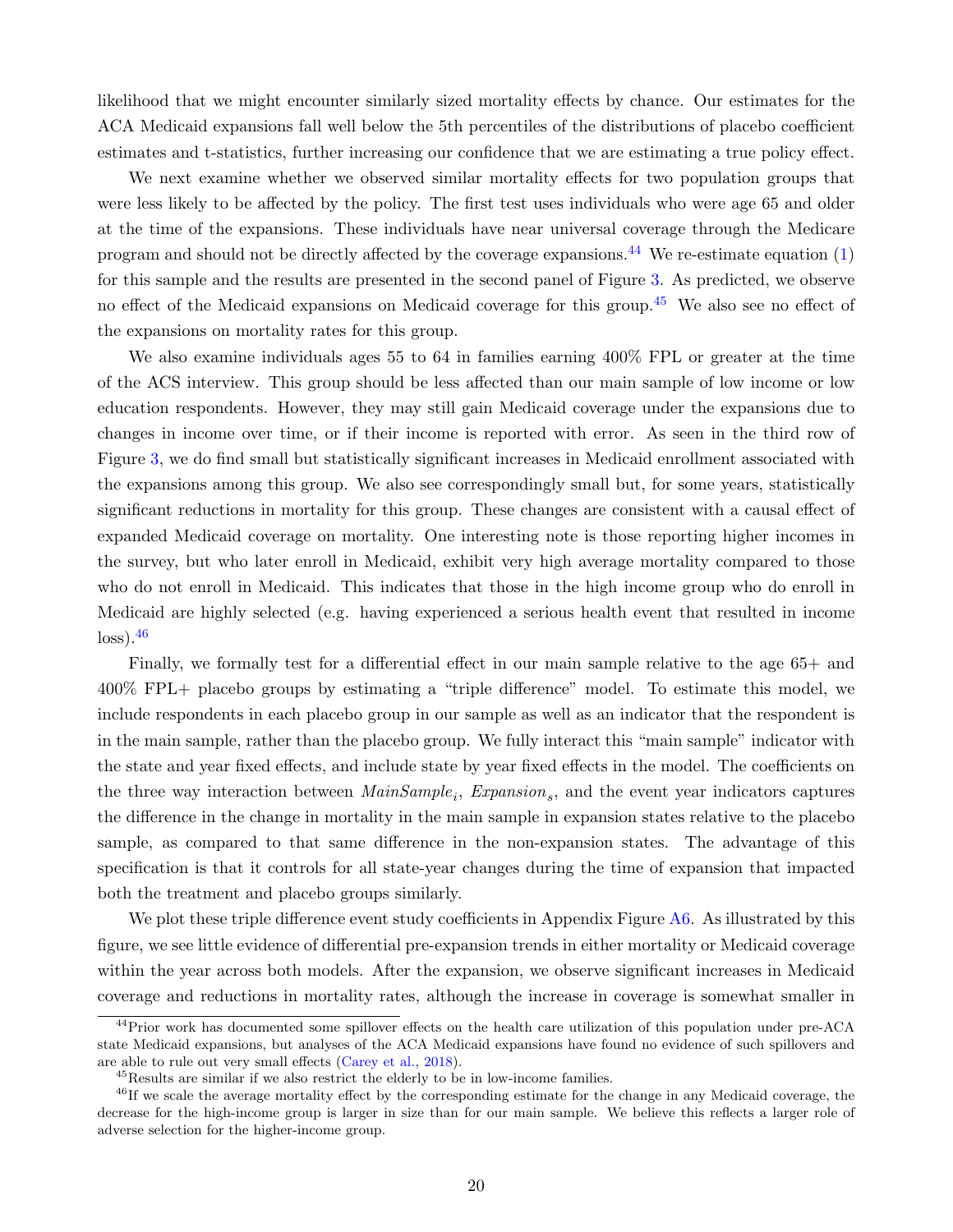the triple difference model that uses the higher income group. The triple difference estimates, reported in the bottom two rows of Figure [A3,](#page-55-0) are slightly smaller than our main results but remain statistically significant. The smaller size of the estimates suggests that there may be some treatment effect (as suggested in Figure [3](#page-43-0) for those in high income households) or modest spillover effects occurring in the placebo groups.[47](#page-23-1) It could also be the case that this analysis better controls for state-year changes that are unrelated to the Medicaid expansions. However, it is important to note that the confidence interval for these triple difference estimates includes our main estimate, and that the triple difference estimates are still consistent with a large causal impact of the ACA expansions on mortality.

#### <span id="page-23-3"></span>5.5 Alternative Methods for Conducting Inference

Next we examine the sensitivity of our results to alternative approaches for conducting inference. In our main analyses, we cluster our standard errors at the intervention (state) level. However, there is some noticeable spatial clustering in the states expanding and not expanding Medicaid. Many of the states expanding Medicaid are located in the west or northeast areas of the country, while non-expansion states are mainly located in the midwest and southern parts of the U.S. This spatial clustering may be a concern for the analysis if any of these groups of states experienced common shocks that are not accounted for with standard errors clustered by state.

To assess the sensitivity of our results to the assumption that all states have independent shocks, we performed a couple of additional analyses designed to allow for spatial correlation in error terms across states. First, we clustered our standard errors by Census division. The nine Census divisions are groupings of states in different geographic areas, which are correlated with Medicaid expansion status. Due to the small number of Census divisions, we also present the results when we implement this using a Wild cluster bootstrap procedure. The results from this analysis may be found in Appendix Table [A8.](#page-65-0) We continue to find a significant reduction in mortality associated with the Medicaid expansions, with conventional clustered errors implying a p-value of 0.026 and the wild cluster bootstrap procedure producing a p-value of 0.051.

The second approach was to implement a model that accounts for spatial correlation between errors using the method proposed by [Conley](#page-34-13) [\(1999\)](#page-34-13). Specifically, we assume that the error for individuals in each county is correlated with those for all individuals in counties that are located within a radius of 500 kilometers. We assume a distance linear decay in the correlation structure, as well as a temporal decay. We compute heteroskedastic and autocorrelation consistent standard errors.<sup>[48](#page-23-2)</sup> The results are reported in Appendix Table [A8.](#page-65-0) As seen from this table, the standard errors are very similar to those in our main model.

### <span id="page-23-0"></span>6 Additional Analyses

We also conduct several additional analyses on different samples and subgroups to further understand the impact of the Medicaid expansions. First, we examine changes in mortality for all nonelderly adults and other age subgroups. Our main analysis is limited to individuals ages 55 to 64 at the time of the

<span id="page-23-1"></span><sup>&</sup>lt;sup>47</sup>Although there is little evidence the expansions affected use of care among the elderly who were already insured [\(Carey](#page-33-13) [et al.,](#page-33-13) [2018\)](#page-33-13), it did appear to reduce hospital closures [\(Lindrooth et al.,](#page-37-9) [2018\)](#page-37-9) and decrease the fraction of the elderly living with uninsured relatives [\(Borgschulte and Vogler,](#page-32-0) [2020\)](#page-32-0), suggesting that such spillover effects may be plausible.

<span id="page-23-2"></span><sup>&</sup>lt;sup>48</sup>We use the acreg Stata package developed by [Colella et al.](#page-34-14) [\(2019\)](#page-34-14) to estimate this model. Due to its computational intensity, we first aggregate the data to the county level prior to running the estimation.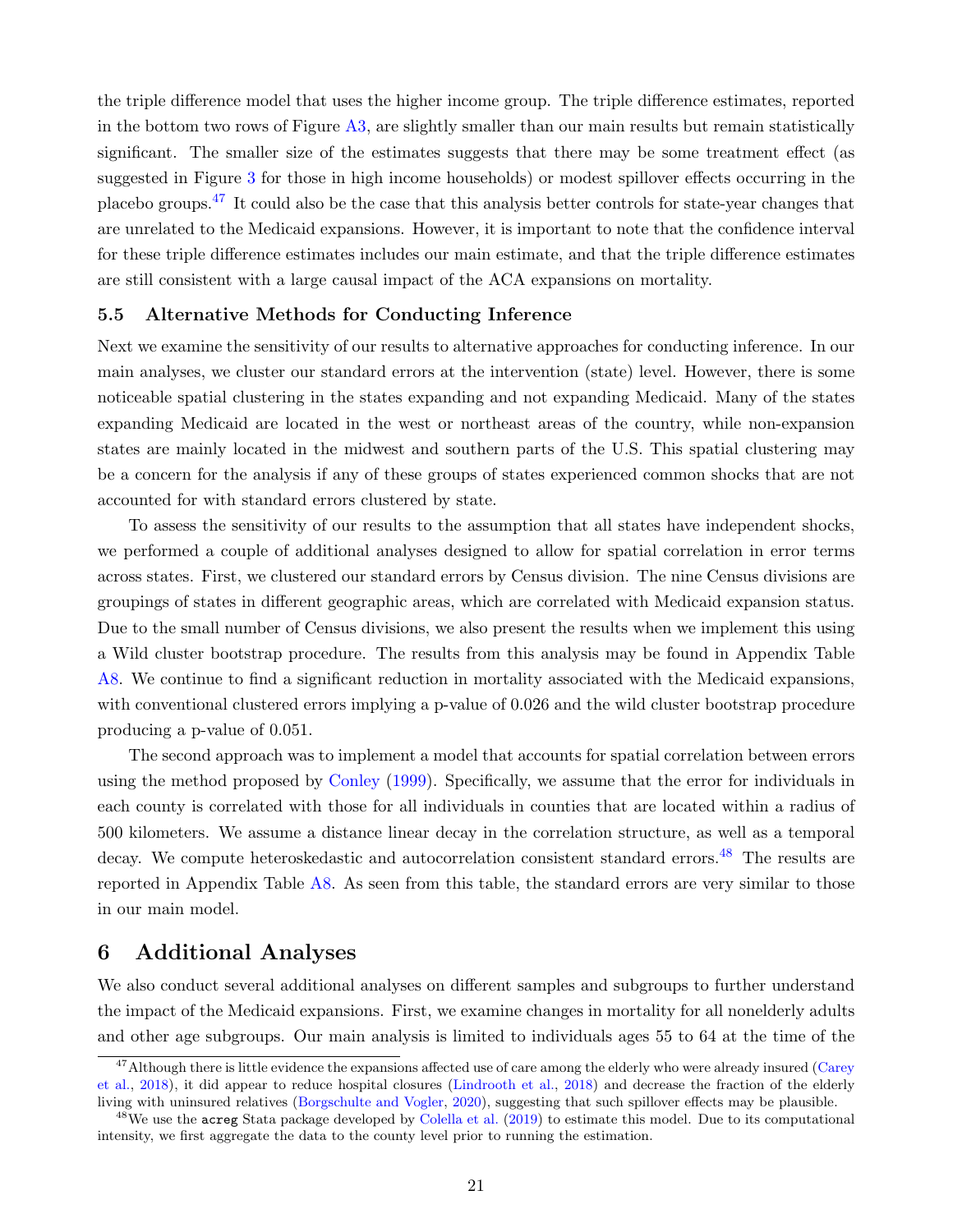Medicaid expansions, a group with higher mortality rates that has been the focus of other work on this topic (e.g. [Black et al.,](#page-32-2) [2019\)](#page-32-2). In the first row of Appendix Table [A9,](#page-65-1) we also estimate the impact of Medicaid expansion on mortality for individuals who meet our sample inclusion criteria but are ages 19 to 64 in 2014. We find a significant increase in enrollment in any Medicaid coverage of 12.7 percentage points. The mortality estimate is not statistically significant but suggests a 3.9 percent decrease relative to the counterfactual rate. We next estimate the effects for other subgroups in this age range (ages 19-29, 30-39, 40-49, and 50-54). We find significant increases in Medicaid enrollment for all groups, but less evidence of corresponding mortality changes. The largest decrease in mortality is observed at ages 50-54 but is not statistically significant. We are unable, however, to rule out meaningful declines in mortality for any age group.

Next, we further probe heterogeneity by age within our main age group age interest, adults age 55 to 64 years old in 2014, and at older ages. In Figure [A7](#page-59-0) we report the percent reduction in mortality associated with the Medicaid expansions in 3-year age bins. We construct this by dividing the reduced form difference-in-differences estimate by the counterfactual mortality rate for each age group. We see that the largest mortality reductions occur at the oldest age groups, with those age 59-61 and 62-64 both experiencing statistically significant reductions in mortality. Reductions in mortality are smaller and not statistically significant for those at younger ages (53-55 and 56-58) and for those age 65 and older in 2014, who would have been Medicare eligible.

We next examine the effects of the expansions on different subgroups of our main analysis sample defined by race and ethnicity, gender, marital status, or other characteristics. The results of these analyses are reported in Appendix Table [A10.](#page-66-0) We find evidence of larger mortality effects for white, non-Hispanic adults when compared to other racial and ethnic groups. We also find larger effects for the males in the sample. These differences are present despite sometimes smaller first stage estimates for these two groups, although their estimated mortality risk is higher (as seen by a comparison of their counterfactual mortality rates). In addition, the confidence intervals on the mortality estimates do not rule out meaningful declines in mortality for any subgroup. We did not find evidence of mortality differences by marital status. And, when we narrow the socioeconomic criteria to either less than a high school degree or less than 138 percent of the FPL, we find overall very similar first stage and mortality estimates for the two groups.

Finally, an additional analysis limits the main sample to approximately a 30 percent subset who reported being uninsured at the time of the survey. As this group is younger on average,  $^{49}$  $^{49}$  $^{49}$  the counterfactual mortality rate is slightly lower than in the overall sample, at 1.46 percent per year (vs. 1.63 percent in the sample overall). The point estimates indicate somewhat larger decreases in mortality for this group of 0.150 percentage points (or 10.3 percent of the counterfactual rate) compared to the reduction in the main sample of 0.132 percentage points (or 8.1 percent of the counterfactual rate). The fact that those who were uninsured prior to the ACA experienced larger mortality improvements as a result of the policy is in line with our expectations. Indeed, it is somewhat surprising that the differential in the reduction in mortality between those who were uninsured at the time of the ACS and the overall population of low-income older adults is not even larger, particularly because they

<span id="page-24-0"></span><sup>49</sup>We estimate that the average age of uninsured respondents in our sample is 59.0 in 2014, compared to an average of 59.4 years for insured respondents. This difference is statistically significant with a p-value of 0.0000.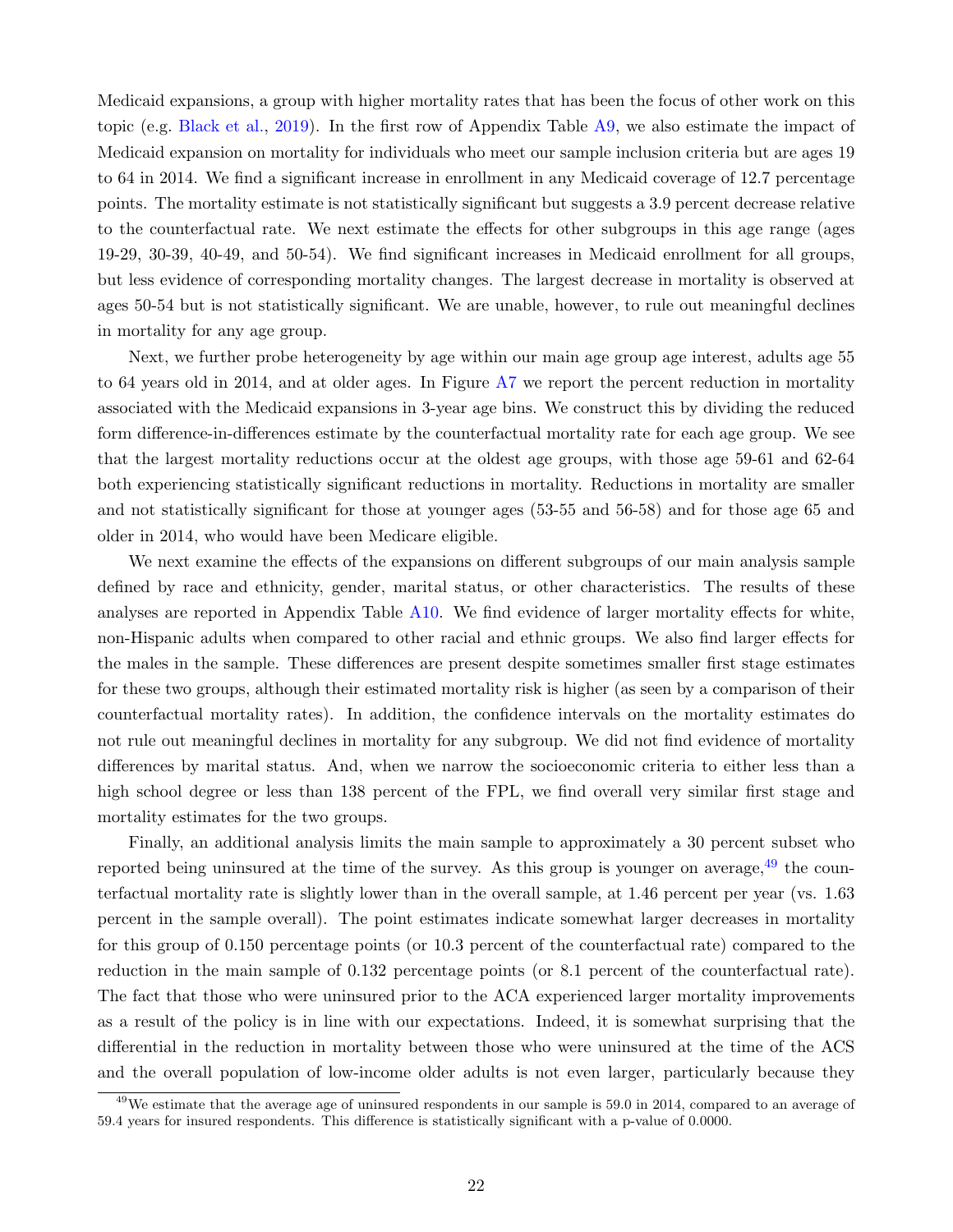experienced larger gains in Medicaid enrollment;<sup>[50](#page-25-0)</sup> however, this may be due to the lower mortality rate in this group.

#### <span id="page-25-1"></span>7 Interpreting the Estimates and Comparisons to Past Work

#### 7.1 Scaling the Mortality Effects by Coverage Changes

Our results show consistent evidence of a decrease in all-cause mortality among low socioeconomic status, older adults under the ACA Medicaid expansions. In the difference-in-differences model, we estimate an average decrease in annual mortality of 0.132 percentage points during the four-year post period (top panel of Table [1\)](#page-44-0). We can combine this estimate with the first stage estimates to provide information on the treatment effect of Medicaid coverage on the group that actually enrolled. For such a scaling to be interpretable as the treatment effect, we must assume that the Medicaid expansions only affected individuals who enrolled in Medicaid. This assumption may be violated if the Medicaid expansions improved access to care more broadly, for example by reducing hospital closures, or improved the health of non-enrollees through other means such as increasing available resources to families that had some uninsured and some insured members prior to the expansion.

Our analysis of administrative Medicaid enrollment records indicates that our sample accumulated 0.375 additional years of Medicaid enrollment, on average, as a result of the ACA expansions (see Section [4.1\)](#page-12-2). Combining this estimate with the 0.132 percentage point reduction in mortality implies that one year of Medicaid enrollment decreases mortality by about 0.35 percentage points  $(=\frac{0.132}{0.375})$ . We also find that the probability of enrollment in Medicaid in any given year increased by 12.8 percentage points as a result of the ACA expansions. Assuming that mortality responds only to coverage in a given year, rather than the total amount of coverage experienced, this estimate suggests that contemporaneous enrollment in Medicaid reduces mortality by 1.03 percentage points  $(=\frac{0.132}{0.128})$ .

To better understand the magnitude of these changes, we would ideally know the mortality rate for sample members who enrolled in Medicaid as a result of the expansions (i.e., the "compliers," see [Imbens](#page-36-9) [and Angrist,](#page-36-9) [1994\)](#page-36-9) in the absence of the policy. As discussed earlier, we estimate a counterfactual mortality rate of approximately 1.63 for all sample members in the expansion states. However, we expect that the counterfactual mortality rate among the compliers is likely much higher if, for example, those in worse health are more likely to enroll in Medicaid. The literature indicates that such adverse selection does occur (e.g. [Kenney et al.,](#page-37-10) [2012;](#page-37-10) [Marton and Yelowitz,](#page-37-11) [2015\)](#page-37-11); this may also be exacerbated by policies designed to provide immediate coverage to those in need, as discussed earlier (i.e. presumptive eligibility and retroactive coverage). As further evidence of this, a recent study by [Garthwaite et al.](#page-35-12) [\(2019\)](#page-35-12) finds that individuals moving from uninsured to Medicaid status in ACA Medicaid expansion states had higher than average hospital and ED visits during the pre-ACA period.

We estimate an upper bound for this counterfactual rate for the compliers using observed mortality for actual enrollees in our sample. We estimate annual mortality for enrollees in the expansion states during the post-period at 2.0 percent. We consider this an upper bound because the CMS enrollment

<span id="page-25-0"></span> $50$ Note that we are unable to estimate the change in Medicaid eligibility or contemporaneous insurance coverage for this subgroup as we did for the other subgroups, due to the lack of information on historical insurance coverage in the ACS. However, we have explored changes in contemporaneous and cumulative insurance coverage for a similar panel in the HRS (see Appendix Table [A11\)](#page-67-0). Due to the small sample size, the estimates are imprecisely estimated but do suggest changes in both contemporaneous and cumulative insurance coverage that are larger in size than those for our main sample.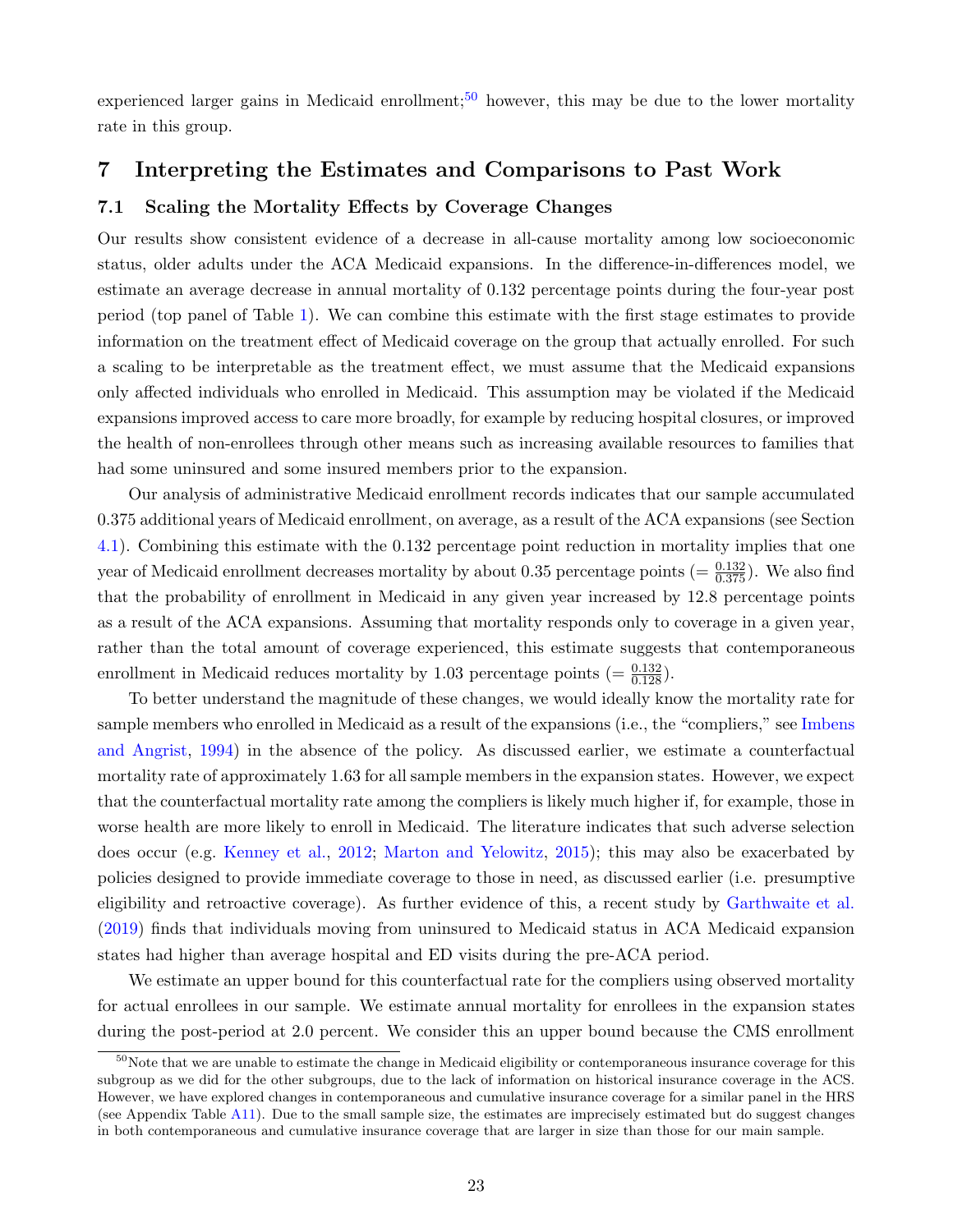data does not identify the eligibility pathway for coverage and some of these individuals likely qualified for coverage even if there were no eligibility expansions (e.g. if they became disabled);<sup>[51](#page-26-0)</sup> we expect that this group likely have worse health than those who are induced to enroll by the policy change. We then take into account the mortality reduction resulting from the gain in Medicaid coverage. Our analysis suggests that a year of Medicaid coverage is associated with a reduction in annual mortality of 0.35 percentage points. On average, those who were not enrolled in Medicaid prior to the ACA, but did enroll in expansion states after the ACA, remain enrolled for about 2.7 years over our sample period. If compliers experience 2.7 additional years of coverage due to the expansions, their counterfactual mortality rate would therefore be 2.95 percent  $(2.0 + 2.7 \times 0.35)$ .

Given these calculations, we may therefore expect the average annual mortality rate among the compliers to fall somewhere in the 1.63 to 2.95 percent range. Combined with our estimated treatment effect of a 0.35 percentage point reduction in mortality associated with 1 year of accumulated Medicaid enrollment, this indicates that one year of Medicaid coverage reduces individual mortality by between 11.9 and 21.5 percent. Meanwhile, our estimate of the treatment effect for contemporaneous Medicaid enrollment (1.03pp) indicates a resulting reduction in individual mortality of between 34.9 and 63 percent.

If we expect that the mortality effects of Medicaid are solely driven by changes in access to care for individuals who would otherwise be uninsured, we may prefer to scale our reduced form estimates by the change in net insurance coverage, rather than the change in Medicaid coverage. This calculation implicitly assumes that there is no difference between private insurance coverage and Medicaid that would meaningfully impact mortality risk. If coverage only affects mortality during the year in which the respondent is enrolled (i.e., no longer term effects), the change in contemporaneous insurance coverage (a 4.4 percentage point increase in overall insurance, see Table [1\)](#page-44-0) implies much larger treatment effects, ranging from 127 to 184 percent reductions in individual mortality. These large estimate sizes suggest that this scaling may miss important effects for those who enrolled in Medicaid as a result of the expansions but would have otherwise enrolled in exchange or employer based coverage. For example, there may be significant financial differences in the cost of coverage or medical care that affect health care utilization decisions and household finances, both of which may affect mortality risk.<sup>[52](#page-26-1)</sup> There may also be differences in the types of services covered. Unlike most private insurers, Medicaid covers many long-term home- and community-based services and supports [\(Rudowitz et al.,](#page-39-15) [2019\)](#page-39-15), which may be important for individuals with complex health needs and high mortality risk. Alternatively, this calculation may miss other spillover effects among Medicaid non-recipients, or the presence of cumulative effects of insurance coverage that are not captured in contemporaneous coverage measures.<sup>[53](#page-26-2)</sup> Finally, it is important to note that the confidence interval of this estimated effect includes much smaller reductions in mortality.

<span id="page-26-0"></span><sup>&</sup>lt;sup>51</sup>Note that those who were disabled prior to the ACA should be excluded as our sample criteria excludes those reporting SSI receipt.

<span id="page-26-1"></span> $52$ Medicaid is typically free for beneficiaries with no or minimal cost-sharing for service receipt. In contrast, private insurance coverage typically requires an annual premium, as well as additional cost-sharing. A recent study estimates that, under the ACA Medicaid expansions, new Medicaid enrollees ages 50 to 64 saved approximately \$3,100 in out-of-pocket expenditures each year [\(McInerney et al.,](#page-37-7) [2020\)](#page-37-7).

<span id="page-26-2"></span><sup>&</sup>lt;sup>53</sup>When we consider cumulative exposure to insurance coverage using estimates from our HRS sample, the implied treatment effects indicate that each year enrolled in any coverage reduces mortality by between 14 and 21 percent. However, these estimates are fairly imprecise.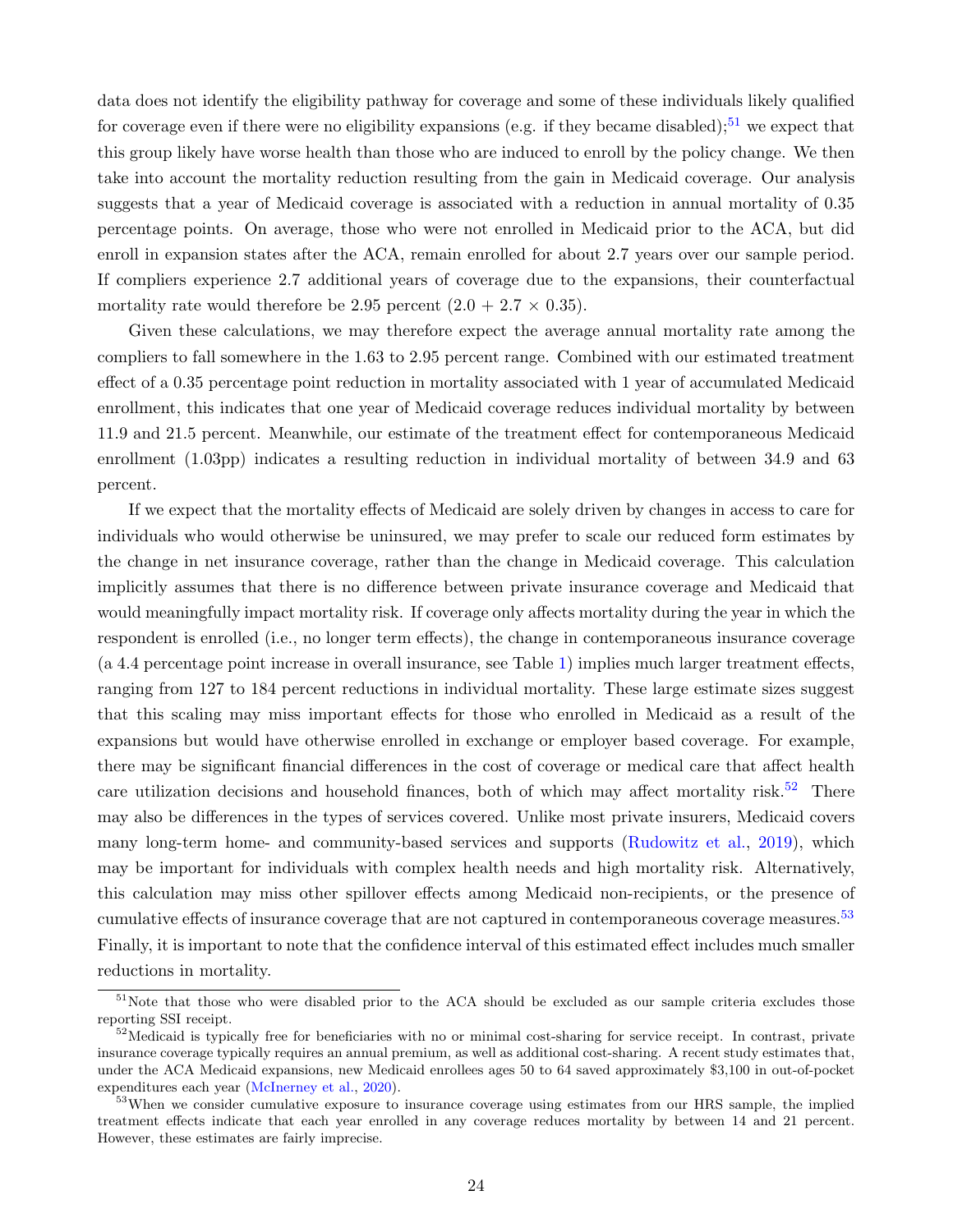#### 7.2 Further Interpretation

In addition to comparing the observed change in mortality to the changes in insurance status in our population, it is also useful to assess the plausibility of our results by comparing them to the documented increases in medical care utilization under the ACA expansions. Beyond providing a benchmark for the expected magnitude of any change in mortality, such a synthesis may also provide insights into the most important mechanisms driving the mortality reduction, particularly when considered in light of the analysis of mortality by cause (Table [A4\)](#page-62-0).

First, a plausible mechanism underlying our mortality effects is the increased use and access to prescription drugs. [Ghosh et al.](#page-35-1) [\(2019\)](#page-35-1) find that Medicaid expansions increase the number of prescription drugs taken by about 9 additional prescriptions per year per new enrollee. Some of the types of drugs that see large increases in usage, such as medications for the management of diabetes, treatments for HIV and Hepatitis C, and drug therapies for cardiovascular disease, are associated with sizeable decreases in mortality in the medical literature.<sup>[54](#page-27-0)</sup> The increase in prescriptions to treat these diseases often mirrors the reductions in mortality we find by disease type, in particular the large (albeit imprecise) reductions in cardiovascular disease and diabetes documented in Table [A4.](#page-62-0) Therefore, if even a small fraction of the new prescriptions associated with the Medicaid expansion are effective at reducing the probability of mortality, they may account for a sizeable portion of the overall decline in mortality we observe.<sup>[55](#page-27-1)</sup>

Similarly, [Soni et al.](#page-39-2) [\(2018\)](#page-39-2) find early cancer detection increased by 15.4 diagnoses per 100,000 patients in 2014 as a result of the ACA Medicaid expansions using a reduced form difference-in-differences model. They also find an increase of 23.3 diagnoses per 100,000 for adults ages 55-64, although this subgroup analysis is imprecisely estimated. This translates into approximately 150 new diagnoses per  $100,000$  adults who are income eligible for Medicaid.<sup>[56](#page-27-2)</sup> Importantly, the authors find that the increase in early-stage diagnoses was concentrated among cancers amenable to screening. Because earlier cancer diagnosis is highly predictive of better survival [\(McPhail et al.,](#page-37-12) [2015\)](#page-37-12), some portion of these early diagnoses may have also averted deaths during our study period, contributing to the 132 fewer deaths per 100,000 we observe annually for our sample.

Researchers have also documented changes in hospital and emergency department care associated with the ACA. [Wen et al.](#page-40-10) [\(2019\)](#page-40-10) finds that hospitalizations for ambulatory-care sensitive conditions such as diabetes decreased by about 54 visits per 100,000 residents in expansion states relative to non-expansion states. Meanwhile, [Duggan et al.](#page-35-3) [\(2019\)](#page-35-3) find that the expansions were associated with increased rates of hospitalization and ED visits overall (not specifically for ambulatory care sensitive conditions). Among those age 64, they find that hospitalizations increased by 8 stays per 1,000 indi-

<span id="page-27-0"></span><sup>&</sup>lt;sup>54</sup>For example, a recent review of clinical trial evidence finds that patients randomized to receive statins have all-cause mortality rates that are 14 percent lower than the untreated group [\(Chou et al.,](#page-34-15) [2016\)](#page-34-15).

<span id="page-27-1"></span><sup>&</sup>lt;sup>55</sup>It is also worth noting that recent papers studying the introduction of prescription drug coverage under the Medicare Part D program also find evidence of mortality declines. [Huh and Reif](#page-36-10) [\(2017\)](#page-36-10) focus on those age 66 and find that insurance coverage for prescription drugs reduces mortality in this group by about 0.16 percentage points annually (about 9.6 percent). [Dunn and Shapiro](#page-35-13) [\(2019\)](#page-35-13) find slightly larger effects in an analysis that incorporates individuals with older ages. For both papers, reductions in mortality are driven by a decline in deaths due to cardiovascular disease. Using data for a subset of Medicare beneficiaries, [Kaestner et al.](#page-36-11) [\(2017\)](#page-36-11) find no significant effect on mortality but do document reductions in hospitalization admissions for heart disease, respiratory disease, and diabetes under the program.

<span id="page-27-2"></span> $56$ Using the ACS, we estimate that 15.5 percent of adults ages 55-64 in expansion states during the post-expansion period had incomes less than or equal to 138 percent of the federal poverty line.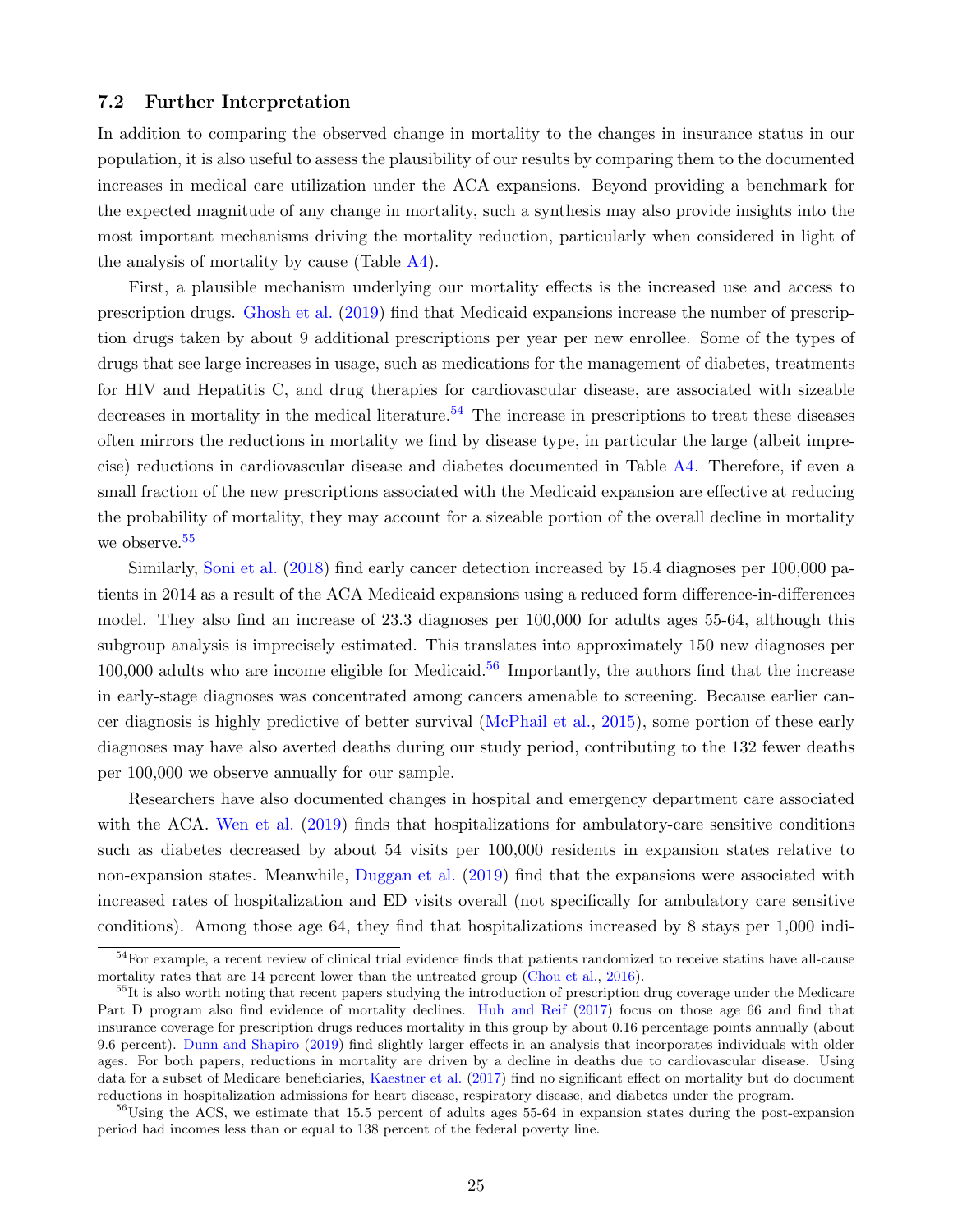viduals and ED visits increased by 14 visits per 1,000 individuals. This implies about 5,161 additional hospitalizations and 9.032 ED visits for every 100,000 income eligible individuals.<sup>[57](#page-28-0)</sup> If even a small fraction of these hospital or ED visits averted mortality, they could also explain a sizeable fraction of the 132 fewer deaths per  $100,000$  we estimate in our study.<sup>[58](#page-28-1)</sup>

Finally, Medicaid also increases the use of a variety of other types of medical care such as routine screening for chronic illnesses, outpatient physician visits, use of prescription drugs that aid in smoking cessation, and dental care which also have the potential to improve health over the longer term.<sup>[59](#page-28-2)</sup> While the mortality impacts of such utilization are uncertain, it is plausible that such care could have beneficial health effects.

To summarize, the ACA Medicaid expansions increased access to and use of care along several dimensions. While it is difficult to pinpoint exactly which element of the medical care received by Medicaid beneficiaries is the most important in improving health, it is clear that the magnitude of the increase in utilization resulting from the Medicaid expansion is consistent with the mortality effect we document.

#### 7.3 Comparisons to Previous Estimates

In this section, we compare the treatment effects that we estimate to those published in the literature. In order to take into account differences in coverage changes and population mortality rates across the different study settings, we compare the proportional average treatment effects for new Medicaid enrollees or for the newly insured.

First, we use the public-use replication kit for the OHIE to examine the effect of Medicaid coverage on participants who were ages 55-64 at the time of the experiment to derive estimates comparable to those presented here (reported in Appendix Table [A12\)](#page-68-0). Among this age group, ever receiving Medicaid reduced the probability of mortality over a 16 month period by 1.65 percentage points, or a decline of 71.7 percent relative to the control mean; this estimate is not statistically significant (associated with a p-value of  $0.128$ ).<sup>[60](#page-28-3)</sup> This estimated proportional treatment effect is very similar to the estimate in our analysis (i.e. 63 percent) described in the last section, which uses the counterfactual mortality rate for the sample without any adjustment for adverse selection. We also use the administrative data from the OHIE replication kit to estimate the impact of each year of Medicaid enrollment on mortality. We find that one year of Medicaid enrollment is associated with a 61.2% reduction in mortality over the sample period. This is substantially larger than our estimated 22% reduction in individual mortality associated with one year of Medicaid coverage, although this difference may in part reflect the fact that we observe cumulative Medicaid enrollment over a longer period (4 years in our study vs 16 months in OHIE).

<span id="page-28-0"></span>We can also use OHIE data to estimate the effect of insurance coverage, rather than Medicaid

<sup>57</sup>As in the previous paragraph, we scale by the fraction of near elderly adults who are in households under 138% of the FPL, as measured in the ACS, to arrive at these rates.

<span id="page-28-1"></span><sup>&</sup>lt;sup>58</sup>There is also evidence of increases in other specific types of hospital care that may play an important role in reducing mortality, including cancer-related surgeries [\(Eguia et al.,](#page-35-2) [2018\)](#page-35-2), cardiac surgeries [\(Charles et al.,](#page-33-14) [2017\)](#page-33-14), and surgeries considered minimally invasive [\(Eguia et al.,](#page-35-14) [2020\)](#page-35-14).

<span id="page-28-3"></span><span id="page-28-2"></span><sup>&</sup>lt;sup>59</sup>See, for example, [Finkelstein et al.](#page-35-4) [\(2012\)](#page-35-4); [Nasseh and Vujicic](#page-38-2) [\(2017\)](#page-38-2); [Semyonov et al.](#page-39-0) [\(2013\)](#page-39-0).

 $60$ We can also scale this effect by 12/16th to arrive an annual effect of Medicaid on mortality of 1.24 percentage points. This is comparable, but larger, than the 1.03 percentage point treatment effect of contemporaneous Medicaid enrollment estimated in our analysis.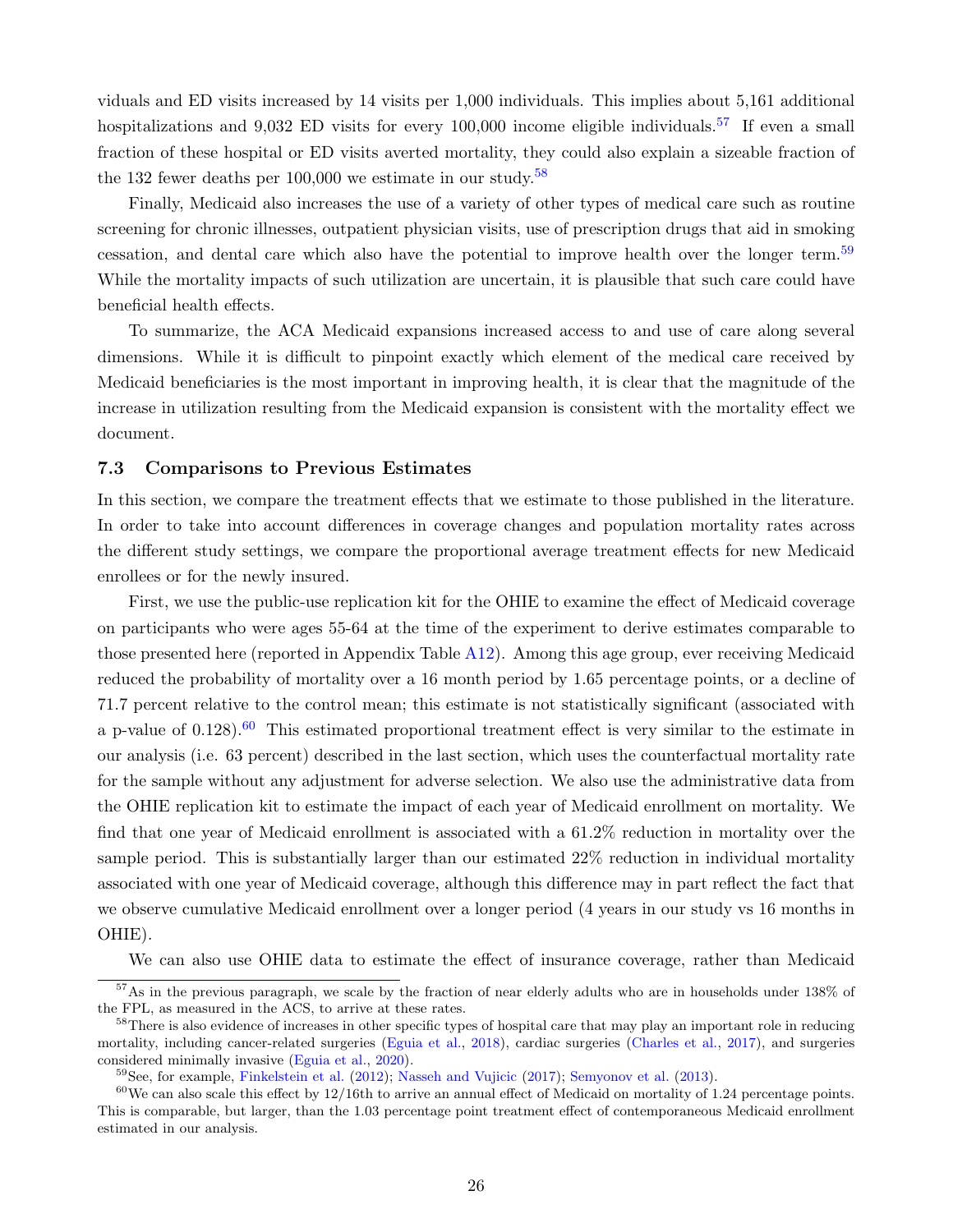coverage, on mortality. We do this by examining the subsample of participants who responded to the OHIE survey and provided information on their insurance status at an initial survey (completed an average of 1 month after coverage approval) or a survey approximately one year later (an average of 13 months after coverage approval, see [Finkelstein et al.,](#page-35-4)  $2012$ ).<sup>[61](#page-29-0)</sup> Mirroring our own results, this exercise results in considerably larger estimates of the effect of insurance coverage. Using the gain in coverage measured in the initial survey, we find a decrease in mortality of  $326$  percent ( $p=0.071$ ) when compared to the control group mean. Using the 12-month measure, we find a 335 percent mortality reduction  $(p=0.153).<sup>62</sup>$  $(p=0.153).<sup>62</sup>$  $(p=0.153).<sup>62</sup>$  These are both larger than our estimate of the impact of new insurance coverage under the ACA Medicaid expansions, although the confidence intervals overlap with our estimate.

The large size of these estimates suggests three things. First, there is likely additional adverse selection in who actually enrolled in Medicaid and experienced insurance status changes. Only 30 percent of individuals selected by the lottery successfully enrolled in the program, either because they did not submit the appropriate paperwork or no longer met the income eligibility criteria. In addition, compliers tended to be older, in worse health, and in lower socioeconomic status than the overall study population [\(Finkelstein et al.,](#page-35-4) [2012\)](#page-35-4). This indicates that the control mean is likely not the right comparison. Second, the large size of the treatment effect might also indicate that the benefits of Medicaid do not operate only through insurance status changes (i.e. Medicaid may reduce mortality even if the counterfactual is enrolling in private insurance). Third, scaling by self-reported insurance coverage at a given point in time may understate the impact of gaining Medicaid eligibility through the lottery, either because it fails to capture previous exposure to the program or because the self-reported measure is subject to measurement error.

Recent work by [Goldin et al.](#page-35-8) [\(2020\)](#page-35-8) also provides experimental evidence on the impact of health insurance on mortality. Taking advantage of changes in insurance status generated by randomly assigned informational letters, the authors find that each additional month of health insurance coverage reduced mortality in their sample of 45 to 64 year olds by 0.166 percentage points over a two-year period, or 11.9 percent compared to their estimated complier baseline mortality rate. This implies 12 months of coverage results in a reduction in mortality over the two-year period of over 140 percent, which is much larger than our implied effects of cumulative insurance coverage using estimates from the HRS. However, the authors note that the effect may be non-linear in length of coverage, in which case such scaling could be an overestimate of the effect of a full year of coverage.

In addition to these two experiments, there are also several quasi-experimental analyses that examine the effects of insurance coverage expansions on non-elderly adult mortality. To facilitate comparisons across these studies, we estimate the implied mortality effects for individuals either gaining Medicaid or insurance coverage as proportionate changes over a counterfactual mortality rate. Studies often vary in how they treat measurement error in survey reports of Medicaid enrollment and in the assumed

<span id="page-29-0"></span> $61$ It may be preferable to scale mortality changes by the total number of months of insurance coverage experienced by the treated group, rather than insurance at the time of the survey. Information on cumulative insurance coverage over the 16-month period is not available, however, so we report both of the available measures for point-in-time coverage. Also, it is important to note that while the gains in insurance coverage are measured at these two points in time (either immediately after the lottery or 12 months later), we are scaling mortality over the entire 16-month period covered by the OHIE administrative data.

<span id="page-29-1"></span> $62$ Note that baseline mortality for the control group is lower among survey respondents since participants had to be alive in order to respond to the survey.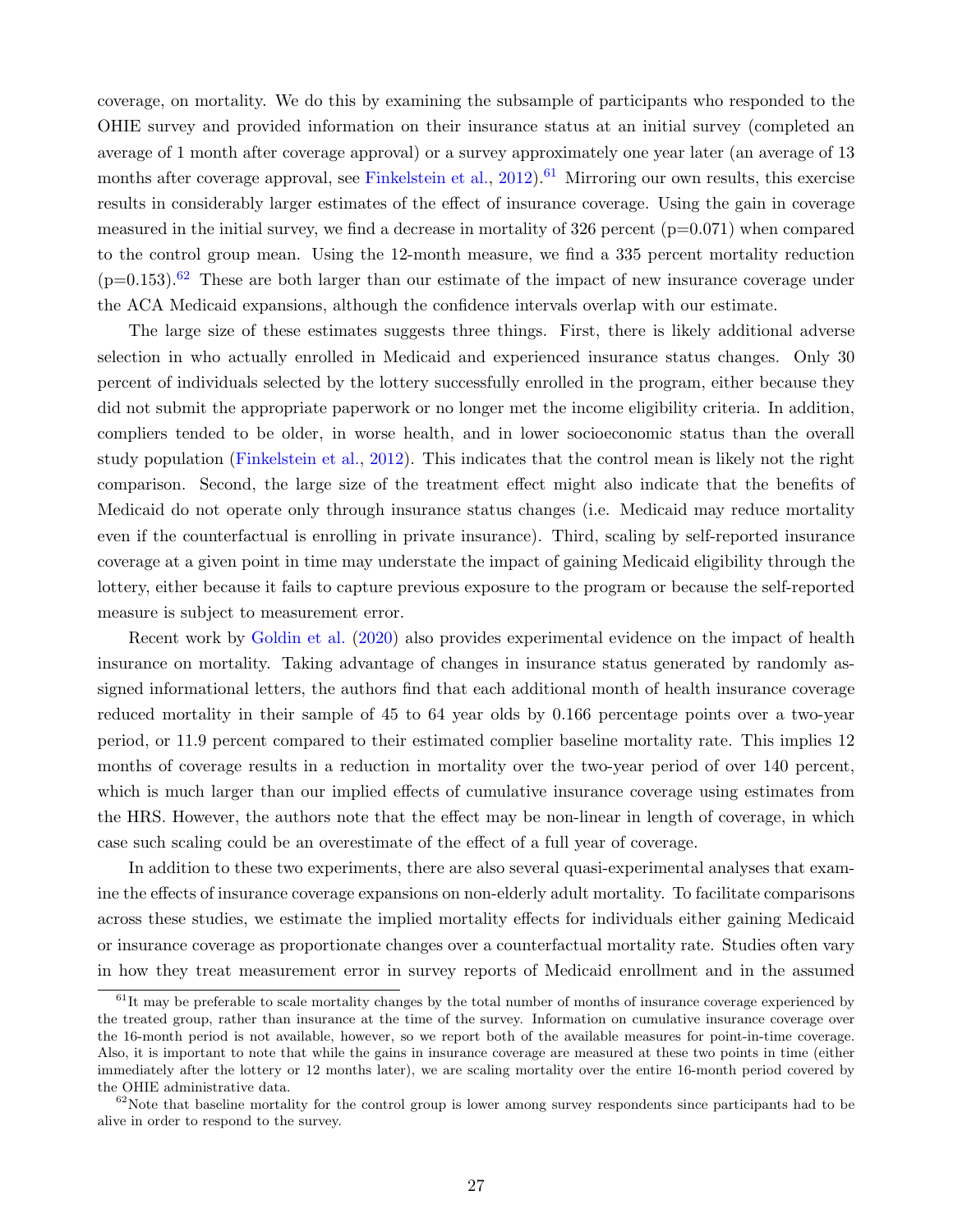counterfactual mortality rate; we therefore apply a consistent set of adjustments across these studies. We also present 95 percent confidence intervals for these estimates. Further details on the approach used to construct these re-scaled estimates and their confidence intervals may be found in Appendix Section [F.](#page-49-1)

The resulting estimates are reported in Appendix Table [A13.](#page-69-0) It is clear from this table that our estimates are in the ballpark of those from existing work examining the mortality effects of Medicaid or insurance expansions for low-income adults. [Sommers](#page-39-9) [\(2017\)](#page-39-9) examines changes in mortality among 20 to 64 year-olds following pre-ACA Medicaid expansions in Arizona, Maine, and New York. Using a difference-in-differences design, he finds a mortality reduction of 64.5 percent among individuals gaining insurance coverage. Similarly, taking advantage of county-level variation in the impact of the Massachusetts health reform of 2006, [Sommers et al.](#page-39-10) [\(2014\)](#page-39-10) find that insurance coverage reduces mortality by 27.3 percent among 20 to 64 year olds. Using mortality records aggregated to the county level, [Borgschulte and Vogler](#page-32-0) [\(2020\)](#page-32-0) find adults age 20 to 64 experienced a 47.3 percent reduction in mortality under the ACA Medicaid expansions. In our analysis, we find that new insurance coverage reduces mortality by 50 percent among those in our sample age 19 to 64 (although this effect was not statistically significant), in line with the estimates from these other studies. [Chen](#page-33-1) [\(2019\)](#page-33-1), however, finds a much smaller and statistically insignificant effect on the order of 9 percent for adults ages 25-64 under his analysis of the ACA Medicaid expansions.<sup>[63](#page-30-0)</sup>

Fewer papers include estimates for the age group that we study.<sup>[64](#page-30-1)</sup> [Black et al.](#page-32-2) [\(2019\)](#page-32-2) and [Chen](#page-33-1) [\(2019\)](#page-33-1) find smaller implied mortality effects of individual insurance coverage, when compared to our study. Although, the estimate in [Black et al.](#page-32-2) [\(2019\)](#page-32-2) is imprecisely estimated with a large confidence interval inclusive of our estimate.

To summarize, the existing experimental literature on the effect of health insurance on mortality shows very large effects, suggesting that reductions in mortality associated with insurance are double or even triple the average mortality rate of the control group. Such large effects may be due to adverse selection, i.e. that those who sign up for health insurance are particularly vulnerable and would have experienced high mortality rates in the absence of insurance. Evidence from the quasi-experimental literature tends to find smaller, but still substantial (9-65 percent), reductions in mortality associated with coverage. Our estimates are smaller than those documented in the experimental literature but somewhat larger than those reported in quasi-experimental studies.

### 8 Conclusion

Low-income adults in the United States experience dramatically worse health and reduced longevity as compared to their higher income counterparts. The ACA expansion of Medicaid eligibility to poor and near-poor adults represents a historic first effort to improve access to high-quality medical care for this population. Robust evidence that Medicaid increases the use of effective medical care indicates that the ACA expansion could play a crucial role in reducing income disparities in health among U.S.

<span id="page-30-0"></span><sup>63</sup>[Swaminathan et al.](#page-40-1) [\(2018\)](#page-40-1) find that the Medicaid expansions generated large reductions in mortality among patients with end-stage renal disease; however, given the high health risk of that population, it is unclear whether those estimates are directly comparable to those discussed here. We include the estimates in Appendix Table [A13,](#page-69-0) however.

<span id="page-30-1"></span><sup>&</sup>lt;sup>64</sup>While some studies present subgroup analyses by age, they do not include the corresponding first stage estimates needed to estimate the implied individual treatment effect.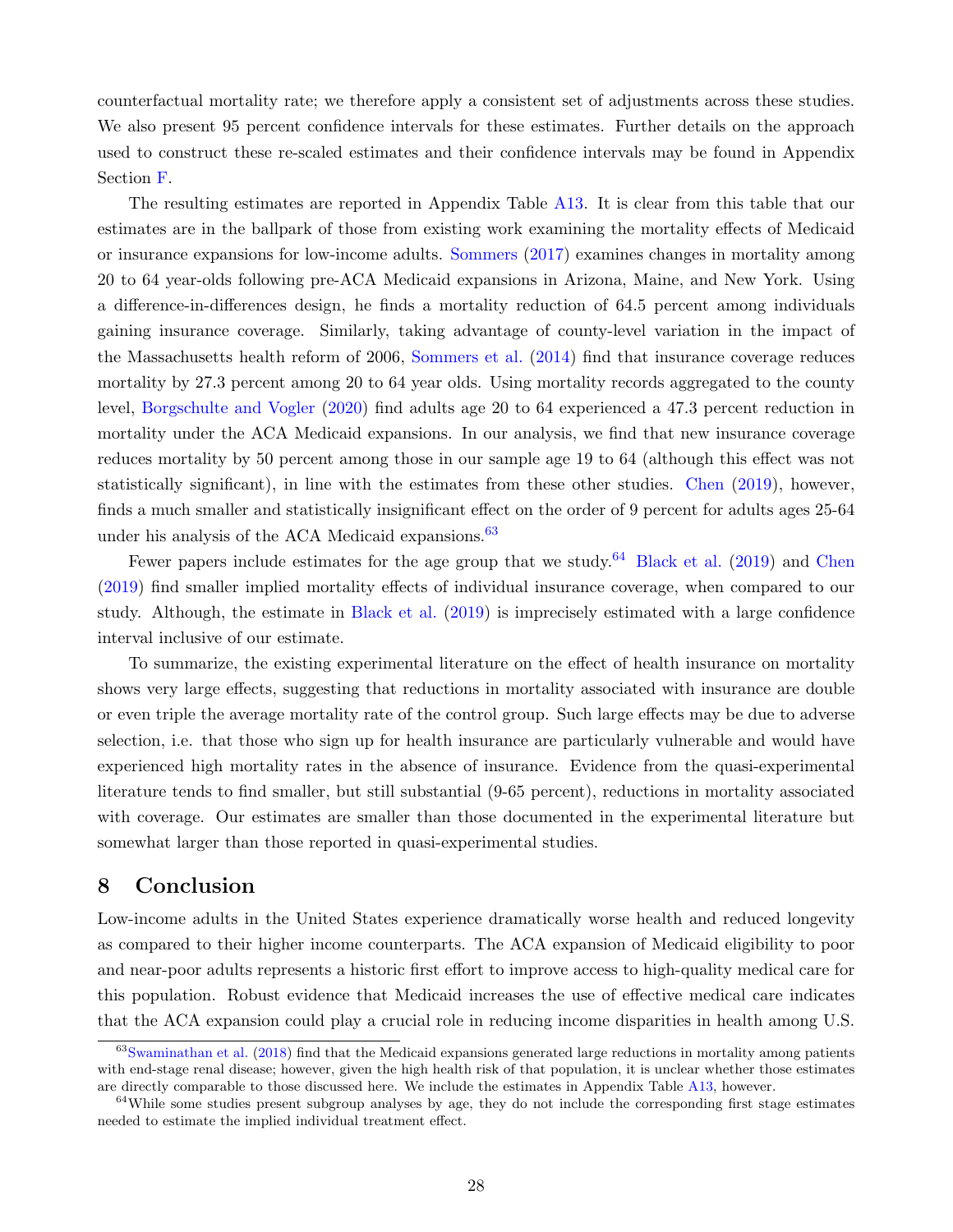adults. However, the magnitude of any health improvements experienced by beneficiaries remains largely uncertain, in part due to the limited amount of data available that contains information on both socioeconomic status and objective measures of health.

In this paper, we evaluate these expansions by leveraging data linkages across large-scale federal survey and administrative data. These data linkages allow us to overcome several empirical challenges that previous research in this area encountered, including the lack of information about individuallevel characteristics that determine Medicaid eligibility and the systematic mis-reporting of Medicaid enrollment that occurs in survey data. Using these data, we show that the ACA Medicaid expansions substantially reduced mortality rates among those who stood to benefit the most.

Our estimated change in mortality for our sample translates into sizeable gains in terms of the number of lives saved under Medicaid expansion. Since there are about 3.7 million individuals who meet our sample criteria living in expansion states,  $65$  our results indicate that approximately 4,800 fewer deaths occurred per year among this population due to Medicaid expansion, or roughly 19,200 fewer deaths over the first four years alone. This calculation relies on the assumption used throughout the paper; namely, that in the absence of the ACA expansions, mortality in expansion and non-expansion states would have trended similarly.

Our estimates also reveal some information about the potential cost of state decisions not to expand Medicaid. These calculations necessarily rely on the assumption that the effects of Medicaid expansion in the non-expansion states would be similar to those observed in the expansion states. The change in mortality in non-expansion states if they were to adopt the expansion could be larger (e.g., if the beneficiaries in the non-expansion states have worse baseline access to effective health care) or smaller (e.g., if the health system has less capacity to treat the newly insured in non-expansion states). Given these caveats, we estimate that, as there are approximately 3 million individuals meeting this sample criteria in non-expansion states, failure to expand in these states resulted in 15,600 additional deaths over this four year period that could have been avoided if the states had elected to expand coverage.

<span id="page-31-0"></span><sup>65</sup>Authors' calculation using the public-use ACS.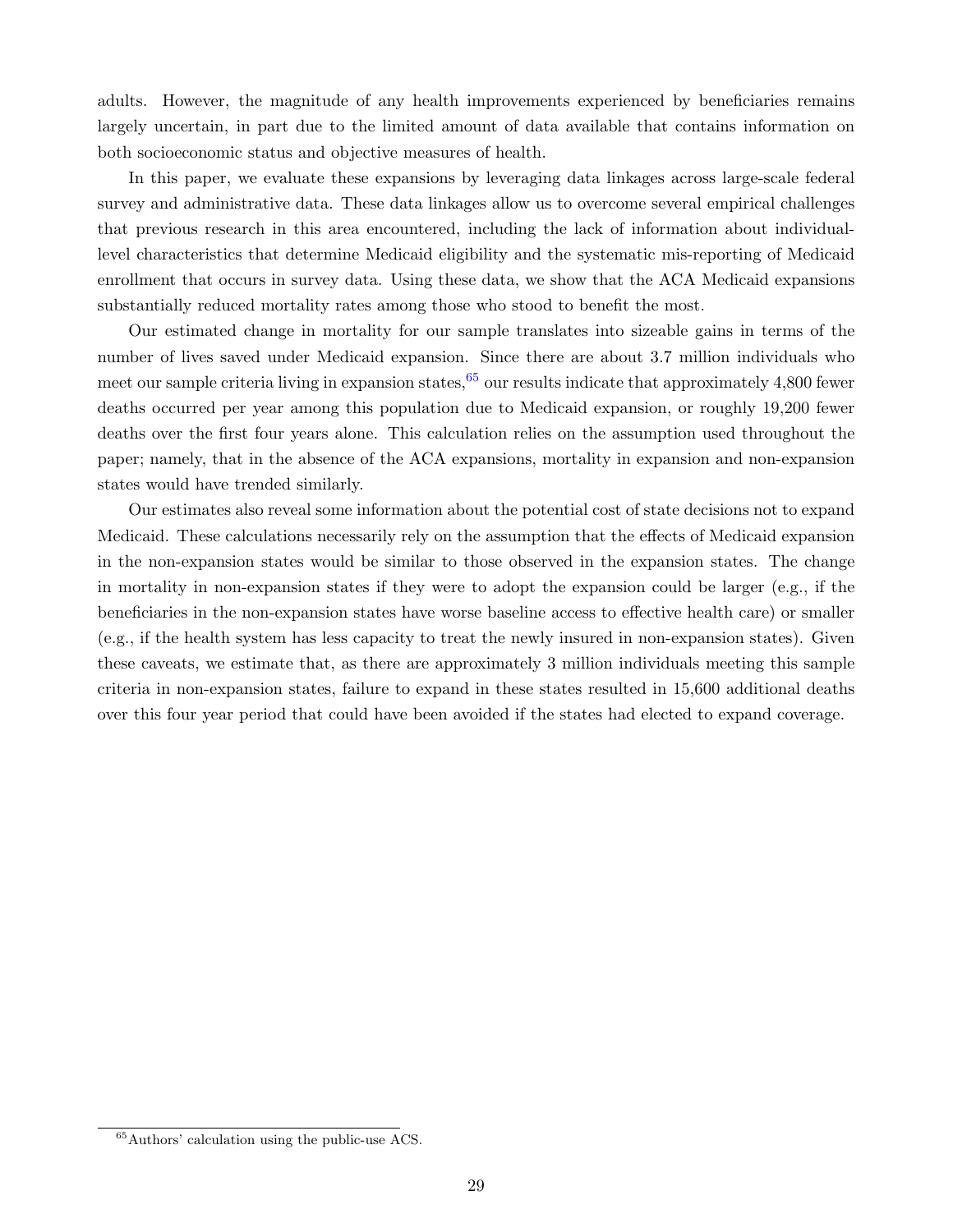# References

- <span id="page-32-3"></span>Abramowitz, J. (2018, May). The Effect of ACA State Medicaid Expansions on Medical Out-of-Pocket Expenditures. Medical Care Research and Review, 1–27.
- <span id="page-32-1"></span>Allen, H. and B. D. Sommers (2019, October). Medicaid Expansion and Health: Assessing the Evidence After 5 Years. JAMA 322 (13), 1253–1254. Publisher: American Medical Association.
- <span id="page-32-4"></span>Allen, H., A. Swanson, J. Wang, and T. Gross (2017, October). Early Medicaid Expansion Associated With Reduced Payday Borrowing In California. Health Affairs 36(10), 1769–1776.
- <span id="page-32-11"></span>Alpert, A., W. Evans, E. M. Lieber, and D. Powell (2019, November). Origins of the Opioid Crisis and Its Enduring Impacts. Technical Report w26500, National Bureau of Economic Research, Cambridge, MA.
- <span id="page-32-13"></span>Autor, D., D. Dorn, and G. Hanson (2019, September). When Work Disappears: Manufacturing Decline and the Falling Marriage Market Value of Young Men. American Economic Review: Insights  $1(2)$ , 161–178.
- <span id="page-32-14"></span>Autor, D. H., D. Dorn, and G. H. Hanson (2013, October). The China Syndrome: Local Labor Market Effects of Import Competition in the United States. American Economic Review 103 (6), 2121–2168.
- <span id="page-32-12"></span>Bachhuber, M. A., B. Saloner, C. O. Cunningham, and C. L. Barry (2014, October). Medical Cannabis Laws and Opioid Analgesic Overdose Mortality in the United States, 1999-2010. *JAMA Internal Medicine 174* (10), 1668–1673. Publisher: American Medical Association.
- <span id="page-32-5"></span>Baicker, K., S. L. Taubman, H. L. Allen, M. Bernstein, J. H. Gruber, J. P. Newhouse, E. C. Schneider, B. J. Wright, A. M. Zaslavsky, and A. N. Finkelstein (2013). The Oregon Experiment — Effects of Medicaid on Clinical Outcomes. New England Journal of Medicine 368 (18), 1713–1722.
- <span id="page-32-10"></span>Bartik, T. (1991, January). Who Benefits from State and Local Economic Development Policies? Upjohn Press.
- <span id="page-32-8"></span>Bernstein, S., R. Diamond, T. McQuade, and B. Pousada (2018, November). The Contribution of High-Skilled Immigrants to Innovation in the United States. Working Paper, Stanford University.
- <span id="page-32-2"></span>Black, B., A. Hollingsworth, L. Nunes, and K. Simon (2019, February). The Effect of Health Insurance on Mortality: Power Analysis and What We Can Learn from the Affordable Care Act Coverage Expansions. Technical Report w25568, National Bureau of Economic Research, Cambridge, MA.
- <span id="page-32-7"></span>Bond, B., J. D. Brown, A. Luque, and A. O'Hara (2014, April). The Nature of the Bias When Studying Only Linkable Person Records: Evidence from the American Community Survey. Technical Report Working Paper #2014-08, Center for Administrative Records Research & Applications, U.S. Census Bureau.
- <span id="page-32-0"></span>Borgschulte, M. and J. Vogler (2020, May). Did the ACA Medicaid Expansion Save Lives? Journal of Health Economics, 102333.
- <span id="page-32-6"></span>Boudreaux, M., K. T. Call, J. Turner, B. Fried, and B. O'Hara (2013). Accuracy of Medicaid reporting in the ACS: Preliminary results from linked data. pp. 14.
- <span id="page-32-9"></span>Boudreaux, M. H., K. T. Call, J. Turner, B. Fried, and B. O'Hara (2015, December). Measurement Error in Public Health Insurance Reporting in the American Community Survey: Evidence from Record Linkage. *Health Services Research* 50(6), 1973–1995.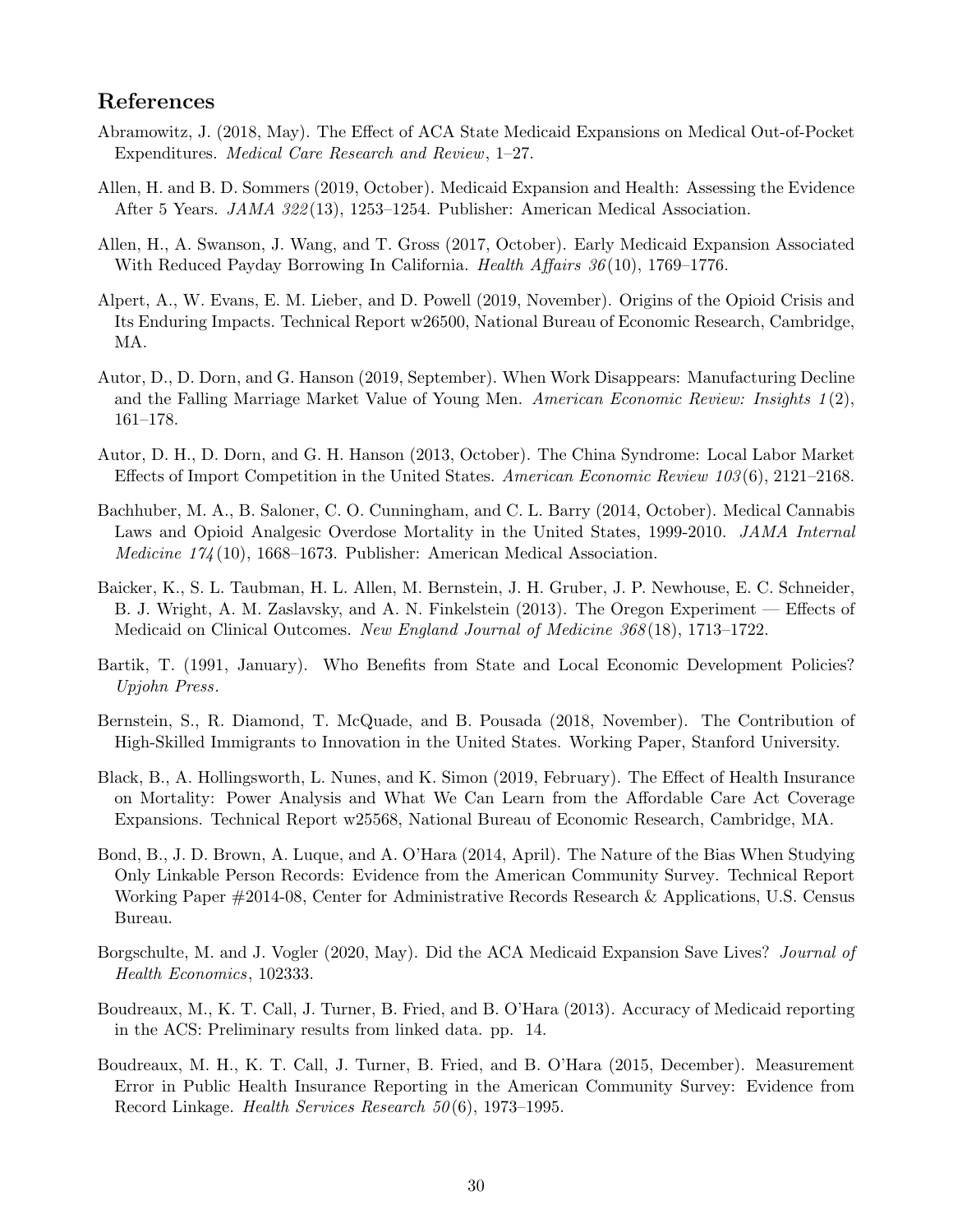- <span id="page-33-7"></span>Boudreaux, M. H., E. Golberstein, and D. D. McAlpine (2016, January). The Long-Term Impacts of Medicaid Exposure in Early Childhood: Evidence from the Program's Origin. Journal of Health Economics 45, 161–175.
- <span id="page-33-3"></span>Brevoort, K., D. Grodzicki, M. B. Hackmann, and S. Koulayev (2019, March). The Credit Consequences of Unpaid Medical Bills. Working Paper, UCLA.
- <span id="page-33-6"></span>Brown, D. W., A. E. Kowalski, and I. Z. Lurie (2018). Long-Term Impacts of Childhood Medicaid Expansions on Outcomes in Adulthood. Review of Economic Studies (Forthcoming).
- <span id="page-33-10"></span>Buchmueller, T. C. and C. Carey (2018, February). The Effect of Prescription Drug Monitoring Programs on Opioid Utilization in Medicare. American Economic Journal: Economic Policy 10(1), 77–112.
- <span id="page-33-4"></span>Buchmueller, T. C., Z. M. Levinson, H. G. Levy, and B. L. Wolfe (2016, August). Effect of the Affordable Care Act on Racial and Ethnic Disparities in Health Insurance Coverage. American *Journal of Public Health*  $106(8)$ *, 1416–1421.*
- <span id="page-33-2"></span>Bureau of the Census (1969, April). Estimates of the Population of States, by Age 1965 to 1987. Current Population Reports Series P-25, No. 420, U.S. Department of Commerce, Washington, DC.
- <span id="page-33-13"></span>Carey, C., S. Miller, and L. Wherry (2018, October). The Impact of Insurance Expansions on the Already Insured: The Affordable Care Act and Medicare. Technical Report w25153, National Bureau of Economic Research, Cambridge, MA.
- <span id="page-33-11"></span>Case, A. and A. Deaton (2015, December). Rising morbidity and mortality in midlife among white non-Hispanic Americans in the 21st century. Proceedings of the National Academy of Sciences 112(49), 15078–15083.
- <span id="page-33-12"></span>Case, A. and A. Deaton (2017). Mortality and Morbidity in the 21st Century. Brookings Papers on Economic Activity  $2017(1)$ , 397-476.
- <span id="page-33-5"></span>Caswell, K. J. and T. A. Waidmann (2017, September). The Affordable Care Act Medicaid Expansions and Personal Finance. Medical Care Research and Review, 1–34.
- <span id="page-33-9"></span>Caucci, L. (2014, August). Hospital Presumptive Eligibility. Brief, Office for State, Tribal, Local and Territorial Support, Centers for Disease Control and Prevention.
- <span id="page-33-0"></span>Cawley, J., A. Soni, and K. Simon (2018, September). Third Year of Survey Data Shows Continuing Benefits of Medicaid Expansions for Low-Income Childless Adults in the U.S. Journal of General Internal Medicine 33 (9), 1495–1497.
- <span id="page-33-15"></span>Centers for Medicare & Medicaid Services (2016, September). MAGI 2.0: Building MAGI Knowledge, Part 2: Income Counting.
- <span id="page-33-14"></span>Charles, E. J., L. E. Johnston, M. A. Herbert, J. H. Mehaffey, K. W. Yount, D. S. Likosky, P. F. Theurer, C. E. Fonner, J. B. Rich, A. M. Speir, G. Ailawadi, R. L. Prager, and I. L. Kron (2017, October). Impact of Medicaid Expansion on Cardiac Surgery Volume and Outcomes. The Annals of *Thoracic Surgery*  $104(4)$ *, 1251–1258.*
- <span id="page-33-1"></span>Chen, J. (2019, August). Does Medicaid Save Lives? SSRN Scholarly Paper ID 3432701, Social Science Research Network, Rochester, NY.
- <span id="page-33-8"></span>Chetty, R., J. N. Friedman, N. Hilger, E. Saez, D. W. Schanzenbach, and D. Yagan (2011, November). How Does Your Kindergarten Classroom Affect Your Earnings? Evidence from Project Star. The Quarterly Journal of Economics 126 (4), 1593–1660.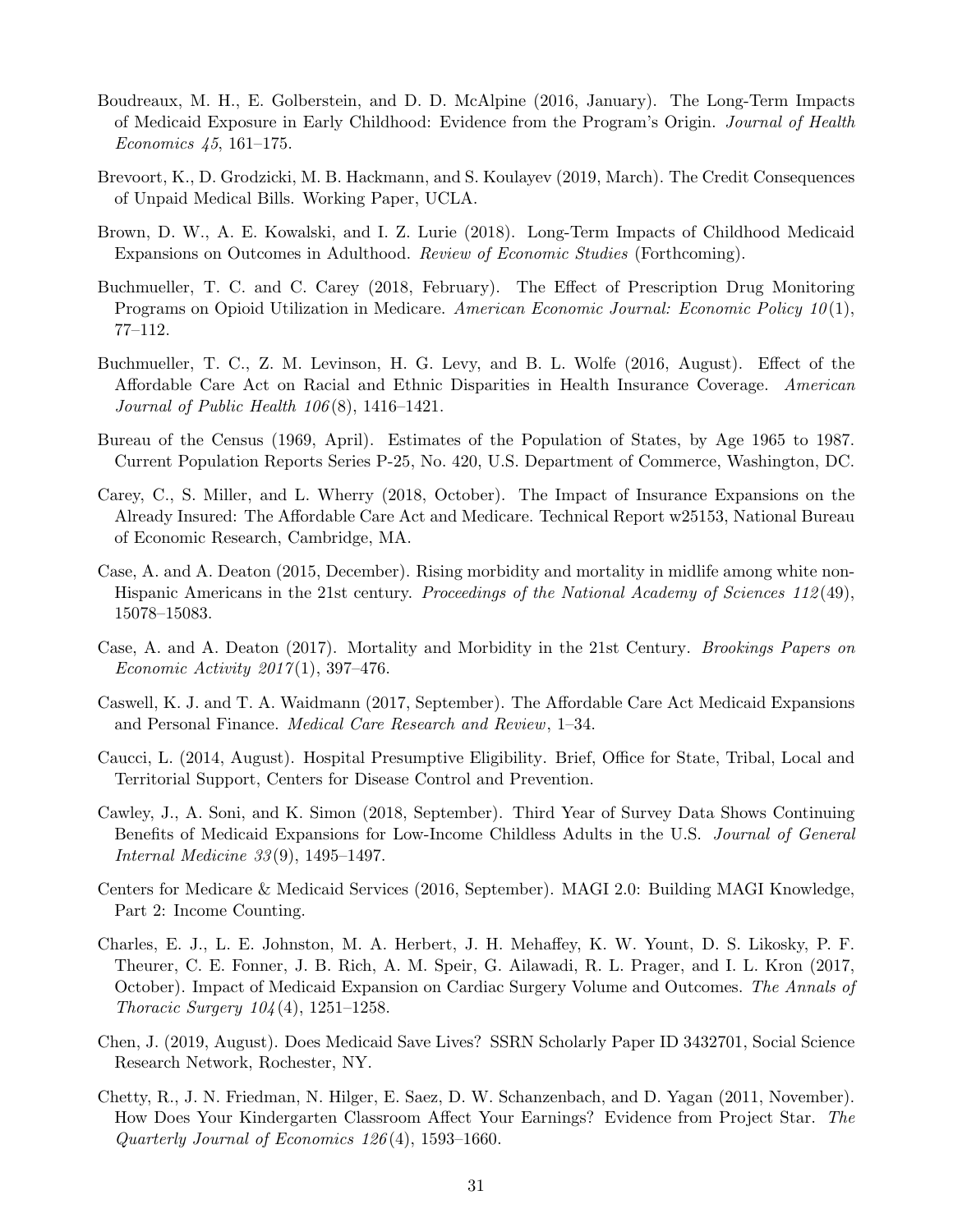- <span id="page-34-0"></span>Chetty, R., M. Stepner, S. Abraham, S. Lin, B. Scuderi, N. Turner, A. Bergeron, and D. Cutler (2016, April). The Association Between Income and Life Expectancy in the United States, 2001-2014. JAMA 315(16), 1750.
- <span id="page-34-15"></span>Chou, R., T. Dana, I. Blazina, M. Daeges, C. Bougatsos, S. Grusing, and T. L. Jeanne (2016, November). Statin Use for the Prevention of Cardiovascular Disease in Adults: A Systematic Review for the U.S. Preventive Services Task Force. Evidence Synthesis No. 139 AHRQ Publication No. 14-05206-EF-2, Agency for Healthcare Research and Quality, Rockville, MD.
- <span id="page-34-1"></span>Chou, R., T. Dana, I. Blazina, M. Daeges, and T. L. Jeanne (2016, November). Statins for Prevention of Cardiovascular Disease in Adults: Evidence Report and Systematic Review for the US Preventive Services Task Force. JAMA 316 (19), 2008–2024.
- <span id="page-34-2"></span>Chou, R., L. H. Huffman, R. Fu, A. K. Smits, P. T. Korthuis, and US Preventive Services Task Force (2005, July). Screening for HIV: A Review of the Evidence for the U.S. Preventive Services Task Force. Annals of Internal Medicine  $143(1), 55-73$ .
- <span id="page-34-14"></span>Colella, F., R. Lalive, S. O. Sakalli, and M. Thoenig (2019). Inference with Arbitrary Clustering. pp. 34.
- <span id="page-34-13"></span>Conley, T. G. (1999, September). GMM estimation with cross sectional dependence. Journal of Econometrics  $92(1)$ , 1–45.
- <span id="page-34-4"></span>Courtemanche, C., J. Marton, B. Ukert, A. Yelowitz, and D. Zapata (2017, January). Early Impacts of the Affordable Care Act on Health Insurance Coverage in Medicaid Expansion and Non-Expansion States: Impacts of the Affordable Care Act. Journal of Policy Analysis and Management  $36(1)$ , 178–210.
- <span id="page-34-5"></span>Courtemanche, C., J. Marton, B. Ukert, A. Yelowitz, and D. Zapata (2018a, January). Early Effects of the Affordable Care Act on Health Care Access, Risky Health Behaviors, and Self-Assessed Health: Early Effects of the Affordable Care Act. Southern Economic Journal 84 (3), 660–691.
- <span id="page-34-3"></span>Courtemanche, C., J. Marton, B. Ukert, A. Yelowitz, and D. Zapata (2018b, January). Effects of the Affordable Care Act on Health Care Access and Self-Assessed Health After 3 Years. INQUIRY: The Journal of Health Care Organization, Provision, and Financing 55, 1–10.
- <span id="page-34-9"></span>Currie, J., S. Decker, and W. Lin (2008). Has Public Health Insurance for Older Children Reduced Disparities in Access to Care and Health Outcomes? Journal of Health Economics 27, 1567–1581.
- <span id="page-34-6"></span>Currie, J. and J. Gruber (1995, March). Health Insurance Eligibility, Utilization of Medical care, and Child Health. Working Paper 5052, National Bureau of Economic Research.
- <span id="page-34-7"></span>Currie, J. and J. Gruber (1996a, May). Health Insurance Eligibility, Utilization of Medical Care, and Child Health. The Quarterly Journal of Economics  $111(2)$ ,  $431-466$ .
- <span id="page-34-8"></span>Currie, J. and J. Gruber (1996b). Saving Babies: The Efficacy and Cost of Recent Changes in the Medicaid Eligibility of Pregnant Women. Journal of Political Economy, 1263–1296.
- <span id="page-34-11"></span>Cutler, D. M. and J. Gruber (1996, May). Does Public Insurance Crowd Out Private Insurance. The Quarterly Journal of Economics 111 (2), 391–430.
- <span id="page-34-10"></span>Dobbie, W. and J. Song (2015, March). Debt Relief and Debtor Outcomes: Measuring the Effects of Consumer Bankruptcy Protection. American Economic Review 105 (3), 1272–1311.
- <span id="page-34-12"></span>Dobkin, C., A. Finkelstein, R. Kluender, and M. J. Notowidigdo (2018, February). The Economic Consequences of Hospital Admissions. American Economic Review 108 (2), 308–352.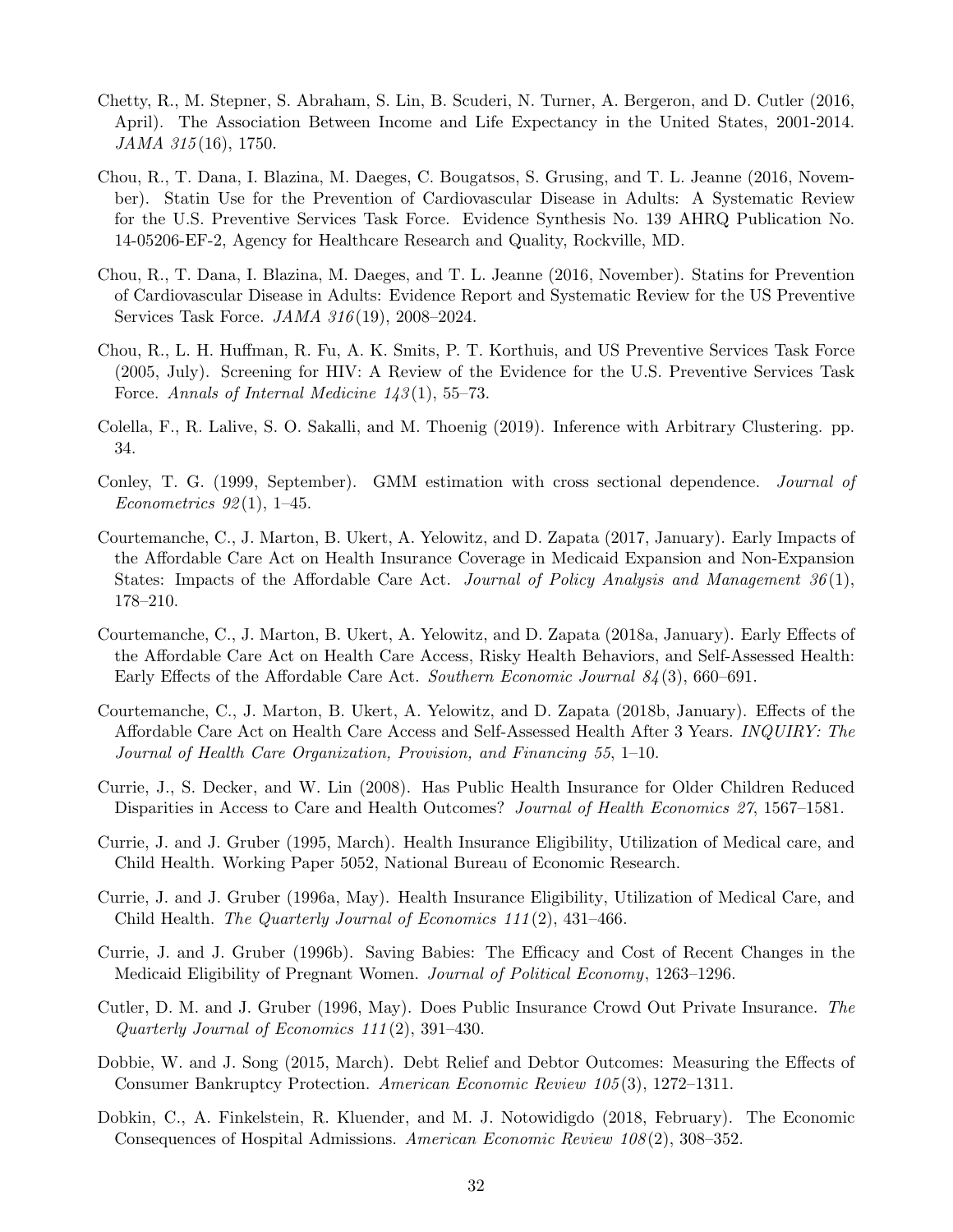- <span id="page-35-6"></span>Dowd, J. B. and A. Zajacova (2007, December). Does the Predictive Power of Self-Rated Health for Subsequent Mortality Risk Vary By Socioeconomic Status in the US? International Journal of Epidemiology 36 (6), 1214–1221.
- <span id="page-35-7"></span>Dowd, J. B. and A. Zajacova (2010, October). Does Self-Rated Health Mean the Same Thing Across Socioeconomic Groups? Evidence From Biomarker Data. Annals of Epidemiology 20(10), 743–749.
- <span id="page-35-3"></span>Duggan, M., A. Gupta, and E. Jackson (2019, January). The Impact of the Affordable Care Act: Evidence from California's Hospital Sector. Working Paper 25488, National Bureau of Economic Research.
- <span id="page-35-13"></span>Dunn, A. and A. H. Shapiro (2019, January). Does Medicare Part D Save Lives? American Journal of Health Economics  $5(1)$ , 126-164.
- <span id="page-35-14"></span>Eguia, E., M. S. Baker, B. Chand, P. J. Sweigert, and P. C. Kuo (2020, January). The impact of the affordable care act (ACA) Medicaid Expansion on access to minimally invasive surgical care. The American Journal of Surgery  $219(1)$ , 15–20.
- <span id="page-35-2"></span>Eguia, E., A. N. Cobb, A. N. Kothari, A. Molefe, M. Afshar, G. V. Aranha, and P. C. Kuo (2018, October). Impact of the Affordable Care Act (ACA) Medicaid Expansion on Cancer Admissions and Surgeries. Annals of Surgery  $268(4)$ , 584–590.
- <span id="page-35-9"></span>Fernandez, L. E., S. Rastogi, S. R. Ennis, and J. M. Noon (2015, April). Evaluating Race and Hispanic Origin Responses of Medicaid Participants Using Census Data. CARRA Working Paper Series Working Paper #2015-01.
- <span id="page-35-4"></span>Finkelstein, A., S. Taubman, B. Wright, M. Bernstein, J. Gruber, J. P. Newhouse, H. Allen, and K. Baicker (2012, July). The Oregon Health Insurance Experiment: Evidence from the first year. The Quarterly Journal of Economics Advance Access.
- <span id="page-35-0"></span>Frean, M., J. Gruber, and B. D. Sommers (2017, May). Premium subsidies, the mandate, and Medicaid expansion: Coverage effects of the Affordable Care Act. *Journal of Health Economics* 53, 72–86.
- <span id="page-35-5"></span>Gallagher, E., R. Gopalan, M. Grinstein-Weiss, and J. Sabat (2019, March). Medicaid and Household Savings Behavior: New Evidence from Tax Refunds. SSRN Scholarly Paper ID 3052026, Social Science Research Network, Rochester, NY.
- <span id="page-35-12"></span>Garthwaite, C., J. Graves, T. Gross, Z. Karaca, V. Marone, and M. Notowidigdo (2019). All Medicaid Expansions Are Not Created Equal: The Geography and Targeting of the Affordable Care Act. BPEA Conference Drafts, Brookings Papers on Economic Activity, Cambridge, MA.
- <span id="page-35-11"></span>Garthwaite, C., T. Gross, M. Notowidigdo, and J. A. Graves (2017, February). Insurance Expansion and Hospital Emergency Department Access: Evidence From the Affordable Care Act. Annals of Internal Medicine  $166(3)$ , 172.
- <span id="page-35-1"></span>Ghosh, A., K. Simon, and B. D. Sommers (2019, January). The Effect of Health Insurance on Prescription Drug Use Among Low-Income Adults:Evidence from Recent Medicaid Expansions. Journal of Health Economics 63, 64–80.
- <span id="page-35-8"></span>Goldin, J., I. Z. Lurie, and J. McCubbin (2020, September). Health Insurance and Mortality: Experimental Evidence from Taxpayer Outreach. The Quarterly Journal of Economics.
- <span id="page-35-10"></span>Goodman, L. (2017). The Effect of the Affordable Care Act Medicaid Expansion on Migration. Journal of Policy Analysis and Management  $36(1)$ ,  $211-238$ .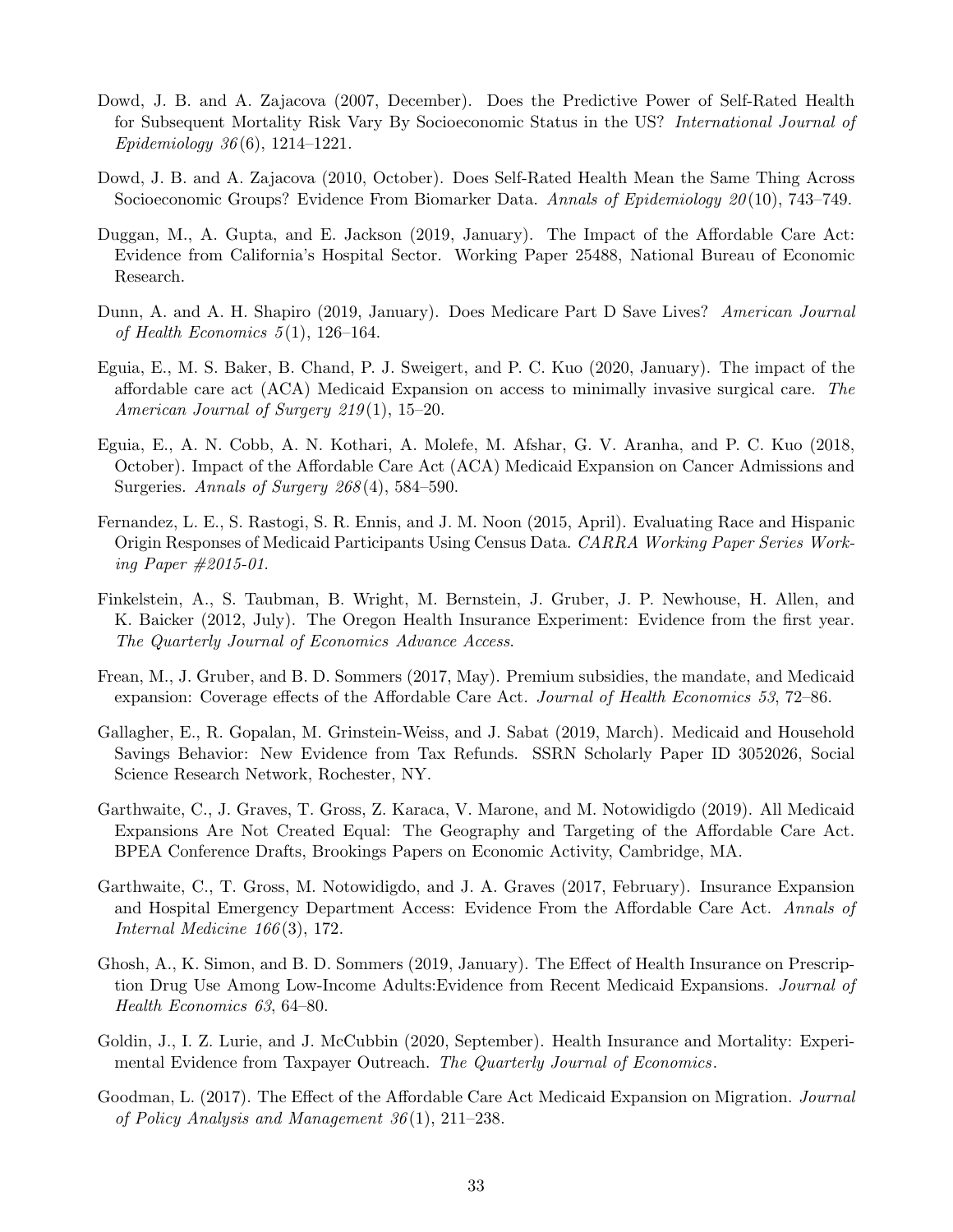- <span id="page-36-5"></span>Goodman-Bacon, A. (2016, December). The Long-Run Effects of Childhood Insurance Coverage: Medicaid Implementation, Adult Health, and Labor Market Outcomes. Technical Report w22899, National Bureau of Economic Research, Cambridge, MA.
- <span id="page-36-3"></span>Goodman-Bacon, A. (2018, February). Public Insurance and Mortality: Evidence from Medicaid Implementation. *Journal of Political Economy 126*(1), 216–262.
- <span id="page-36-6"></span>Goodman-Bacon, A. (2019, July). Difference-in-Differences with Variation in Treatment Timing. Working Paper, Vanderbilt University, Nashville, TN.
- <span id="page-36-8"></span>Goodman-Bacon, A., T. Goldring, and A. Nichols (2019, September). bacondecomp: Stata module for decomposing difference-in-differences estimation with variation in treatment timing. Statistical Software Components S458676, Boston College Department of Economics.
- <span id="page-36-2"></span>Graves, J. A., L. A. Hatfield, W. Blot, N. L. Keating, and J. M. McWilliams (2020, January). Medicaid Expansion Slowed Rates Of Health Decline For Low-Income Adults In Southern States. Health Affairs  $39(1)$ , 67–76. Publisher: Health Affairs.
- <span id="page-36-7"></span>Gross, T., M. J. Notowidigdo, and J. Wang (2020, April). The Marginal Propensity to Consume over the Business Cycle. American Economic Journal: Macroeconomics 12 (2), 351–384.
- <span id="page-36-0"></span>Gruber, J. and B. D. Sommers (2019). The Affordable Care Act's Effects on Patients, Providers, and the Economy: What We've Learned so Far. Journal of Policy Analysis and Management  $\theta(0)$ , 1–25.
- <span id="page-36-13"></span>Heberlein, M., T. Brooks, J. Guyer, S. Artiga, and J. Stephens (2011, January). Holding Steady, Looking Ahead: Annual Findings of a 50-State Survey of Eligibility Rules, Enrollment and Renewal Procedures, and Cost Sharing Practices in Medicaid and CHIP, 2010-2011. Technical report, The Kaiser Commission on Medicaid and the Uninsured, The Henry J. Kaiser Family Foundation, Washington, DC.
- <span id="page-36-12"></span>Horwitz, J., C. Davis, L. McClelland, R. Fordon, and E. Meara (2018, August). The Problem of Data Quality in Analyses of Opioid Regulation: The Case of Prescription Drug Monitoring Programs. Technical Report w24947, National Bureau of Economic Research, Cambridge, MA.
- <span id="page-36-4"></span>Howell, E., S. Decker, S. Hogan, A. Yemane, and J. Foster (2010, December). Declining Child Mortality and Continuing Racial Disparities in the Era of the Medicaid and SCHIP Insurance Coverage Expansions. American Journal of Public Health 100(12), 2500-2506.
- <span id="page-36-1"></span>Hu, L., R. Kaestner, B. Mazumder, S. Miller, and A. Wong (2018, February). The Effect of the Patient Protection and Affordable Care Act Medicaid Expansions on Financial Wellbeing. *Journal of Public* Economics (Forthcoming).
- <span id="page-36-10"></span>Huh, J. and J. Reif (2017, May). Did Medicare Part D Reduce Mortality? Journal of Health Economics 53, 17–37.
- <span id="page-36-9"></span>Imbens, G. W. and J. D. Angrist (1994). Identification and Estimation of Local Average Treatment Effects. *Econometrica*  $62(2)$ , 467–475.
- <span id="page-36-14"></span>Indiana Legislative Services Agency (2011, July). The Healthy Indiana Plan and Health Coverage of Childless Adults Across the States. Technical report, Health Finance Committee, Indiana Legislative Services Agency, Indianapolis, IN.
- <span id="page-36-11"></span>Kaestner, R., C. Schiman, and G. C. Alexander (2017, October). Effects of Prescription Drug Insurance on Hospitalization and Mortality: Evidence from Medicare Part D. Journal of Risk and Insurance (Forthcoming).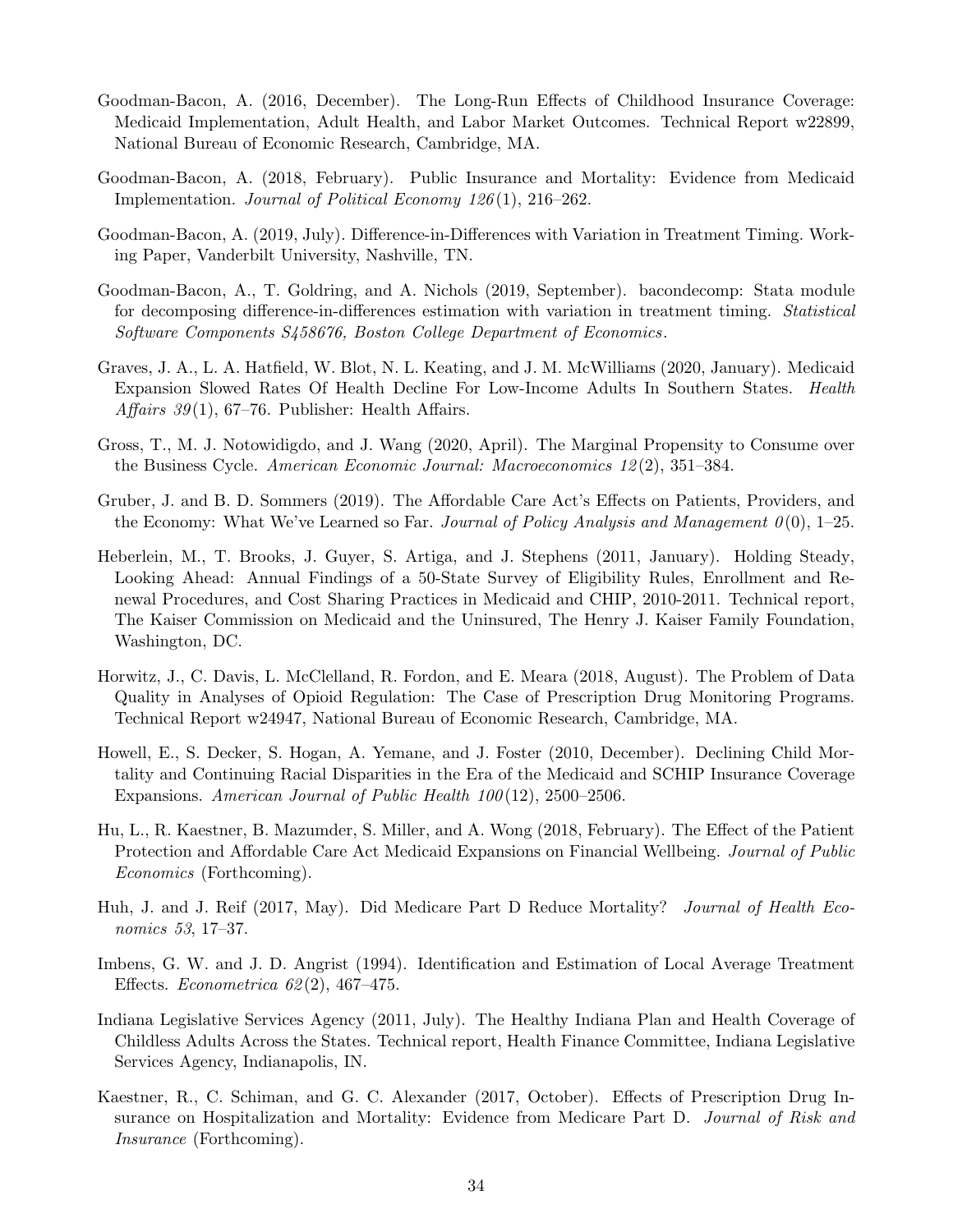- <span id="page-37-13"></span>Kaiser Family Foundation (2019a). Medicaid Income Eligibility Limits for Other Non-Disabled Adults, 2011-2019.
- <span id="page-37-14"></span>Kaiser Family Foundation (2019b). Medicaid Income Eligibility Limits for Parents, 2002-2019.
- <span id="page-37-10"></span>Kenney, G. M., V. Lynch, J. Haley, and M. Huntress (2012, August). Variation in Medicaid Eligibility and Participation among Adults: Implications for the Affordable Care Act. INQUIRY: The Journal of Health Care Organization, Provision, and Financing 49 (3), 231–253.
- <span id="page-37-1"></span>Khatana, S. A. M., A. Bhatla, A. S. Nathan, J. Giri, C. Shen, D. S. Kazi, R. W. Yeh, and P. W. Groeneveld (2019, June). Association of Medicaid Expansion With Cardiovascular Mortality. JAMA Cardiology.
- <span id="page-37-8"></span>Ki, V. and C. Rotstein (2008, March). Bacterial skin and soft tissue infections in adults: A review of their epidemiology, pathogenesis, diagnosis, treatment and site of care. The Canadian Journal of Infectious Diseases & Medical Microbiology 19(2), 173-184.
- <span id="page-37-4"></span>Lee, H. and F. W. Porell (2018, October). The Effect of the Affordable Care Act Medicaid Expansion on Disparities in Access to Care and Health Status. Medical Care Research and Review, 107755871880870.
- <span id="page-37-9"></span>Lindrooth, R. C., M. C. Perraillon, R. Y. Hardy, and G. J. Tung (2018, January). Understanding The Relationship Between Medicaid Expansions And Hospital Closures. *Health Affairs 37*(1), 111–120. Publisher: Health Affairs.
- <span id="page-37-6"></span>Lynch, V., G. M. Kenney, J. Haley, and D. M. Resnick (2011). Improving the Validity of the Medicaid-CHIP Estimates on the ACS. Technical report, Urban Institute, Washington, DC.
- <span id="page-37-5"></span>Margerison, C. E., C. L. MacCallum, J. Chen, Y. Zamani-Hank, and R. Kaestner (2019, November). Impacts of Medicaid Expansion on Health Among Women of Reproductive Age. American Journal of Preventive Medicine  $\theta(0)$ .
- <span id="page-37-0"></span>Martinez, M. E., E. P. Zammitti, and R. A. Cohen (2018, November). Health Insurance Coverage: Early Release of Estimates From the National Health Interview Survey, January – June 2018. Technical report, U.S. Department of Health and Human Services, Centers for Disease Control and Prevention, National Center for Health Statistics.
- <span id="page-37-11"></span>Marton, J. and A. Yelowitz (2015). Health insurance generosity and conditional coverage: Evidence from medicaid managed care in Kentucky. Southern Economic Journal 82 (2), 535–555.
- <span id="page-37-7"></span>McInerney, M., R. Winecoff, P. Ayyagari, K. Simon, and M. K. Bundorf (2020, January). ACA Medicaid Expansion Associated With Increased Medicaid Participation and Improved Health Among Near-Elderly: Evidence From the Health and Retirement Study. INQUIRY: The Journal of Health Care Organization, Provision, and Financing 57, 0046958020935229. Publisher: SAGE Publications Inc.
- <span id="page-37-3"></span>McMorrow, S., J. A. Gates, S. K. Long, and G. M. Kenney (2017, May). Medicaid Expansion Increased Coverage, Improved Affordability, And Reduced Psychological Distress For Low-Income Parents. *Health Affairs 36*(5), 808–818.
- <span id="page-37-12"></span>McPhail, S., S. Johnson, D. Greenberg, M. Peake, and B. Rous (2015, March). Stage at diagnosis and early mortality from cancer in England. *British Journal of Cancer 112* (Suppl 1), S108–S115.
- <span id="page-37-2"></span>Medicaid and CHIP Payment and Access Commission (2018). Medicaid Enrollment Changes Following the ACA.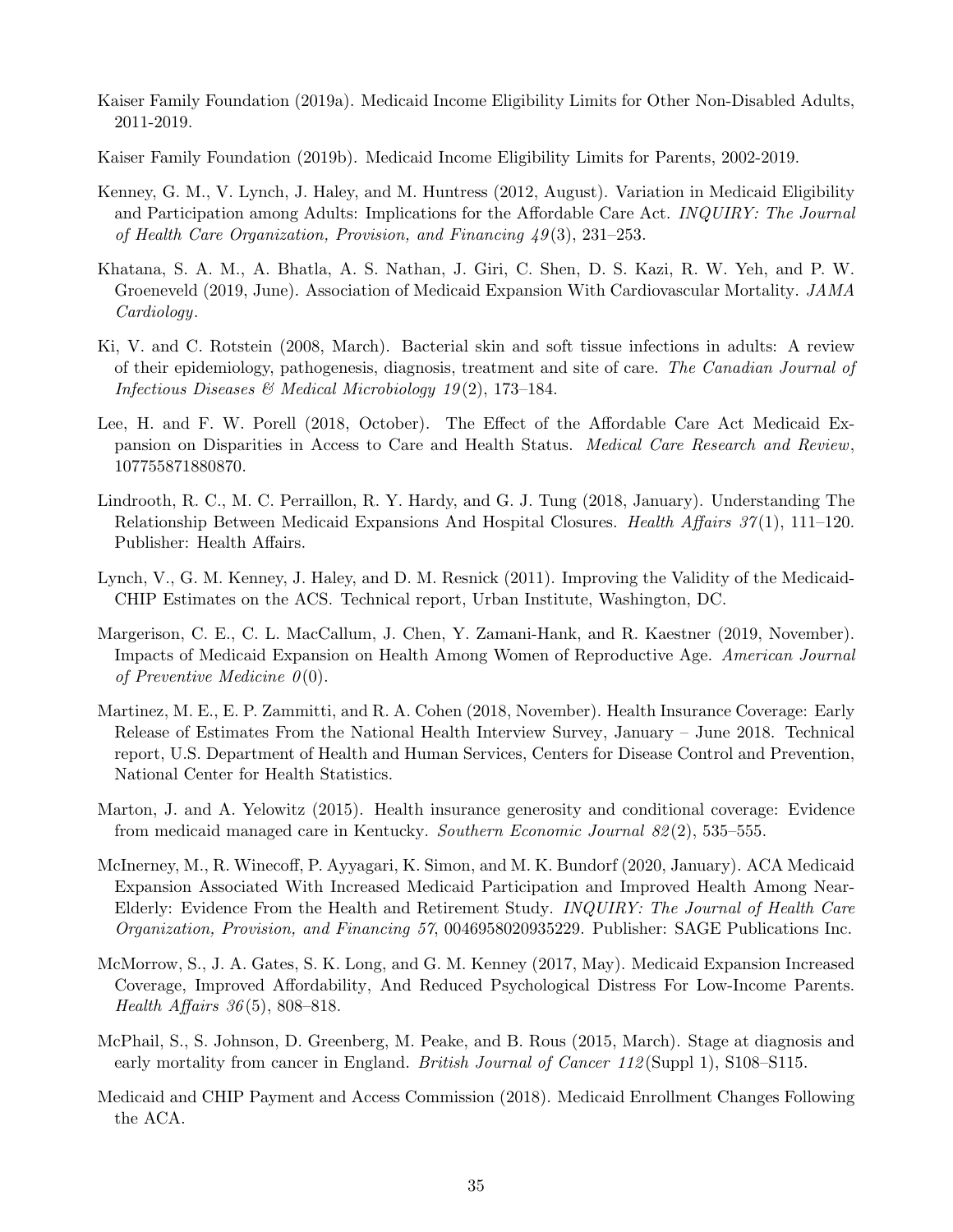- <span id="page-38-16"></span>Meyer, J. A., R. R. Bovbjerg, B. A. Ormond, and G. M. Lagomarsino (2010, December). Expanding Health Coverage in the District of Columbia: D.C.'s shift from providing services to subsidizing individuals and its continuing challenges in promoting health, 1999-2009. Technical report, Brookings Institution, Washington, DC.
- <span id="page-38-3"></span>Miller, S. and L. R. Wherry (2017, March). Health and Access to Care during the First 2 Years of the ACA Medicaid Expansions. New England Journal of Medicine 376 (10), 947–956.
- <span id="page-38-4"></span>Miller, S. and L. R. Wherry (2019, May). Four Years Later: Insurance Coverage and Access to Care Continue to Diverge Between ACA Medicaid Expansion and Non-Expansion States. AEA Papers and Proceedings.
- <span id="page-38-1"></span>Moyer, V. A. (2013). Screening for Hepatitis C Virus Infection in Adults: U.S. Preventive Services Task Force Recommendation Statement. Annals of Internal Medicine 159, 349–357.
- <span id="page-38-6"></span>Mulrow, E., A. Mushtaq, S. Pramanik, and A. Fontes (2011, March). Assessment of the U.S. Census Bureau's Person Identification Validation System. Final Report to the U.S. Census Bureau, NORC at the University of Chicago, Chicago, IL.
- <span id="page-38-7"></span>Musumeci, M. and R. Rudowitz (2017, November). Medicaid Retroactive Coverage Waivers: Implications for Beneficiaries, Providers, and States. Issue Brief, The Henry J. Kaiser Family Foundation, Washington, DC.
- <span id="page-38-2"></span>Nasseh, K. and M. Vujicic (2017). The Impact of the Affordable Care Act's Medicaid Expansion on Dental Care Use Through 2016. Journal of Public Health Dentistry  $77(4)$ , 290–294.
- <span id="page-38-0"></span>National Center for Health Statistics (2019, February). Office of Analysis and Epidemiology, Public-use Linked Mortality File, 2015. Technical report, Hyattsville, MD.
- <span id="page-38-15"></span>National Conference of State Legislatures (2009, August). Using Medicaid Dollars to Cover the Uninsured: States Use of Medicaid Dollars to Cover the Uninsured.
- <span id="page-38-14"></span>NGA Center for Best Practices (2010, January). Maternal and Child Health Statistics, FY 2008. Issue Brief, National Governors Association, Washington, DC.
- <span id="page-38-8"></span>Nolte, E. and M. McKee (2003, November). Measuring the Health of Nations: Analysis of Mortality Amenable to Health Care. *BMJ : British Medical Journal 327* (7424), 1129.
- <span id="page-38-13"></span>Pierce, J. R. and P. K. Schott (2020, March). Trade Liberalization and Mortality: Evidence from US Counties. American Economic Review: Insights 2(1), 47–64.
- <span id="page-38-12"></span>Powell, D., R. L. Pacula, and M. Jacobson (2018, March). Do medical marijuana laws reduce addictions and deaths related to pain killers? Journal of Health Economics 58, 29–42.
- <span id="page-38-10"></span>Rambachan, A. and J. Roth (2019, December). An Honest Approach to Parallel Trends. Havard University Working Paper .
- <span id="page-38-11"></span>Rambachan, A. and J. Roth (2020). HonestDiD.
- <span id="page-38-5"></span>Rostron, B. L., J. L. Boies, and E. Arias (2010). *Education reporting and classification on death* certificates in the United States. Number no. (PHS) 2010-1351 in DHHS publication. Hyattsville, Md. : Washington, DC: U.S. Dept. of Health and Human Services, Centers for Disease Control and Prevention, National Center for Health Statistics ; For sale by the U.S. G.P.O., Supt. of Docs.
- <span id="page-38-9"></span>Roth, J. (2019, July). Pre-test with Caution: Event-study Estimates After Testing for Parallel Trends. Harvard University Working Paper .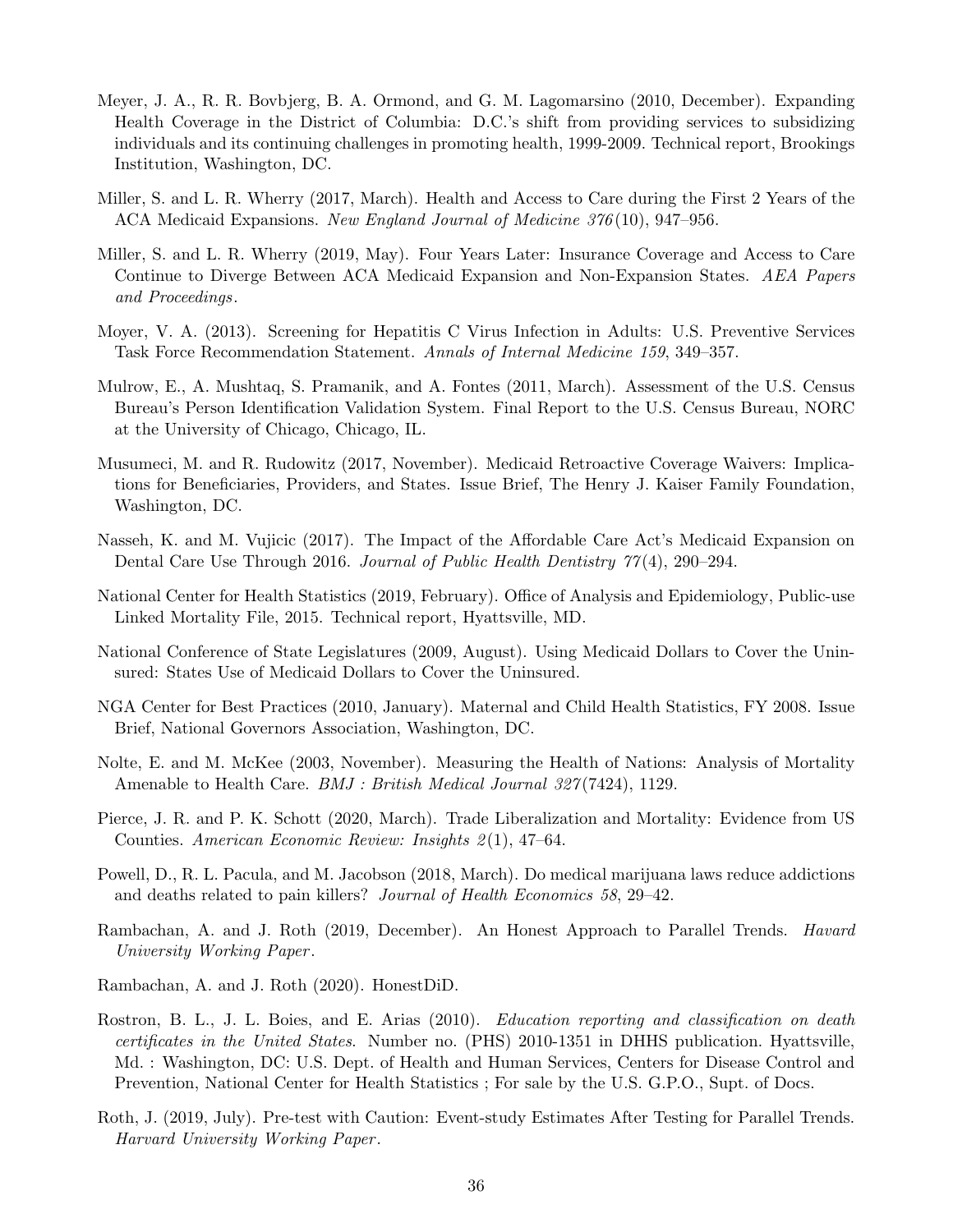- <span id="page-39-15"></span>Rudowitz, R., R. Garfield, and E. Hinton (2019, March). 10 Things to Know about Medicaid: Setting the Facts Straight. Library Catalog: www.kff.org.
- <span id="page-39-16"></span>Ruggles, S., S. Flood, R. Goeken, J. Grover, E. Meyer, J. Pacas, and M. Sobek (2019). IPUMS USA: Version 9.0 [dataset]. Technical report, IPUMS, Minneapolis, MN.
- <span id="page-39-1"></span>Sabik, L. M., W. W. Tarazi, S. Hochhalter, B. Dahman, and C. J. Bradley (2018). Medicaid Expansions and Cervical Cancer Screening for Low-Income Women. Health Services Research 53 (S1), 2870–2891.
- <span id="page-39-0"></span>Semyonov, M., N. Lewin-Epstein, and D. Maskileyson (2013, March). Where Wealth Matters More for Health: The Wealth–Health Gradient in 16 Countries. Social Science & Medicine 81, 10–17.
- <span id="page-39-4"></span>Simon, K., A. Soni, and J. Cawley (2017, March). The Impact of Health Insurance on Preventive Care and Health Behaviors: Evidence from the First Two Years of the ACA Medicaid Expansions. Journal of Policy Analysis and Management 36 (2), 390–417.
- <span id="page-39-9"></span>Sommers, B. D. (2017, July). State Medicaid Expansions and Mortality, Revisited: A Cost-Benefit Analysis. American Journal of Health Economics 3(3), 392-421.
- <span id="page-39-8"></span>Sommers, B. D., K. Baicker, and A. M. Epstein (2012, July). Mortality and Access to Care among Adults after State Medicaid Expansions. New England Journal of Medicine, 120726114943009.
- <span id="page-39-6"></span>Sommers, B. D., R. J. Blendon, E. J. Orav, and A. M. Epstein (2016, October). Changes in Utilization and Health Among Low-Income Adults After Medicaid Expansion or Expanded Private Insurance. JAMA Internal Medicine 176 (10), 1501.
- <span id="page-39-5"></span>Sommers, B. D., M. Z. Gunja, K. Finegold, and T. Musco (2015, July). Changes in Self-reported Insurance Coverage, Access to Care, and Health Under the Affordable Care Act. JAMA 314 (4), 366.
- <span id="page-39-10"></span>Sommers, B. D., S. K. Long, and K. Baicker (2014). Changes in Mortality After Massachusetts Health Care Reform. Annals of Internal Medicine 160, 585–593.
- <span id="page-39-3"></span>Sommers, B. D., B. Maylone, R. J. Blendon, E. J. Orav, and A. M. Epstein (2017, June). Three-Year Impacts Of The Affordable Care Act: Improved Medical Care And Health Among Low-Income Adults. *Health Affairs*  $36(6)$ , 1119–1128.
- <span id="page-39-2"></span>Soni, A., K. Simon, J. Cawley, and L. Sabik (2018, February). Effect of Medicaid Expansions of 2014 on Overall and Early-Stage Cancer Diagnoses. American Journal of Public Health 108 (2), 216–218.
- <span id="page-39-7"></span>Soni, A., L. R. Wherry, and K. I. Simon (2020, March). How Have ACA Insurance Expansions Affected Health Outcomes? Findings From The Literature: A literature review of the Affordable Care Act's effects on health outcomes for non-elderly adults. Health Affairs 39(3), 371-378.
- <span id="page-39-11"></span>Sorlie, P. D. and N. J. Johnson (1996). Validity of Education Information on the Death Certificate. Epidemiology  $7(4)$ , 437–439. Publisher: Lippincott Williams & Wilkins.
- <span id="page-39-12"></span>State Health Access Data Assistance Center (2012, March). Defining "Family" for Studies of Health Insurance Coverage. Technical Report Issue Brief #27, University of Minnesota, Minneapolis, MN.
- <span id="page-39-13"></span>Sullivan, D. and T. von Wachter (2009, August). Job Displacement and Mortality: An Analysis Using Administrative Data. The Quarterly Journal of Economics  $124(3)$ , 1265–1306.
- <span id="page-39-14"></span>Sun, L. and S. Abraham (2020, August). Estimating Dynamic Treatment Effects in Event Studies With Heterogeneous Treatment Effects. MIT Working Paper.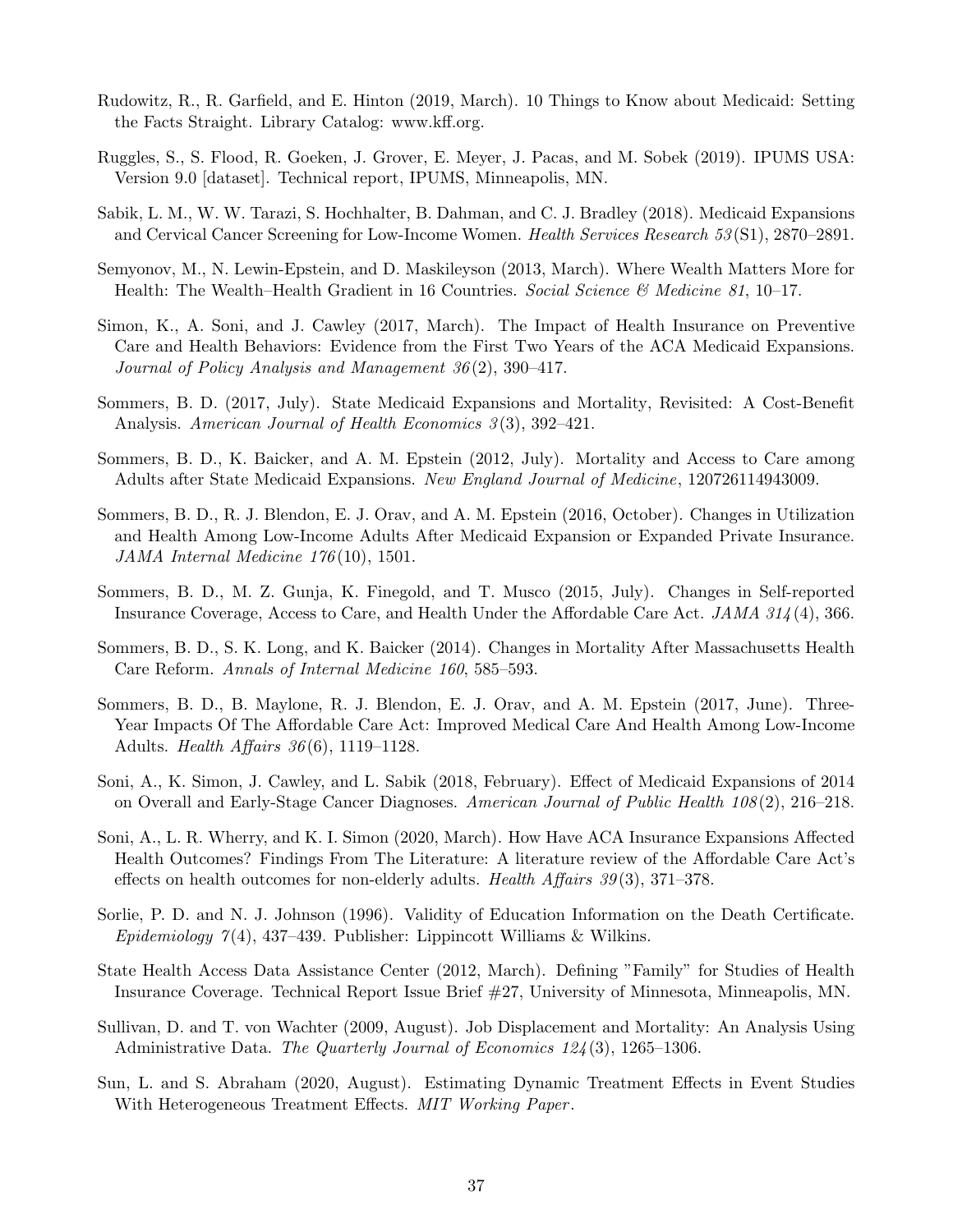- <span id="page-40-1"></span>Swaminathan, S., B. D. Sommers, R. Thorsness, R. Mehrotra, Y. Lee, and A. N. Trivedi (2018, December). Association of Medicaid Expansion With 1-Year Mortality Among Patients With End-Stage Renal Disease. *JAMA 320*(21), 2242-2250.
- <span id="page-40-8"></span>Thompson, O. (2017, January). The Long-Term Health Impacts of Medicaid and CHIP. Journal of Health Economics 51, 26–40.
- <span id="page-40-6"></span>Weathers, R. R. and M. Stegman (2012, December). The Effect of Expanding Access to Health Insurance on the Health and Mortality of Social Security Disability Insurance Beneficiaries. Journal of Health Economics 31 (6), 863–875.
- <span id="page-40-10"></span>Wen, H., K. J. Johnston, L. Allen, and T. M. Waters (2019, November). Medicaid Expansion Associated With Reductions In Preventable Hospitalizations. Health Affairs 38(11), 1845–1849. Publisher: Health Affairs.
- <span id="page-40-7"></span>Wherry, L. R. and B. D. Meyer (2016, August). Saving Teens: Using a Policy Discontinuity to Estimate the Effects of Medicaid Eligibility. Journal of Human Resources 51 (3), 556–588.
- <span id="page-40-3"></span>Wherry, L. R. and S. Miller (2016, June). Early Coverage, Access, Utilization, and Health Effects Associated With the Affordable Care Act Medicaid Expansions: A Quasi-experimental Study. Annals of Internal Medicine 164 (12), 795.
- <span id="page-40-9"></span>Wherry, L. R., S. Miller, R. Kaestner, and B. D. Meyer (2017, April). Childhood Medicaid Coverage and Later-Life Health Care Utilization. The Review of Economics and Statistics  $100(2)$ , 287–302.
- <span id="page-40-5"></span>Winkelman, T. N. and V. W. Chang (2018, March). Medicaid Expansion, Mental Health, and Access to Care among Childless Adults with and without Chronic Conditions. Journal of General Internal Medicine 33 (3), 376–383.
- <span id="page-40-2"></span>Yan, B. W., F. A. Sloan, W. J. Boscardin, F. Guo, and R. A. Dudley (2020, May). The Opioid Epidemic Blunted the Mortality Benefit of Medicaid Expansion. Medical Care Research and Review, 107755872091962.
- <span id="page-40-4"></span>Zajacova, A. and J. B. Dowd (2011, October). Reliability of Self-rated Health in US Adults. American Journal of Epidemiology 174 (8), 977–983.
- <span id="page-40-0"></span>Zheng, S. L., A. J. Roddick, R. Aghar-Jaffar, M. J. Shun-Shin, D. Francis, N. Oliver, and K. Meeran (2018, April). Association Between Use of Sodium-Glucose Cotransporter 2 Inhibitors, Glucagonlike Peptide 1 Agonists, and Dipeptidyl Peptidase 4 Inhibitors With All-Cause Mortality in Patients With Type 2 Diabetes: A Systematic Review and Meta-analysis.  $JAMA$  319(15), 1580–1591.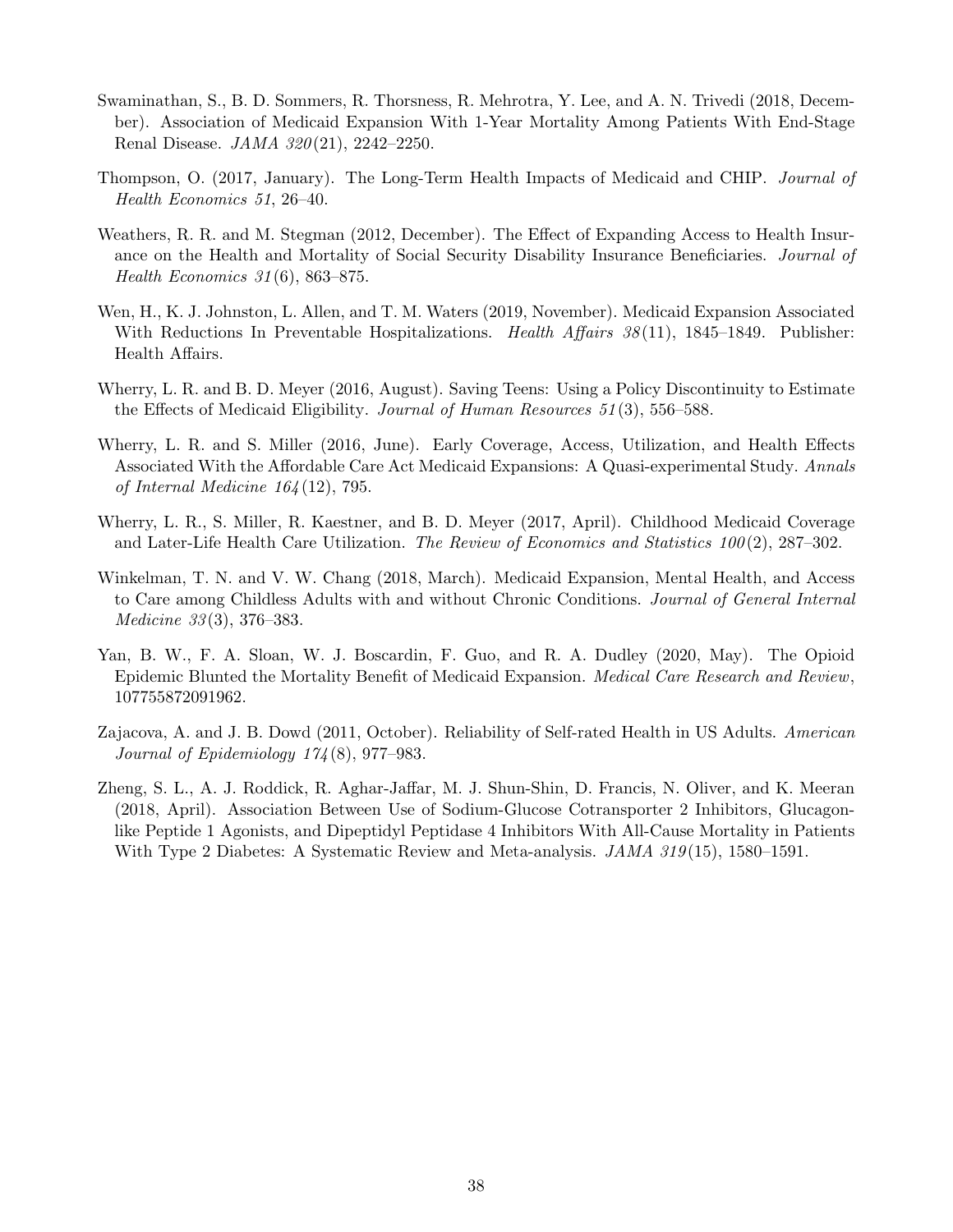<span id="page-41-0"></span>



Note: These figures report coefficients from the estimation of equation [\(1\)](#page-11-4) for the outcomes of Medicaid eligibility, Medicaid coverage, and uninsurance from the 2008-2017 American Community Survey (ACS) and 2008-2016 Centers for Medicare & Medicaid Service (CMS) administrative enrollment data. Note that scales differ across the five figures. The coefficients represent the change in outcomes for expansion states relative to non-expansion states in the six years before and four years after expansion, as compared to the year immediately prior to the expansion. The sample is defined as U.S. citizens ages 55-64 in 2014 who are not SSI recipients and who have either less than a high school degree or family income below 138% FPL. See Section [4.1](#page-12-2) for additional details on the analysis and Appendix Section [B](#page-46-1) for information on the Medicaid eligibility determination.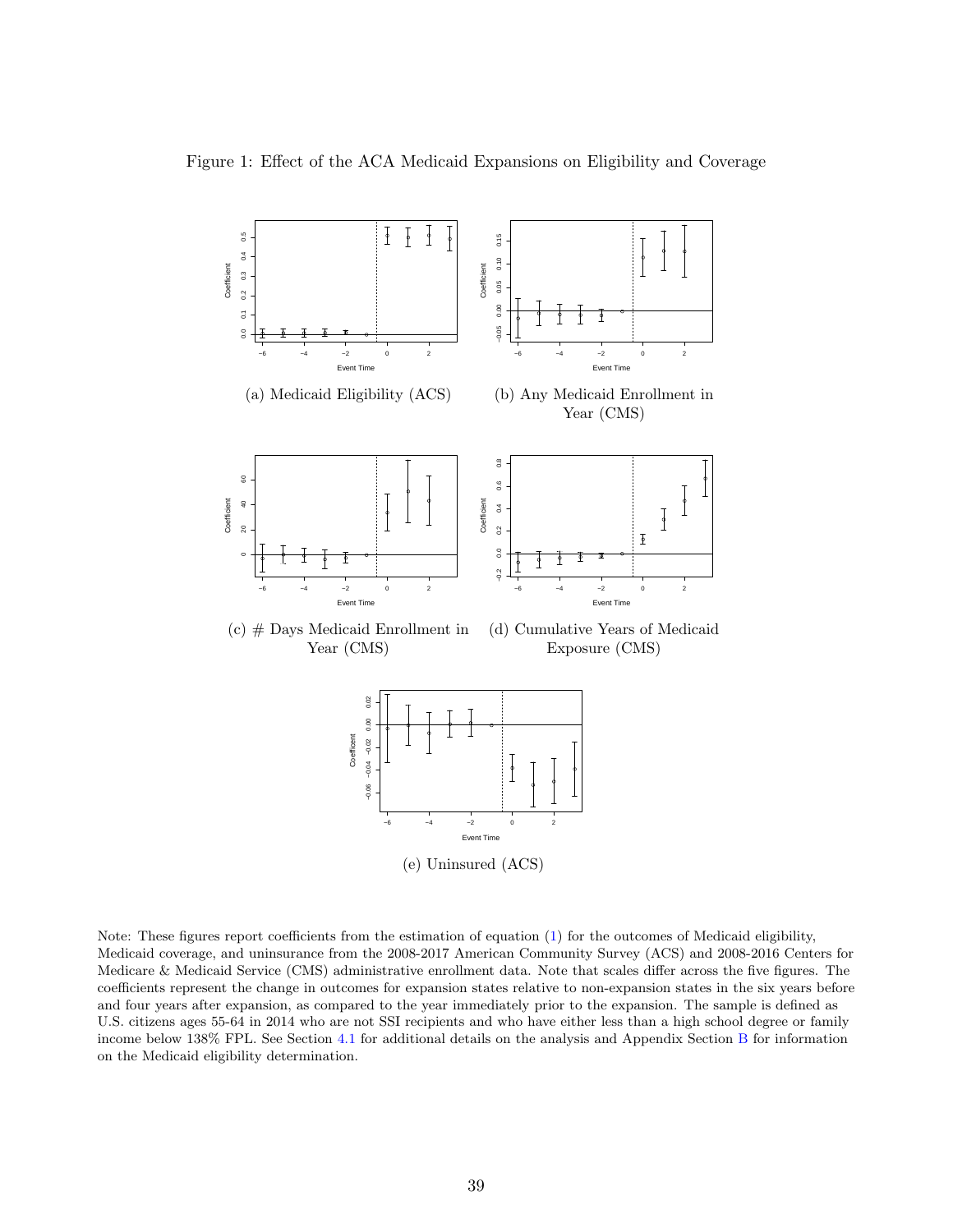<span id="page-42-0"></span>Figure 2: Effect of the ACA Medicaid Expansions on Annual Mortality



Note: This figure reports coefficients from the estimation of Equation [1](#page-11-4) for annual mortality. The coefficients represent the change in mortality for expansion states relative to non-expansion states in the six years before and four years after expansion, as compared to the year immediately prior to the expansion. The sample is defined as U.S. citizens ages 55-64 in 2014 observed in the 2008-2013 American Community Survey who are not SSI recipients and who have either less than a high school degree or family income below 138% FPL.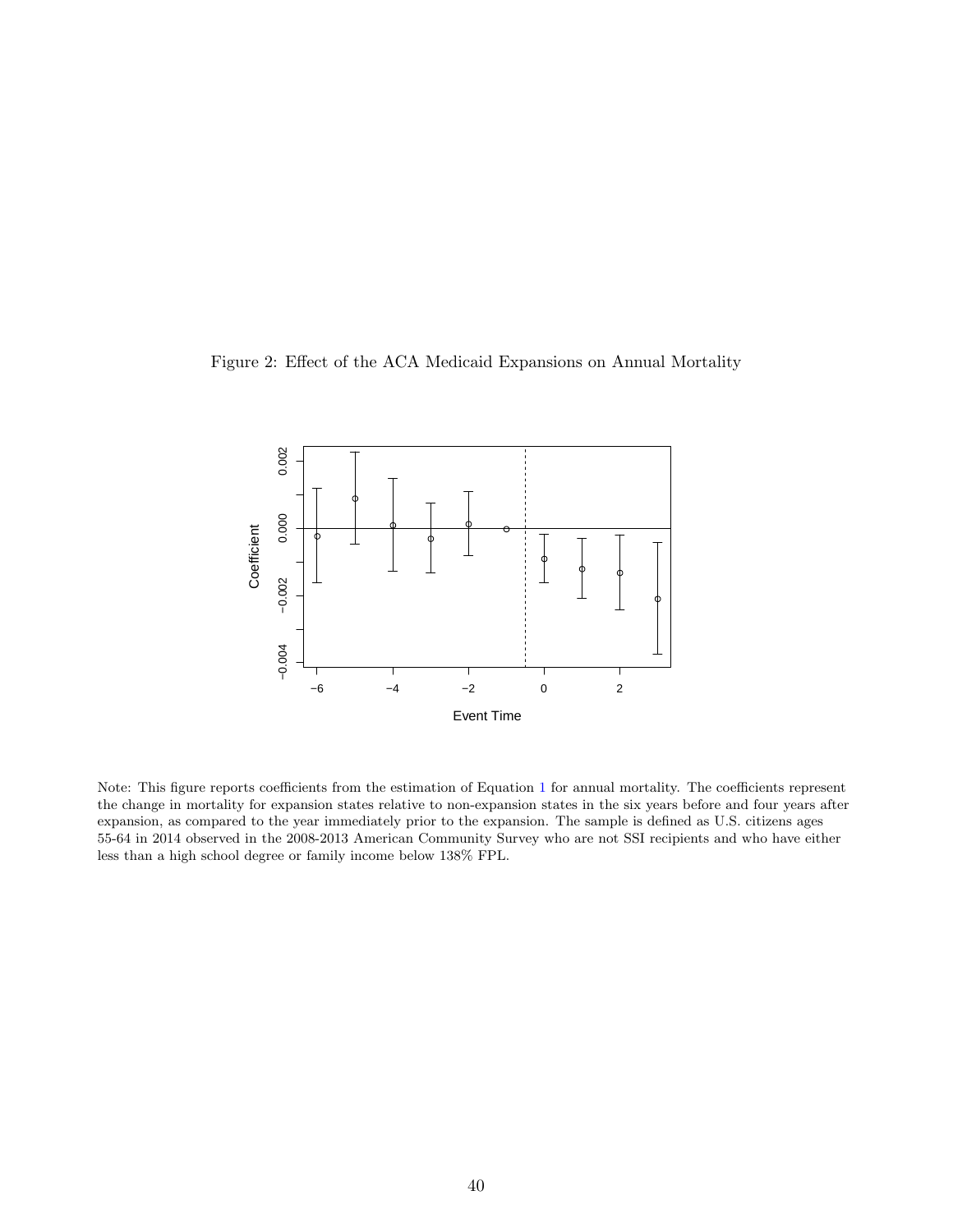



<span id="page-43-0"></span>

Note: Row 1 figures plot coefficients from equation [\(1\)](#page-11-4) using pre-ACA years of data. Row 2 presents estimates from the ACA study period for those age 65 and older in 2014 who would not have been affected by the Medicaid expansion due to their eligibility for the Medicare program. Row 3 presents estimates for individuals in higher income families who were less likely to gain Medicaid coverage. See text in Section [5.4](#page-21-2) for additional information.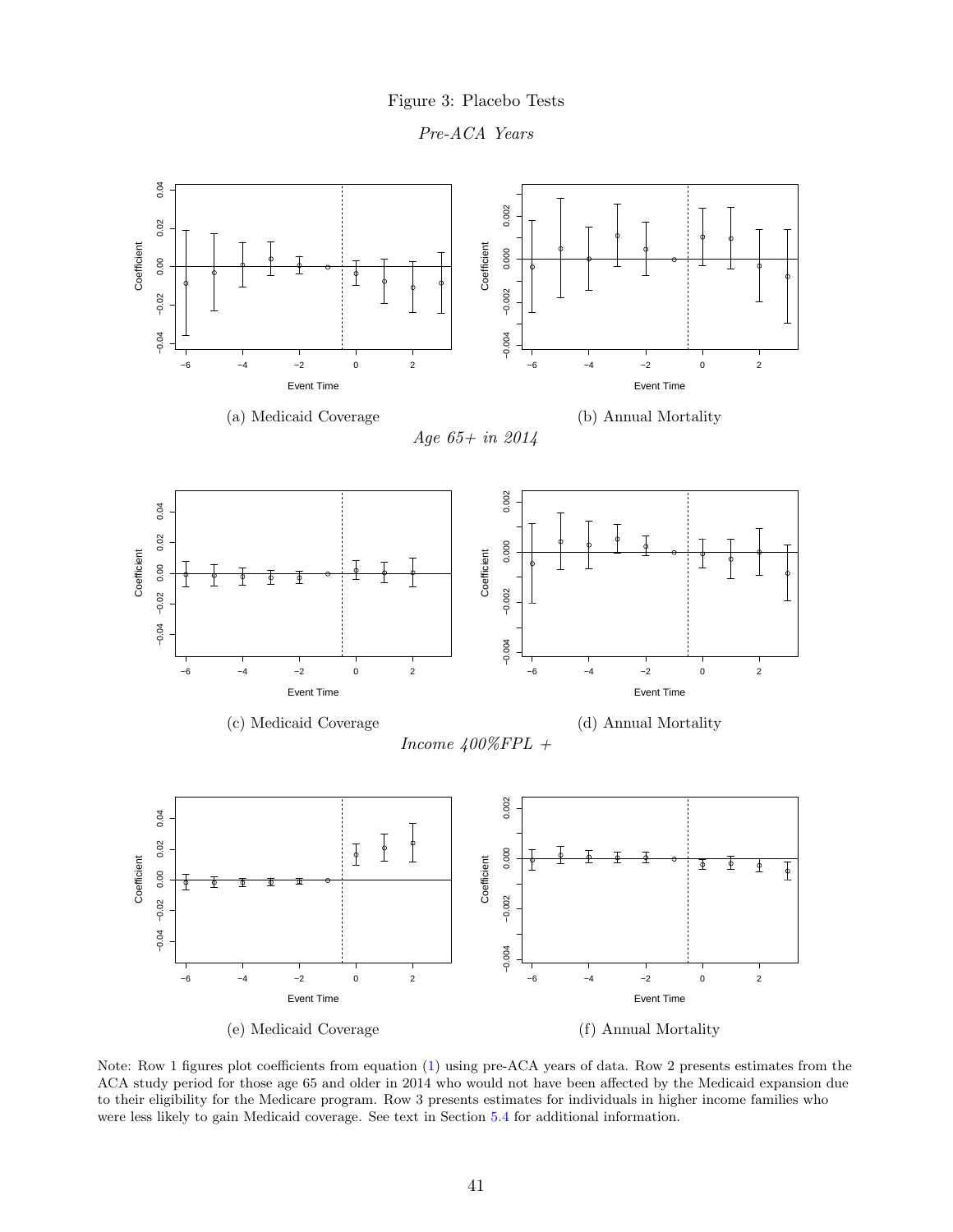<span id="page-44-0"></span>

|                                                            | Eligibility<br>$\widehat{\Xi}$ | Coverage in Year<br>$\mathrel{\mathop{\odot}}$ | in Year<br>$\widehat{\mathbf{e}}$ | $\chi_{\rm ears}$ Experienced<br>$\bigoplus$ | $\widetilde{5}$                 | $\widehat{6}$                      |
|------------------------------------------------------------|--------------------------------|------------------------------------------------|-----------------------------------|----------------------------------------------|---------------------------------|------------------------------------|
| $Differentier$ e-in-differences Model:<br>Expansion × Post | $0.498$ (0.026)***             | $0.128(0.0201)$ ***                            | $42.99(8.892)$ ***                | $0.375(0.061)$ ***                           | $-0.044(0.010)$ ***             | $-0.00132(0.00050)$ **             |
| Event Study Model:                                         |                                |                                                |                                   |                                              |                                 |                                    |
| Year 3                                                     | $0.493(0.032)$ ***             | Ź                                              | NA                                | $0.671(0.082)$ ***                           | $-0.039(0.012)$ ***             | $-0.00208$ (0.00083) <sup>**</sup> |
| Year $2\,$                                                 | $0.511(0.026)$ ***             | $0.128(0.028)$ ***                             | $43.33(9.78)***$                  | $0.472(0.065)***$                            | $-0.050(0.010)$ ***             | $-0.00131(0.00056)$ **             |
| Year 1                                                     | $0.500(0.025)$ ***             | $0.129(0.021)$ ***                             | $50.79(12.49)***$                 | $0.305(0.047)$ ***                           | $-0.053(0.011)$ ***             | $-0.00119(0.00044)$ ***            |
| Year $0$                                                   | $0.510(0.022)$ ***             | $.020$ )***<br>0.115(0.                        | $33.74 (7.27)$ ***                | $0.128(0.021)$ ***                           | $-0.038$ (0.006) <sup>***</sup> | $-0.00089(0.00036)$ **             |
| Year-1 (Omitted)                                           |                                |                                                |                                   |                                              |                                 |                                    |
| Year $-2$                                                  | $0.010(0.006)^*$               | (0.006)<br>$-0.008$                            | $-2.33(2.05)$                     | $-0.018(0.011)$                              | 0.002(0.006)                    | 0.00015(0.00047)                   |
| Year $-3$                                                  | 0.009(0.010)                   | (0.010)<br>$-0.008$                            | $-3.45(3.75)$                     | $-0.029(0.021)$                              | 0.001(0.006)                    | $-0.00029(0.00053)$                |
| Year $-4$                                                  | 0.008(0.010)                   | (0.010)<br>$-0.006$                            | $-0.49(2.78)$                     | $-0.038(0.030)$                              | $-0.007(0.009)$                 | 0.00011(0.00069)                   |
| Year $-5$                                                  | 0.008 (0.011                   | (0.013)<br>$-0.004$                            | 0.35(3.59)                        | 0.053(0.036)                                 | 0.000(0.009)                    | 0.00091(0.00069)                   |
| Year $-6$                                                  | 0.006(0.011)                   | (0.021)<br>$-0.015$                            | $-2.86(5.58)$                     | $0.077(0.045)$ *                             | $-0.003(0.015)$                 | $-0.00021(0.00070)$                |
| N (Individuals x Year)                                     | 714,673                        | 3,493,000                                      | 3,493,000                         | 4,000,000                                    | 714,673                         | 4,030,000                          |
| N (Individuals)                                            | 714,673                        | 566,000                                        | 566,000                           | 566,000                                      | 714,673                         | 566,000                            |

Table 1: Impact of the  $ACA$  Expansions on Coverage and Mortality: Difference-in-Differences Estimates Table 1: Impact of the ACA Expansions on Coverage and Mortality: Difference-in-Differences Estimates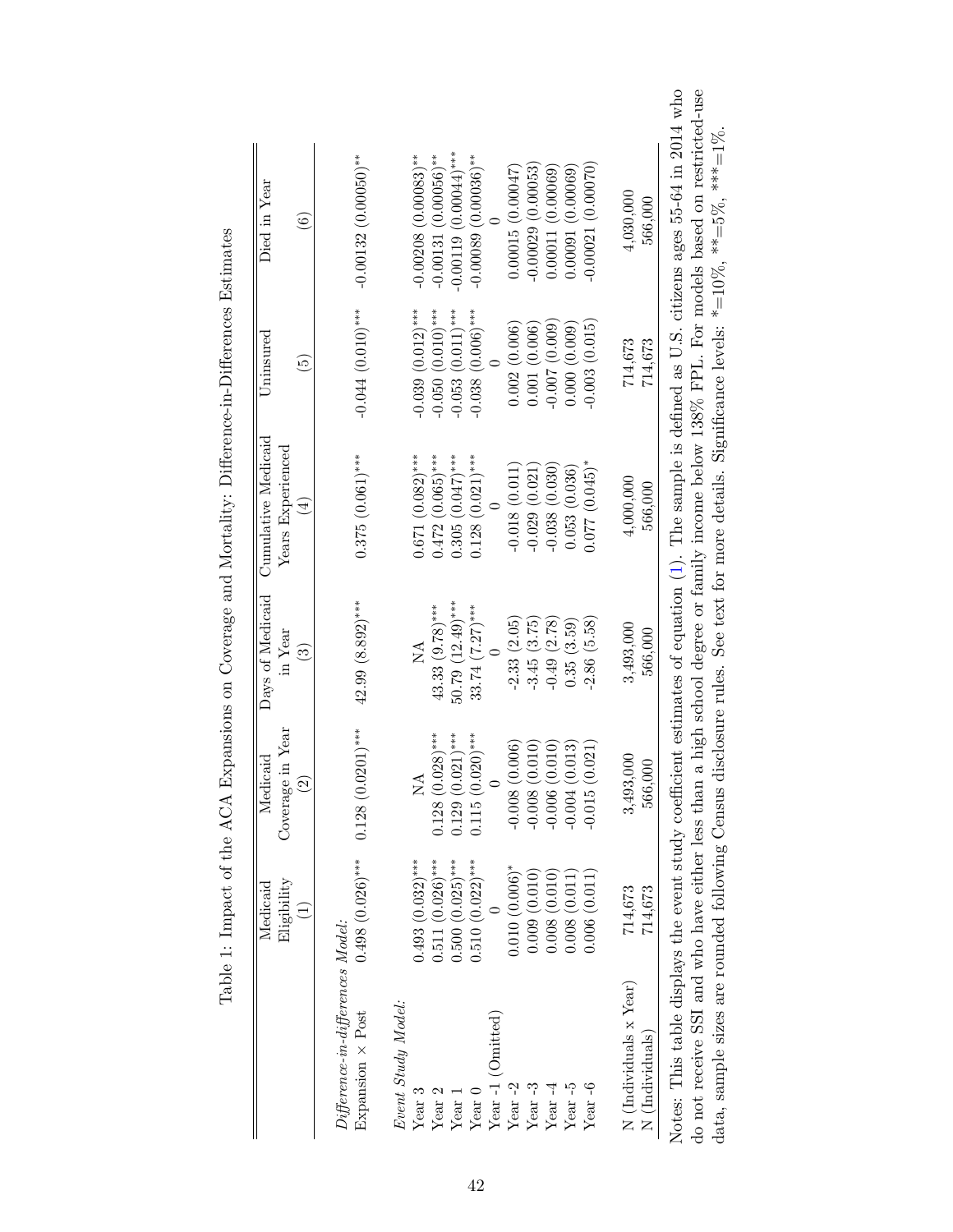<span id="page-45-0"></span>

|                                  | Deaths from              | Deaths from Health       | Deaths from            |
|----------------------------------|--------------------------|--------------------------|------------------------|
|                                  | Internal Causes          | Care Amenable Causes     | External Causes        |
|                                  | $\left( 1\right)$        | $\left( 2\right)$        | $\left( 3\right)$      |
|                                  |                          |                          |                        |
| Difference-in-Differences Model: |                          |                          |                        |
| Expansion $\times$ Post          | $-0.00235(0.00675)$ ***  | $-0.00099$ $(0.00050)^*$ | $0.00038~(0.00020)*$   |
|                                  |                          |                          |                        |
| Event Study Model:               |                          |                          |                        |
| Year 1                           | $-0.00221(0.00126)^*$    | $-0.00041(0.00082)$      | 0.00010(0.00039)       |
| Year 0                           | $-0.00209$ $(0.00108)^*$ | $-0.00103(0.00075)$      | 0.00025(0.00032)       |
| Year -1 (Omitted)                |                          | 0                        |                        |
| Year $-2$                        | $-0.00053(0.00083)$      | 0.00065(0.00053)         | $-0.00007(0.00034)$    |
| Year $-3$                        | 0.00088(0.00104)         | 0.00014(0.00072)         | $-0.00007$ $(0.00044)$ |
| Year $-4$                        | $-0.00044$ $(0.00112)$   | $-0.00008(0.00082)$      | $-0.00032(0.00038)$    |
| Year $-5$                        | 0.00075(0.00095)         | $0.00047$ $(0.00074)$    | $-0.00022$ (0.00037)   |
| Year -6                          | 0.00071(0.00106)         | 0.00023(0.00062)         | $-0.00060$ $(0.00035)$ |
|                                  |                          |                          |                        |
| N (Individuals x Year)           | 683,000                  | 683,000                  | 683,000                |
| N (Individuals)                  | 88,500                   | 88,500                   | 88,500                 |

Table 2: Impact of the ACA Expansions on Coverage and Mortality: Cause of Death

Notes: This table displays the event study coefficient estimates of equation [\(1\)](#page-11-4) using the MDAC. Sample sizes are rounded following Census disclosure rules. See text for more details. DRB Disclosure Approval #: CBDRB-FY19-310. Significance levels: \*=10%, \*\*=5%, \*\*\*=1%.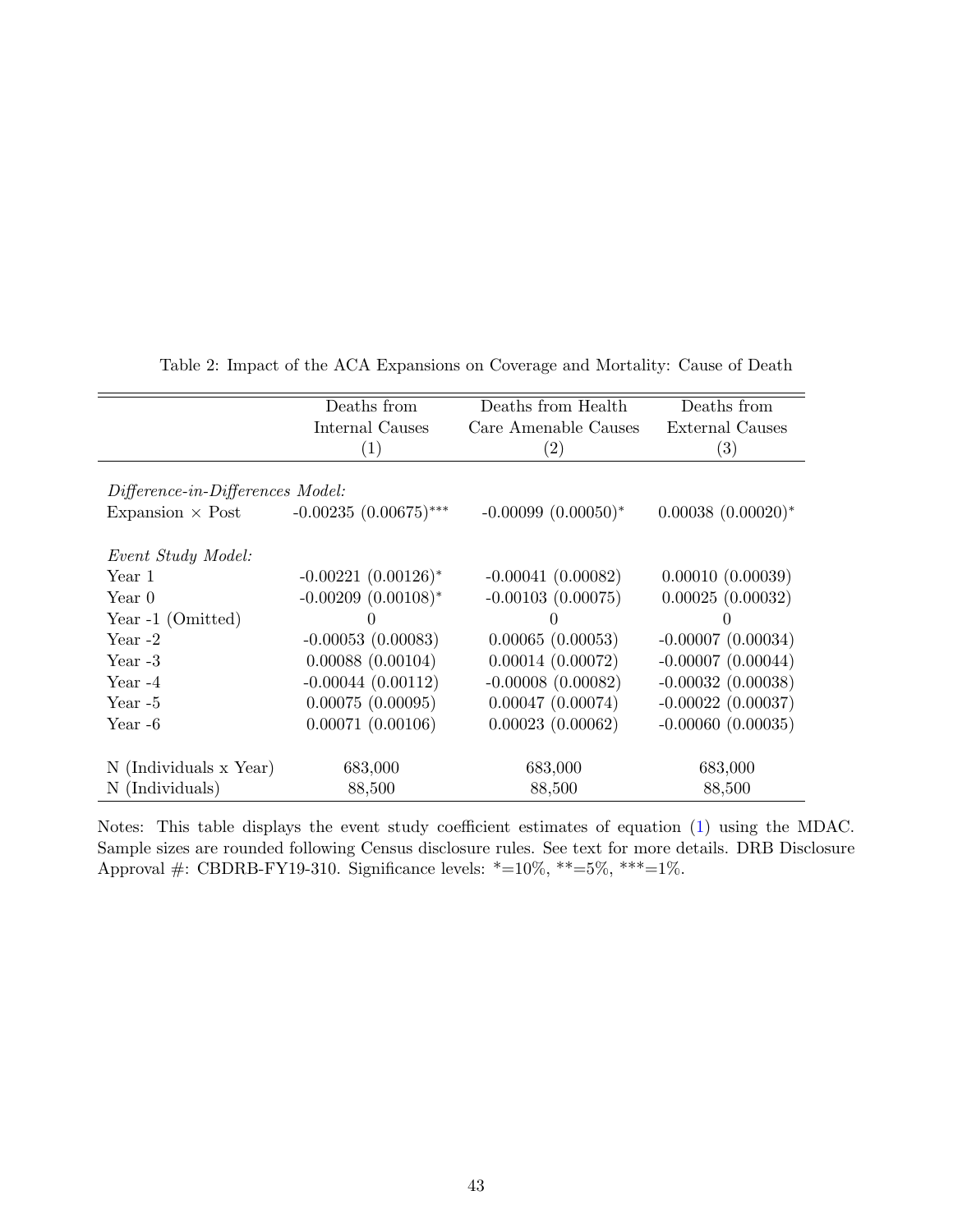# Medicaid and Mortality: New Evidence from Linked Survey and Administrative Data

# Appendix

Sarah Miller Norman Johnson Laura R. Wherry

## A Additional Results

We present additional figures and tables discussed in the main text in this section in Figures [A1-](#page-53-0)[A7](#page-59-0) and Tables [A1](#page-60-0)[-A13.](#page-69-0) See the main text for further discussion of these results.

## <span id="page-46-1"></span>B First Stage Eligibility Estimates

To estimate the change in Medicaid eligibility associated with the ACA Medicaid expansions, we use the 2008-2017 ACS downloaded from IPUMS USA [\(Ruggles et al.,](#page-39-16) [2019\)](#page-39-16) and impute eligibility for our sample using state eligibility rules for each year. We consider eligibility for low-income parents under Medicaid Section 1931 criteria in each state, as well as expanded eligibility for parents and childless adults under waiver programs that offered comparable coverage to the ACA Medicaid expansions. We do not consider expanded programs that cover a more limited set of services and follow documentation from the Kaiser Family Foundation (KFF) to make this determination.

Information on state eligibility thresholds for coverage for adults were compiled from the sources listed in Table [A14.](#page-70-0) The notes column in the table provides a record of any decisions made in applying the eligibility rules or to reconcile inconsistencies across different sources. KFF documentation on eligibility thresholds over time, which were used as our primary source, take into account state rules on earnings disregards when applicable. We defined the family unit for eligibility determination following the health insurance unit definition prepared by the State Health Access State Assistance Center, see details in [State Health Access Data Assistance Center](#page-39-12) [\(2012\)](#page-39-12). Following Medicaid rules for countable income [\(Centers for Medicare & Medicaid Services,](#page-33-15) [2016\)](#page-33-15), we did not include family income from the Temporary Assistance for Needy Families or SSI programs in the calculation of total family income.

# <span id="page-46-0"></span>C Administrative Data on Medicaid Enrollment

We use longitudinal administrative records on Medicaid enrollment to document the impact of the ACA expansions on Medicaid coverage from 2008 to 2016. These data were provided to the Census Bureau by CMS and assigned a PIK at the individual level by Census using the PVS.

The data CMS collects from states changed over time with the move from the Medicaid Statistical Information System (MSIS) to the Transformed Medicaid Statistical Information System (T-MSIS). States provided data to CMS over our period of study in one of three formats. The first format, MSIS, was the original format used by CMS to collect individual level data from states. Data provided in this format was based on federal fiscal year (FY) of enrollment. The second format, T-MSIS Analytic File (TAF), follows the same fiscal year format as the MSIS files. The newest format, T-MSIS, is based on calendar year (CY).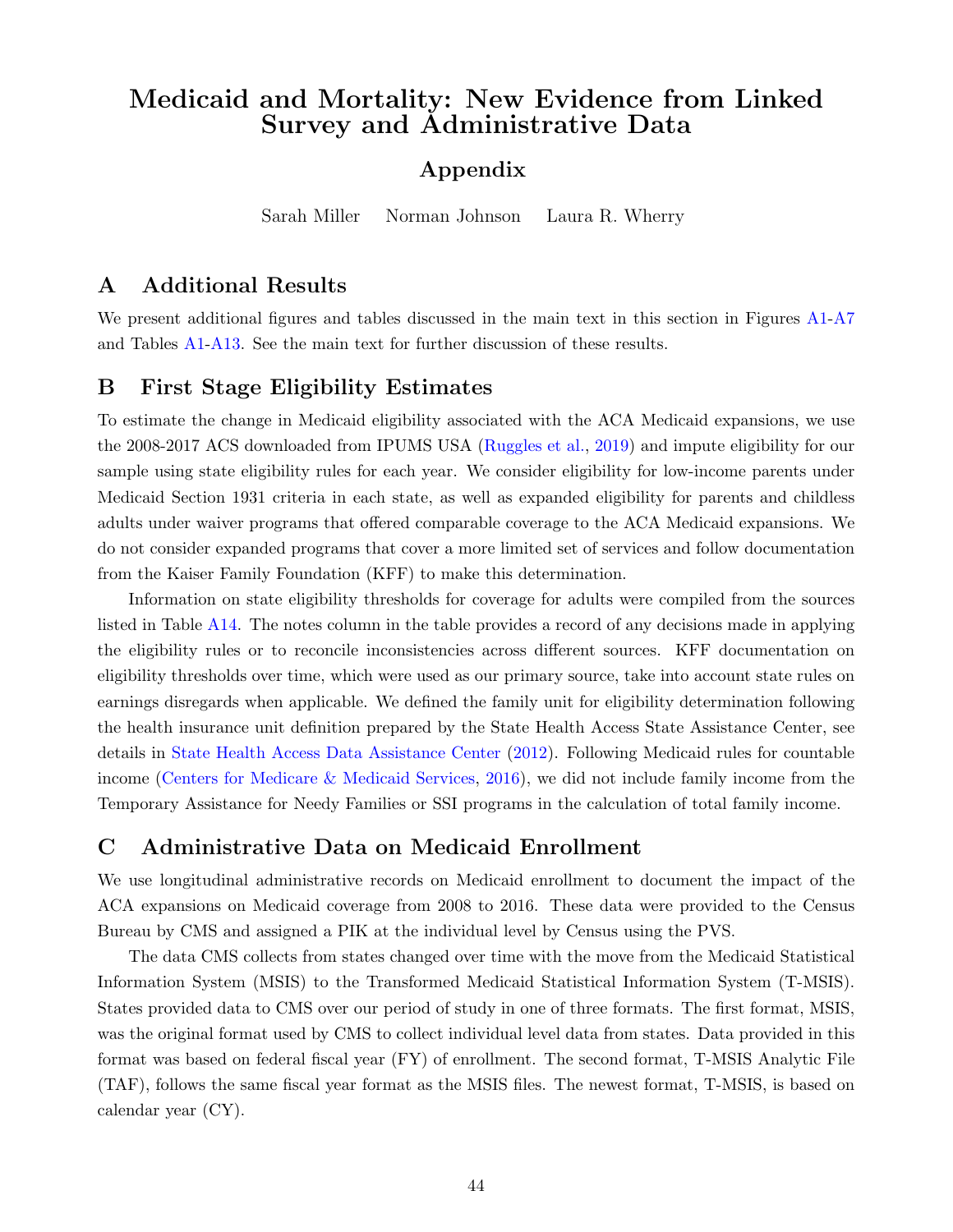All states except AR switched to T-MSIS by 2016. This switch generates a move from fiscal year to calendar year reporting. Most of these switches occurred in 2016. Twenty-five states provided 2016 enrollment data in the TAF format, in addition to the T-MSIS format, allowing us to observe enrollment in the fourth quarter of CY 2015, or had switched to T-MSIS prior to 2016, also allowing us to observe Q4 CY 2015 enrollment information. The states for which we have this information are AK, FL, KS, ME, MD, MT, NE, NM, ND, WI, AL, AR, CO, CT, DE, DC, GA, NV, NH, NC, RI, SC, TN, VA, and WA. For all other states, we are unable to see enrollment information for the fourth quarter of CY 2015, which would be part of FY 2016 but not CY 2016. For these states, we impute the number of days enrolled in the fourth quarter of CY 2015 as the number of days enrolled in the third quarter of CY 2015 if the individual is also enrolled at least one day in the first quarter of CY 2016. Our results are similar if we do not condition on Q1 CY 2016 enrollment for the imputation.

In addition to missing Q4 CY 2015 for several states, we are also missing a small number of additional state-quarters. Wisconsin switched from MSIS to T-MSIS in CY 2014 and did not provide equivalent FY 2014 enrollment information; as a result, we do not observe Q4 CY 2014 data for Wisconsin. We impute enrollment for Wisconsin in Q4 CY 2014 in the way described above. We are also missing data from Louisiana for all of CY 2015 and Q4 of CY 2014. We impute Q4 of CY 2014 for Louisiana as being the same as Q3 CY 2014 enrollment and code enrollment in Medicaid as missing for CY 2015; for measures of cumulative enrollment, Louisiana residents are given missing values for CY 2015 forward. Our results are similar if we instead drop Louisiana entirely from our first stage analysis. Finally, Arkansas did not provide any T-MSIS data during our sample period. For this state, we only have data by FY, which ends in Q3 of CY 2016. We impute Q4 CY 2016 data for AR by assuming individuals had their same enrollment as in Q3 of this same calendar year, similar to our Q4 CY 2014 imputation for Louisiana.

All versions of the CMS enrollment data provide information on whether the respondent had any enrollment in that quarter and year, and the number of days he or she was enrolled. We aggregate this data to the individual by calendar year level, summing the number of days enrolled across different states for an individual if necessary (e.g., if a respondent is enrolled in Medicaid in Florida for 30 days and in Arkansas for 30 days, we count the total number of days enrolled in that year as 60). To determine the cumulative years of Medicaid exposure for each individual in year  $t$ , we sum the total number of days of enrollment observed up to and including year t.

Finally, in order to make the time period over which we observe Medicaid enrollment comparable to that over which we observe mortality, we impute respondents' enrollment in 2017 based on their 2016 enrollment, their state of residence, age, gender, race, and whether or not they are in our main targeted sample (i.e. low income or less than high school education, citizens, not receiving SSI and between 55 and 64 in 2014). We implement this imputation by first estimating the following regression using observed information on 2015 and 2016 enrollment:

$$
DaysEnrolled2016_i = \beta_s + \beta_a + \beta_r + \beta_1 DaysEnrolled2015Bin_i + \beta_2 DaysEnrolled2015Bin_i \times MainSample_i + \beta_3 DaysEnrolled2015Bin_i \times ExpState_s + \beta_4 ExpState_s \times MainSample_i + \beta_5 ExpState_s \times MainSample_i \times DaysEnrolled2015Bin_i + \beta_6 Female_i + \epsilon_i
$$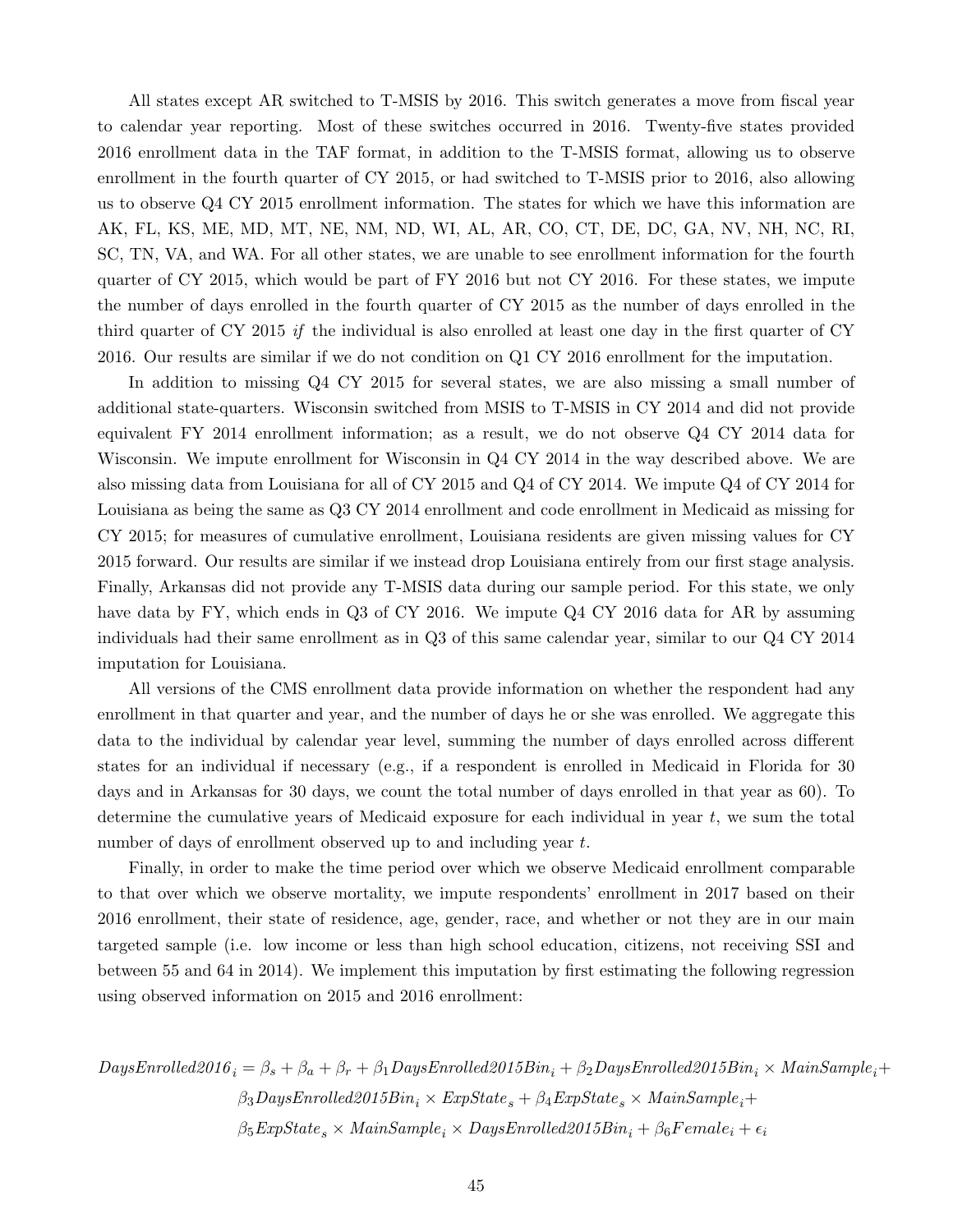where  $\beta_s$  are state fixed effects,  $\beta_a$  are age fixed effects,  $\beta_r$  are race and ethnicity fixed effects (non-Hispanic Black, non-Hispanic white, Hispanic, non-Hispanic other race), DaysEnrolledBin are indicator variables for having 0 days enrolled, 1 day to 3 months enrolled, 3 months to 6 months enrolled, 6 months to 9 months enrolled, and 9 months to 12 months enrolled, *MainSample* equals 1 if the respondent is in our primary sample composed of those with low income or less than high school education, citizens, not receiving SSI and between 55 and 64 in 2014, and Female equals one if the respondent is female and 0 otherwise. Note that the age fixed effects account for any age effects that may drive Medicaid enrollment (e.g. aging into eligibility for Medicare). We apply the estimated coefficients from this regression to 2016 values for each of these variables to estimate the predicted number of days enrolled in 2017 for each individual.

# <span id="page-48-0"></span>D Measuring Cumulative Coverage in the Health and Retirement Study

Repeated cross-sectional surveys such as the ACS and NHIS only document the fraction of respondents enrolled in a given year. However, previous research has shown that Medicaid coverage may have beneficial health effects observed even after the period of enrollment (e.g. [Boudreaux et al.,](#page-33-7) [2016;](#page-33-7) [Brown et al.,](#page-33-6) [2018;](#page-33-6) [Currie et al.,](#page-34-9) [2008;](#page-34-9) [Goodman-Bacon,](#page-36-5) [2016;](#page-36-5) [Wherry and Meyer,](#page-40-7) [2016;](#page-40-7) [Wherry et al.,](#page-40-9) [2017\)](#page-40-9). To examine how cumulative exposure to Medicaid changed following the ACA expansions, we take advantage of panel data from the Health and Retirement Study (HRS). This study surveys respondents every two years, with new respondents added every year as older respondents leave the sample through attrition or death. We use restricted-use data from the 2008, 2010, 2012, 2014, and 2016 HRS, and the early release version of the 2018 HRS. We apply the same sample criteria as used throughout the paper to identify US citizens between the ages of 55 and 64 in 2014 who do not receive SSI and who either are in households earning under 138% of the FPL or who have less than a high school degree. We define the income and SSI receipt criteria using the first response we observe for the participant in our sample period. For example, if we first observe a respondent in 2008 and he/she does not receive SSI and meets all other sample inclusion criteria, we include him/her in the same even if in 2010 he/she reports receiving SSI. This results in 1,359 unique individuals meeting the sample eligibility criteria, or 5,573 individual by year observations.

Our main outcome variable for the analysis is the number of years of insurance coverage we observe the respondent having in our sample period until year  $t$ . At the time of interview, the survey asks the respondent about their current insurance status and their status since the date of last interview. If the respondent is currently enrolled in health insurance and experienced no uninsurance spell since the last survey, we assume the respondent experienced 2 years of coverage over the 2 year period. If the respondent is currently enrolled in health insurance but did experience a period of uninsurance since the last survey, we assume the respondent experienced 1 year of continuous coverage over the 2 year period. Finally, if the respondent is currently uninsured, we assume he experienced 0 years of continuous coverage over this 2 year period. We use these assumptions to arrive at the outcome variable, number of years with insurance coverage up until, and including, the survey year. In certain analyses, we also examine the total number of years of Medicaid enrollment, which we define using similar rules.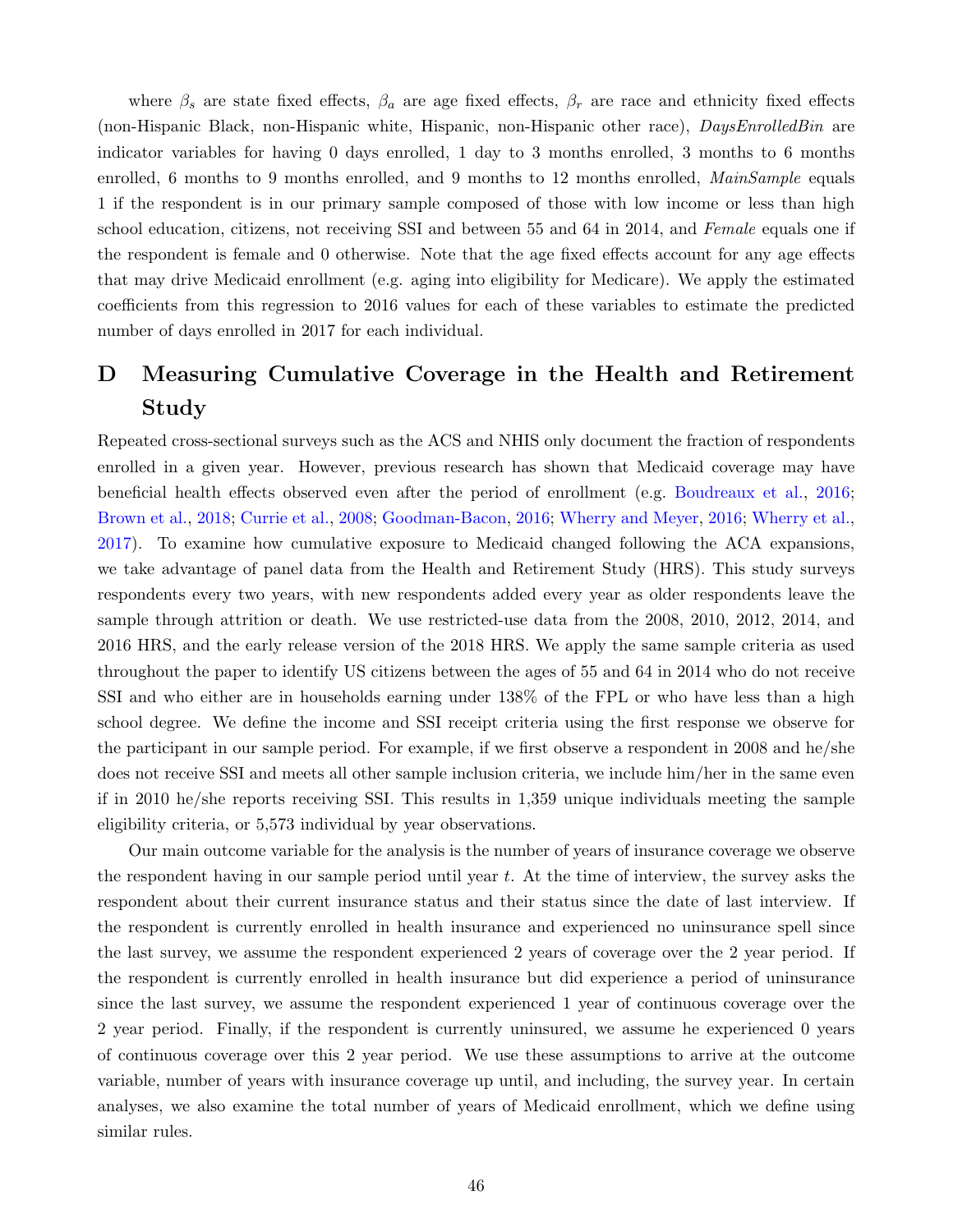With these outcome variables, we estimate both an "event study" and difference-in-differences version of the model. These models include individual, state, and time fixed effects.<sup>[66](#page-49-2)</sup> We use only 2014 expanders for the event study model and include indicators for 6 years prior, 4 years prior, the year of, two years after, and four years after the expansion. We omit the observation two years prior to the expansion, which corresponds to the  $2012$  wave of the HRS.<sup>[67](#page-49-3)</sup> For the difference in differences model, we include these late expansion states.

We apply HRS survey weights to all regression models. The 2018 data is the early release version and does not yet have survey weights available; we instead use the respondent's 2016 weights for this year. Similarly, we apply the respondent's geographic information from 2016 to the 2018 data, as the geographic data has not yet been released for the 2018 survey. Finally, in order to make the cumulative coverage measures cover a comparable time period (i.e. 4 years post-expansion rather than 5 years), we scale our difference-in-differences estimates by 4/5ths.

### <span id="page-49-0"></span>E Sensitivity to Additional Control Variables

In sensitivity analyses, we examine whether our estimates substantially change when we include control variables related to local economic conditions, employment growth, and factors related to the severity of the opioid epidemic over our study period.

To control for local economic conditions, we use the annual average unemployment rate for each county and year from the Bureau of Labor Statistics. In addition, we control for the China shock using the measure of exposure to Chinese imports per worker defined at the commuting zone level over the 2000 to 2014 period from [Autor et al.](#page-32-14) [\(2013\)](#page-32-14) interacted with year fixed effects.

We also control for pharmaceutical policies that have been tied to opioid-related outcomes. First, we allow for differential trends in states with and without triplicate programs, pulling information on which states had programs in place from [Alpert et al.](#page-32-11) [\(2019\)](#page-32-11). Second, following Alpert et al. (2019), we include controls for other opioid related policies. We control for the enactment of state prescription drug monitoring programs (PDMP) using information collected by [Horwitz et al.](#page-36-12) [\(2018\)](#page-36-12). We also control for state adoption of mandatory access PDMPs that require physicians to access the patient's prescription history, as well as adoption of pain clinic regulations. The dates of adoption for both are taken from the Prescription Drug Abuse Policy System. Finally, we control for state legalization of medical marijuana and the legalization and operation of dispensaries. Dates of enactment for the 2008-2014 years are from [Powell et al.](#page-38-12) [\(2018\)](#page-38-12). We found detail on more recent medical marijuana legalization, including dispensary legalization, from the National Conference of State Legislatures. We also followed a similar method as that described in [Powell et al.](#page-38-12) [\(2018\)](#page-38-12) to identify the date of the first legally operating dispensary for each state. For all policies, we consider them to be in effect in a given state-year provided that the policy was in place during the first half of that year.

<span id="page-49-2"></span><span id="page-49-1"></span> $66$ State fixed effects are identified only off of individuals who move during the sample period since individual fixed effects are included.

<span id="page-49-3"></span> $67$ We exclude late expansion states since there are relatively few observations in these states and the odd event study indicators would be identified exclusively off of this small sample.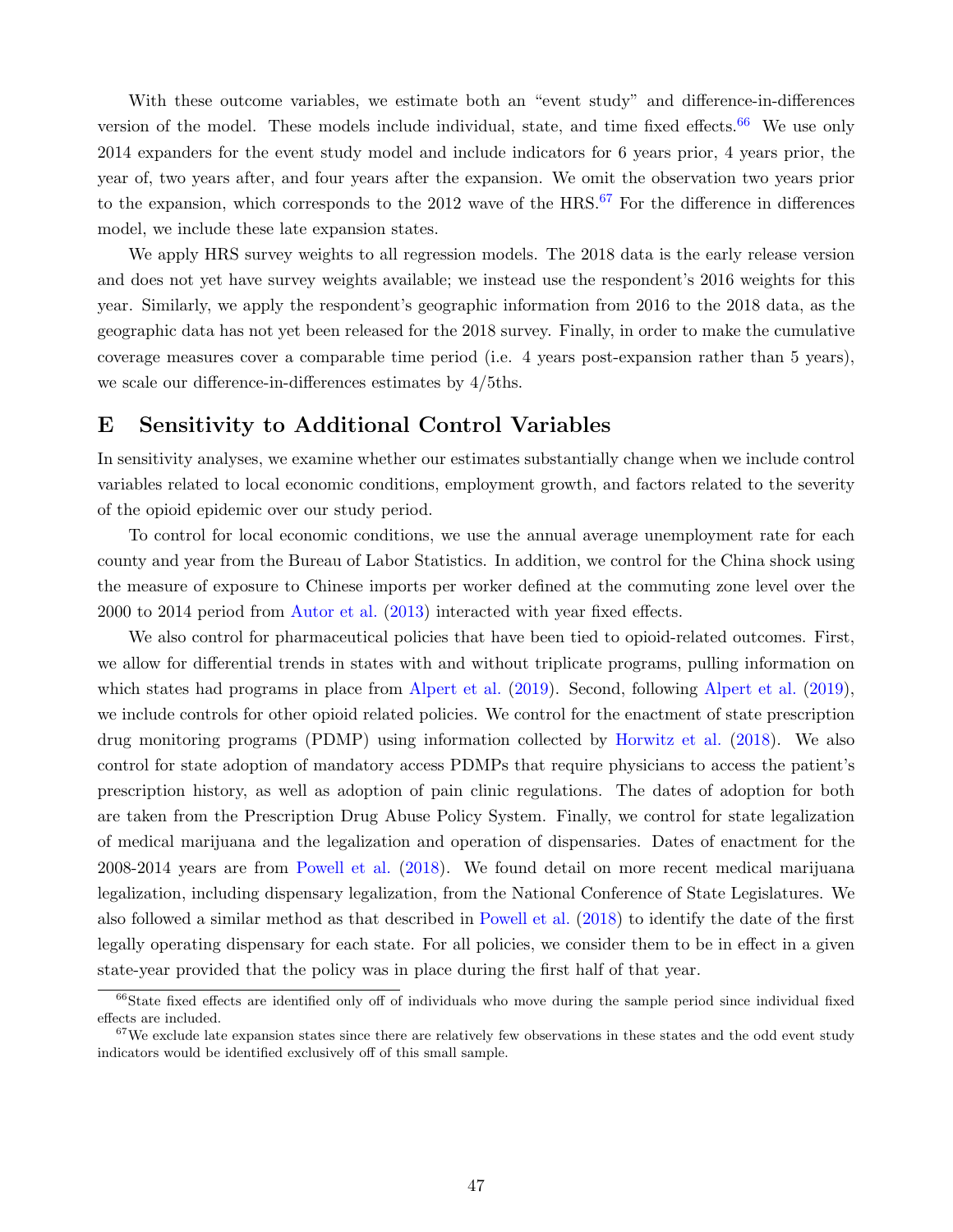## F Comparisons to Prior Estimates

In this section, we compare the effect sizes from our study to the existing literature. First, we provide new analysis of the Oregon Health Insurance Experiment (OHIE) data with a focus on the age group relevant for our study, those age 55 to 64. Second, we compile quasi-experimental estimates of the impact of Medicaid and insurance coverage on mortality to compare to those documented in the main text.

To undertake the OHIE analysis, we downloaded the replication kit from https://www.nber.org/programsprojects/projects-and-centers/oregon-health-insurance-experiment/oregon-health-insurance-experimentdata. To match the age of our sample, we define age in 2008 (the year of lottery assignment) as 2008 minus the participant's birth year as recorded in the lottery list data. We then restrict the sample to those at least age 55 in 2008 (the maximum observed age in 2008 is 63). We estimate both the "reduced form" effect of being selected by the lottery on mortality, as well as an IV estimate that instruments for whether the participant was ever enrolled in Oregon Health Plan (OHP) standard using the indicator that the participant was selected by the lottery. Following [Finkelstein et al.](#page-35-4) [\(2012\)](#page-35-4), we include fixed effects for the number of household members entered in the lottery and the lottery draw associated with the participant's entry. We also conduct a similar rescaling that uses the months enrolled in OHP standard from the match notification date until September 30, 2009, as derived from the OHP admin data, divided by 12, to produce a mortality effect per year of enrollment. The first stage for this analysis indicates that lottery winners in this age group were 25.6 percentage points more likely to ever enroll in OHP Standard, and that they experienced 3.53 additional months of enrollment on average, relative to those who were not selected by the lottery. The reduced form and IV estimates are reported in rows 1 and 2 of Table [A12.](#page-68-0)

In addition to analyzing the OHP administrative data, we also conduct an analysis of the survey data collected by the Oregon Health Insurance Experiment research team. We examine both the initial and 12-month surveys. Results from the 6-month survey were similar, but we did not include those results due to the small sample sizes. In this analysis, we examine the subsample of participants who responded to the OHIE survey and provided information on their insurance status at an initial survey (completed an average of 1 month after coverage approval) or a survey approximately one year later (an average of 13 months after coverage approval, see [Finkelstein et al.,](#page-35-4) [2012\)](#page-35-4). We use the change in insurance status documented at these two time periods to scale the reduced form change in mortality we observe among survey respondents who were or were not selected by the lottery to enroll in OHP. Note that while insurance coverage is measured at these two points in time (either one month after the lottery or 12 months later), we continue to measure mortality over the entire 16-month period covered by the OHIE administrative data. We conduct this analysis applying the relevant weights and including survey wave and survey wave by household size fixed effects, following the original analysis. The first stage indicates that at the initial survey, lottery winners are 11.3 percentage points more likely to have any insurance coverage and, at the 12-month survey, are 17.9 percentage points more likely to have any insurance coverage, relative to survey respondents not selected by the lottery. The reduced form and IV estimates of these analyses are reported in the bottom two rows of Table [A12.](#page-68-0)

Next, we compare the effect sizes from our study to those documented in previously published quasi-experimental analyses. This exercise is inspired by a similar re-scaling of quasi-experimental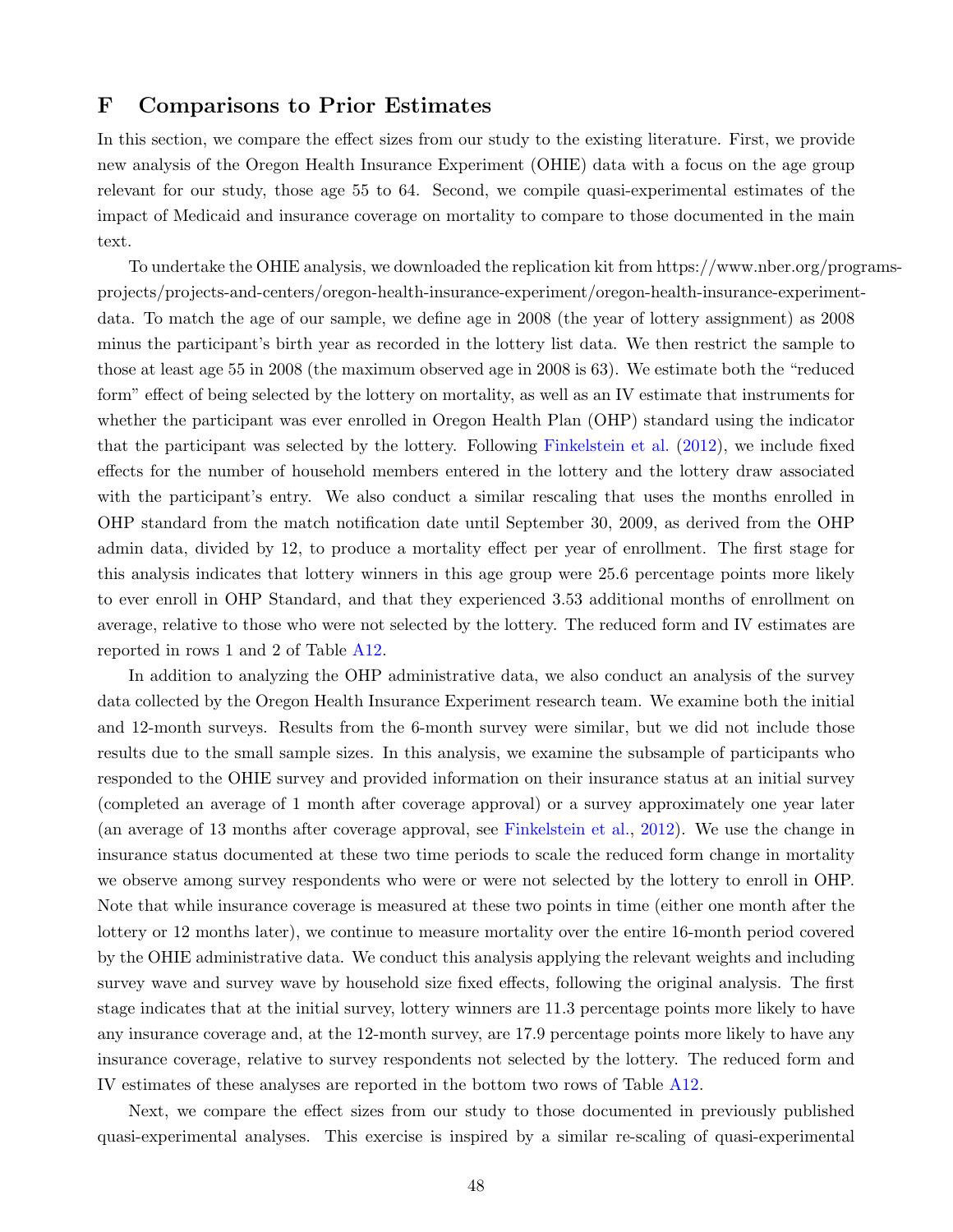estimates undertaken by [Goodman-Bacon](#page-36-3) [\(2018\)](#page-36-3), which includes mortality effects of Medicaid observed for infants and children.<sup>[68](#page-51-0)</sup> Here, we focus on studies of changes in all-cause mortality under the ACA Medicaid expansions or similar insurance expansions for low-income adults.

When comparing our estimates to prior evidence on the mortality effects of Medicaid expansion, it is helpful to translate the ITT estimates into average treatment effects since there is variation in the magnitude of the policy changes studied in this literature. Scaling ITT estimates into their implied individual treatment effects allows us to compare the magnitude of the mortality reduction for the newly enrolled or insured. Since there are also differences in the baseline mortality of the populations studied, we also convert existing estimates into proportional effects. This presentation allows for the effect sizes to be compared more easily across these different policy environments.

We examine estimates for adults ages 55-64 when available, which is our primary age group of study, but we also examine estimates for all nonelderly adults. We calculate the implied effects for both new Medicaid enrollees and the newly insured whenever possible by dividing the ITT effects reported in each paper by the corresponding changes in Medicaid and insurance status.<sup>[69](#page-51-1)</sup> In cases where the change in Medicaid enrollment is derived from survey data, we apply an adjustment for under-reporting of Medicaid coverage that we estimate from linked survey and administrative data on Medicaid coverage through the National Health Interview Survey via the public-use NCHS-CMS Medicaid Feasibility Files. We calculate a survey undercount of 31.4% and apply this in the calculations described in this section.[70](#page-51-2)

As described above, we convert the estimates into proportional mortality effects using the reported baseline mortality rate. For studies that use aggregate mortality data (rather than data for poor adults), we apply an adjustment that multiplies the general population mortality estimate by 1.6 to account for the higher relative risk of death for poor adults. We calculate this adjustment using the 2007 to 2012 NHIS linked mortality files and its corresponding survey weights. It equals the ratio of the fraction respondents with incomes less than or equal to 138% FPL and of ages 19-64 who die in the year following the survey and the fraction of respondents ages 19-64 of all income levels who die in year following the survey.

These calculations inherently assume that the baseline mortality rate for poor adults is similar to the baseline mortality rate for individuals newly gaining coverage under the Medicaid expansions (i.e. the "compliers"). It is likely the to be the case, however, that the mortality rate for these individuals is higher, given the evidence for the presence of adverse selection in insurance coverage decisions. If so, the average treatment effect estimates presented here may be too large. We discuss this further in Section [7](#page-25-1) in the text.

<span id="page-51-0"></span><sup>68</sup>[Goodman-Bacon](#page-36-3) [\(2018\)](#page-36-3) also includes estimates of adult mortality under the pre-ACA Medicaid expansions in AZ, ME, and NY presented in [Sommers et al.](#page-39-8) [\(2012\)](#page-39-8). In our analysis here, however, we focus on newer estimates of the mortality effects under these expansions in follow-up work by [Sommers](#page-39-9) [\(2017\)](#page-39-9).

<span id="page-51-1"></span> $69$ For this reason, we only include studies that present estimates for first stage effects on Medicaid or insurance coverage, in addition to reduced form mortality effects.

<span id="page-51-2"></span> $70$ This estimate is from an analysis included in an earlier version of this paper for individuals meeting our sample criteria using data available from the 2008 to 2012 NHIS for respondents linked to administrative data on Medicaid enrollment. These data are available from the National Center for Health Statistics for NHIS respondents who consent to the linkage. We found that 15.7 percent of the sample reported being enrolled in Medicaid at the time they completed the survey, 22.9 percent were actually enrolled at some point during the year according to the CMS adminstrative records; this suggests an undercount based on survey data of approximately 31.4%.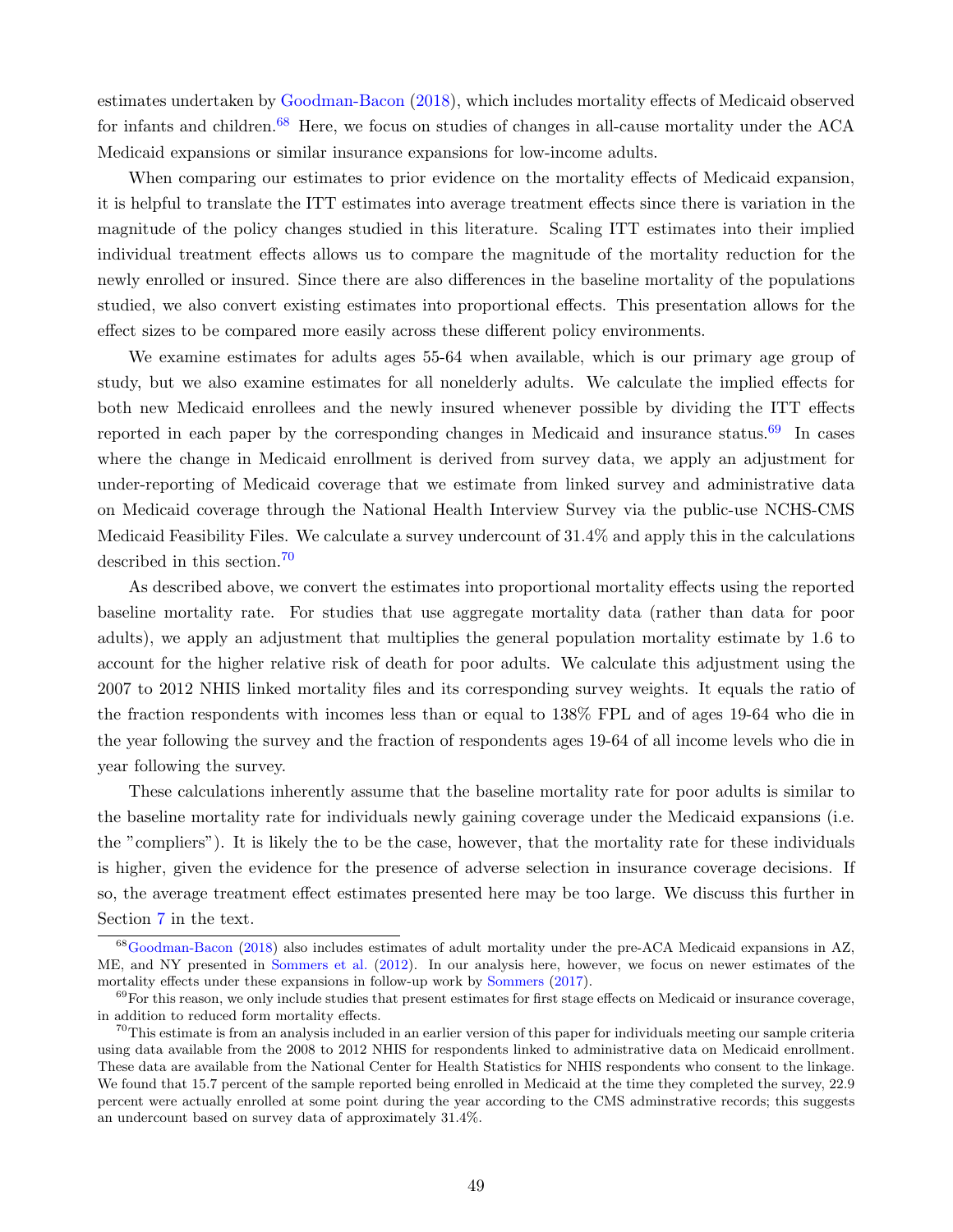We follow the parametric bootstrap procedure outlined in [Goodman-Bacon](#page-36-3) [\(2018\)](#page-36-3) to estimate confidence intervals for the estimated average TOT effects. For both the ITT mortality and first stage estimates, we store 10,000 random draws from a normal distribution with the mean equal to the regression coefficients and the standard deviation equal to its standard error. We then estimate the implied individual treatment effect for each of these 10,000 replications. To apply the scaling factor for survey underreporting of Medicaid estimated using the NHIS, we create 10,000 samples with the number of observations used in its estimation and calculate the share of the draws that are less than or equal our estimated Medicaid reporting rate. We perform a similar calculation for each of the components used to construct the ratio of poor to all income mortality rates from the NHIS linked mortality data. We do not bootstrap for the baseline mortality rate. We follow the modified percentile method also outlined in [Goodman-Bacon](#page-36-3) [\(2018\)](#page-36-3) to construct the confidence intervals. We use the 5th percentile of draws that are below the mean and the 95th percentile of draws that are above the mean as the lower and upper bounds.

The resulting estimates are reported in Table [A13.](#page-69-0)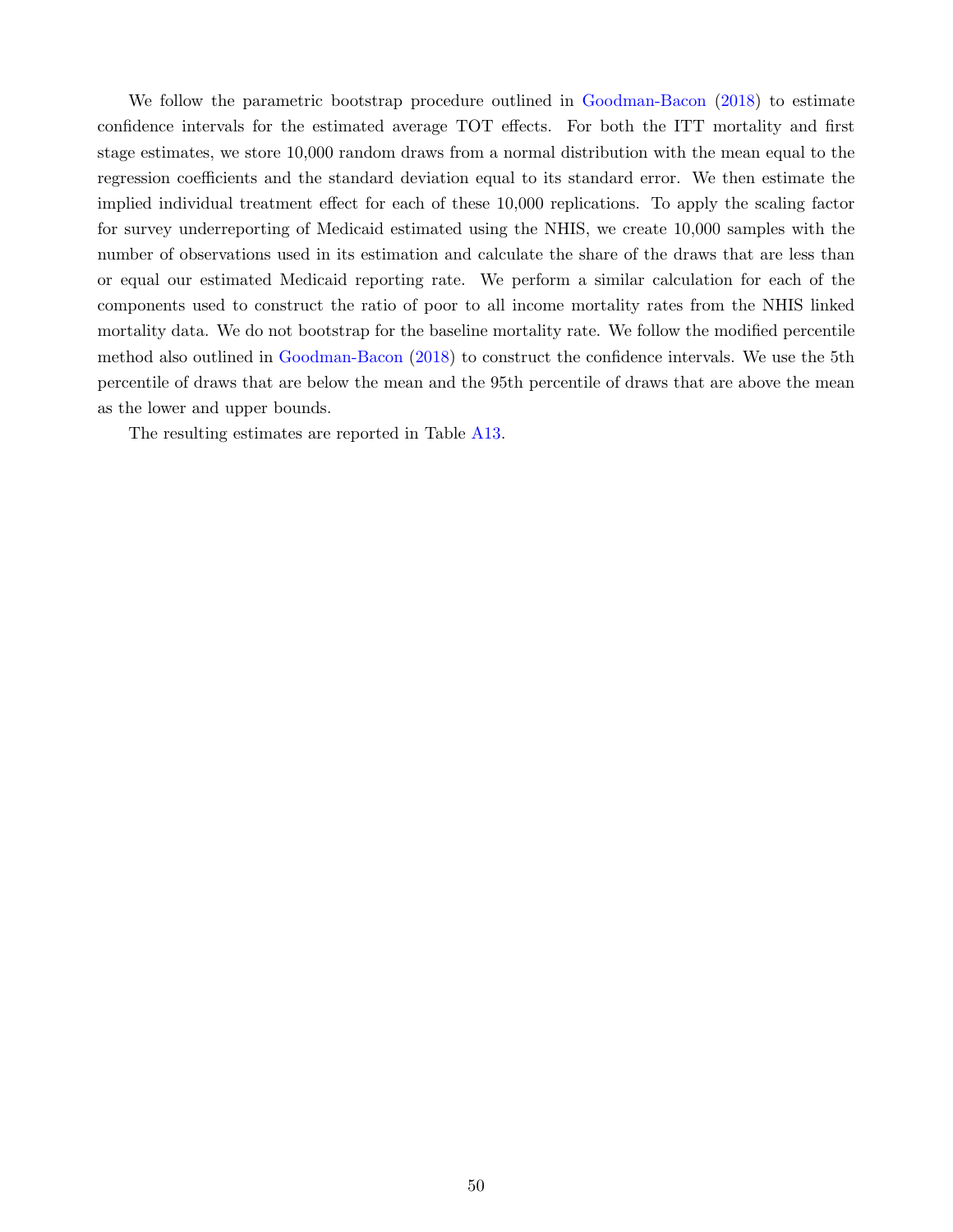<span id="page-53-0"></span>Figure A1: Effects of the ACA Medicaid Expansions on Medicaid and Insurance Coverage: Alternative Measures



(e) Cumulative insurance (HRS)

Notes: These figures report coefficients from the estimation of equation [\(1\)](#page-11-4) for additional first stage outcomes in the ACS, NHIS, and HRS. The sample is defined as U.S. citizens ages 55-64 in 2014 who do not receive SSI and who have either less than a high school degree or household income below 138% FPL. See text in Section [4.1](#page-12-2) and Appendix Section [D](#page-48-0) for additional information.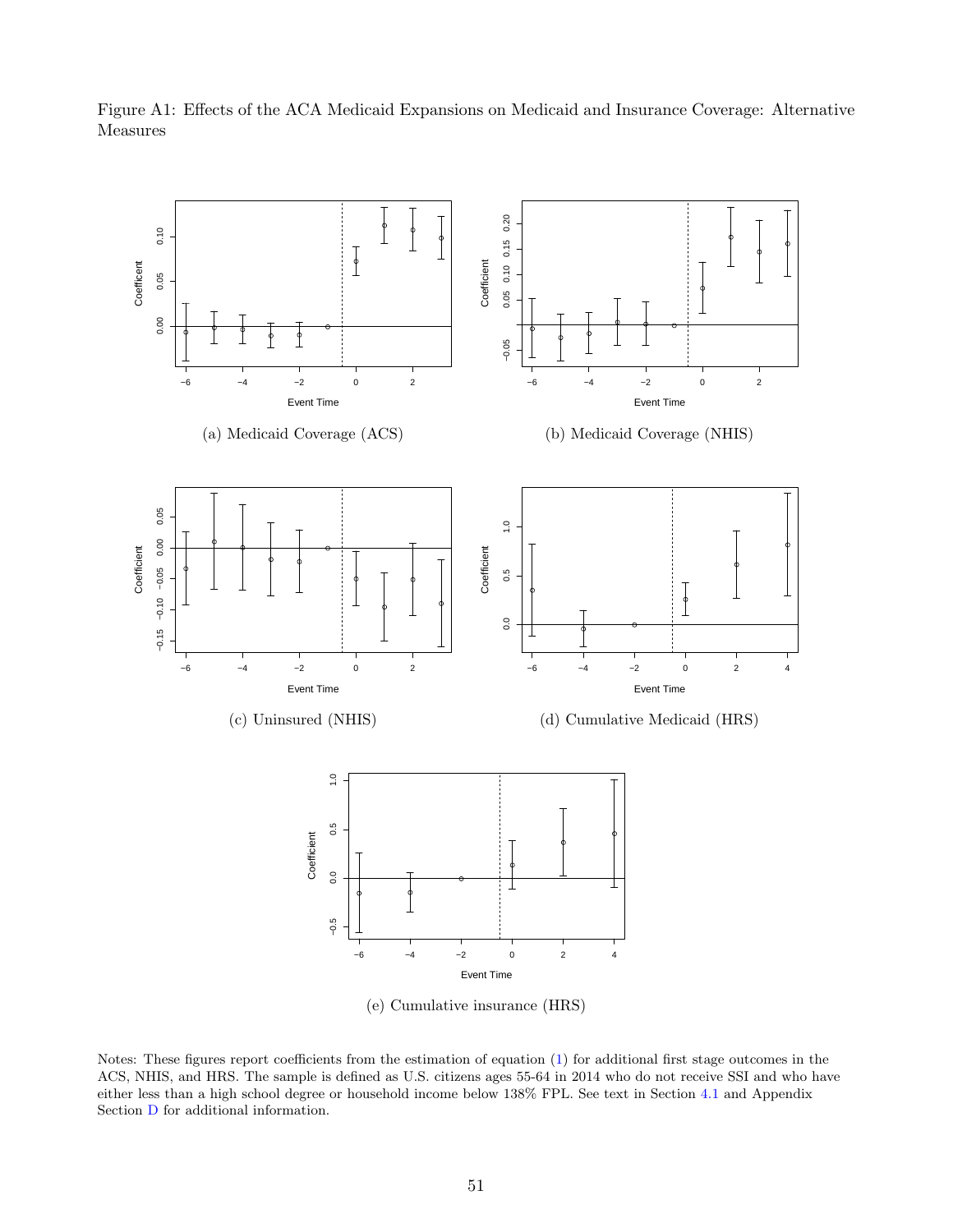<span id="page-54-0"></span>Figure A2: Effect of the ACA Medicaid Expansions on Annual Mortality: Accounting for Variation in Treatment Timing



Notes: Panel (a) plots coefficients from equation [\(1\)](#page-11-4) for a sample that excludes states that expanded after 2014. Panel (b) reports the results from using an alternative "interaction-weighted" estimator from [Sun and Abraham](#page-39-14) [\(2020\)](#page-39-14). For comparison, event study estimates from our main model are plotted in grey in both figures. See the text in Section [5.1](#page-17-1) for more details.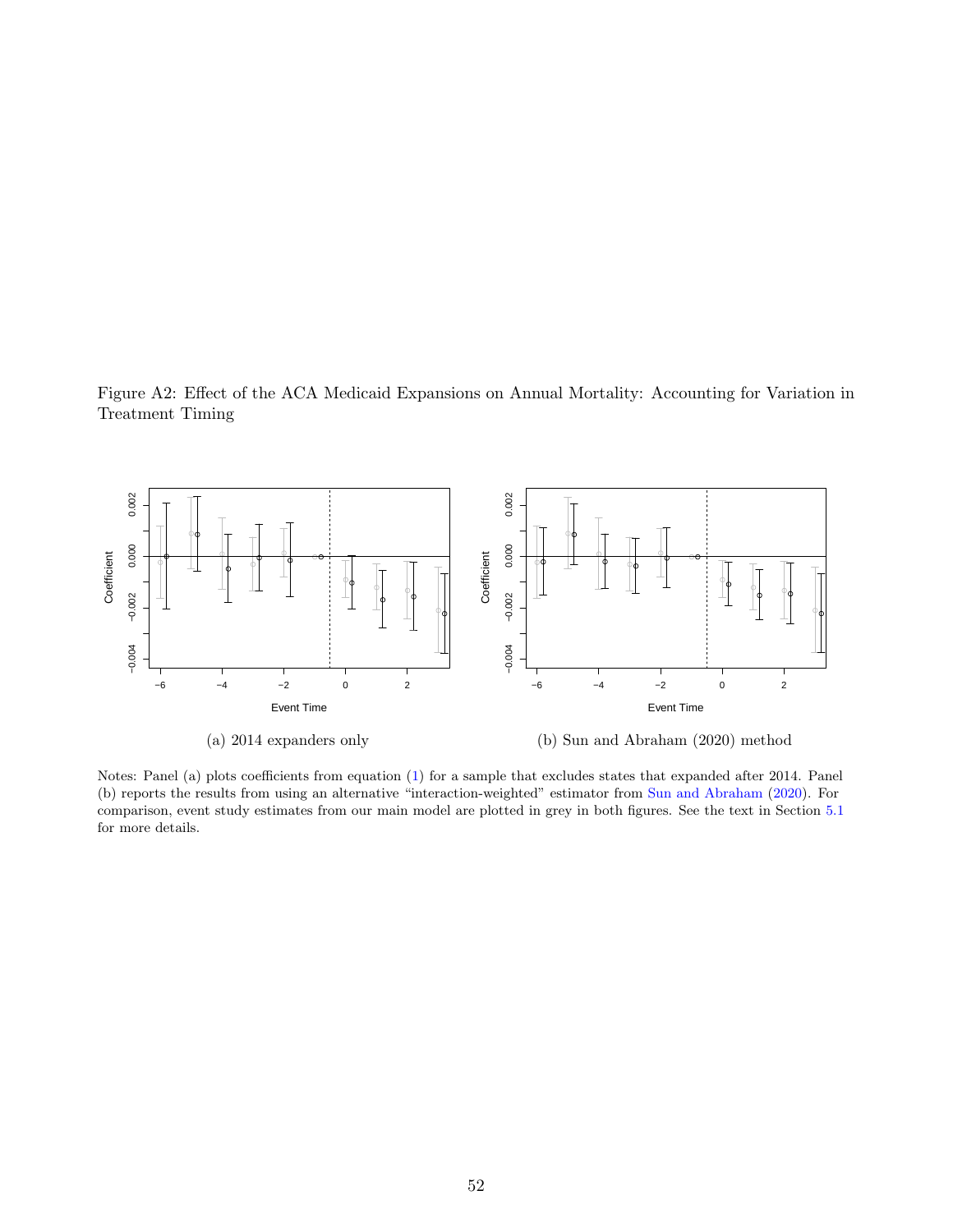<span id="page-55-0"></span>

Figure A3: Alternative Specifications

Notes: This figure plots difference-in-differences estimates for models that include only 2014 expanders, include linear state pre-trends, include different sets of covariates, or use an additional comparison group (triple difference model). The dotted line denotes our main estimate, which is also plotted with confidence intervals at the top of the figure for comparison purposes.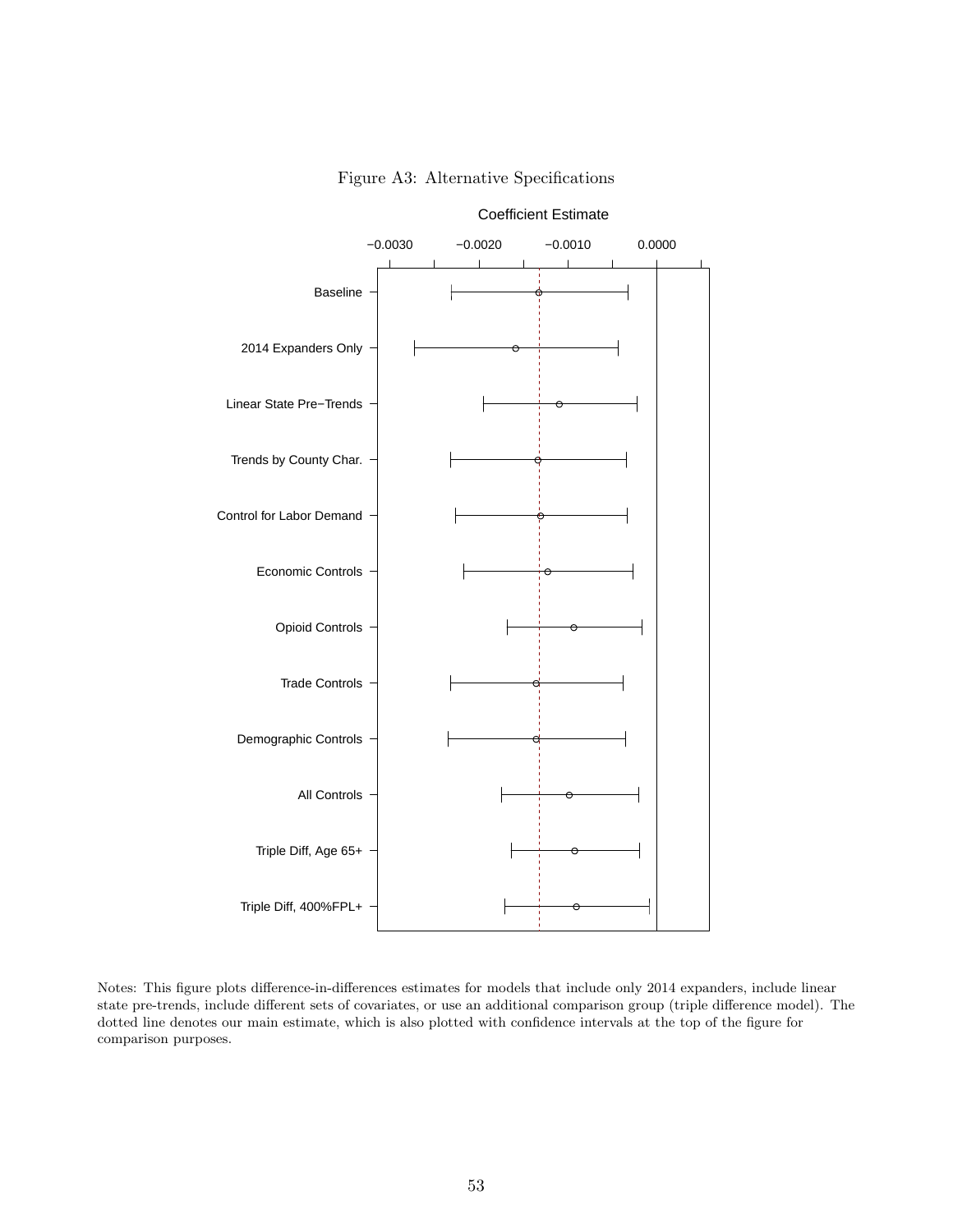

<span id="page-56-0"></span>Figure A4: Effect of the ACA Medicaid Expansions on Annual Mortality: Alternative Specifications (Original Estimates in Grey)

Notes: These figures plot event study coefficients that add additional county- and state-level covariates. Estimates from the original model reported in Figure 2 in the main text are plotted in grey. Panel (a) includes a "Bartik instrument" for predicted change in labor demand, panel (b) adds county-level unemployment rate, poverty rate, and median income. Panel (c) adds state-level drug policy controls. Panel (d) allows year fixed effects to vary by a measure of exposure to trade from China. Panel (e) controls for individual characteristics (age, race, gender). Panel (f) includes all of the controls. Note that AK and HI are excluded from panels (d) and (f) because trade exposure measures are not readily available for these states.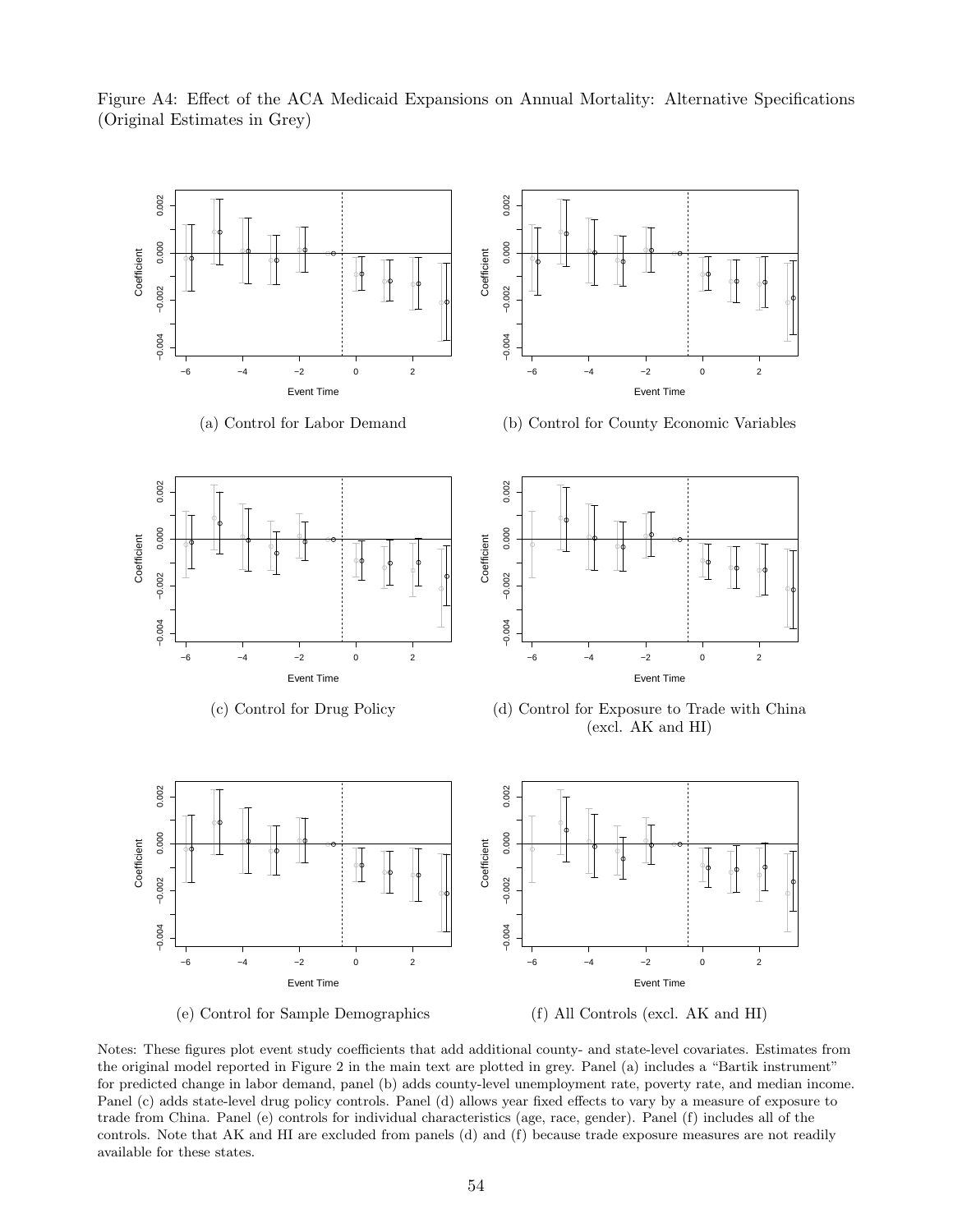

<span id="page-57-0"></span>Figure A5: Distributions of Coefficient Estimates and T-Statistics from 10,000 Placebo Simulations

Notes: These figures present the distributions of coefficient estimates and t-statistics generated from the 10,000 placebo simulations using pre-ACA years of linked ACS-mortality data as described in Section [5.4.](#page-21-2) The 5th and 95th percentiles are marked with a blue vertical line, while the magnitude of our true estimate is depicted with a red dashed line.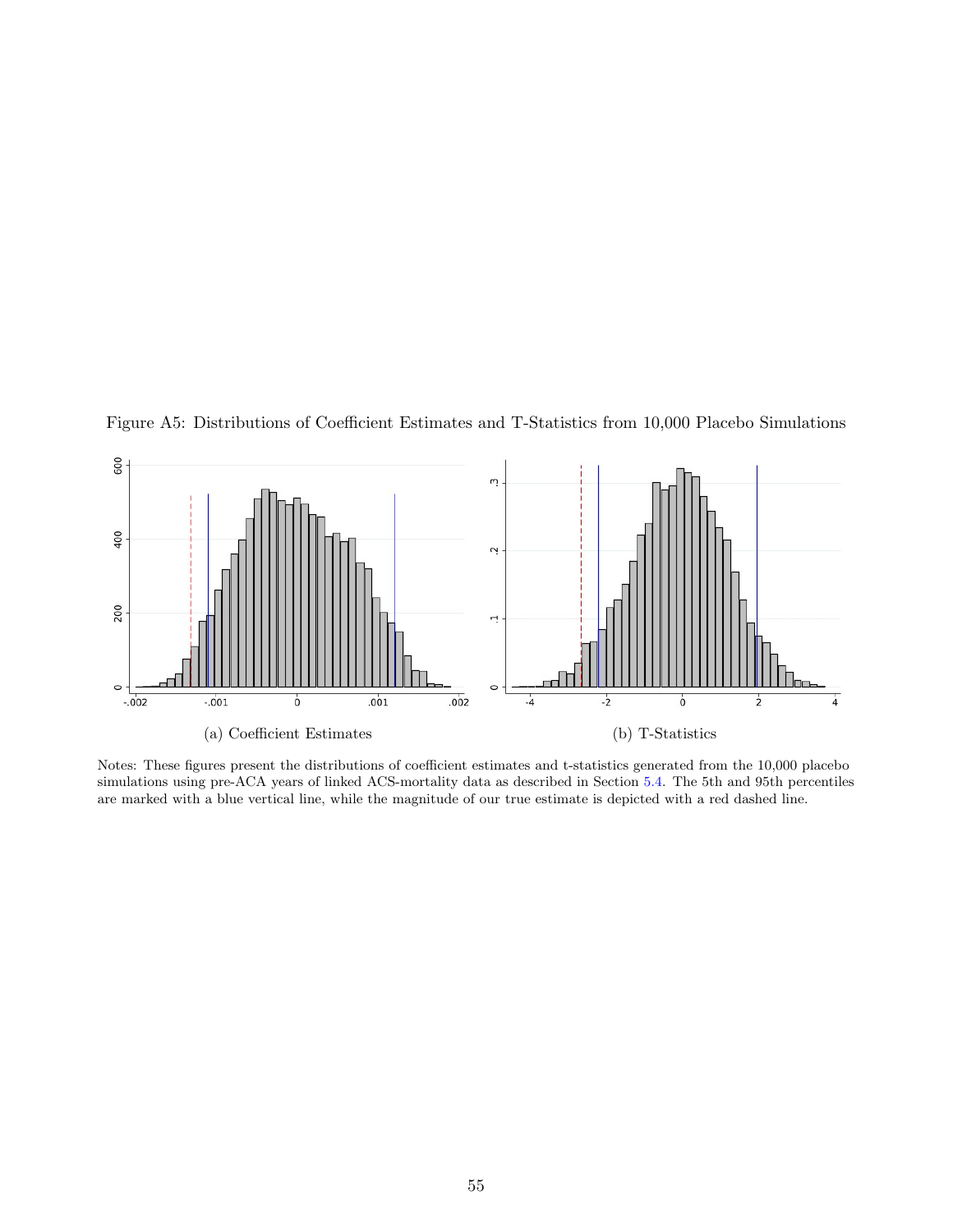<span id="page-58-0"></span>Figure A6: Estimates of Mortality Impact of ACA Medicaid Expansions using Triple Difference Models Additional Comparison Group: Ages 65+ in 2014



Additional Comparison Group: Ages 55-64 in 2014 with family income 400% FPL +



Notes: These figures plot event study coefficients from the triple difference models described in Section [5.4.](#page-21-2) The comparison group is labeled in italics for each set of graphs.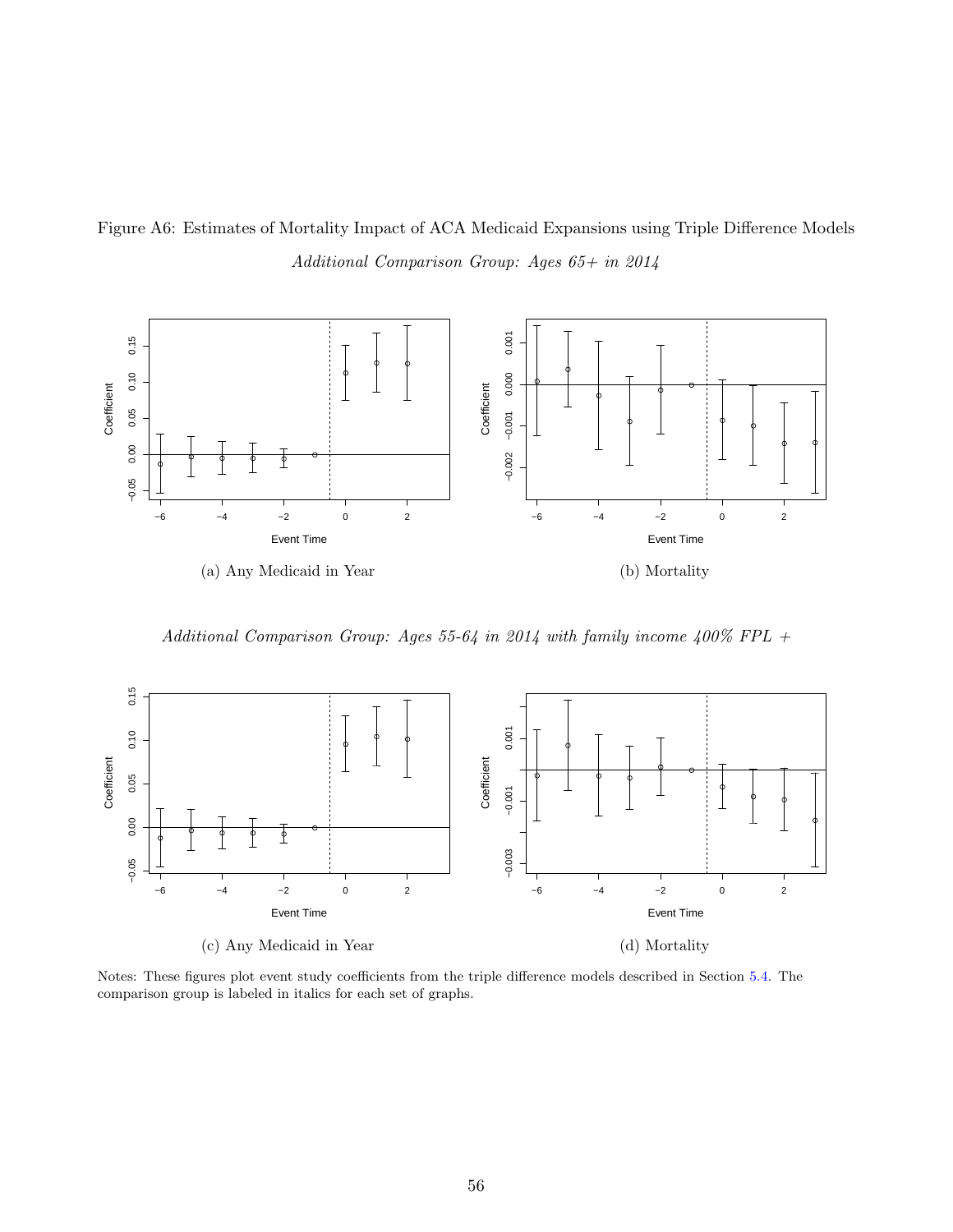

<span id="page-59-0"></span>Figure A7: Estimates of Mortality Impact of ACA by 3-Year Age Bin

Notes: These figures plot difference-in-differences coefficients scaled by the "counterfactual" mortality rate from a series of models that include respondents meeting our sample criteria but of different ages.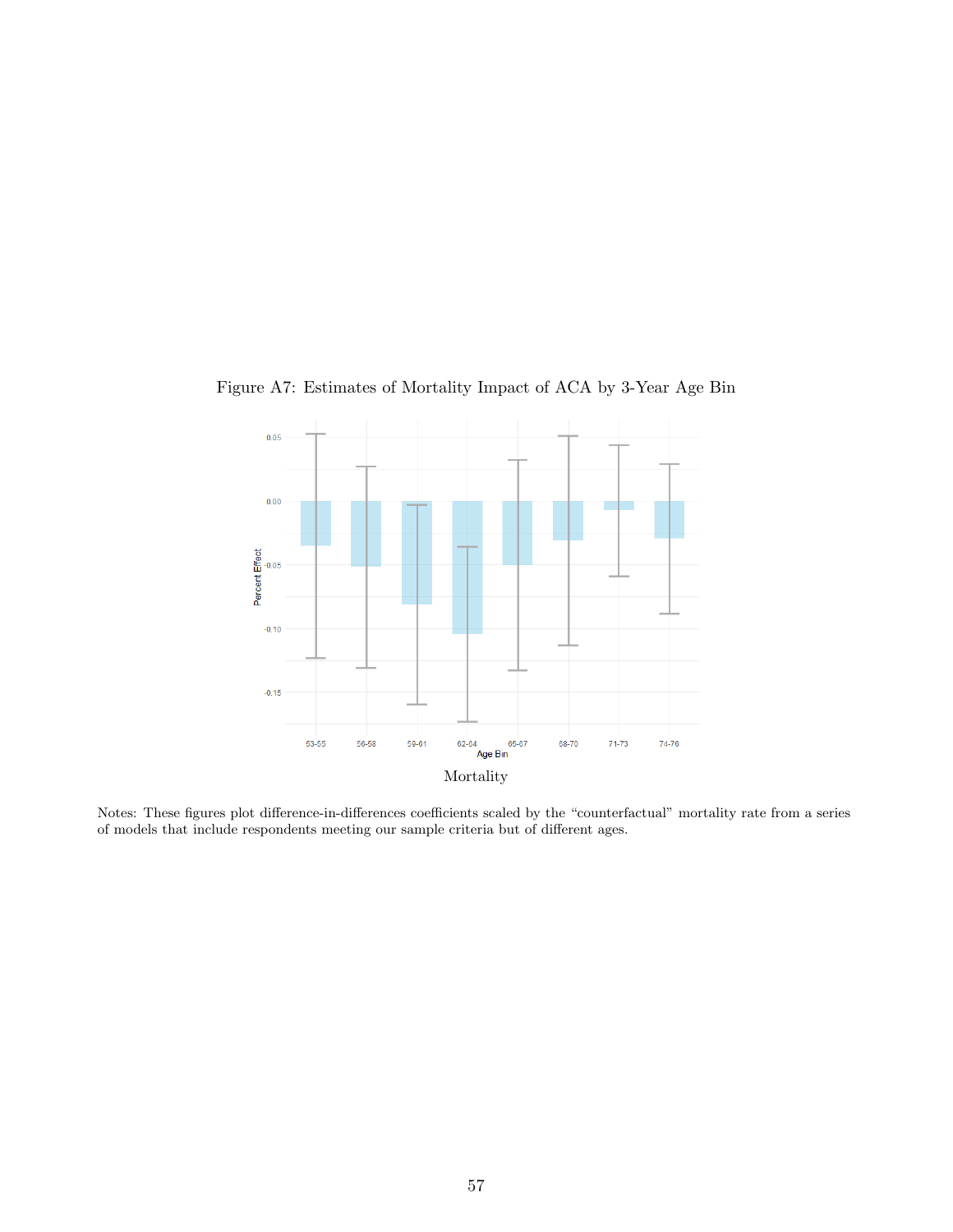<span id="page-60-0"></span>

|                                   |         | Expansion State Non-expansion State |
|-----------------------------------|---------|-------------------------------------|
| % White                           | 70.9    | 68.7                                |
| $%$ Black                         | 14.9    | 24.2                                |
| % Hispanic                        | 15.3    | 12.2                                |
| % Uninsured                       | 32.6    | 37.3                                |
| % Medicaid                        | 20.5    | 16.2                                |
| % Less than High School Education | 45.3    | 46.8                                |
| Average Age in 2014               | 59.3    | 59.3                                |
| Average Income relative to FPL    | 1.47    | 1.40                                |
| N                                 | 231,200 | 190,448                             |

Table A1: Descriptive Statistics of Main Sample by State Expansion Status

Notes: This table displays weighted means for residents in expansion and non-expansion states meeting the sample criteria described in the text. These statistics were calculated using publicly-available 2008-2013 ACS data rather than the restricted version used in the main analysis.

|                         | Logistic<br>Regression  | Cox Proportional<br>Hazard Model |
|-------------------------|-------------------------|----------------------------------|
| Expansion $\times$ Post | $-0.0440**$<br>(0.0194) | $-0.0417**$<br>(0.0192)          |
| N                       | 4,034,000               | 3,461,000                        |

<span id="page-60-1"></span>Table A2: Difference-in-Differences Estimate: Coefficients from Nonlinear Models

Notes: Table displays estimates for coefficients for difference-in-differences model describe in text. The cox proportional hazard model drops observations with a death during the year of the ACS interview.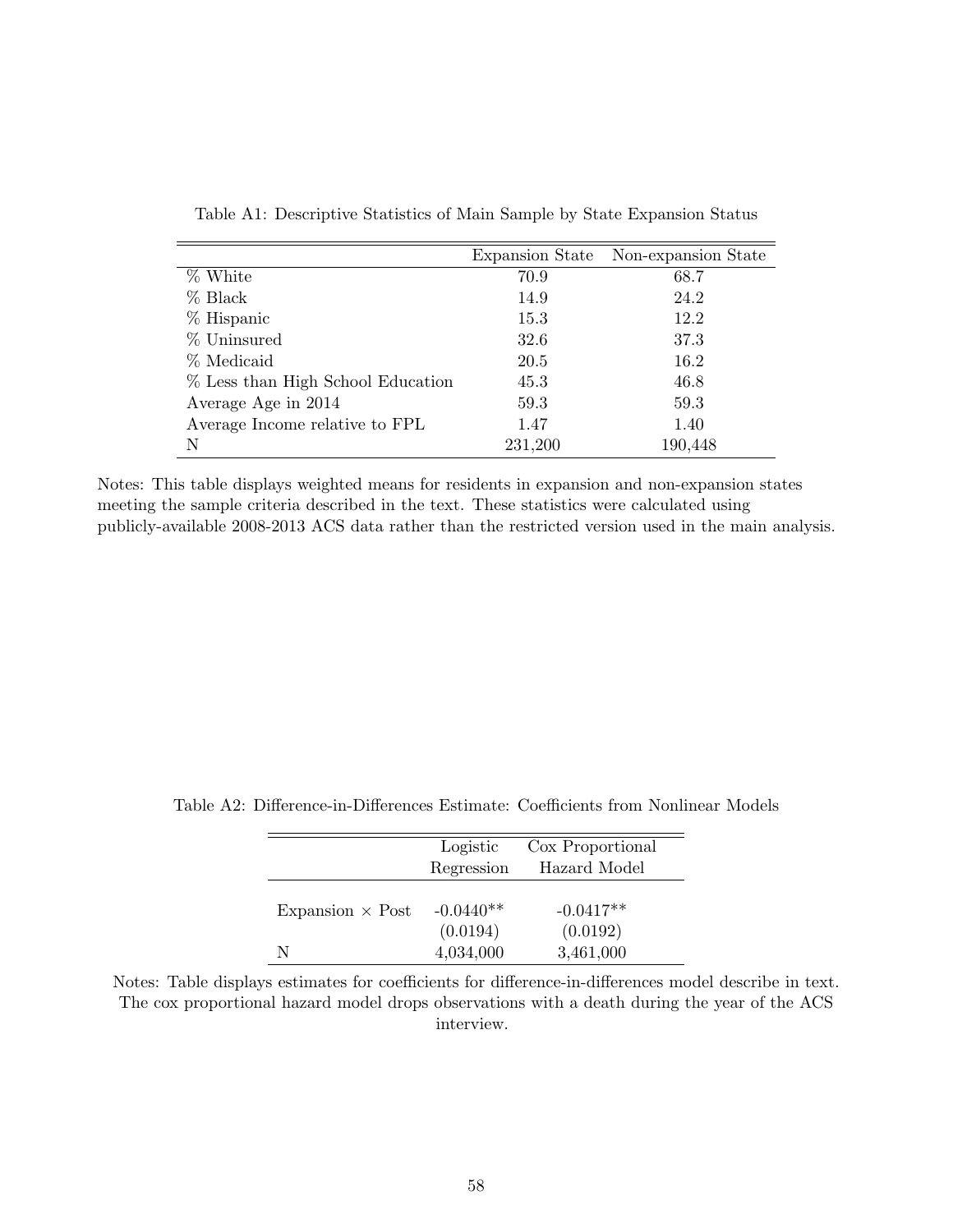<span id="page-61-0"></span>

|                                                           | Medicaid              | Medicaid           | Uninsurance            | Cumulative years   | Cumulative years           |
|-----------------------------------------------------------|-----------------------|--------------------|------------------------|--------------------|----------------------------|
|                                                           | Coverage              | Coverage           | (NHIS)                 | Medicaid           | insurance                  |
|                                                           | (ACS)                 | (NHIS)             |                        | (HRS)              | (HRS)                      |
|                                                           | $\widehat{\Xi}$       | $\widehat{\Omega}$ | $\widehat{\mathbb{C}}$ | $\bigoplus$        | $\widetilde{\mathfrak{G}}$ |
| $Differential$ erence-in- $Differential$ erences $Model:$ |                       |                    |                        |                    |                            |
| Expansion × Post                                          | $0.101(0.012)$ ***    | $0.136(0.020)***$  | $-0.058(0.019)***$     | $0.370(0.146)$ *** | $0.388(0.207)^*$           |
| Event Study Model:                                        |                       |                    |                        |                    |                            |
| Year $4$                                                  |                       |                    |                        | $0.822(0.263)$ *** | 0.577(0.345)               |
| Year $3$                                                  | $0.099(0.120)$ ***    | $0.161(0.033)$ *** | $-0.089$ $(0.035)$ **  |                    |                            |
| Year $2$                                                  | $***$<br>0.108(0.012) | $0.145(0.031)$ *** | $-0.051(0.029)$ *      | $0.619(0.173)$ *** | $0.464~(0.215)$ ***        |
| Year 1                                                    | $0.113(0.010)$ ***    | $0.174(0.029)$ *** | $-0.095$ $(0.027)$ *** |                    |                            |
| $Year$ $0$                                                | $0.073(0.008)$ ***    | $0.074(0.025)$ *** | $-0.049(0.022)**$      | $0.261(0.083)$ *** | 0.175(0.154)               |
| Year-1 (Omitted)                                          |                       |                    |                        |                    |                            |
| Year $-2$                                                 | $-0.009(0.007)$       | 0.003(0.021)       | $-0.022(0.025)$        | 0                  | 0                          |
| Year $-3$                                                 | $-0.010(0.007)$       | 0.006(0.023)       | $-0.018(0.029)$        |                    |                            |
| Year $-4$                                                 | $-0.003(0.008)$       | $-0.016(0.020)$    | 0.001(0.035)           | $-0.0414(0.0932)$  | $-0.176(0.126)$            |
| Year $-5$                                                 | $-0.001(0.009)$       | $-0.024(0.023)$    | 0.010(0.039)           |                    |                            |
| Year-6                                                    | $-0.006(0.016)$       | $-0.006(0.029)$    | $-0.033(0.029)$        | 0.355(0.236)       | $-0.186(0.255)$            |
| N (Individuals x Year)                                    | 714,673               | 18,033             | 18,033                 | 5,573              | 5,573                      |
| N (Individuals)                                           | 714,673               | 18,033             | 18,033                 | 1,359              | 1,359                      |

less than a high school degree or household income below 138% FPL. The difference-in-differences estimates for the HRS have been scaled to represent the 2014-2017 post period. See text in Section [4.1](#page-12-2) and Appendix Section [D](#page-48-0) for additional information. Significance levels: \*=10%,

less than a high school degree or household income below 138% FPL. The difference-in-differences estimates for the HRS have been scaled to represent the 2014-2017 post period. See text in Section 4.1 and Appendix Section D for additional information. Significance levels:  $*=10\%$ ,

 $**=5\%$ ,  $***=1\%$ .

\*\*=5%, \*\*\*=1%.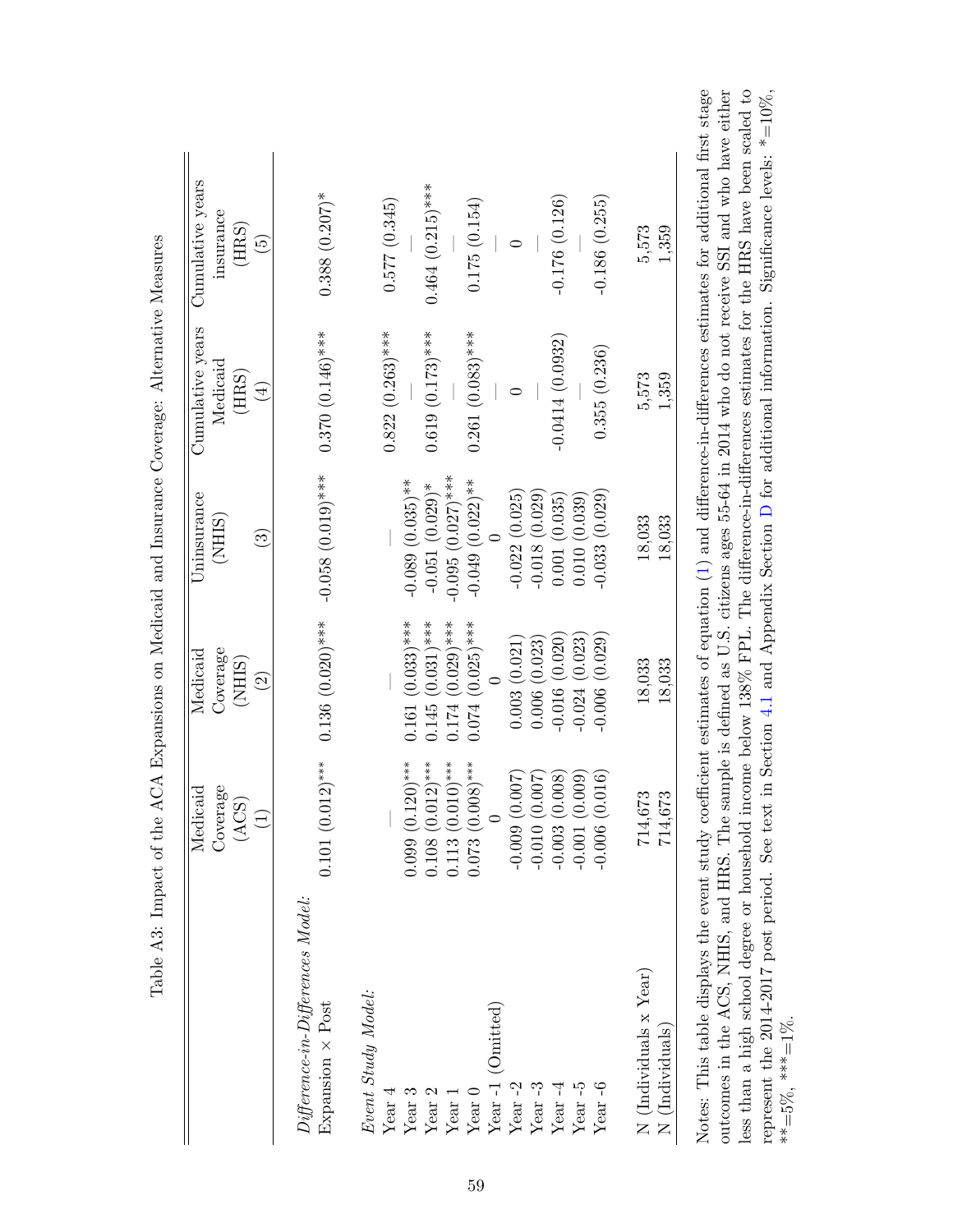<span id="page-62-0"></span>

|                         | Infectious disease                              | Neoplasms                                                                                         | Diseases of the blood    | Endocrine, nutritional   | Mental/behaviora                                                                                                                                     |
|-------------------------|-------------------------------------------------|---------------------------------------------------------------------------------------------------|--------------------------|--------------------------|------------------------------------------------------------------------------------------------------------------------------------------------------|
|                         |                                                 |                                                                                                   | and blood-forming organs | and metabolic diseases   |                                                                                                                                                      |
|                         | Expansion $\times$ Post $-0.0000671(0.0001273)$ | $-0.0005512(0.0004556)$                                                                           | 0.0000337(0.0000345)     | $-0.0004314(0.0002277)*$ | $-0.0000465(0.0001100)$                                                                                                                              |
| Mean                    | 0.004121                                        | 0.02718                                                                                           | 0.0002675                | 0.005279                 | 0.001676                                                                                                                                             |
|                         | Nervous system                                  | Circulatory system                                                                                | Respiratory              | Digestive                | Skin and sub-                                                                                                                                        |
|                         |                                                 | and cardiovascular                                                                                |                          |                          | cutaneous tissue                                                                                                                                     |
| Expansion $\times$ Post | $-0.0000131(0.0001162)$                         | $-0.0008861(0.0004804)^*$                                                                         | $-0.0003801(0.0002758)$  | $-0.0000046(0.000243)$   | $-0.00002550(0.0000119)*$                                                                                                                            |
| Mean                    | 0.002392                                        | 0.02504                                                                                           | 0.008223                 | 0.006589                 | 0.00008866                                                                                                                                           |
|                         | Musculoskeletal system                          | Genitourinary system                                                                              | Other                    |                          |                                                                                                                                                      |
| Expansion $\times$ Post | $0.0001148$ (0.0000706)                         | $-0.0001297(0.0001101)$                                                                           | 0.0003175(0.0001910)     |                          |                                                                                                                                                      |
| Mean                    | 0.0004495                                       | 0.002094                                                                                          | 0.07006                  |                          |                                                                                                                                                      |
|                         |                                                 |                                                                                                   |                          |                          | Notes: This table displays the difference-in-differences coefficient estimates using the MDAC. Each entry is the result from a different regression. |
|                         |                                                 |                                                                                                   |                          |                          | Rates are reported under coefficient estimates. Sample sizes are rounded following Census disclosure rules. DRB Approval Number: CBDRB-              |
|                         |                                                 | FY19-400. See text for more details. Significance levels: $* = 10\%$ , $** = 5\%$ , $*** = 1\%$ . |                          |                          |                                                                                                                                                      |

| Ĩ,<br>\$<br>ζ                                                                                                                                      |
|----------------------------------------------------------------------------------------------------------------------------------------------------|
| ・リーン・ニ<br>・ノートくー                                                                                                                                   |
| ,<br>,<br>,                                                                                                                                        |
| こくしょう くうこう こうしゅう くりょう<br>)<br> }<br> <br>Í<br>I                                                                                                    |
| .<br>.<br>.<br>.<br> <br> <br> <br> <br> <br> <br>$\ddot{\phantom{a}}$                                                                             |
|                                                                                                                                                    |
| $\sim$<br>֧֧֧֧֧֧֧ׅ֧֧֪ׅ֧ׅ֧֛֪֧֧֧֧֛֪֛֪֛֪֛֪֛֪֛֛֪֛֛֪֛֛֪֛֚֚֚֚֚֚֚֚֚֚֚֚֚֚֚֚֚֚֚֚֚֚֚֚֚֚֡֓֝֓֝֬֝֓֝֬֝֬֜֓֝֬֜֓֝֬֝֬֝֬<br> <br> <br> <br> <br>こうしょう こうりょう<br>í<br>Ï |
| - 1<br>- 1<br>-<br>4 1・2 1 2 1 2 1 2 1<br>$\overline{\phantom{a}}$                                                                                 |
| ・ くろ キナク しり                                                                                                                                        |
| l<br>l                                                                                                                                             |
|                                                                                                                                                    |
| $\frac{1}{2}$<br>$\frac{1}{2}$<br>F                                                                                                                |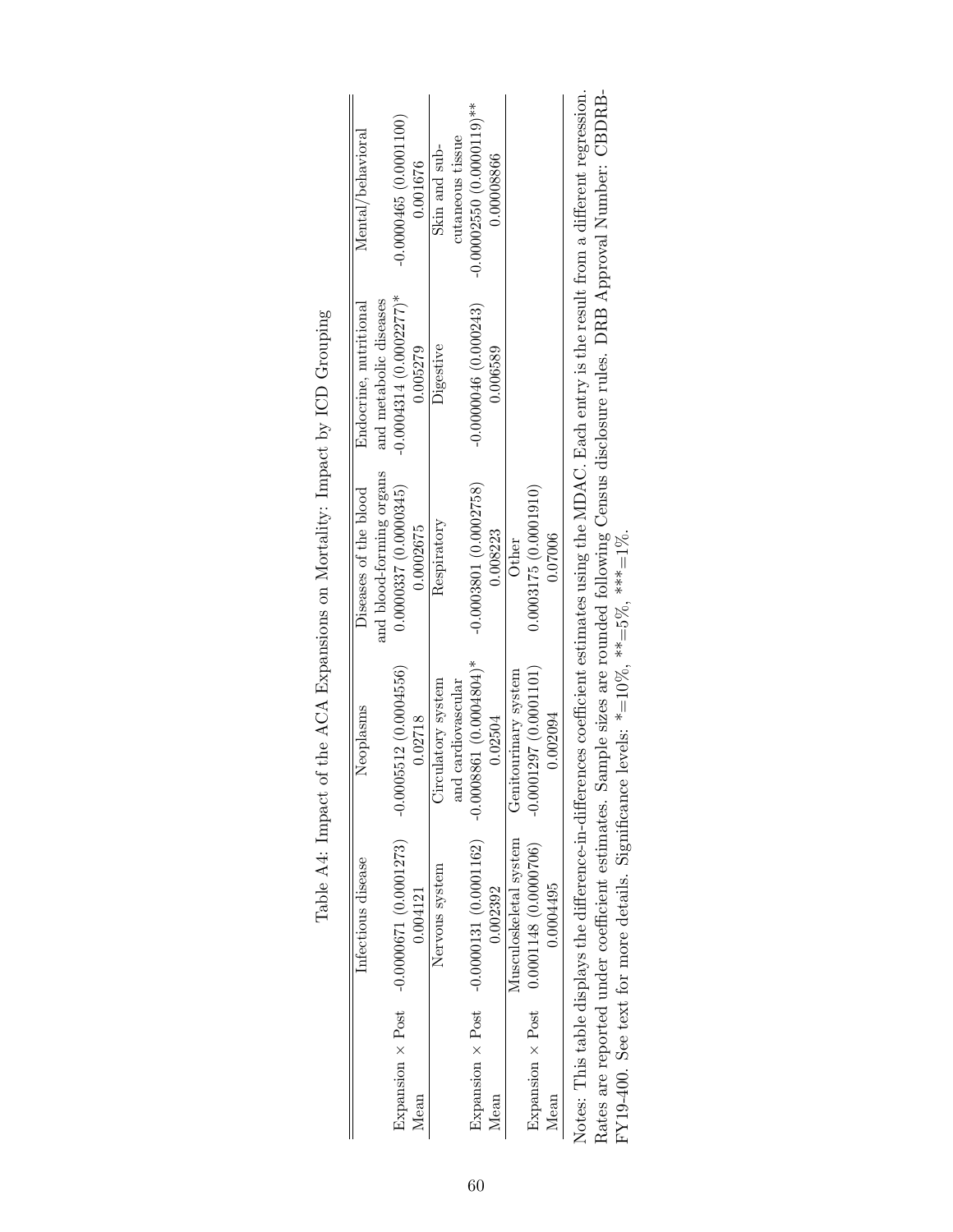|                                            |              | Coefficient Total Weight |
|--------------------------------------------|--------------|--------------------------|
|                                            |              |                          |
| Timing group comparisons                   | $-0.0003136$ | 0.1062                   |
| Never treated vs. timing group comparisons | $-0.001454$  | 0.8938                   |
| Within-group variation from covariates     | 1.473        | $6.82E - 006$            |

<span id="page-63-0"></span>Table A5: Difference-in-Differences Estimate: [Goodman-Bacon](#page-36-6) [\(2019\)](#page-36-6) Decomposition

Notes: Table displays estimates results from the DD decomposition described in [Goodman-Bacon](#page-36-6) [\(2019\)](#page-36-6) implemented with the aid of code in [Goodman-Bacon et al.](#page-36-8) [\(2019\)](#page-36-8). The decomposition shows comparisons amongst timing groups, comparisons of timing groups to units never receiving treatment, and the component due to within-group variation in controls. See additional discussion in Section [5.1.](#page-17-1)

|              | Main          | Control for         |
|--------------|---------------|---------------------|
|              | Model         | "Time to Expansion" |
|              | (1)           | (2)                 |
| Year 3       | $-0.00208**$  | $-0.00193**$        |
|              | (0.00083)     | (0.00079)           |
| Year 2       | $-0.00131**$  | $-0.00119**$        |
|              | (0.00056)     | (0.00051)           |
| Year 1       | $-0.00119***$ | $-0.00112***$       |
|              | (0.00044)     | (0.00037)           |
| Year 0       | $-0.00089**$  | $-0.00084**$        |
|              | (0.00036)     | (0.00041)           |
| Linear trend |               | $-0.00004$          |
|              |               | (0.00013)           |
| N            | 4,034,000     | 4,034,000           |

<span id="page-63-1"></span>Table A6: Expansion State "Time to Expansion" Linear Trend Model, Mortality Outcome

Notes: Table displays estimates for post-expansion event times from equation [\(1\)](#page-11-4) in column (1). Column (2) reports the coefficients from a model that replaces the pre-period event study indicators with a linear trend in event time for the expansion states. See additional discussion in Section [5.2.](#page-18-3)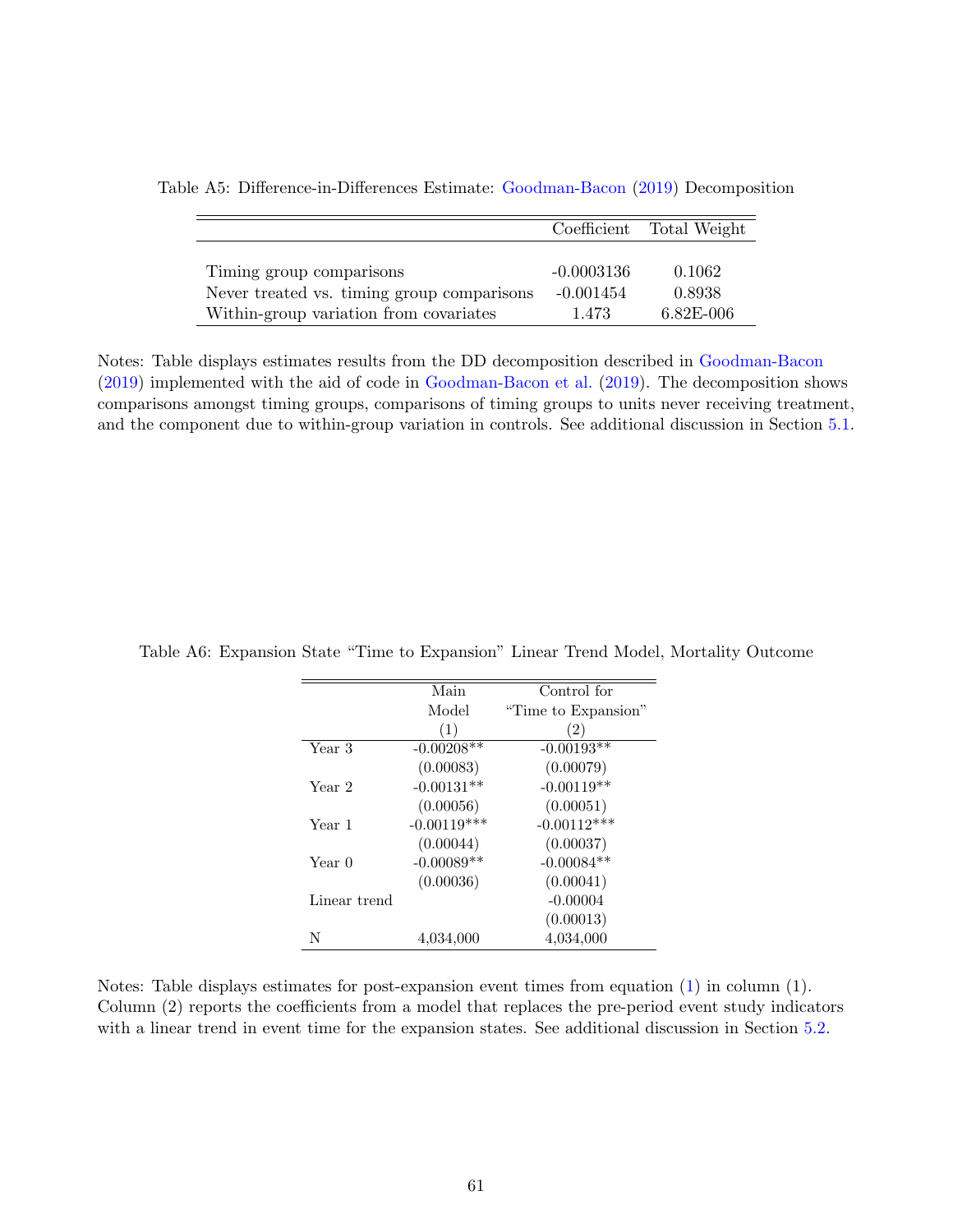<span id="page-64-0"></span>

|                                                                                                                    | Eligibility<br>Medicaid                     | Coverage in Year<br>Medicaid               | Days of Medicaid<br>in Year             | Cumulative Medicaid<br>Years Experienced  | $U$ ninsured                                                       | Died in Year                                                                                                                                                                                                                                                                                                                                     |
|--------------------------------------------------------------------------------------------------------------------|---------------------------------------------|--------------------------------------------|-----------------------------------------|-------------------------------------------|--------------------------------------------------------------------|--------------------------------------------------------------------------------------------------------------------------------------------------------------------------------------------------------------------------------------------------------------------------------------------------------------------------------------------------|
| $Differentce-in-difference: Model:$<br>Expansion $\times$ Post                                                     | $0.472(0.027)$ ***                          | $0.140(0.0188)$ ***                        | 46.75 (8.409)***                        | $0.409(0.061)$ ***                        | $-0.059(0.010)***$                                                 | $-0.001015**$ (0.00050)                                                                                                                                                                                                                                                                                                                          |
| Event Study Model:<br>Year3<br>Year <sub>2</sub>                                                                   | $0.482(0.027)$ ***<br>$0.466$ $(0.033)$ *** | $0.148(0.02709)$ ***<br>NA                 | $49.87(9.273)***$<br>ÁN                 | $0.516(0.061)$ ***<br>$0.732(0.076)$ ***  | $-0.061(0.013)$ ***<br>$-0.070(0.011)$ ***                         | $-0.000975$ (0.000536)*<br>$-0.00199(0.000806)$ **                                                                                                                                                                                                                                                                                               |
| Year $\boldsymbol{0}$<br>Year $1$                                                                                  | $0.475(0.026)$ ***<br>$0.489(0.023)$ ***    | $0.142(0.0204)$ ***<br>$0.121(0.0192)$ *** | $55.59(11.97)$ ***<br>$34.80(7.003)***$ | $0.327(0.044)$ ***<br>0.134 $(0.020)$ *** | $-0.065$ (0.010) <sup>***</sup><br>$-0.042$ (0.007) <sup>***</sup> | $-0.000836(0.000453)$ *<br>$-0.00133(0.000476)$ **                                                                                                                                                                                                                                                                                               |
| Year $-1$ (Omitted)<br>Year $-2$                                                                                   | 0.012(0.008)                                | $-0.00963(0.00741)$                        | $-2.479(2.176)$                         | $-0.021(0.012)^*$                         | 0.002(0.008)                                                       | $-0.000402(0.000506)$                                                                                                                                                                                                                                                                                                                            |
| Year $-3$<br>Year $-4$                                                                                             | 0.008(0.010)<br>0.010(0.012)                | $-0.000696(0.0124)$<br>$-0.00749(0.0118)$  | $-0.602(3.167)$<br>$-303(4.080)$        | $-0.067(0.034)$ *<br>$-0.035(0.023)$      | $-0.005(0.010)$<br>0.009(0.008)                                    | $-0.000203$ $(0.000593)$<br>0.000546(0.000767)                                                                                                                                                                                                                                                                                                   |
| Year $-5$                                                                                                          | 0.009(0.012)                                | $-0.00573(0.0155)$                         | $-0.0137(3.975)$                        | $-0.067(0.039)$ *                         | 0.001(0.011)                                                       | 0.000546 (0.000767)                                                                                                                                                                                                                                                                                                                              |
| Year $-6$                                                                                                          | 0.007(0.012)                                | $-0.0205(0.0232)$                          | $-4.195(5.986)$                         | $-0.095(0.048)$                           | $-0.001(0.016)$                                                    | $-0.000692(0.000833)$                                                                                                                                                                                                                                                                                                                            |
| N (Individuals x Year)<br>N (Individuals)                                                                          | 513,702<br>513,702                          | 2,509,000<br>346,000                       | 2,509,000<br>346,000                    | 2,875,000<br>346,000                      | 513,702<br>513,702                                                 | 2,899,000<br>346,000                                                                                                                                                                                                                                                                                                                             |
| do not receive SSI and who have either less than<br>data, sample sizes are rounded following Census<br>*** $=$ 1%. |                                             |                                            |                                         |                                           |                                                                    | Notes: This table displays the event study coefficient estimates of equation $(1)$ . The sample is defined as U.S. citizens ages 55-61 in 2014 who<br>disclosure rules. See text in Section 5.3 for more details. Significance levels: *=10%, **=5%,<br>a high school degree or family income below 138% FPL. For models based on restricted-use |
|                                                                                                                    |                                             |                                            |                                         |                                           |                                                                    |                                                                                                                                                                                                                                                                                                                                                  |

| I<br>I                                                                                                          |
|-----------------------------------------------------------------------------------------------------------------|
| .<br>.<br>.                                                                                                     |
|                                                                                                                 |
|                                                                                                                 |
|                                                                                                                 |
| $\frac{1}{2}$<br>j<br>֕                                                                                         |
| į<br>j<br>;<br>;<br>ï<br>ׇ֚֘֝֬                                                                                  |
| $\frac{1}{4}$                                                                                                   |
| $\vdots$                                                                                                        |
| きょく エコース くうく くうくうしょう こうく こうく てんきくさく<br>١<br>ì<br>İ                                                              |
| '<br>ו                                                                                                          |
| i<br>.<br>ו<br>֚֘֝֬<br>l                                                                                        |
| $\mathbf{i}$<br>ľ<br>Ī<br>I                                                                                     |
| i<br>;<br>֧֧֧֧֧֧֧֧֧֧֧֧֛֧֧֧֧֛֛֛֚֚֚֚֚֚֚֚֚֚֚֚֚֚֚֝֝֝֝֓֝֓֝֓֝֓֝֬֝֟֓֝֬֝֬֝֓֝֬֝֓֝֬֜֝֬֝֬֝֬֝֬֜<br>֧֧֧֧֧֧֛֚֚֚֚֚֚֚֚֚֚֚֚֚֚֝֝֜ |
| í                                                                                                               |
|                                                                                                                 |
| j<br>l<br>.<br>ו<br>                                                                                            |
| l<br>$\vdots$                                                                                                   |
| l<br>i<br>l<br>I                                                                                                |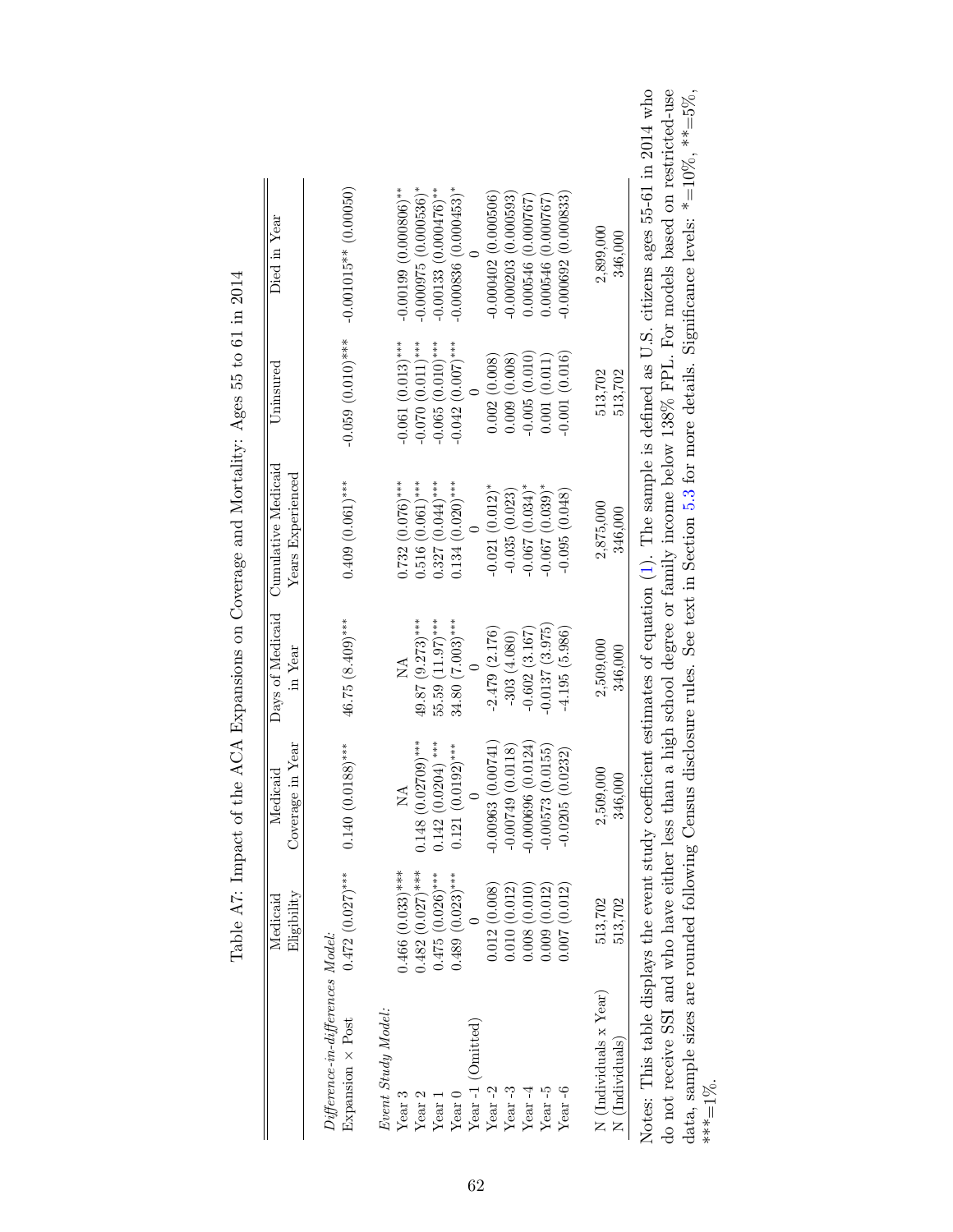|                         | Cluster by Census | Cluster by Census | Spatial Correlation |
|-------------------------|-------------------|-------------------|---------------------|
|                         | Division          | Division          | of Errors           |
|                         | (Analytic)        | (Bootstrap)       | (Conley, 1999)      |
|                         |                   | $\left( 2\right)$ | (3)                 |
| Expansion $\times$ Post | $-0.00132**$      | $-0.00132*$       | $-0.00132***$       |
|                         | (0.000497)        | [0.051]           | (0.0004206)         |
| N                       | 4,034,000         | 4,0340,00         | 4,034,000           |

<span id="page-65-0"></span>Table A8: Difference-in-Differences Estimate: Alternative Methods of Inference

Notes: Table displays estimates for coefficients for difference-in-differences model describe in text. The standard error is reported in parentheses under the coefficient estimate for Columns (1) and (3); the p-value is reported in square brackets in Column (2). See Section [5.5](#page-23-3) for additional discussion. Significance levels:  $*=10\%, **=5\%, **=1\%.$ 

<span id="page-65-1"></span>

|             | Medicaid    | Medicaid   | Uninsurance |                     | Mortality  |            |
|-------------|-------------|------------|-------------|---------------------|------------|------------|
|             | eligibility | coverage   |             | Counterfactual rate | Change     | N          |
| Age $19-64$ | $0.461***$  | $0.127***$ | $-0.078***$ | 0.00487             | $-0.00019$ | 23,630,000 |
|             | (0.028)     | (0.017)    | (0.011)     |                     | (0.00017)  |            |
| Age $19-29$ | $0.524***$  | $0.121***$ | $-0.095***$ | 0.00109             | 0.00007    | 10,210,000 |
|             | (0.027)     | (0.020)    | (0.013)     |                     | (0.00005)  |            |
| Age $30-39$ | $0.423***$  | $0.133***$ | $-0.084***$ | 0.00262             | $-0.00005$ | 3,734,000  |
|             | (0.030)     | (0.017)    | (0.011)     |                     | (0.00017)  |            |
| Age $40-49$ | $0.360***$  | $0.135***$ | $-0.082***$ | 0.00462             | 0.00023    | 3,038,000  |
|             | (0.036)     | (0.017)    | (0.012)     |                     | (0.00022)  |            |
| Age $50-54$ | $0.394***$  | $0.142***$ | $-0.079***$ | 0.00967             | $-0.00032$ | 2,125,000  |
|             | (0.030)     | (0.016)    | (0.011)     |                     | (0.00048)  |            |

Table A9: Impact of the ACA Expansions on Other Age Groups

Notes: Age group defined using respondent's age in 2014. Table displays estimates for coefficients for the difference-in-differences model described in text. Counterfactual mortality rate calculated as sum of post-period mean in expansion states and the absolute value of the DD estimate. N refers to sample size in mortality analyses. See Section [6](#page-23-0) for additional discussion. Significance levels:  $*=10\%$ ,  $***=5\%,$  \*\*\*=1%.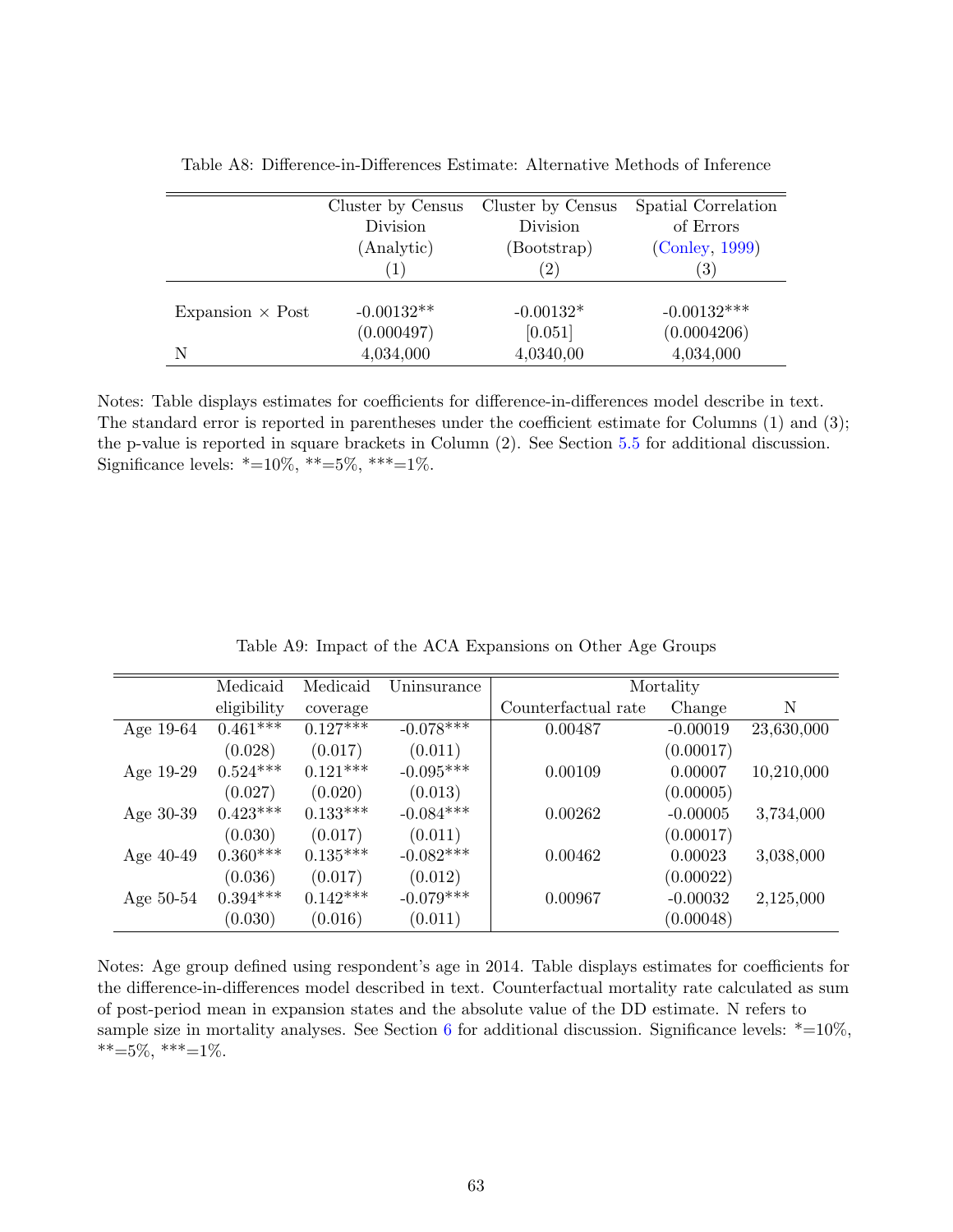<span id="page-66-0"></span>

|                               | Medicaid    | Medicaid   | Uninsurance | Mortality           |               |
|-------------------------------|-------------|------------|-------------|---------------------|---------------|
|                               | eligibility | coverage   |             | Counterfactual rate | Change        |
| Race/ethnicity                |             |            |             |                     |               |
| White, non-Hispanic           | $0.543***$  | $0.116***$ | $-0.044***$ | 0.01849             | $-0.00169***$ |
| $N=2,672,000$                 | (0.023)     | (0.014)    | (0.010)     |                     | (0.00041)     |
| Black, non-Hispanic           | $0.537***$  | $0.111***$ | $-0.050***$ | 0.01805             | 0.00045       |
| $N = 629,000$                 | (0.018)     | (0.020)    | (0.015)     |                     | (0.00097)     |
| Other, non-Hispanic           | $0.412***$  | $0.185***$ | $-0.045***$ | 0.00953             | $-0.00047$    |
| $N = 238,000$                 | (0.028)     | (0.029)    | (0.013)     |                     | (0.00149)     |
| Hispanic                      | $0.333***$  | $0.174***$ | $-0.035**$  | 0.00892             | $-0.00072$    |
| $N = 513,000$                 | (0.022)     | (0.020)    | (0.014)     |                     | (0.00044)     |
| Gender                        |             |            |             |                     |               |
| Female                        | $0.526***$  | $0.136***$ | $-0.048***$ | 0.01265             | $-0.00085$    |
| $N=2,085,000$                 | (0.027)     | (0.022)    | (0.010)     |                     | (0.00058)     |
| Male                          | $0.469***$  | $0.119***$ | $-0.040***$ | 0.02004             | $-0.00184***$ |
| $N=1,948,000$                 | (0.024)     | (0.018)    | (0.011)     |                     | (0.00063)     |
| Marital status                |             |            |             |                     |               |
| Married, spouse present       | $0.373***$  | $0.114***$ | $-0.026**$  | 0.01203             | $-0.00133*$   |
| $N=1,846,000$                 | (0.023)     | (0.021)    | (0.012)     |                     | (0.00075)     |
| Unmarried, spouse not present | $0.576***$  | $0.138***$ | $-0.055***$ | 0.01942             | $-0.00132**$  |
| $N=2,188,000$                 | (0.026)     | (0.021)    | (0.011)     |                     | (0.00052)     |
| Other                         |             |            |             |                     |               |
| Less than high school         | $0.276***$  | $0.111***$ | $-0.032**$  | 0.01523             | $-0.00163**$  |
| $N=1,897,000$                 | (0.012)     | (0.024)    | (0.013)     |                     | (0.00080)     |
| Less than 138% FPL            | $0.664***$  | $0.142***$ | $-0.055***$ | 0.01801             | $-0.00131***$ |
| $N=2,670,000$                 | (0.032)     | (0.020)    | (0.011)     |                     | (0.00047)     |
| Uninsured at time of ACS      |             | $0.246***$ |             | 0.01460             | $-0.00150**$  |
| $N=1,280,000$                 |             | (0.026)    |             |                     | (0.00066)     |

Table A10: Difference-in-Differences Estimates: Heterogeneity Analysis

Notes: Table displays estimates for coefficients for the difference-in-differences model described in text. Counterfactual mortality rate calculated as sum of post-period mean in expansion states and the absolute value of the DD estimate. N refers to sample size in mortality analyses. See Section [6](#page-23-0) for additional discussion. Significance levels: \*=10%, \*\*=5%, \*\*\*=1%.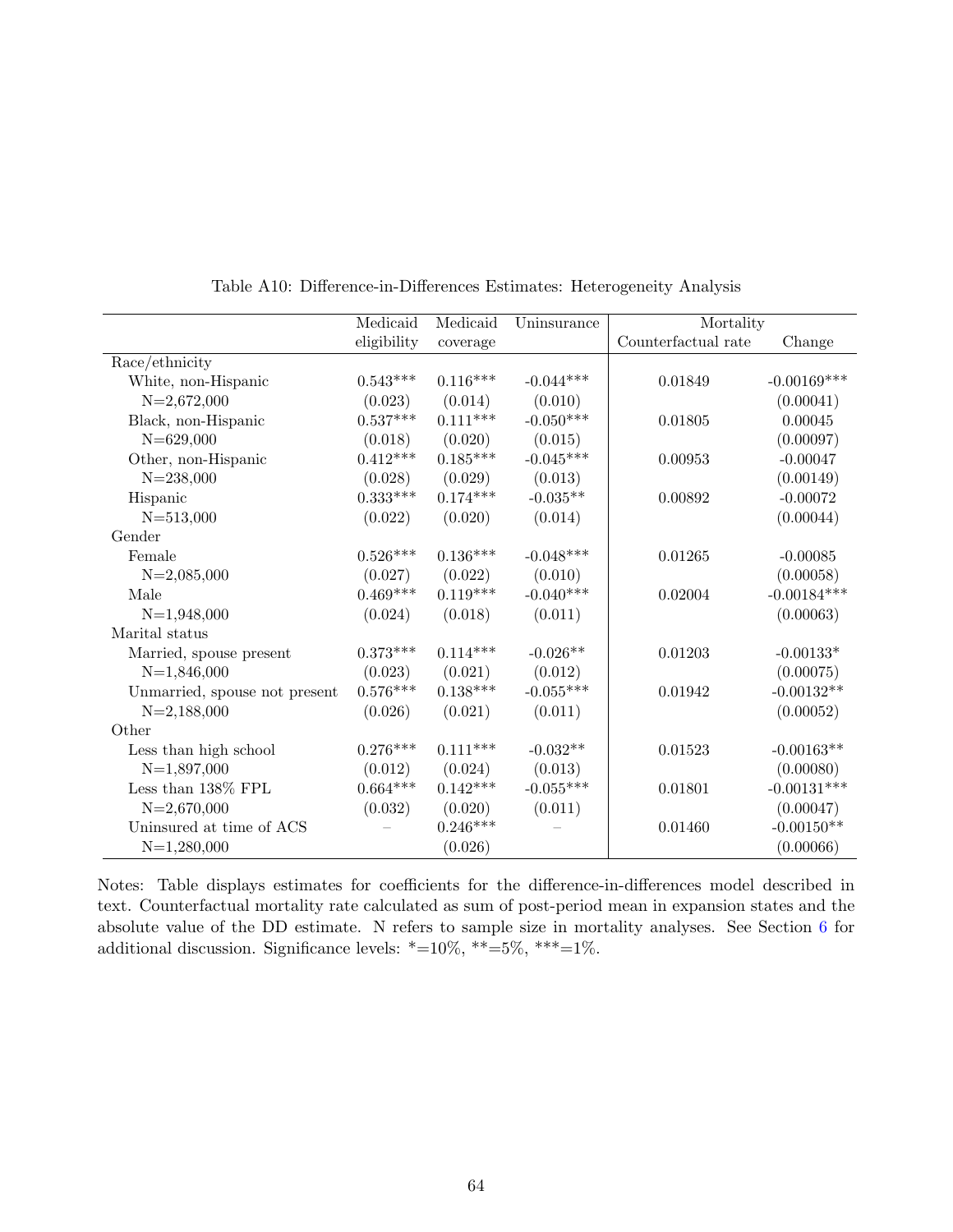<span id="page-67-0"></span>

|                                         |                                                | $-0.00150**$    | (0.00066) | ,280,000                                       |
|-----------------------------------------|------------------------------------------------|-----------------|-----------|------------------------------------------------|
| Counterfactual rate Change<br>Mortality | (ACS-Numident)                                 | 0.01460         |           |                                                |
| continuous insurance<br>Number years    | coverage                                       | 0.453           | (0.243)   | 2,952                                          |
| survey year or in<br>Uninsured in       | ater-survey year<br>$\left( {\rm HRS} \right)$ | $-0.109*$       | (0.064)   | 2,952                                          |
| Uninsured in<br>survey year             |                                                | $-0.087$        | (650.0)   | 2,952                                          |
| umulative years<br>Medicaid             | experienced                                    | $0.598***$      | (0.080)   | 1,271,000                                      |
| <i>Medicaid</i> Days of<br>Medicaid     | $(ACS-CMS)$<br>0.246*** 82.43***<br>in year    |                 | (11.38)   |                                                |
| coverage                                | in year                                        |                 | (0.026)   |                                                |
|                                         |                                                | xpansion x Post |           | $N$ (Individuals x Year) $1,110,000$ 1,110,000 |

| -<br>-<br>-<br>-<br>-<br>i                                                                             |  |
|--------------------------------------------------------------------------------------------------------|--|
| .<br>.<br>.<br>.<br>.<br>.<br>.<br>.<br>$\frac{1}{2}$<br>֖֖֖֖֚֚֚֚֚֚֚֚֚֚֚֡֬֝֝֬֝֝֬֝֝֬֝ <del>֖</del><br>ĺ |  |
| i<br>C<br>I<br>I                                                                                       |  |
| <b>CONTRACTOR</b><br>.<br>.<br>.<br>۶<br>م<br>ı<br>i                                                   |  |
| $\sim 0.1$<br>j<br> <br> <br> <br>ミ・イ・バ                                                                |  |
| .<br>.<br>'<br> }                                                                                      |  |

 $2014$  who do not receive SSI and who have either less than a high school degree or family income below  $138\%$  FPL, as well as report no insurance coverage at the time of the ACS interview or during the pre-ACA period in the HRS. See Section 6 for additional discussion. Significance levels: Notes: Table displays estimates for coefficients for the difference-in-differences model described in text. Counterfactual mortality rate calculated as sum of post-period mean in expansion states and the absolute value of the DD estimate. The sample is defined as U.S. citizens ages 55-64 in Notes: Table displays estimates for coefficients for the difference-in-differences model described in text. Counterfactual mortality rate calculated as sum of post-period mean in expansion states and the absolute value of the DD estimate. The sample is defined as U.S. citizens ages 55-64 in 2014 who do not receive SSI and who have either less than a high school degree or family income below 138% FPL, as well as report no insurance coverage at the time of the ACS interview or during the pre-ACA period in the HRS. See Section [6](#page-23-0) for additional discussion. Significance levels: \*=10%, \*\*=5%, \*\*\*=1%. \*=10%, \*\*=5%, \*\*\*=1%.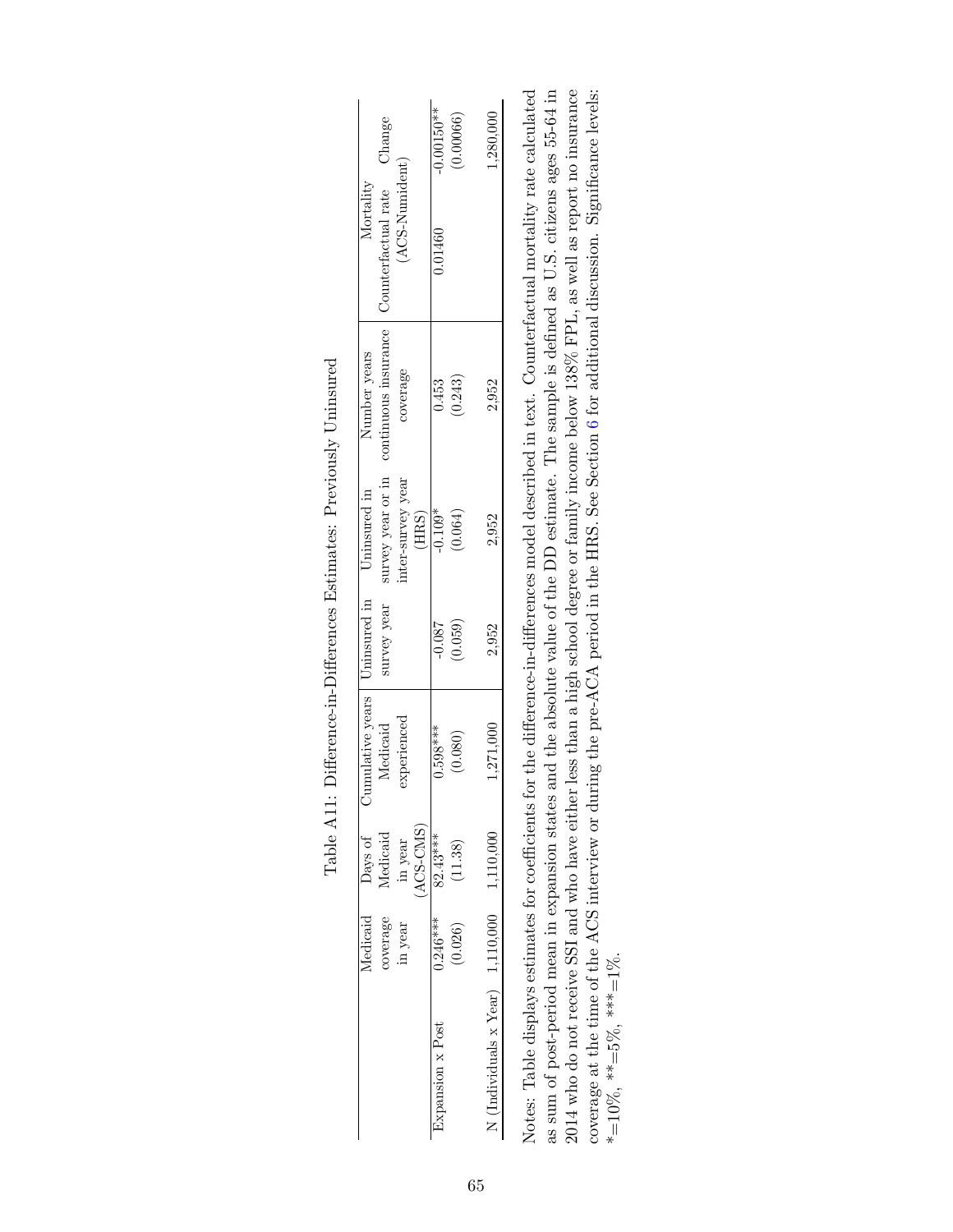<span id="page-68-0"></span>

| Table A12: Results from the Oregon Health Insurance Experiment for Participants Age 55-64 in 2008 |  |  |  |
|---------------------------------------------------------------------------------------------------|--|--|--|
|---------------------------------------------------------------------------------------------------|--|--|--|

|                     | Full Sample (Admin Data):          |              |                                               |         |                           |
|---------------------|------------------------------------|--------------|-----------------------------------------------|---------|---------------------------|
|                     | Control Group<br>Mean              | Reduced Form | 2SLS Effect of<br>"Ever Medicaid"             | P-value | As $%$ of<br>Control Mean |
| Died<br>Ν           | 0.023<br>10,790                    | $-0.00422$   | $-0.0165$                                     | 0.128   | $-71.7%$                  |
|                     | Full Sample (Admin Data):          |              |                                               |         |                           |
|                     | Control Group<br>Mean              | Reduced Form | 2SLS Effect of<br>"# Medicaid Years"          | P-value | As $%$ of<br>Control Mean |
| Died<br>$\mathbf N$ | 0.023<br>10,790                    | $-0.00422$   | $-0.0143$                                     | 0.128   | $-61.2\%$                 |
|                     | <i>Initial Survey Respondents:</i> |              |                                               |         |                           |
|                     | Control Group<br>Mean              | Reduced Form | 2SLS Effect of<br>"Insured at Initial Survey" | P-value | As $%$ of<br>Control Mean |
| Died<br>N           | 0.018<br>4,835                     | $-0.00660*$  | $-0.0587*$                                    | 0.071   | $-326.1\%$                |
|                     | 12-month Survey Respondents:       |              |                                               |         |                           |
|                     | Control Group<br>Mean              | Reduced Form | 2SLS Effect of<br>"Insured at 12-Mo Survey"   | P-value | As $%$ of<br>Control Mean |
| Died<br>N           | 0.004<br>4,458                     | $-0.00206$   | $-0.0134$                                     | 0.153   | $-335.0\%$                |

Notes: This table uses the public-use replication kit of the Oregon Health Insurance Experiment to estimate the impact of Medicaid on individuals who were between the ages of 55 and 64 at the time of the experiment. See Appendix Section  ${\mathcal F}$  ${\mathcal F}$  ${\mathcal F}$  for additional details.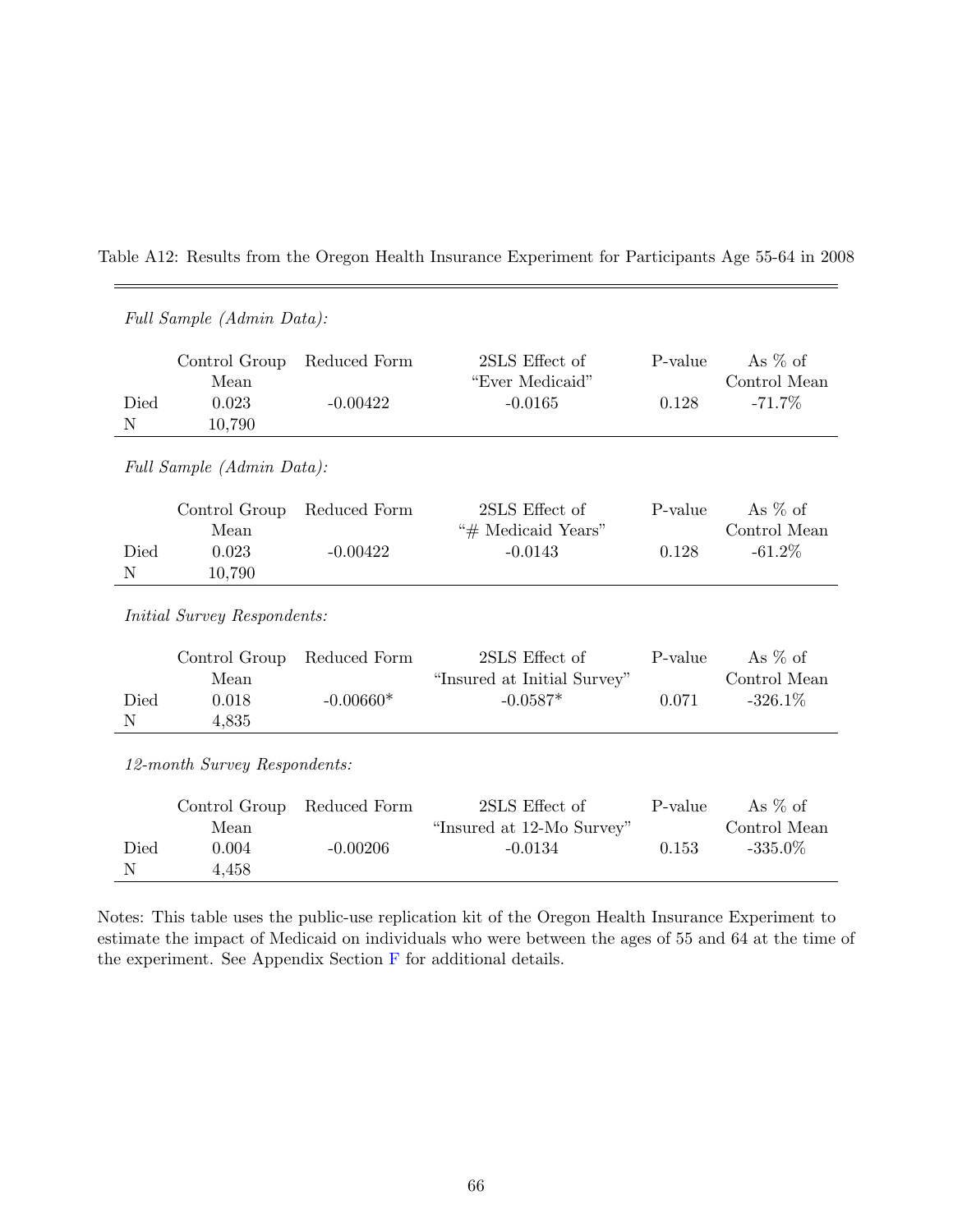<span id="page-69-0"></span>

|                                                                       | Population                                                                                   |          | ITT effect on mortality<br>(per 100,000 adults)                                                                 | First stage effects on coverage         | (percentage point change)                                              |                                                                                                             | Implied mortality effects for newly covered<br>(proportionate change, %)                             |
|-----------------------------------------------------------------------|----------------------------------------------------------------------------------------------|----------|-----------------------------------------------------------------------------------------------------------------|-----------------------------------------|------------------------------------------------------------------------|-------------------------------------------------------------------------------------------------------------|------------------------------------------------------------------------------------------------------|
|                                                                       |                                                                                              | Baseline | Absolute change                                                                                                 | Medicaid                                | Any insurance                                                          | Medicaid                                                                                                    | Any insurance                                                                                        |
| Miller, Johnson, and Wherry 2020<br><b>ACA</b> Medicaid expansion     | below 138% FPL or<br>Adults ages 19-64,<br>low-ed, citizen, no                               | 487      | $-19.0(-13.9 \text{ to } 51.9)$<br>Table A6                                                                     | 11.3 (8.2 to 27.3)<br>Table A6          | 7.8 (5.5 to 10.0)<br>Table A6                                          | $-34.5 (-101.4 to 24.9)^{\circ}$<br>Authors' estimation                                                     | $-50.0$ ( $-144.1$ to 36.0) <sup><math>\land</math></sup><br>Authors' estimation                     |
|                                                                       | below 138% FPL or<br>Adults ages 55-64,<br>low-ed, citizen, no<br>SSI receipt<br>SSI receipt | 1630     | $-132.0(-229.4 to -34.6)$<br>Table 1                                                                            | $12.8(8.9 \text{ to } 30.2)$<br>Table 1 | 4.4 (2.4 to 6.4)<br>Table 1                                            | $-63.3$ ( $-124.9$ to $-16.8$ ) <sup>*</sup><br>Authors' estimation                                         | $-184.1(-424.0 to 49.3)$<br>Authors' estimation                                                      |
| Black et al. 2019                                                     | Adults ages 55-64                                                                            | 854      | level change from baseline<br>authors, converted into<br>Estimates provided by<br>$-2.6(-14.3 \text{ to } 9.2)$ | ã                                       | Table A-3, estimated<br>$1.1(0.2 \text{ to } 1.6)$<br>for ages $50-64$ | ã                                                                                                           | $-17.3$ ( $-782.9$ to 66.6) <sup><math>\circ</math></sup><br>Authors' estimation +<br>Adjustment (1) |
| Borgschulte and Vogler 2020                                           | Adults ages 20-64                                                                            | 359      | $-11.4(-18.4 \text{ to } -4.3)$<br>Table 2                                                                      | Ž                                       | $4.2(2.0 \text{ to } 6.4)$<br>Table A.3                                | Ž                                                                                                           | $-47.3$ (-118.7 to -17.4) <sup><math>\circ</math></sup><br>Authors' estimation +<br>Adjustment (1)   |
| Chen 2019                                                             | Adults ages 25-64                                                                            | 386      | Table 5<br>$-2.2$                                                                                               | Table 2<br>5.3                          | Table 2<br>3.9                                                         | Authors' estimation +<br>Adjustments (1)-(2)<br>$-4.6$ (-10.7 to 0.6) $\land$                               | Authors' estimation +<br>$-9.1 (-21.2$ to $1.2)$ <sup>*</sup><br>Adjustment (1)                      |
|                                                                       | Adults ages 55-64                                                                            | 859      | Table 3<br>$-10.6$                                                                                              | Table 2<br>4.0                          | Table 2<br>2.4                                                         | $-13.2(-23.4 \text{ to } 4.2)$ <sup>*</sup><br>Authors' estimation +<br>Adjustments (1)-(2)                 | $-32.1 (-57.3 to -10.0)^{6}$<br>Authors' estimation +<br>Adjustment (1)                              |
| Swaminathan et al. 2018                                               | Nonelderly patients<br>initiating dialysis                                                   | 6900     | $-600$ $(-1000$ to $-200)$<br>Table 2                                                                           | 10.5 (7.7 to 13.2)<br>Table 2           | $4.2(2.3 \text{ to } 6.0)$<br>Table 2                                  | $-35.5$ ( $-96.5$ to $17.8$ ) <sup><math>\circ</math></sup><br>Authors' estimation +<br>Adjustments (1)-(2) | $-129.4 (-282.9 to 43.9)^{6}$<br>Authors' estimation +<br>Adjustment (1)                             |
| Other insurance expansions<br>(AZ, ME, NY expansions)<br>Sommers 2017 | Adults ages 20-64                                                                            | 318      | $-19.1(-31.4 to -6.8)$<br>Tables 1, 3                                                                           | ã                                       | ã                                                                      | $\widetilde{\Xi}$                                                                                           | $-64.5$ $(-89.1$ to $-42.3$ ) <sup><math>\circ</math></sup><br>Adjustment (1)<br>Table $6 +$         |
| Sommers, Sharon, and Baicker<br>(MA health care reform)<br>2014       | Adults ages 20-64                                                                            | 283      | level change from baseline<br>Table 3, converted into<br>$-8.2(-13.6 \text{ to } -2.8)$                         | N/A                                     | Table 5<br>6.8                                                         | N/A                                                                                                         | Authors' estimation +<br>Adjustment (1)<br>$-27.3$                                                   |

Table A13: Quasi-Experimental Estimates for Annual Mortality Effects of Insurance Expansions for Non-Elderly Adults (Deaths per 100,000) Table A13: Quasi-Experimental Estimates for Annual Mortality Effects of Insurance Expansions for Non-Elderly Adults (Deaths per 100,000)

correspondence with the authors. Models in Chen are estimated in terms of changes in Medicaid eligilibility; we follow the author in interpreting the change associated with an increase from the 5th to the 95th percentile o correspondence with the authors. Models in Chen are estimated in terms of changes in Medicaid eligilibility; we follow the author in interpreting the change associated with an increase from the 5th to the 95th percentile of changes in Medicaid eligibility between 2016 and 2012 as the effect of the ACA expansions. ^Confidence interval was estimated using the parametric bootstrapping procedure described in Appendix Section F. described in Appendix Section F.

Adjustment (1): Multiply baseline mortality rate by 1.60 to account for higher relative risk of death for poor adults, calculated using linked NHIS-mortality data (see Appendix Section F). Adjustment (1): Multiply baseline mortality rate by 1.60 to account for higher relative risk of death for poor adults, calculated using linked NHIS-mortality data (see Appendix Section F). Adjusment (2): Divide change in Medicaid coverage estimated from survey data by (1-0.314=0.686) to account for underreporting. Adjusment (2): Divide change in Medicaid coverage estimated from survey data by (1-0.314=0.686) to account for underreporting.